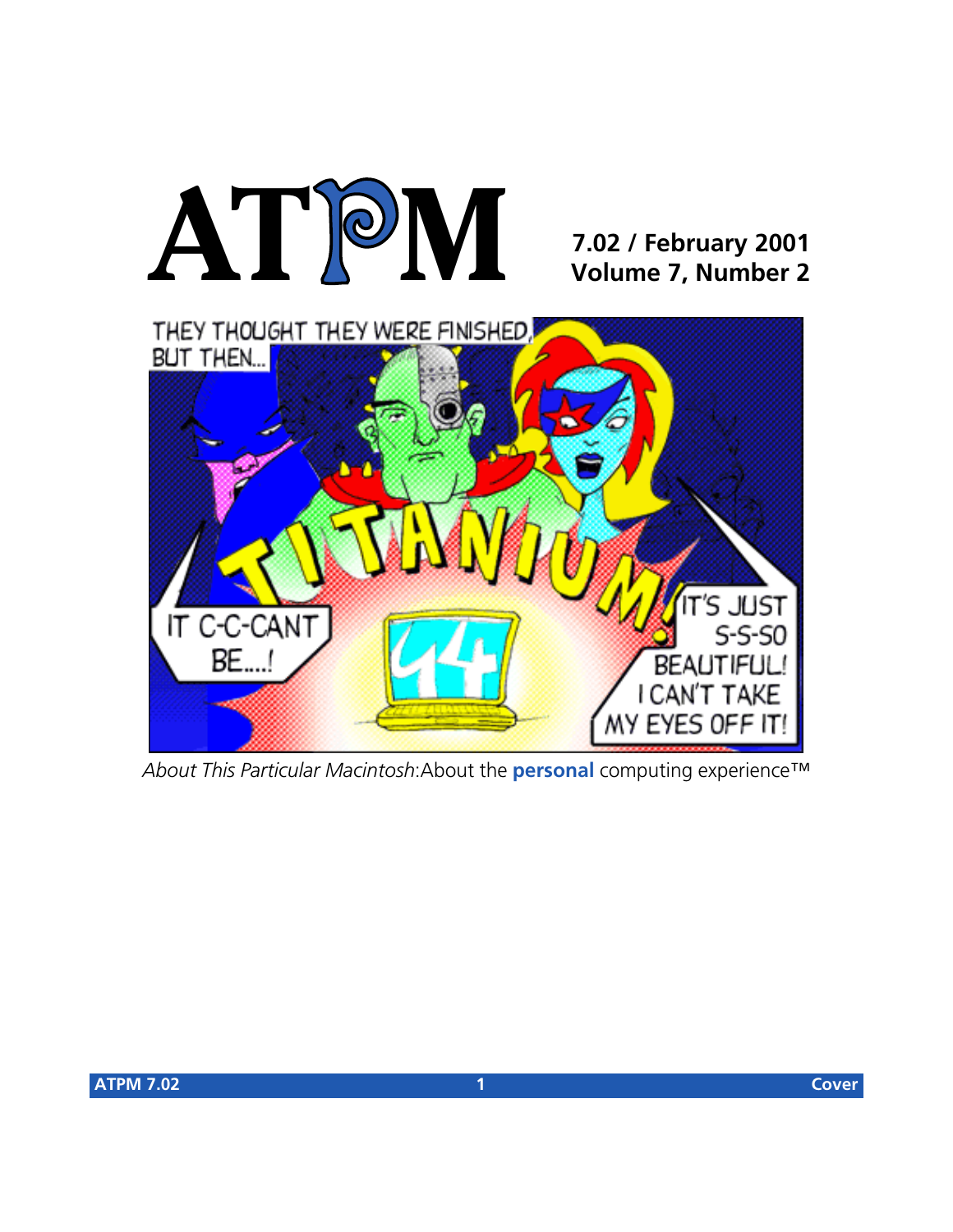## **Cover Art**

Copyright © 2001 by [Grant Osborne](mailto:gosborne@atpm.com) We need new cover art each month. [Write to us!](mailto:cover-art@atpm.com)

## **Editorial Staff**

| Publisher/Editor-in-Chief Michael Tsai |                                      |
|----------------------------------------|--------------------------------------|
| Managing Editor Daniel Chvatik         |                                      |
| Associate Editor/Reviews Paul Fatula   |                                      |
|                                        | Copy Editors Raena Armitage          |
|                                        | Johann Campbell                      |
|                                        | Ellyn Ritterskamp                    |
|                                        | <b>Brooke Smith</b>                  |
|                                        | <b>Ron Stewart</b>                   |
|                                        | Adam Zaner                           |
|                                        | Vacant                               |
|                                        | Publicity Manager Christopher Turner |
|                                        | Vacant                               |
|                                        | Webmaster Michael Tsai               |
| Assistant Webmaster Lee Bennett        |                                      |
| Beta Testers The Staff                 |                                      |
|                                        |                                      |

## **Contributing Editors**

| At Large            | Robert Paul Leitao      |
|---------------------|-------------------------|
| Games <i>Vacant</i> |                         |
|                     | Graphics Grant Osborne  |
| How To Vacant       |                         |
| <b>Interviews</b>   | Vacant                  |
| Music               | David Ozab              |
| Networking          | <b>Matthew Glidden</b>  |
| Opinion             | Tom Iovino              |
|                     | <b>Mike Shields</b>     |
|                     | Vacant                  |
|                     | Reviews Eric Blair      |
|                     | Jamie McCornack         |
|                     | <b>Gregory Tetrault</b> |
|                     | <b>Evan Trent</b>       |
|                     | Vacant                  |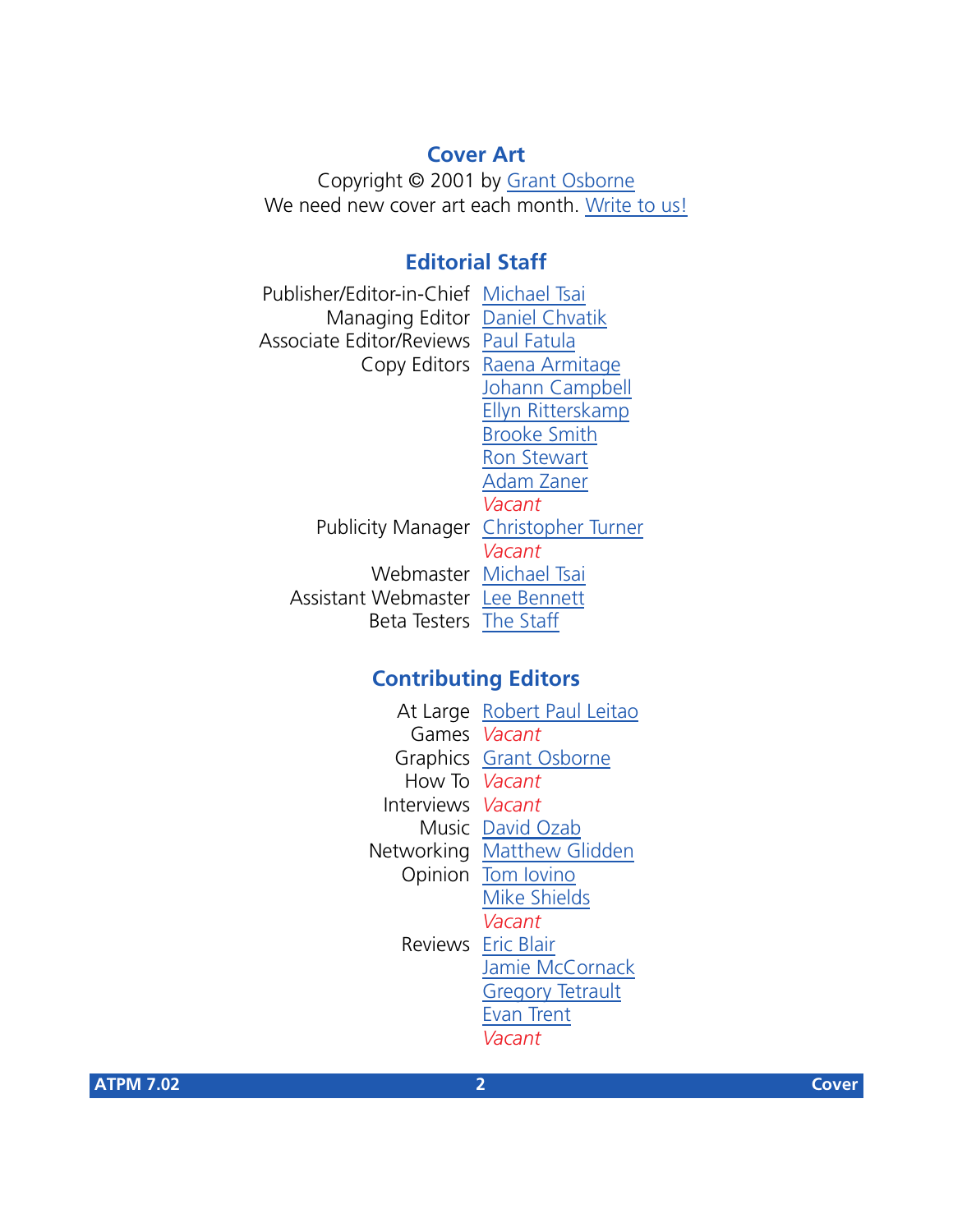Shareware Reviews *Vacant* Technical [Evan Trent](mailto:etrent@atpm.com)

#### **Artwork & Design**

Graphics Director [Grant Osborne](mailto:gosborne@atpm.com) Graphic Design Consultant [Jamal Ghandour](mailto:jghandour@atpm.com) Layout and Design [Michael Tsai](mailto:mtsai@atpm.com) Cartoonist *Vacant* Blue Apple Icon Designs Mark Robinson Other Art RD Novo

### **Editors Emeritus**

RD Novo Robert Madill Belinda Wagner

### **Contributors**

Lee Bennett Eric Blair Daniel Chvatik Paul Fatula Richard Fowell Matthew Glidden Edward Goss Tom Iovino Robert Paul Leitao Jamie McCornack **Mobius** David Ozab David Ross Gregory Tetrault Christopher Turner Evan Trent *Macintosh users like you*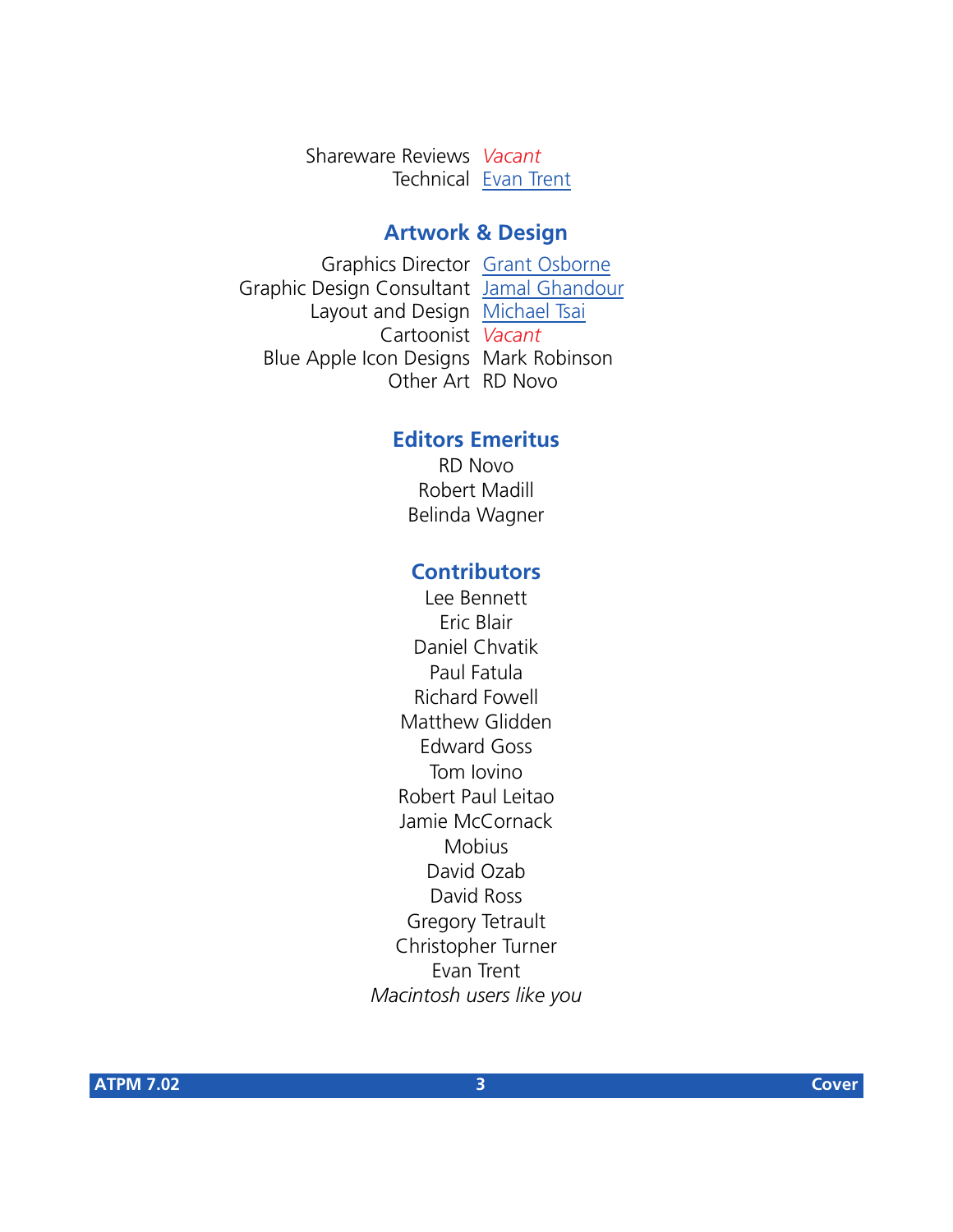## **Subscriptions**

Sign up for **free** subscriptions using the [Web form](http://www.atpm.com/subscribe/) or [by e-mail.](mailto:subscriptions@atpm.com)

## **Where to Find ATPM**

Online and downloadable issues are available at [http://www.atpm.com.](http://www.atpm.com)

ATPM is a product of ATPM, Inc. © 1995–2000, All Rights Reserved ISSN: 1093-2909

### **The Tools**

Acrobat AppleScript BBEdit FileMaker Pro FrameMaker+SGML iCab ImageReady Interarchy LetterRip Pro MacPerl Mailsmith Mesh ShrinkWrap **StuffIt** 

## **The Fonts**

Cheltenham Frutiger Isla Bella Marydale Minion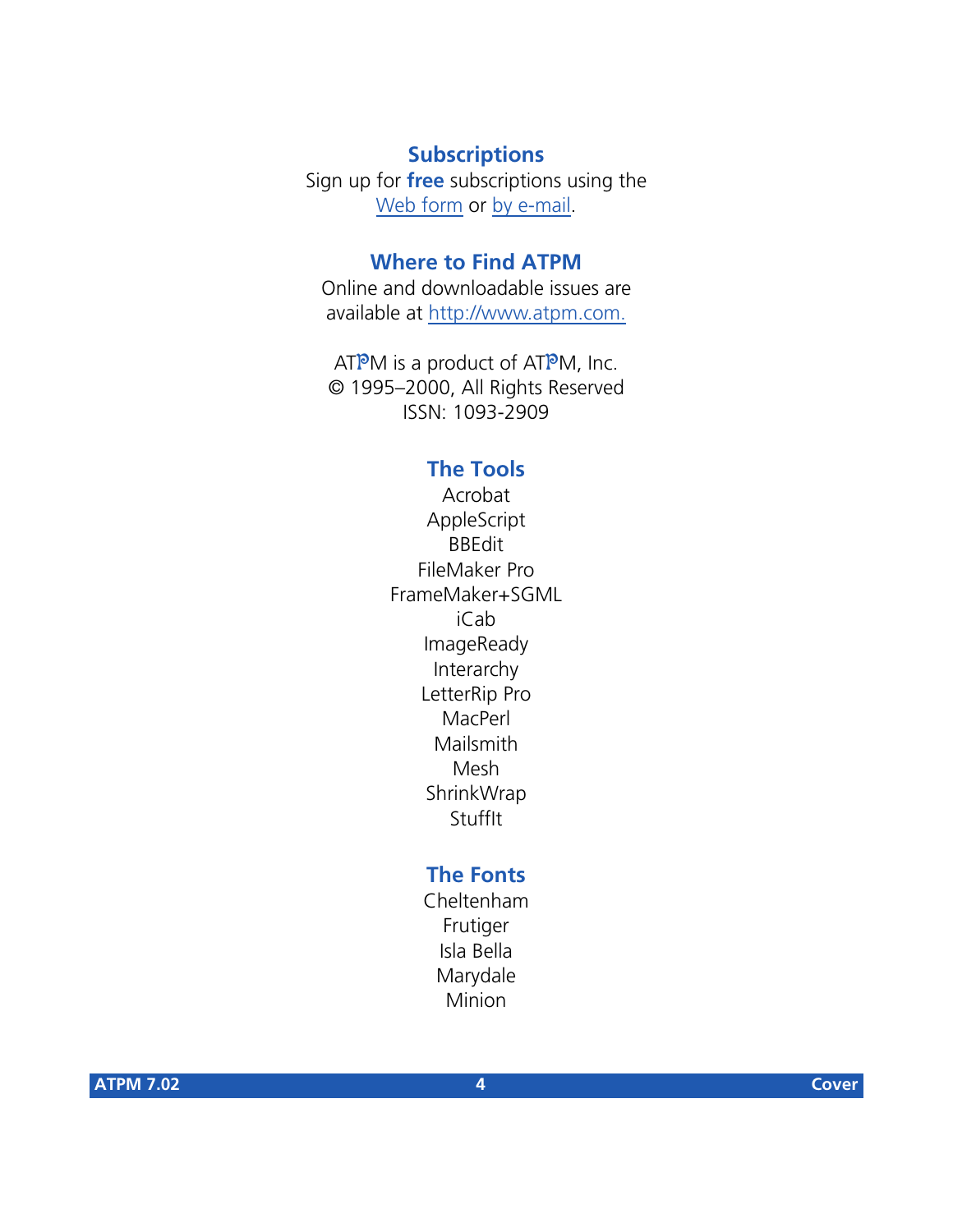## **Reprints**

Articles and original art cannot be reproduced without the express permission of ATPM, unless otherwise noted. You may, however, print copies of ATPM provided that it is not modified in any way. Authors may be contacted through ATPM's editorial staff, or at their e-mail addresses, when provided.

## **Legal Stuff**

About This Particular Macintosh may be uploaded to any online area or BBS, so long as the file remains intact and unaltered, but all other rights are reserved. All information contained in this issue is correct to the best of our knowledge. The opinions expressed in ATPM are not necessarily those of this particular Macintosh. Product and company names and logos may be registered trademarks of their respective companies. Thank you for reading this far, and we hope that the rest of the magazine is more interesting than this.

Thanks for reading ATPM.

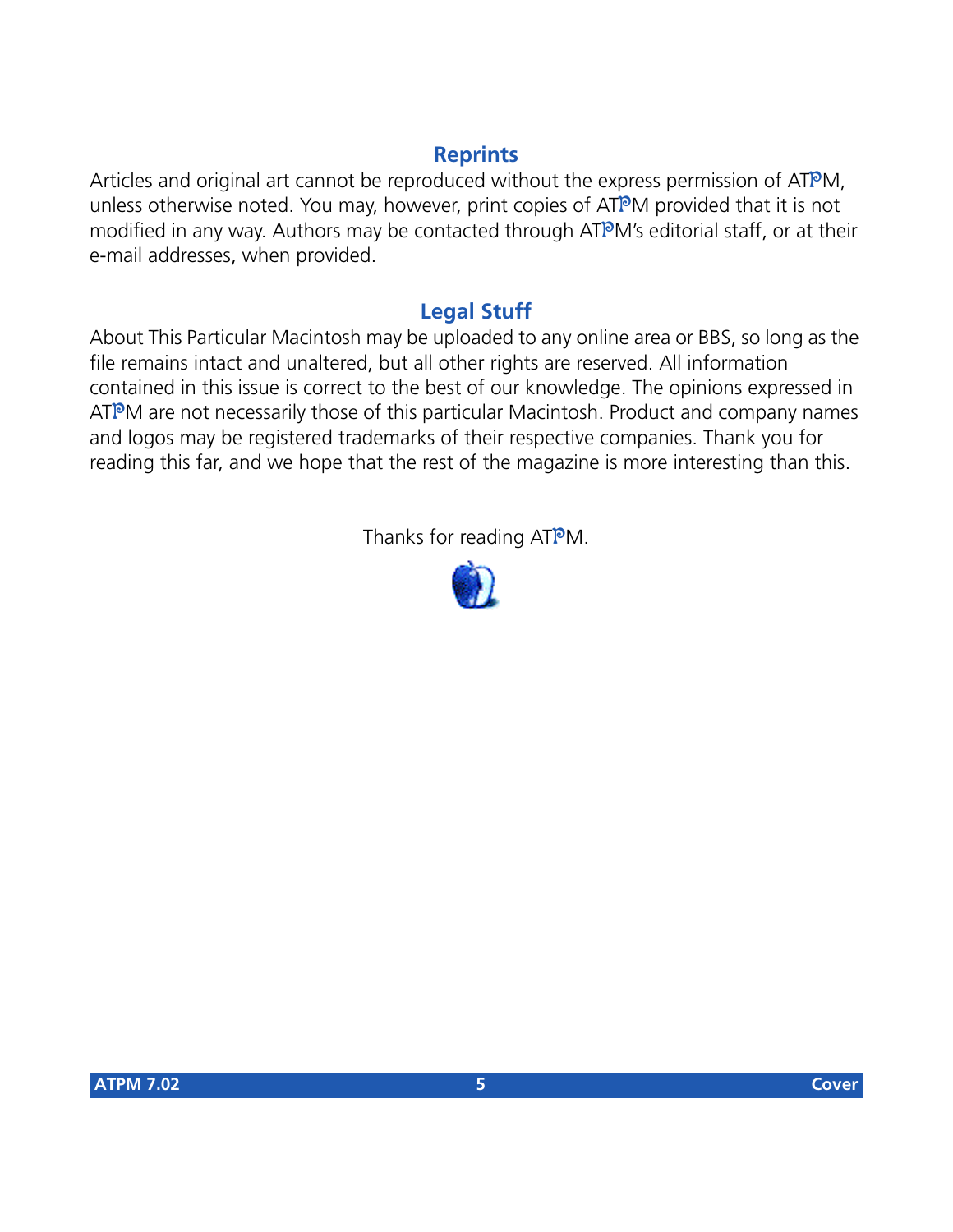# **Sponsors**

*About This Particular Macintosh* is free, and we intend to keep it that way. Our editors and staff are volunteers with "real" jobs who believe in the Macintosh way of computing. We don't make a profit, nor do we plan to. As such, we rely on advertisers to help us pay for our Web site and other expenses.

We would like to thank our exclusive sponsor, Small Dog Electronics, for its generous support of ATPM, the Macintosh, and all things cool. Sponsorship does not imply endorsement, and endorsement does not imply sponsorship. Thank you for your support.



You can help support ATPM by buying from online retailers using the following links: [Amazon.com](http://www.amazon.com/exec/obidos/redirect-home/aboutthisparticu), [MacConnection](http://service.bfast.com/bfast/click/mid9452939?siteid=13311227&bfpage=machomepage), [MacMall](http://www.commission-junction.com/track/track.dll?AID=53427&PID=297078&URL=http%3A%2F%2Fwww%2Emacmall%2Ecom%2Fmacaffiliate), [MacZone,](http://service.bfast.com/bfast/click?bfmid=1942029&siteid=26240435&bfpage=mac_zone) and [Outpost.com.](http://www.linksynergy.com/fs-bin/stat?id=N00D3BtDeo0&offerid=2161&type=3)

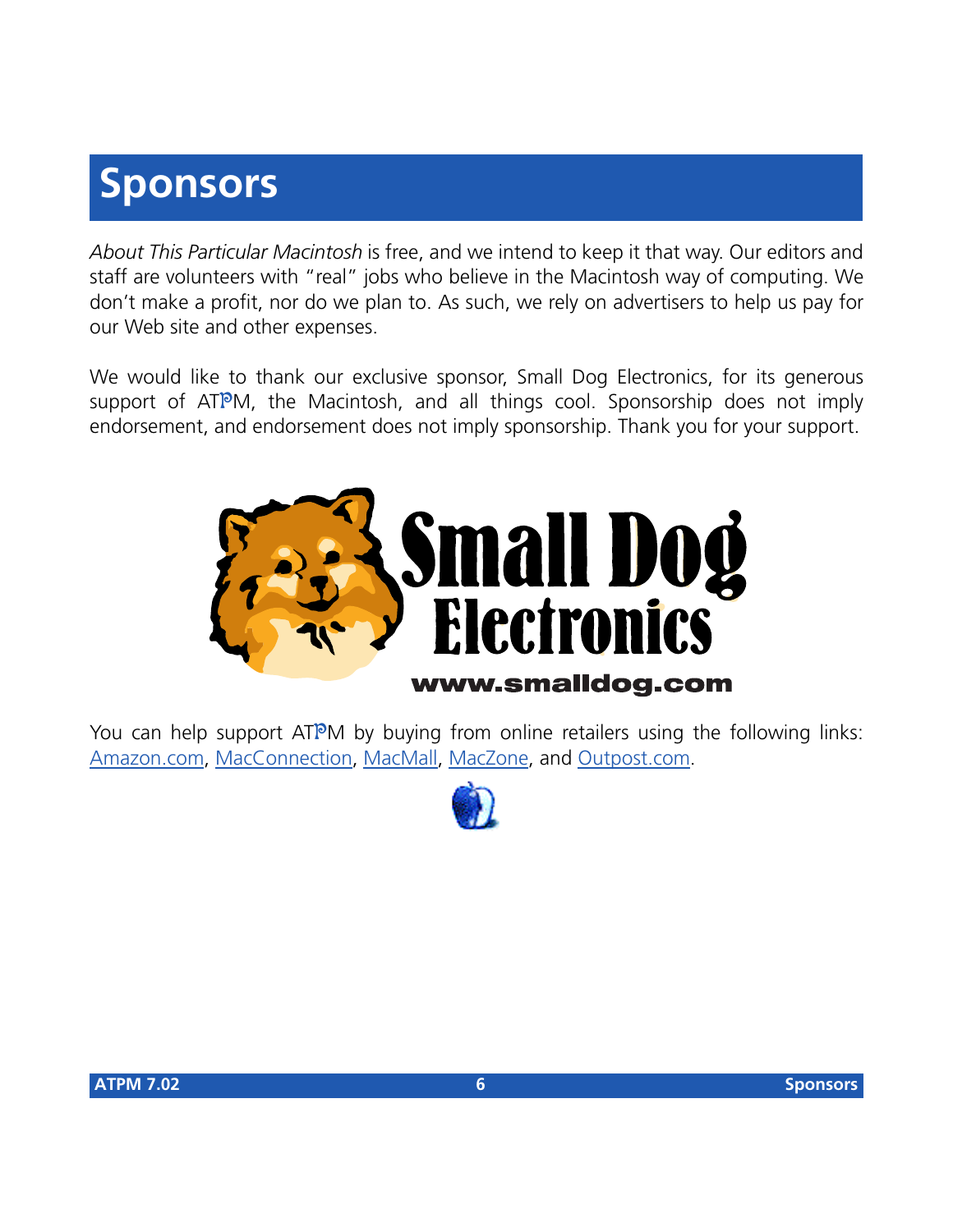# **Welcome**

Welcome to the February issue of ATPM. Issue 7.02 contains the following articles, reviews, and features. Before we introduce them, though, here's a short look at major Mac news items from January:

## **Mac News**

Apple's [recent analyst meeting](http://www.macnn.com/feature.php?id=196) shed some light on the company's financial situation and future strategy, including the intention to offer SuperDrives on iMacs in 2002. [Analyst](http://www.thestreet.com/_yahoo/tech/hardware/1287256.html) [responses](http://www.thestreet.com/_yahoo/tech/hardware/1287256.html) were mixed.

Mac OS X will be released on March 24, and Apple will likely honor purchases of the OS X Public Beta using [restricted coupons](http://www.macnn.com/news.php?id=2973).

## **Poll**

Last month's reader [poll](http://www.atpm.com/polls/) asked for your favorite MP3 player. 47% preferred SounJam MP, and 24% preferred Audion. QuickTime Player collected 8%, and the remainder of the votes were divided among MacAST, SoundApp, and other players.

Our internal staff poll showed a similar division: one third SoundJam, one third Audion, and one third other players. Note that the poll was started before [iTunes](http://www.atpm.com/7.02/itunes.shtml) was introduced, so it does not include that choice.

This month we want to know where you bought your current Mac. Go cast your [vote](http://www.atpm.com/index.shtml#poll)!

## **Columns**

#### **[Apple Cider: A Matter of Trust](http://www.atpm.com/7.02/cider.shtml)**

Tom Iovino explains the reasons why people may be afraid to shop online and why their fears may be exaggerated.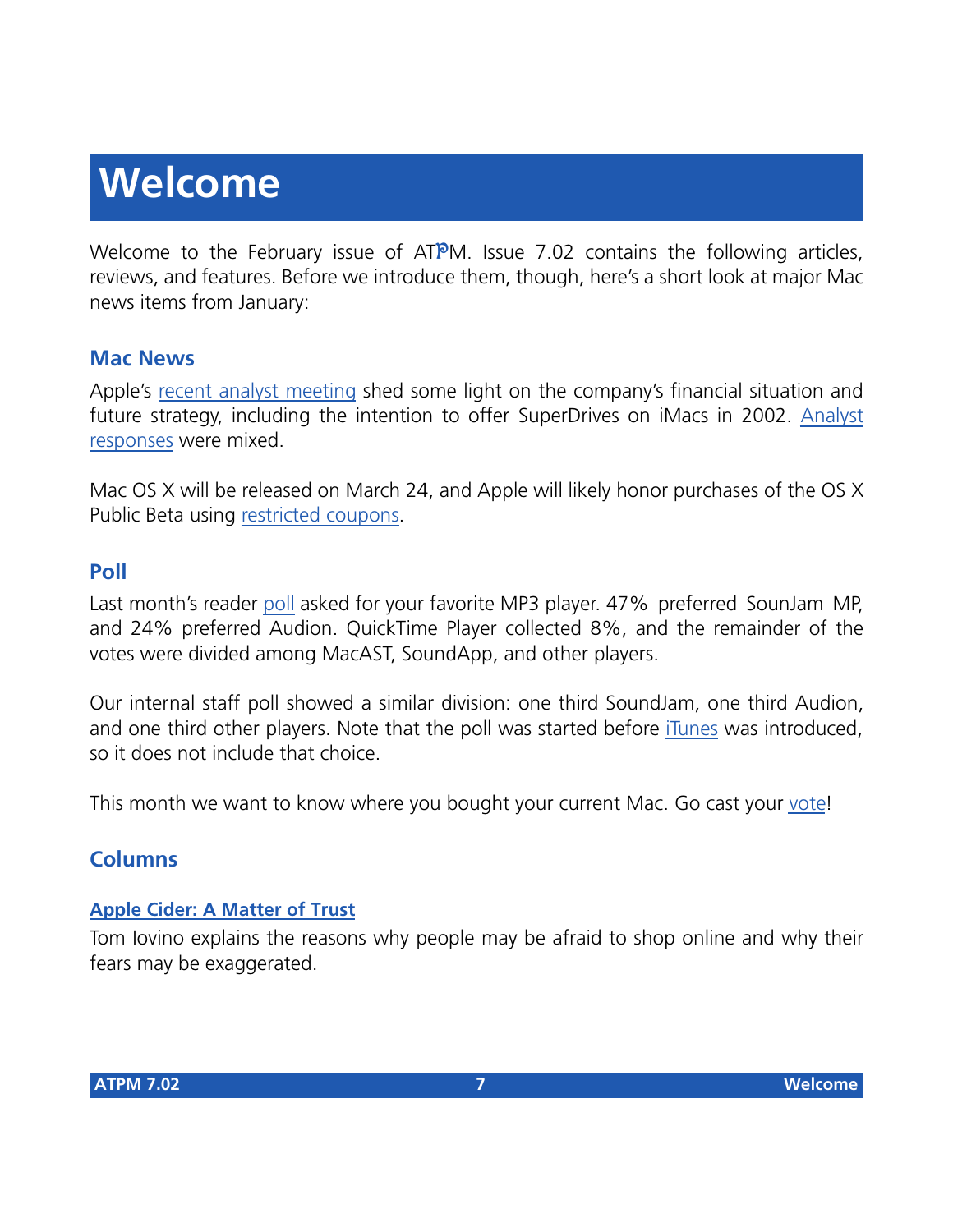"The lessons I learned that day in Maryland are the ones that cause quite a few people to shy away from shopping on the Internet. How do you know that someone won't overcharge you when you make a purchase on the Internet? And just how secure is your information? Can someone charge on your credit card?"

#### **[Apples, Kids, & Attitude: Martians in the Manholes](http://www.atpm.com/7.02/aka.shtml)**

In his final installment of *AKA*, Robert Paul Leitao discerns fact from fiction in life, on TV, and in the PC industry.

"Since the introduction of the Apple II, rumors and prognostications of Apple's imminent demise have filled the papers, the airwaves and now the Internet. Whether the figurative "Martians in the manholes" were IBM, Microsoft, concerns about MHz speeds, software availability, market share, or even product price, Apple Computer has survived and in most years the company has thrived. Bad fiction can never mirror reality."

#### **[Beyond the Barline: A Tale of Two Trade Shows](http://www.atpm.com/7.02/barline.shtml)**

David Ozab shares his opinions on iTunes, Yamaha's mLan, Apple's music strategy, and the latest NAMM show.

"The promise to start a desktop music revolution comes sixteen years too late. Instead, Apple should do everything in its power to support the continued thirdparty development of hardware and software that centers around their computers in order to keep the support from musicians that they still enjoy. In part, this means continued support of PCI-based solutions through the G4 desktop. The addition of a fourth PCI slot was an important step, but it also needs the continued advocacy of FireWire and the encouragement of third party developers, Yamaha in particular, to transform products from vaporware to hardware."

#### **[About This Particular Web Site](http://www.atpm.com/7.02/atpw.shtml)**

This month, Paul Fatula uncovered the following Web sites: Isys Information Architects Inc. (user interface praise and blunders), MobiusCo (abstract desktop pictures), Patrick Combs' Good Thinking Site (amazing story about a \$95,093.35 junk mail check), Privacy.Org (updates on Internet privacy), Spammimic (encodes messages as spam  $; -)$ ).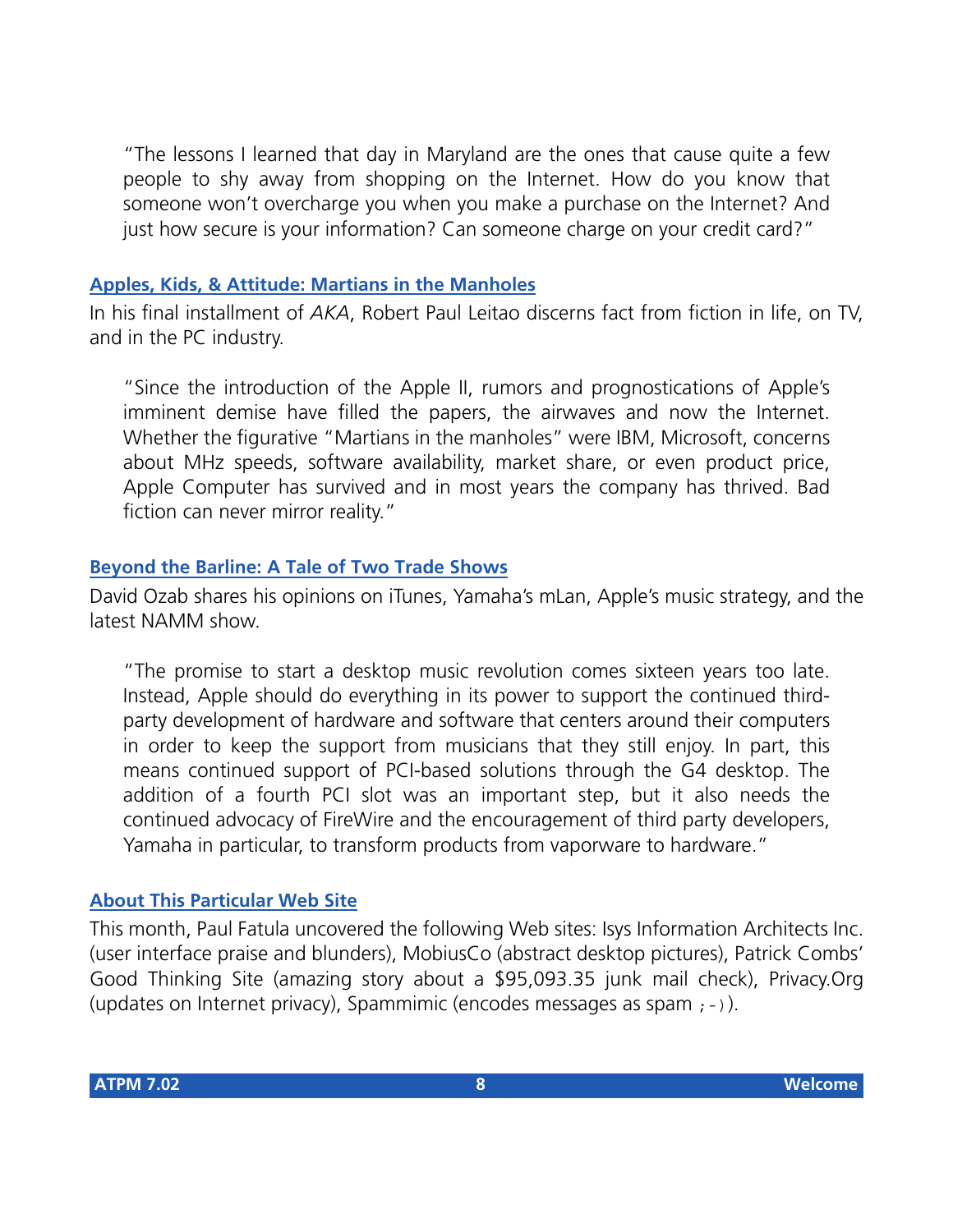#### **[How To: iMovie Transition Tricks](http://www.atpm.com/7.02/imovie-transition-tricks.shtml)**

Jamie McCornack explains two transition tricks for iMovie and iMovie 2, in particular "Slow Motion" and "Beam Things Up."

"Let's say, for example, you want your cat to materialize from thin air. I don't know why, maybe you're doing a documentary on quantum physics, but let's say that's what you want to do. Aim your camcorder at a comfy chair and turn it to Record. Now take your unsuspecting kitty, and being sure to keep yourself out of the picture, toss it onto the chair."

#### **[How To: Playing Compressed Sound on a Home Stereo](http://www.atpm.com/7.02/compressed-sound.shtml)**

Evan Trent explains the use of audio file formats for the use on CDs.

"In my opinion it makes more sense to just burn out the MP3s directly to an audio CD using Toast 4.x. This will result in a CD that is playable on a home stereo, and the sound quality will be no worse than the MP3 source file, although you will not be able to fit as many songs on the CD as if you converted and compressed the AIFF files beforehand."

### **Reviews**

#### **[Macintosh Chess Downloads \(Part I\)](http://www.atpm.com/7.02/chess.shtml)**

Richard A. Fowell reviews and compares two shareware/freeware chess programs, Sigma Chess 5.12 and Vanessa Chess.

"These days, chess strength should seldom be your primary decision factor in selecting a chess program. With the power of modern Macs, even Vanessa Chess is a much stronger player than most humans when set to full strength. For an opponent that is challenging, rather than unbeatable, one must usually set the computer to an "easy" level, or limit the number of moves the program looks ahead to one or two moves ("fixed depth 1" or "fixed depth 2" in computer chess argot). Price and convenience of acquisition are important factors, and commercial programs can't touch the price of freeware/shareware programs (Vanessa Chess is \$10 shareware, the other four are freeware) or the convenience of downloading."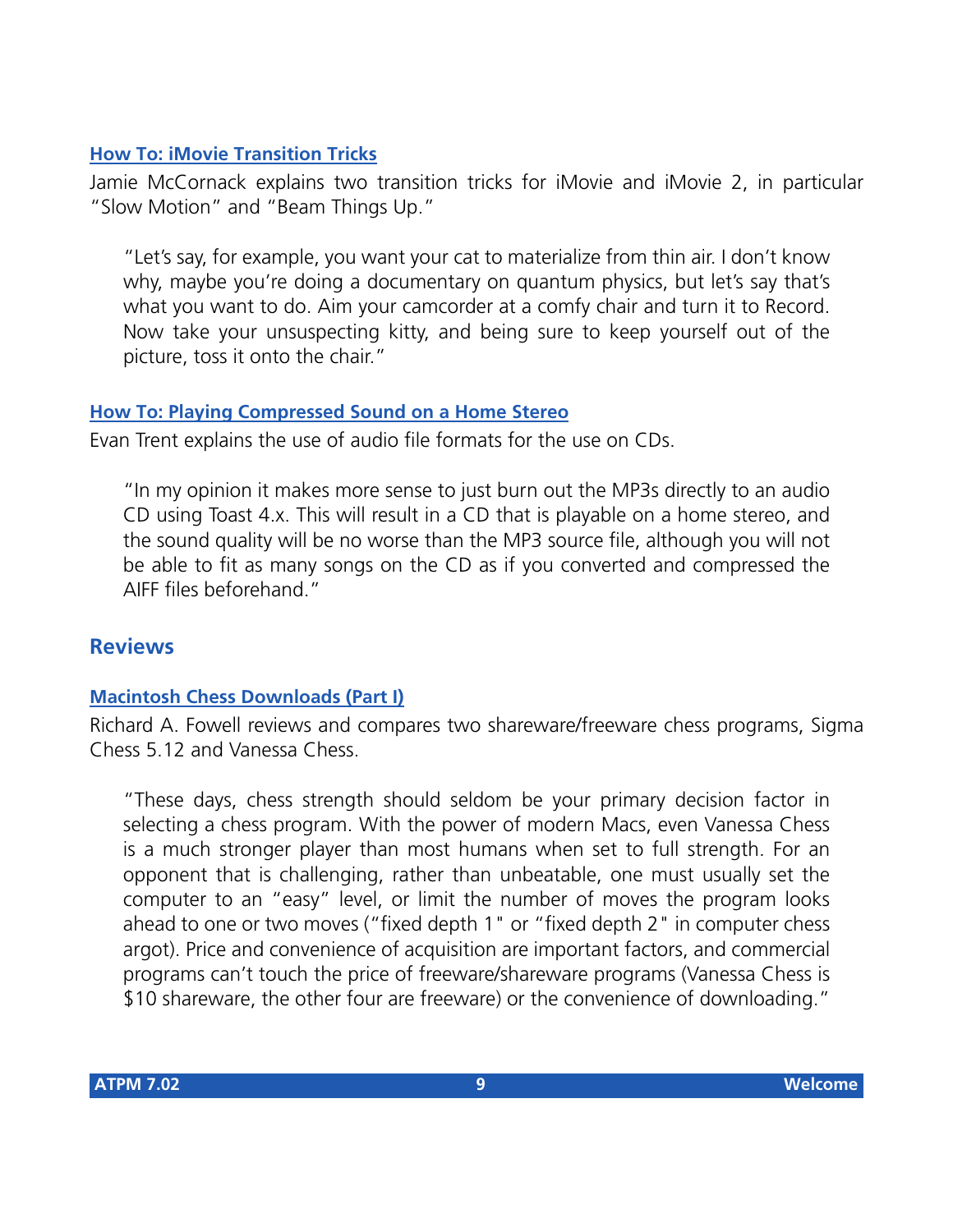## **[Driver](http://www.atpm.com/7.02/driver.shtml)**

Matthew Glidden reviews Driver, the newest car racing game from MacSoft.

"You assume the role of an ex-race driver turned policeman who goes deep undercover to infiltrate organized crime syndicates across the country. You turn in your gun and badge for the keys to a 70s muscle car and the chance to build a reputation for fast wheels and cool nerves among the law-breaking elite. The game features a wide variety of missions, most of which are courier- or chaseoriented, following location or time objectives in a race around realisticallymodeled US cities while avoiding police pursuit."

#### **[Final Jam Pro](http://www.atpm.com/7.02/final-jam-pro.shtml)**

In this mini-review, Christopher Turner introduces us to his favorite SoundJam MP Skin, whose interface is reminiscent of the Final Cut Pro look

"The interface is simple and uncluttered. The uppermost left button closes not only the interface, but the application, which is standard across all SoundJam skins. Just beneath the title bar the skin shows the encoding rate and KHz rating for the file being played, and whether it is in stereo or mono. A timer plays in the far right just beneath the WindowShade button."

#### **[iTunes 1.0](http://www.atpm.com/7.02/itunes.shtml)**

Daniel Chvatik looks at Apple's newest "killer app," a trendy MP3 player that wants to excel through ease of use and close system integration.

"While I think iTunes is a great program, some things about it bother me. For one, it's slow, especially once you add a lot of songs. Just try clicking on your playlists back and forth. It takes over a second to load a short list. The redraw is so slow that you can actually see it. This is not a big problem if you just listen to music, but if you want to actively manage your playlists, it can be quite annoying."

#### **[Jeopardy!](http://www.atpm.com/7.02/jeopardy.shtml)**

Gregory Tetrault introduces the computer version of the popular TV show. Now you can prove how much better your are than those people on TV.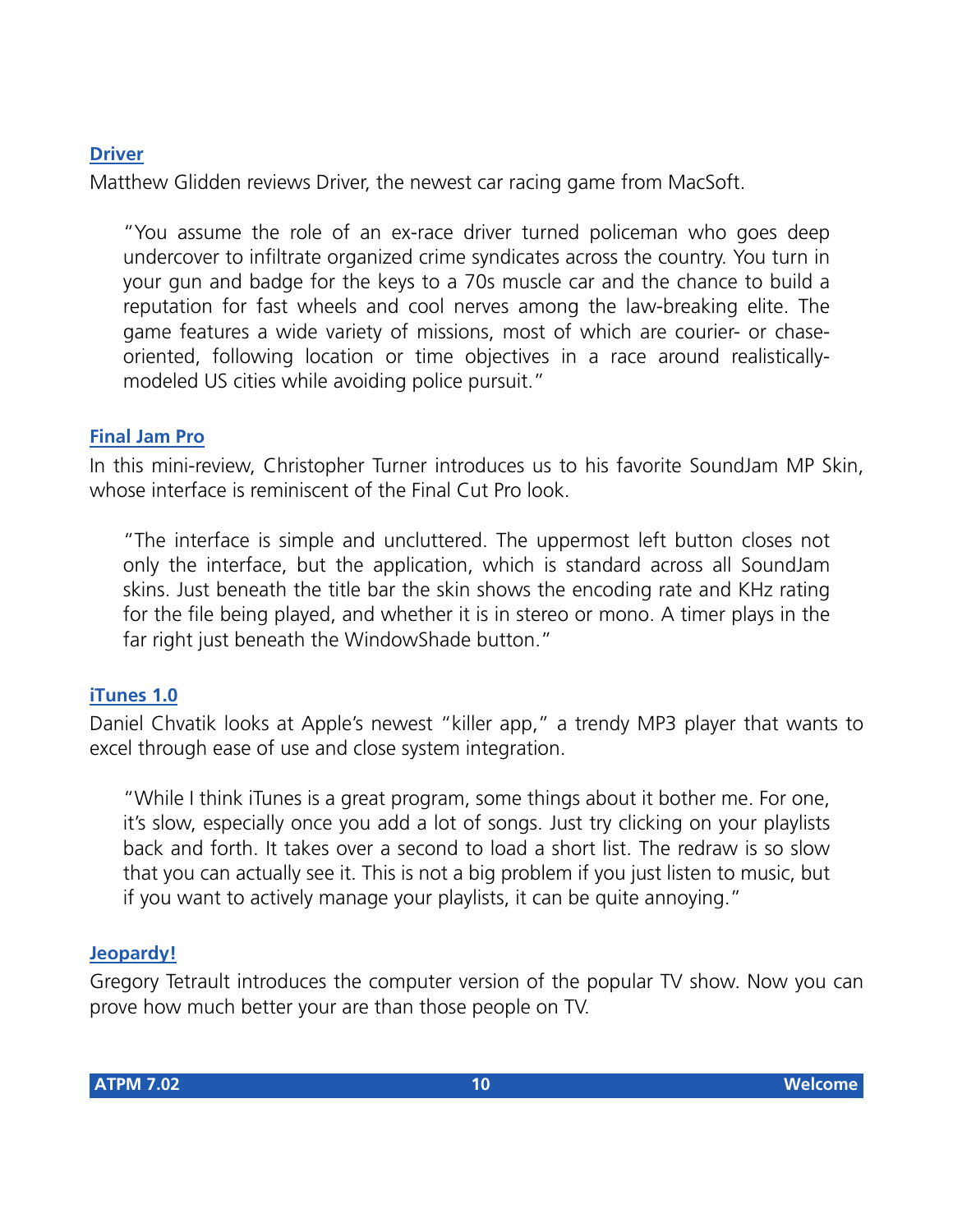"In spite of the minor problems listed above, I enjoy playing Jeopardy! I played so often while writing this review that I have encountered some questions three times. The game is still challenging for me when set to highest difficulty with adaptive AI (artificial intelligence)."

#### **[Links LS 2000](http://www.atpm.com/7.02/links-ls.shtml)**

Eric Blair evaluates the newest version of the popular golf program.

"I'll be honest—I don't like playing golf. I've never seen the point of hitting a small white ball around a grassy area, finding said ball, and repeating the process till the ball ends up in the hole. Personally, if I'm trying to sink a ball into a hole, I'll go out and play pool. That being said, I've always enjoyed computer golf games."

#### **[Que! Fire CD-RW Drive](http://www.atpm.com/7.02/que-fire.shtml)**

David Ozab reviews the FireWire CD-RW drive by QPS.

"First, I tested the drive as an audio burner. Using the inexpensive generic CD-R included, I burned a data file at 8x with no problems. Then, using another cheap disc (which I would never recommend), I burned an audio file at 8x. The drive and the interface had no problems with the extra demands of audio either."

#### **[Iomega ZipCD](http://www.atpm.com/7.02/zipcd.shtml)**

David Ross shares his experiences with the new Iomega ZipCD, a 4x4x6 USB CD-RW drive.

"Within minutes, I was burning my first CD with nothing more than a cursory glance at the manual. I'd heard horror stories about the time it takes to burn a CD so I started off with a 50 MB text folder to get the feel of things. Having dragged and dropped, I chose Simulation Mode from the Recorder menu—a handy little function which, as you would expect from the title, simulates a recording in real time. If all goes well, there should be no Toaster coasters when it comes to the real thing."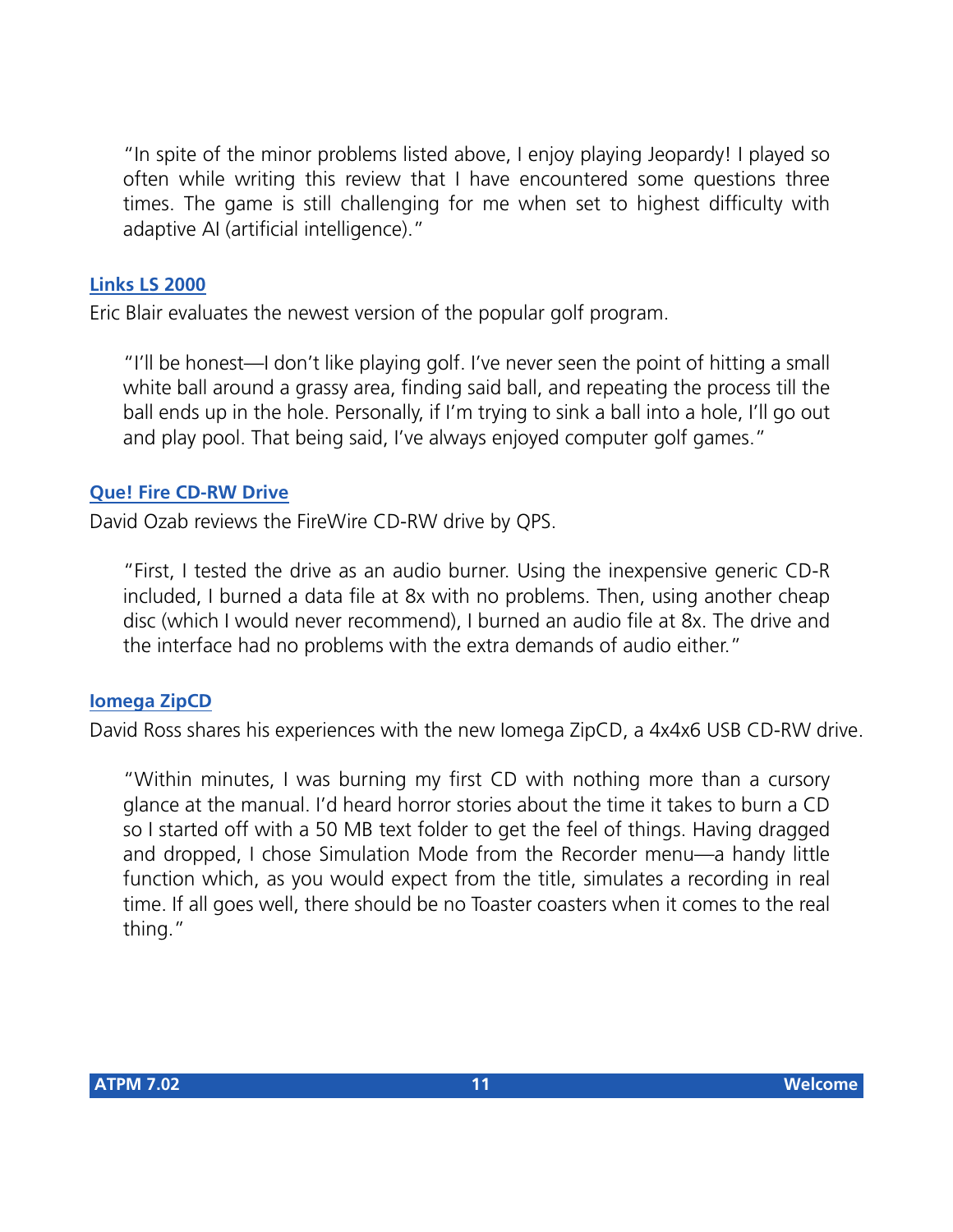## **Extras**

#### **[Desktop Pictures: Florida Panhandle Lighthouses & Mobius](http://www.atpm.com/7.02/desktop-pictures.shtml)**

MobiusCo and ATPM Staff member Lee Bennett present their fantastic desktop pictures this month. Lee's pictures are from Florida Lighthouses, while Mobius' introduces us to the world of digital art.

#### **[Trivia Challenge: Fun With Numbers](http://www.atpm.com/7.02/trivia.shtml)**

The Answers!—Ed Goss reveals the answers to last month's *Trivia Challenge*.

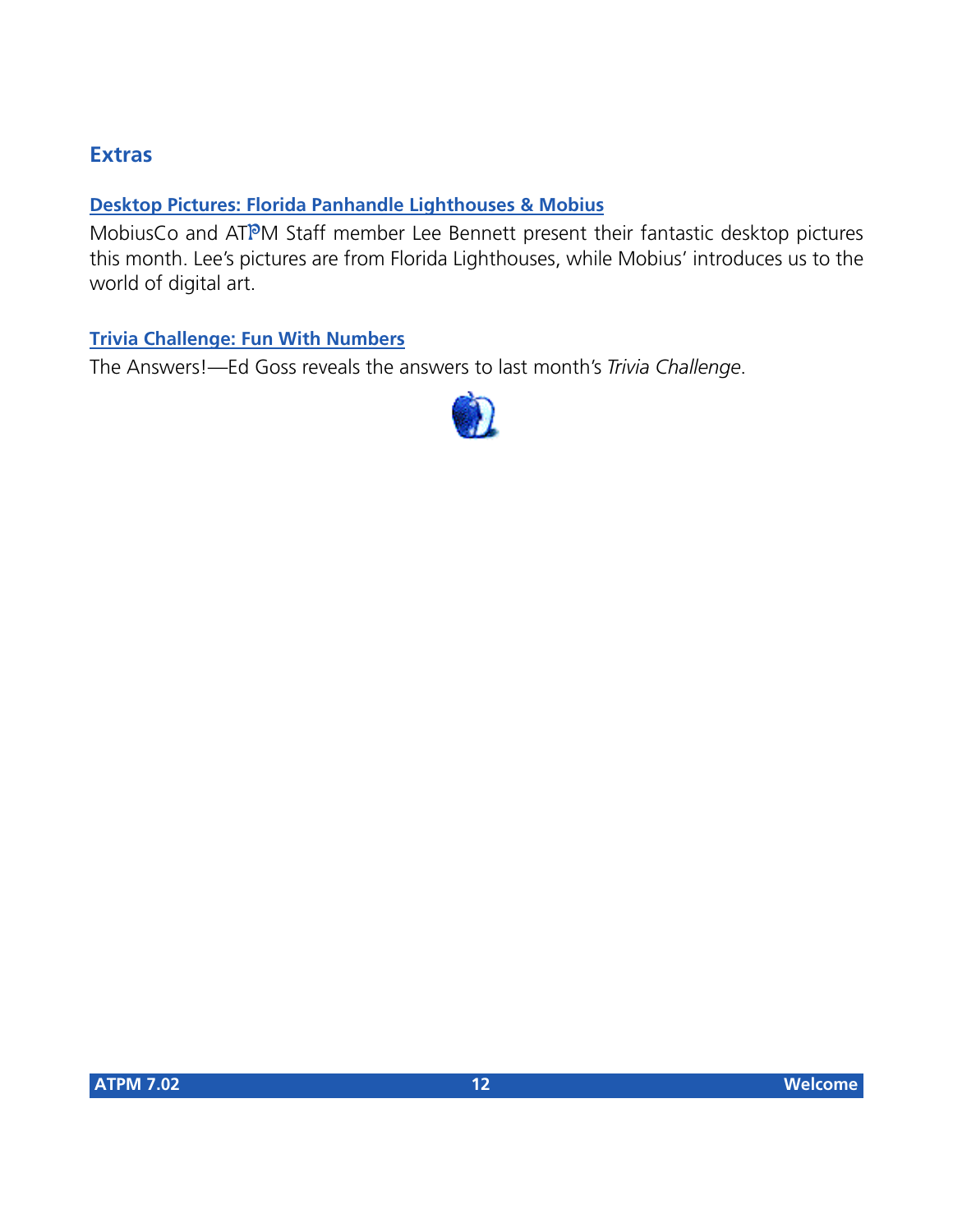# **E-Mail**

## **Backyard Football**

I liked your [review of Backyard Football](http://www.atpm.com/5.12/byf.shtml) and think it's a real good game. I originally bought it for my little brother, but I ended up liking the game myself. But I was just wondering how you were able to copy pictures from the computer game onto your computer?

*—B.J.*

It's a simple matter to use Command-Shift-3 to capture a screenshot. If you want to get fancy, Command-Shift-4 will give you a cursor, and you can capture a portion of the screen. There are also utilities available, such as [Snapz Pro](http://www.AmbrosiaSW.com/Products/SnapzPro.html) and [Screen Catcher,](http://www.stclairsw.com/ScreenCatcher/index.html) which will give you more flexibility with a screen capture. I'm glad you enjoyed the game. Have fun. *—Mike Shields*

## **Ethernetworking Without a Hub or Switch**

I am trying to network my new iMac DV with my old 7100, which is running system 7.5.3. I have all the cables in place, but I am not going through a switch. Is it possible to do this, and if so how? Any help would be much appreciated.

## *—Anonymous*

If you are not going through a hub or a switch you must use what is known as a "crossover" Ethernet cable.

When connecting two Macintosh computers together directly via Ethernet, you use a different cable than when plugging a series of machines into a hub or switch. The reason is that the Ethernet jack on a Macintosh (or any other personal computer) is different from the port on a Hub or Switch. The difference lies in a pair of pins, which are reversed on the Hub/Switch. In fact, some hubs and switches have a port labelled "uplink." Often this port may be toggled between a numbered port and an uplink port (the hub would say on it "5/ Uplink" for example and have a switch next to it). All that switch does is reverse the pins.

When connecting two Macs together, the pins need to be reversed in the cable since the ports on both machines are identical and neither port reverses the pins. A cable with reversed pins is known as a crossover cable. You can buy them most anywhere (mail order, etc.) or you can crimp your own from standard Category 5 cable. Just look online for a crimping diagram and it will tell you which pins to reverse.

Once you've got the proper cable, you can switch on Personal File Sharing and connect the machines using AppleTalk. If you need help with that part, just e-mail me and I'll be happy to walk you through it. *—Evan Trent*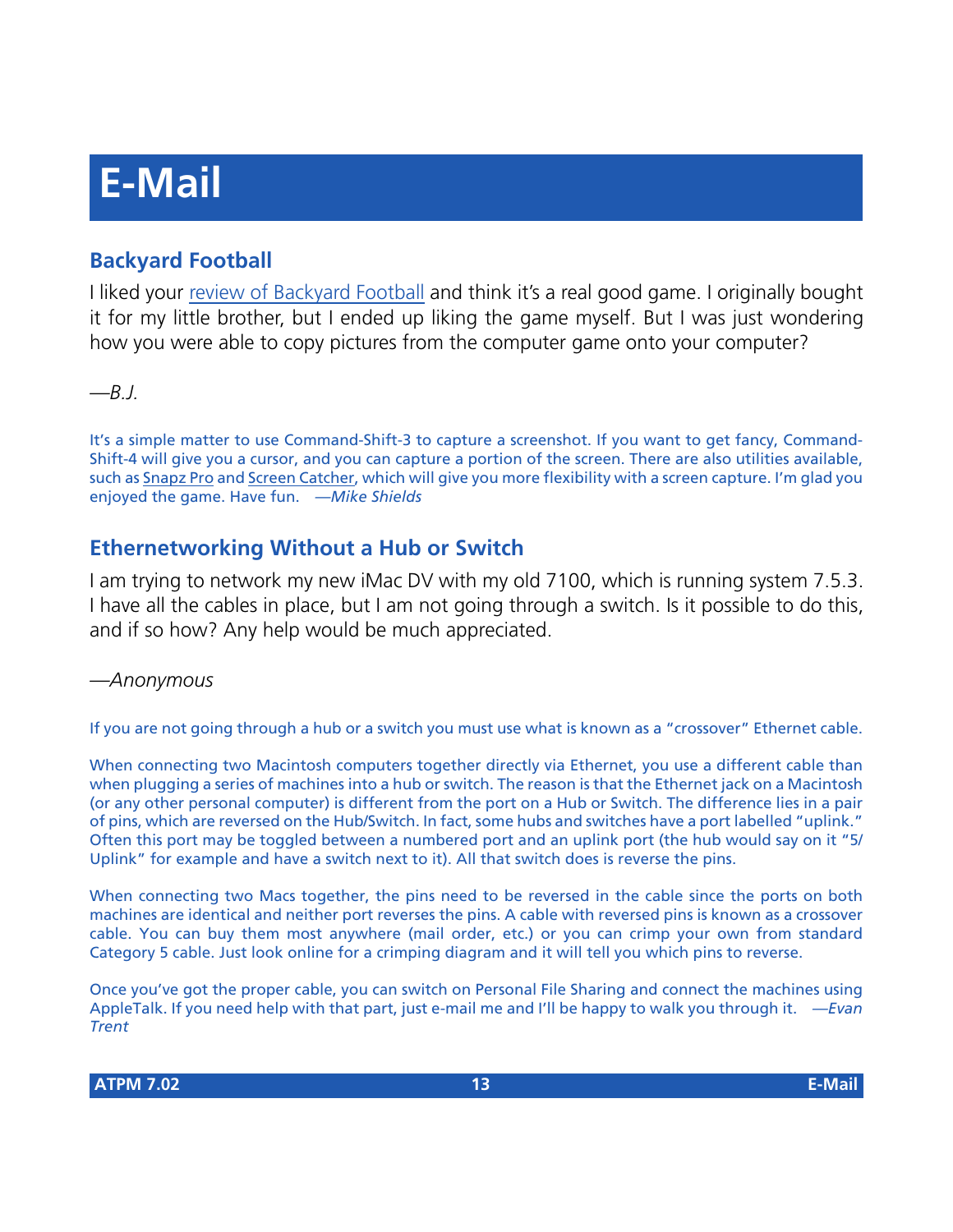## **MS Office 2001 for the Mac**

Thanks for the [review](http://www.atpm.com/7.01/office.shtml). I was considering purchasing 2001. Now I will wait. I have 98 and it does what I need. I think I had read a review in *MacAddict* and they said it was great. At any rate with OS X coming it's better to wait.

*—Jim Presenkowski*

## **iBook Insomnia**

I finally worked out how get my iBook to work as an alarm-clock; but it still won't do me a scheduled auto-shutdown or a scheduled sleep, neither when using battery nor when using main power.

I thought that it might be, e.g., that if you had the first tab, sleep set-up, set to Never, it would override the auto-shutdown, but it fails to shutdown even if that's set to a few minutes.

*—David Kettlewell*

I have some ideas but I can't be sure exactly what's causing your problem(s).

A few possibilities:

- You have AppleTalk turned on.
- You have File Sharing turned on.
- You have a program open that will not quit (this doesn't explain the sleep problem but perhaps the shutdown).
- You have Retrospect or Retrospect Remote scheduled to backup sometime soon.
- If it will sleep after inactivity but not on schedule, you should also check and see if your clock is set right. Perhaps AM/PM is wrong? Or maybe it's somehow otherwise misconfigured.

Whatever is preventing schedule sleep is also preventing schedule shutdown. One would not work if the other wouldn't. So when you find the cause both problems will be resolved. *—Evan Trent*

*Copyright © 2001 the ATPM Staff,* [editor@atpm.com](mailto:editor@atpm.com)*. We'd love to hear your thoughts about our publication. We always welcome your comments, criticisms, suggestions, and praise. Or, if you have an opinion or announcement about the Macintosh platform in general, that's OK too. Send your e-mail to* [editor@atpm.com](mailto:editor@atpm.com)*. All mail becomes the property of ATPM.*

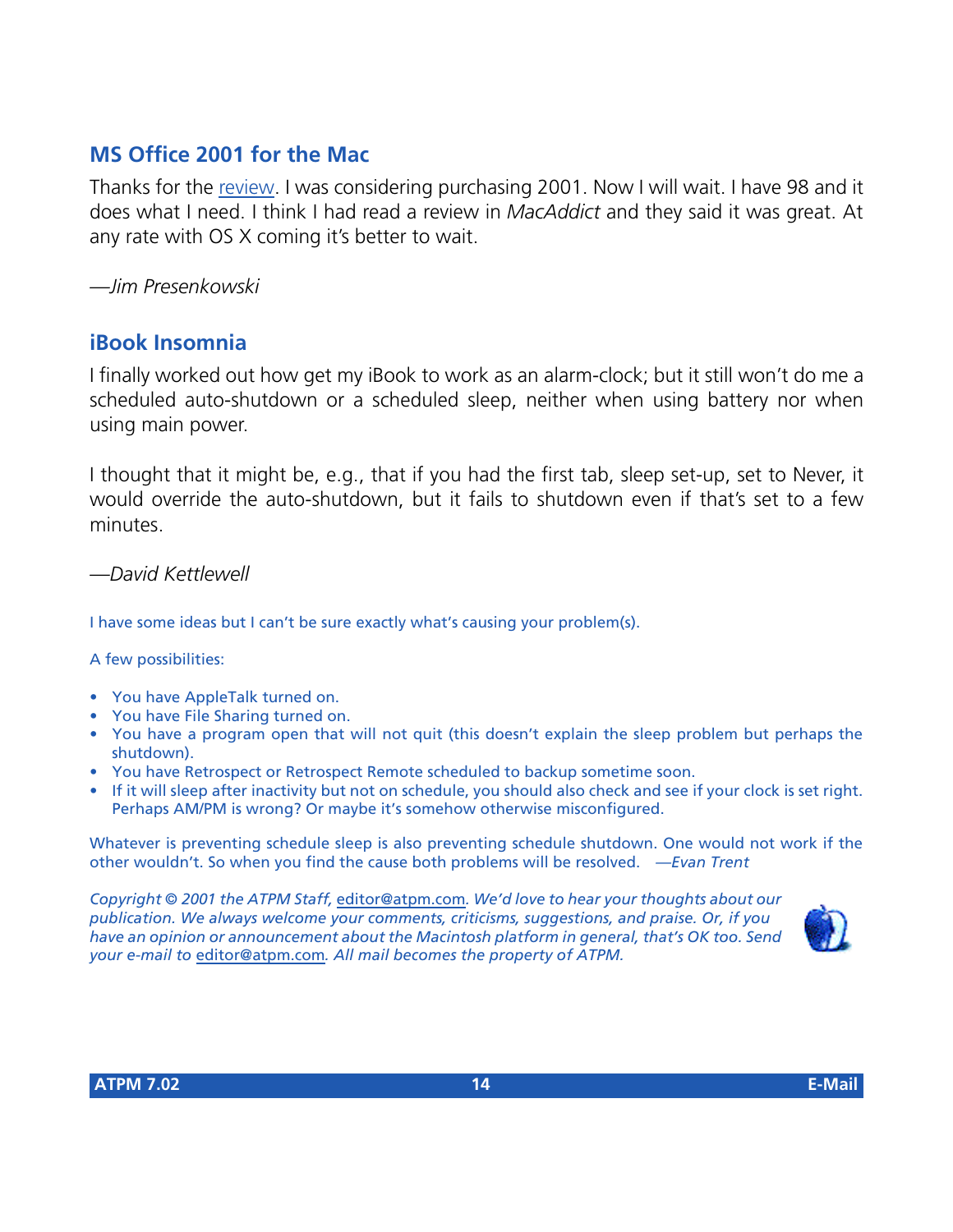**by Tom Iovino, [tiovino@atpm.com](mailto:tiovino@atpm.com)**

## **A Matter of Trust**

I can vividly remember Thanksgiving 1988. Oh, it wasn't the turkey, stuffing, or mashed potatoes that made the holiday stand out. Nor was it seeing my family for the first time since having left for college in August.

No, I remember that Thanksgiving because of what happened at the Amtrak station at New Carrolton, Maryland. In college, I always waited until the last minute to purchase my train ticket, because (a) I labored under the mistaken notion that travel agents added a fee to the price of the tickets, and (b) I just liked to wait until the last minute to decide if I really wanted to go home.

That year, at the ticket counter, I handed the cashier my dad's "extension" credit card that he'd given me *only* for travel when I was visiting from school. It was imprinted with his name, and the policy at Amtrak was that only the cardholder could sign to authorize the purchase. One look at the card, which didn't match my name, and the cashier pushed it back across the counter. "We run into trouble with stolen cards, son," he said. Oh, great. So there I was, surrounded by my suitcases, 25 minutes until my train left, no ticket in my hand.

Desperate for help, I turned to my girlfriend, who had driven me to the station. I asked her to take my ATM card, withdraw the necessary funds, and return with the money while I waited with the bags. She darted out of the station and returned within ten minutes—cash in hand. I kissed her and thanked her profusely for helping me out of the jam. I plunked down the cash, got my ticket, and tucked the ATM receipt into my wallet.

Later in the vacation, I was out at a movie with friends, when I happened to glance at that receipt. I'd been surprised at the Amtrak counter, but you should have seen me when I discovered that my girlfriend had not only withdrawn enough cash for my ticket, but had taken out an extra \$40 for herself. I didn't want to believe this, but it was later confirmed when she tearfully confessed that she had ripped me off.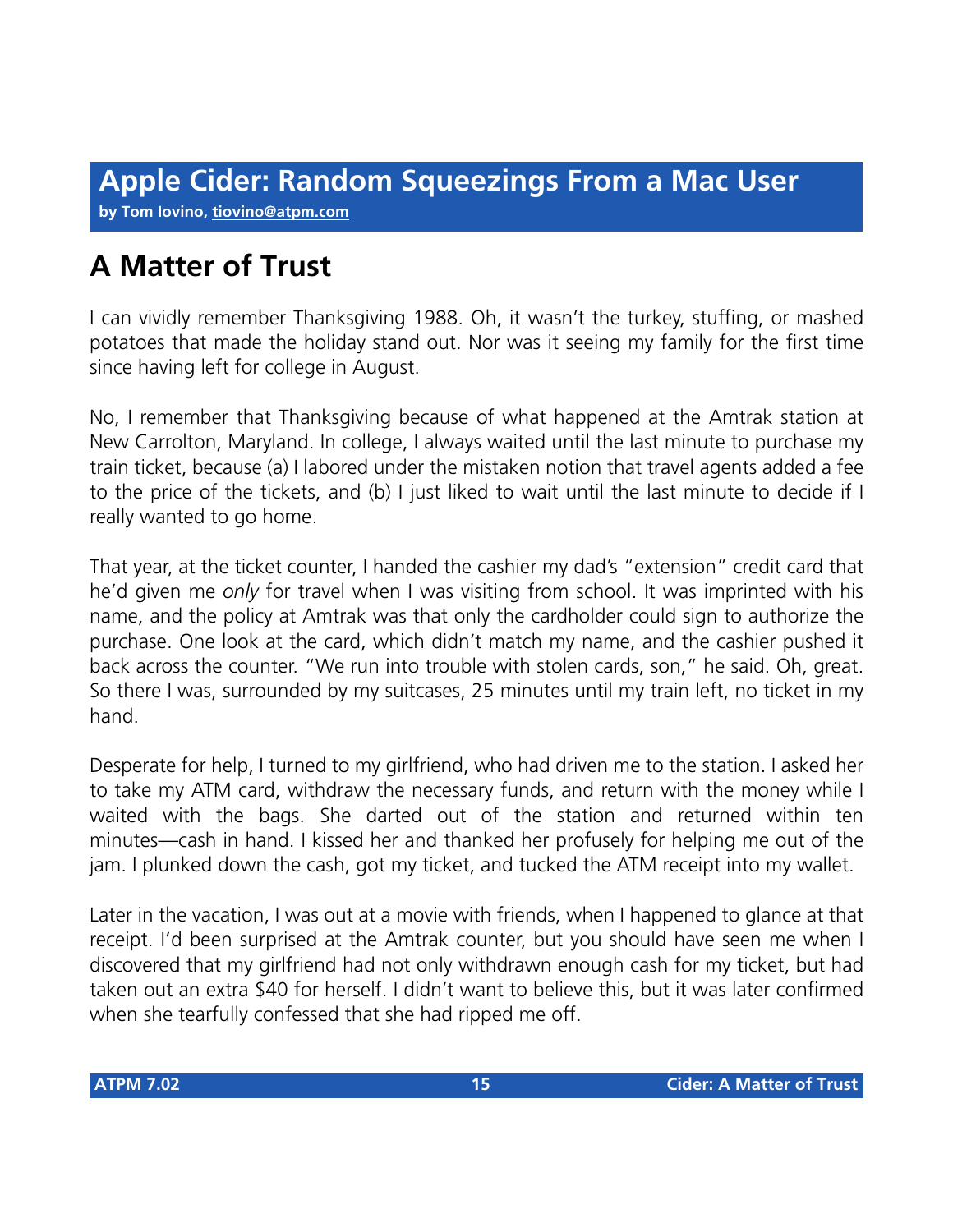Okay, once you stop laughing about the deplorable state of my dating years, you may be asking, "What on earth does this have to do with computing?"

The lessons I learned that day in Maryland are the ones that cause quite a few people to shy away from shopping on the Internet. How do you know that someone won't overcharge you when you make a purchase on the Internet? And just how secure is your information? Can someone charge on your credit card?

Just think about it: you enter your credit card information on a computer screen, and it has to travel through the phone lines (wiretaps!?!) to a computer where some minimumwage broom jockey is playing Tetris. (At least that's the claim of most of the folks I know who refuse to shop on the Internet.)

It's true that there is potential for mischief. Recently, the administrators of such notable sites as Travelocity.com, Egghead.com, Amazon.com, and IKEA admitted that for a time, a security breach in their system could have exposed thousands of names, addresses, emails, and other personal information to potential hackers. It's such stories that make people leery of Internet shopping.

But when you think about it, what type of shopping is totally safe?

Let's take cash for example. Do you want to take a big wad of cash with you to the mall? If someone lifts your wallet, you can't stop payment on currency. And why do you think that almost all catalog shopping and bill payment envelopes insist that you not send cash?

Checks? When I learned how to use a checkbook, the first thing my mother taught me was to draw a line after the amount so that no one can alter it. My local news recently broadcast a story about a procedure known as "check washing," whereby someone with the proper solvent can remove most ballpoint pen inks from security paper and redraft a check for another purpose.

And how about those credit cards? When you pass your plate to the waiter, what prevents him or her from making an extra imprint or copying down your information and ordering, say, a new USB scanner? And I was certainly surprised the night I discovered my neighbor and I shared the same cordless phone frequency while she was placing an order with a catalog outfit.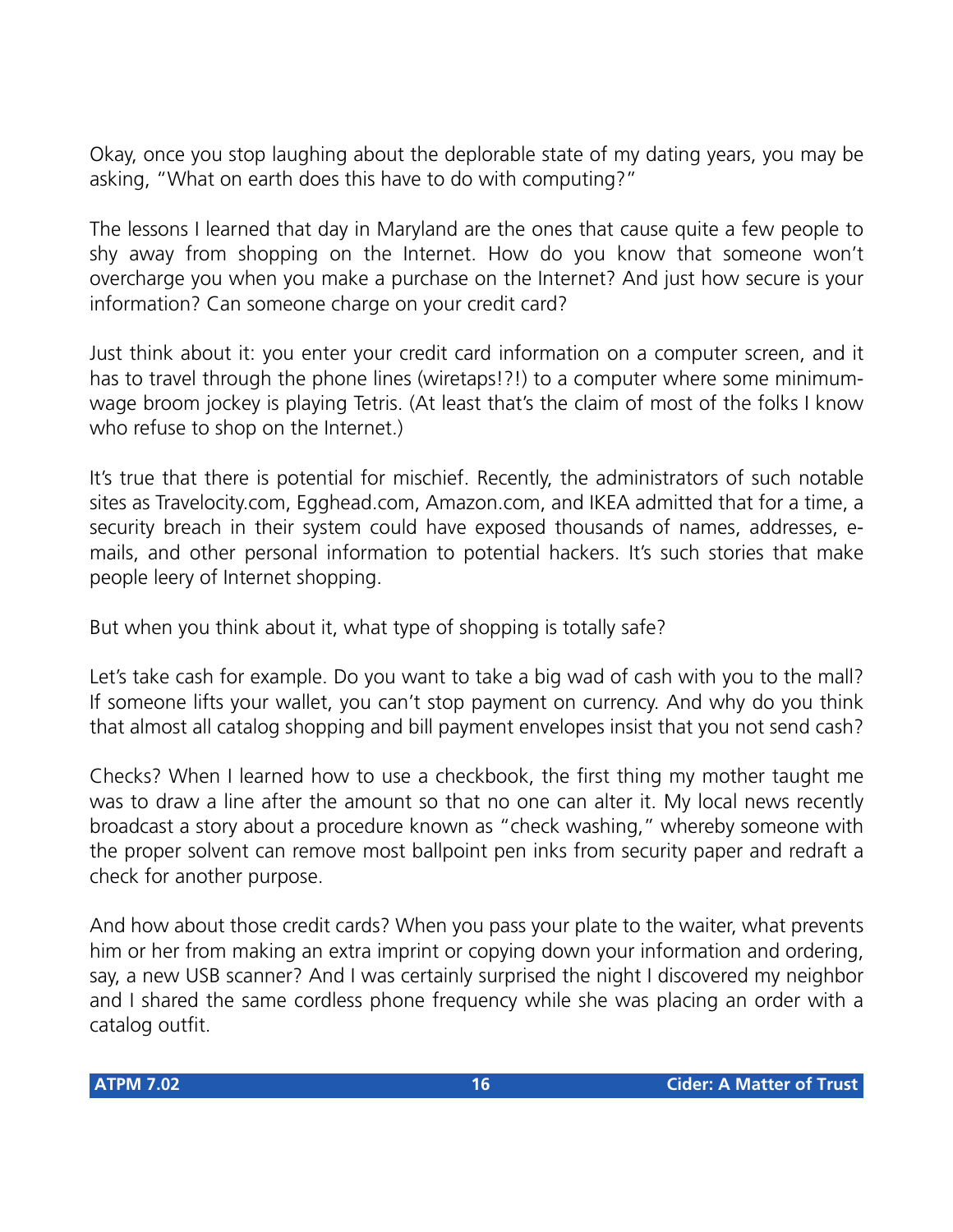There's always an element of risk when money changes hands. Fortunately, the vast majority of people we encounter in typical commercial environments are decent people with the best intentions. Regarding the minority, however, there are some pretty sophisticated safeguards in place to help thwart their efforts.

For starters, it always pays to get a recommendation before you shop somewhere. A service like [Bizrate](http://www.bizrate.com) reviews hundreds of online shopping outlets and rates them for security, customer service, and delivery. This is valuable information that will help keep your Internet shopping experience a good one.

You should also look to buy from places that protect the transmission of your personal data through a secure server. The majority of you know what I'm talking about, and this is a no-brainer. If you don't, you'll know you're secure when you see a complete key icon in the lower left corner of your Netscape Navigator screen (*or* a lock icon in the lower right corner of your Internet Explorer screen) *and* the prefix https: instead of http: in your address window. A subtle thing to check, but one that should offer you some peace of mind.

You should also make a printout of your order reflecting what the retailer is charging you for your purchase. Believe me, this will come in handy should there be some discrepancy between the price you were quoted and the amount you were actually charged.

Also, pay attention to a merchant's return policy. Just because you're shopping online doesn't mean you might not get the wrong size, a broken item, or something completely different from what you had envisioned. Knowing that you can return an item with little or no difficulty will make you feel more confident about using the Internet.

You may want to look into getting a credit card that guarantees that you will not be responsible should someone charge your card illegally. While federal law in the United States caps the amount you have to pay due to fraudulent charges at \$50, that's still \$50 that you'll have to pay if someone decides to rip you off.

As far as security on the merchant's side is concerned, strides are being made to reduce the likelihood that your personal information can be leaked. Stronger encryption, guarantees by the merchant that they will cover all unauthorized charges, and more diligent attention to security will help ensure that customer information is kept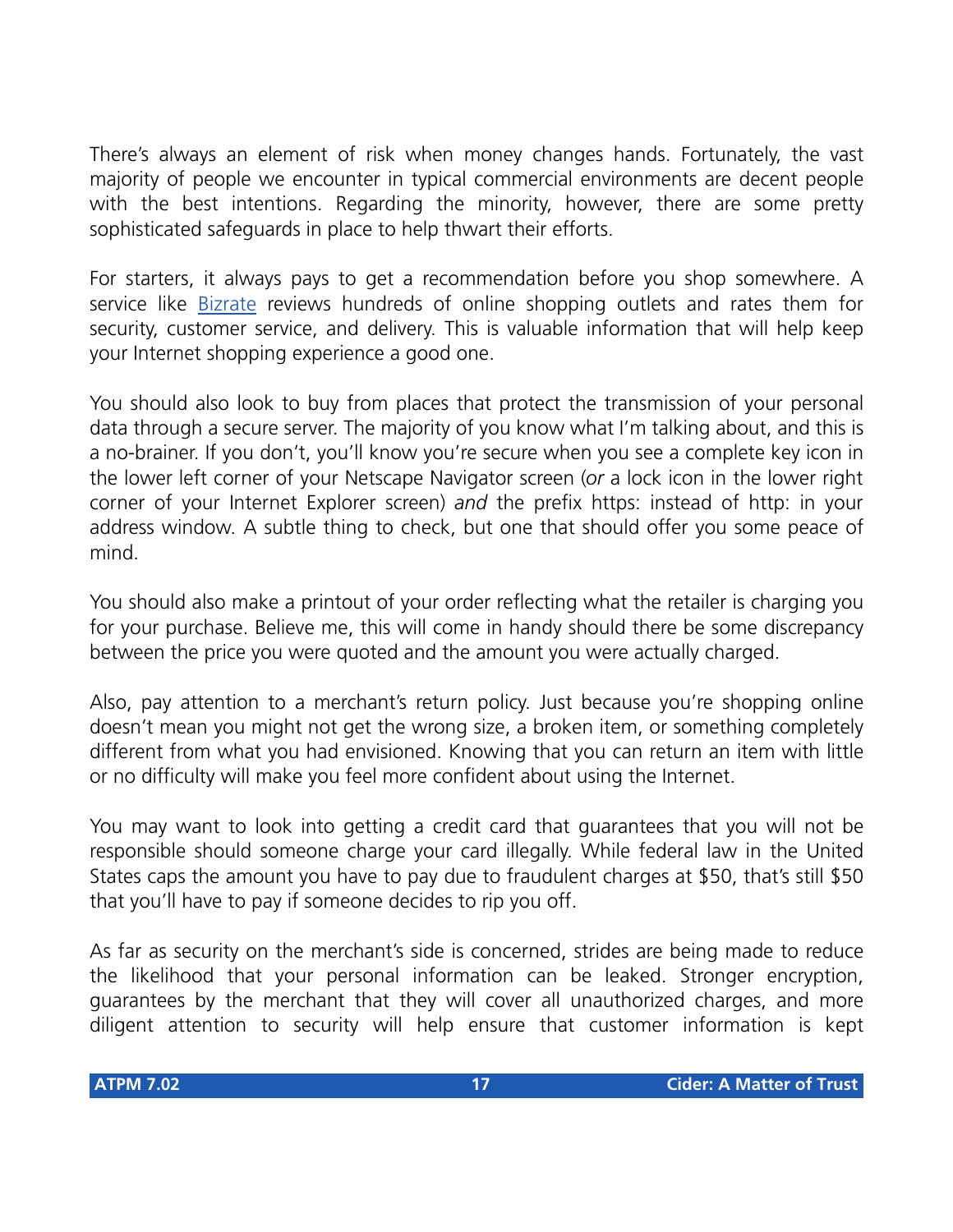confidential. It is vital to the multi-billion-dollar Internet shopping industry that security lapses are minimized. If not, the confidence of consumers may fall off quickly, and one of the most useful aspects of the Internet could suffer.

And I'd hate to see the breakup of such a beautiful relationship.

*Copyright © 2001 Tom Iovino,* [tiovino@atpm.com](mailto:tiovino@atpm.com)*.*

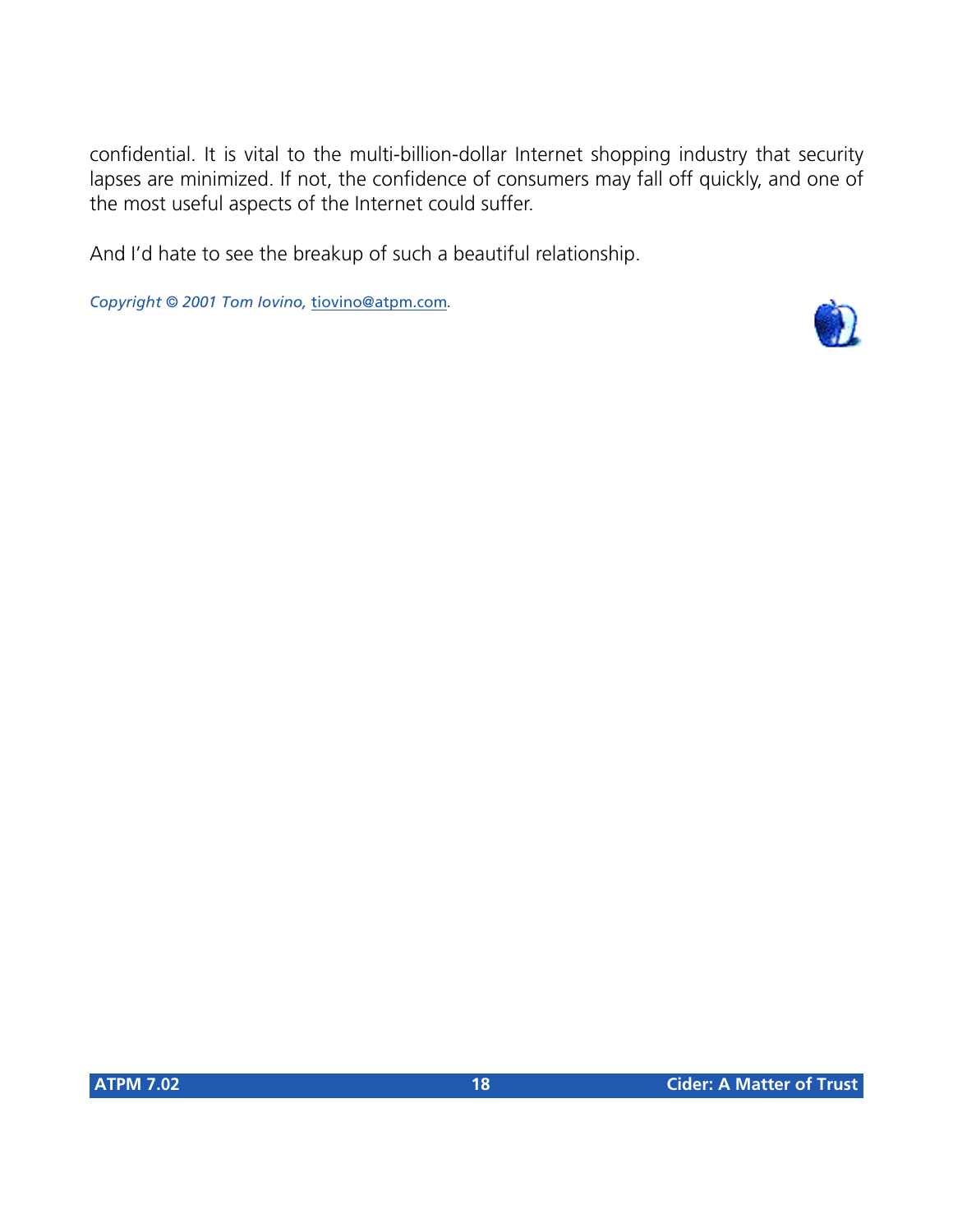## **Martians in the Manholes**

I remember visiting my grandfather years ago at what can only be described as his little urban plantation. He grew everything from watermelons to potatoes to hand-grafted fruit trees on a little plot of land just a stone's throw from a freeway. The chicken coop lay behind the garage that housed his farming tools and blue Ford Falcon. Whenever I'd visit overnight, I'd wake to the sound of my grandfather's rooster announcing the dawn of the new day and the aroma of fresh eggs on the stovetop.

To my grandfather, every morning in America was a new and splendid day. He emigrated from Lisbon as a teenager to escape the revolution in his country. He delighted in the freedom and opportunity available to residents of the United States. Fifty years after arriving in the US, he still marveled at the things so many of us take for granted.

Some of the things that amazed my grandfather were due as much to the era of his birth as to the comparative prosperity of the nation of his naturalized citizenship. Born around the turn of the century, he never lost interest in TV, nor tired of short trips to the local municipal airport to watch the small planes take off and land. His was a simple life of innocent pleasures and wholesome hard work.

One of the last times I was at my grandfather's house was during the summer of 1968. He let me stay up late so that we could both watch the Democratic convention. I knew little of the assassination of RFK, the Vietnam War, or the violent protests in Chicago that summer. He wanted me to see the balloons fill the convention floor, and I suppose he wanted to see democracy in action. We were both enthralled by what we witnessed.

Not all TV programming at that time (or now for that matter) had serious political or cultural importance. I remember sitting in his living room and watching *Superman*, too. I recall an episode in which Superman had an encounter with a pair of Martians who lived in some kind of subterranean world and entered our civilization through manhole covers.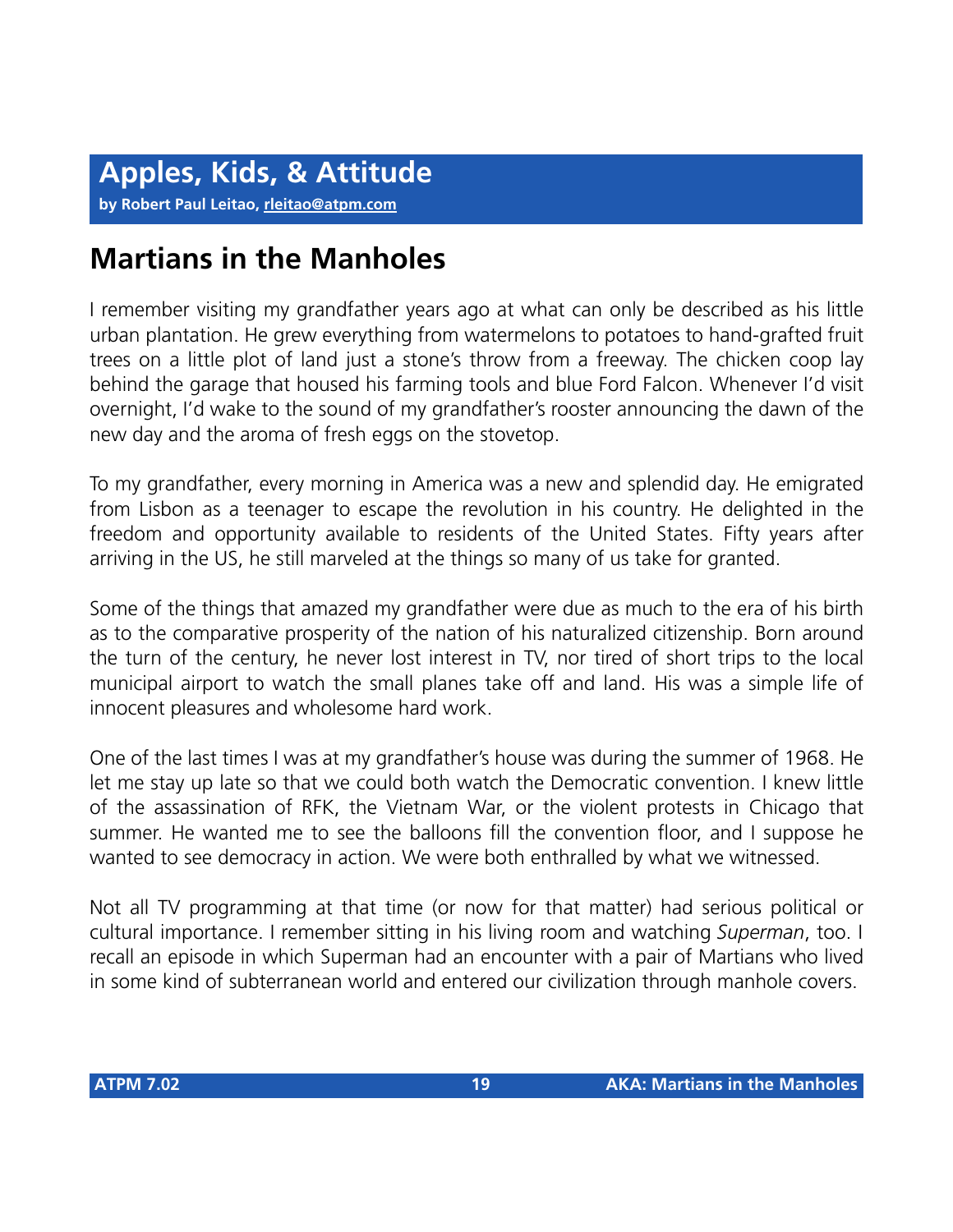In retrospect, short actors with really bad makeup and haircuts probably portrayed the Martians. But to a little boy, the concern was for world safety and what might come popping up from beneath the streets the next time I ventured more than a few feet from the safety of my grandfather's yard. I didn't think Superman lived in my grandfather's neighborhood, so if I was confronted by subterranean-dwelling Martians I figured I was pretty much on my own.

Only later did I realize that in the *Superman* episodes, whether the Man of Steel was flying during the day or at night, the same footage was used to depict the superhero moving swiftly through the air on his way to fight evil. This was one of my first discoveries of what is meant by fiction, and I realized that subterranean-dwelling Martians only appeared on TV. It was safe to walk the streets without fear of encountering creatures from another planet popping out of round disks in the road.

Discerning fact from fiction can often be difficult for people of any age, let alone a young child. What we see on TV or the Internet and what we hear from others isn't always an accurate reflection of reality. I don't suppose my grandfather gave Superman or Martians popping out of manholes much thought. But the fact that he was able to grow fruit trees and vegetables, raise chickens and have a somewhat agrarian orientation to life in the middle of an old New England mill town still astounds me.

My grandfather was from a farming family, but farming was not his trade. Although for a time he earned a living grafting trees for others, he spent most of his years working in the mills. His decision to leave Lisbon wasn't an easy one. Family members and family friends warned him about all the "Martians in the manholes" he might encounter on the journey and when arriving at his new, adopted home. Knowing in his heart he would never return, he surrendered the rights of his land inheritance to the relatives he left behind. He chose a more simple life of personal and religious freedom in America over an existence with a secure livelihood but political and religious oppression.

In my grandfather's day, there was no Superman on TV to safeguard the world from evil. But he had faith in God and a determination to live free. As a teenager he chose wisely to separate fact from fiction and move forward with his dream even at the risk of great personal cost.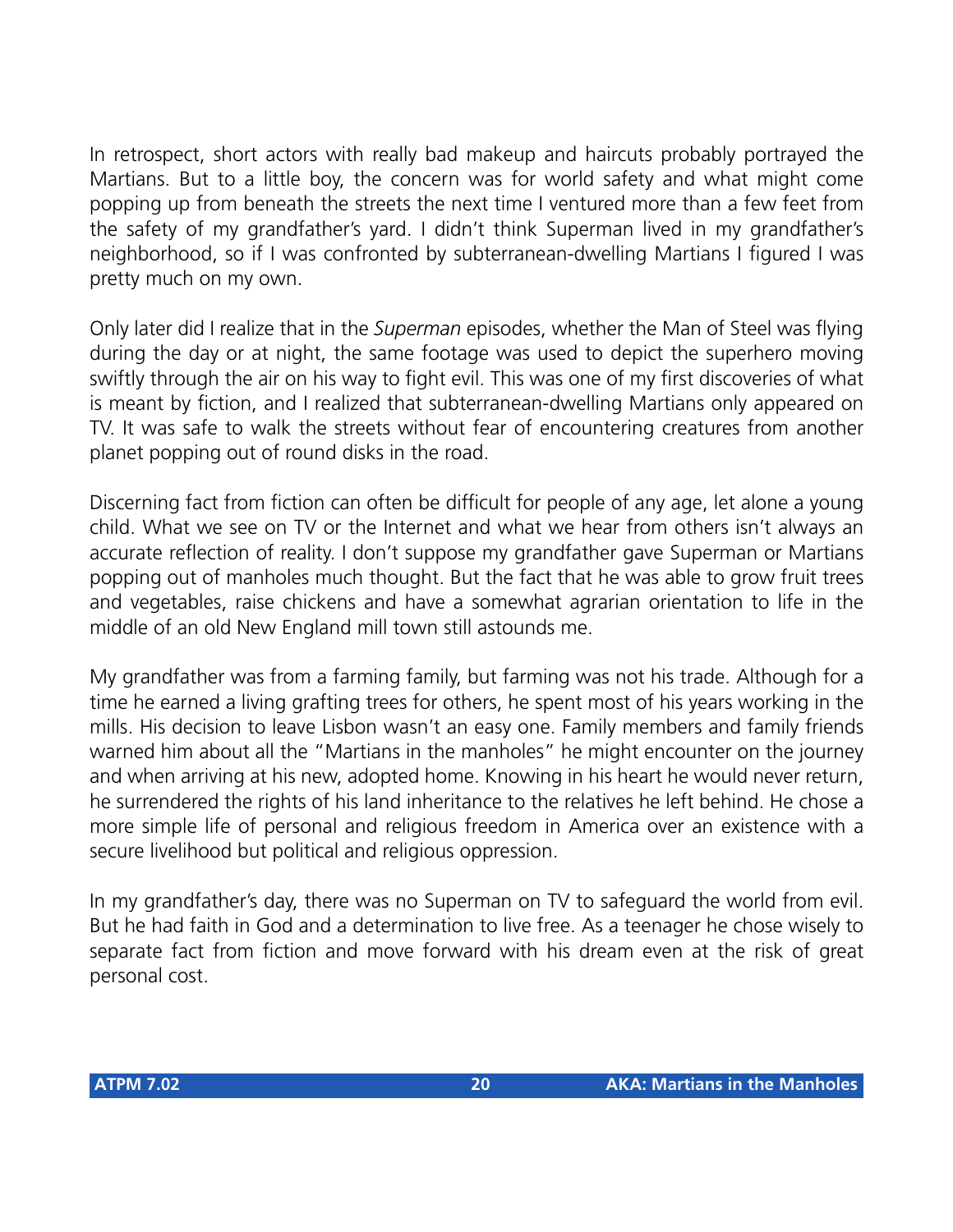Sixteen years almost to the day that I sat in my grandfather's living room watching the balloons fill the convention center, I better understood the reasons for his decision to leave the familiarity of Lisbon for the opportunity for freedom in America. It was the day his son and grandson stood side-by-side on the floor of the Republican convention in Dallas to witness a sitting president accept his party's nomination for a second term in office. The decisions my grandfather made were more for the benefit of the generations of family to come than for his own comfort.

Of all the speeches I heard in Dallas during the several days of that convention, the one delivered by Dr. E.V. Hill, a civil rights crusader, was the most memorable. Dr. Hill began his speech by recalling the last time he had been in Dallas—it was as a small boy attending a country fair. Born into poverty, he slept in a small pen with his pig. As Dr. Hill recounted, it was a long way from that fair to the podium of the Republican National Convention. And, it was a long way from my immigrant grandfather's living room in 1968 to the floor of the Republican convention in 1984.

Both my father and my grandfather are no longer on earth. But the decisions each of them made will impact the generations of family members to come. If my grandfather had chosen to busy himself by figuratively watching for Martians in the manholes, rather than pursuing his dream with steadfast determination and faith, he never would have left Lisbon. The lives of his children and grandchildren would be vastly different than what they are today.

I admire Dr. Hill and others who have stood against racial prejudice and intolerance. I admire the courage of early American settlers who worked hard to tame a newly discovered continent. And I admire the countless number of people like my grandfather who chose to emigrate to the US, often times sacrificing a familiar way of life in order to give their children and their children's children the opportunity for self-determination and personal freedom.

Collectively and individually Mac users have chosen a different way of doing things in order to meet our computer needs. As a community of users, should the naysayers and PC pundits who continuously see subterranean-dwelling Martians lurking behind every Mac distract us? Or should we remain steadfast in our resolve to separate fact from fiction and continue to support our platform of choice?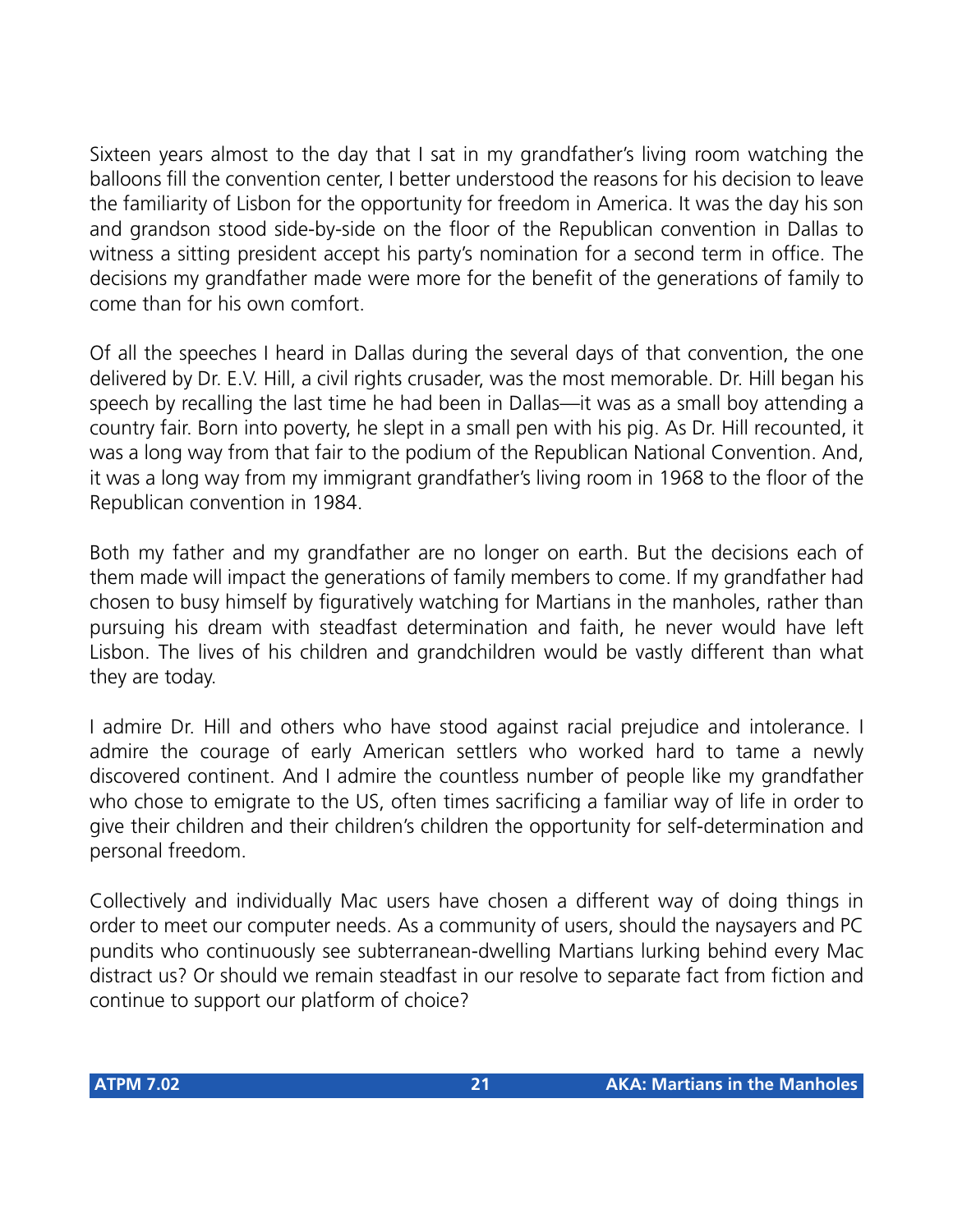Since the introduction of the Apple II, rumors and prognostications of Apple's imminent demise have filled the papers, the airwaves and now the Internet. Whether the figurative "Martians in the manholes" were IBM, Microsoft, concerns about MHz speeds, software availability, market share, or even product price, Apple Computer has survived and in most years the company has thrived. Bad fiction can never mirror reality.

I hope that few of us are ever called to put ourselves in harm's way in order to end racial prejudice, suffer the humiliation of sharing sleeping space with a pig, or feel compelled to leave behind all we know and own in order to find political and religious freedom. But the decisions that we make today are as important to the well being of our children and grandchildren as the decisions made by the generations that preceded us. Individually and collectively we are shaping the face of the world for years to come.

I suppose maintaining a backyard farm was my grandfather's way of keeping his hands busy while he mentally worked through the day's challenges and sorted fact from fiction. He left no time in his day for second-guessing his decisions or worrying about subterranean-dwelling Martians in whatever figurative form they might appear. But his journey, like Dr. Hill's journey and the journey of millions of others who have toiled long and hard to shape the face of our nation, was not without tough times or difficult decisions. Had the pioneers, immigrants, and civil rights leaders who shaped our nation listened to their generation's naysayers, where would our country and our world be today?

It was sixteen years from my grandfather's living room to the floor of the Republican National Convention. It was also about sixteen years from the Dallas convention in 1984 to the morning of Christmas 2000. That's the day I had the pleasure of witnessing my own children opening the box to their new iMac. Had my grandfather listened to the naysayers, he never would have embarked on a marvelous, life-changing journey. Had I listened to the naysayers, Christmas morning would have been filled with puzzlement as to what to do with yet another bland, beige box.

Prior to January's Macworld Expo, the PC pundits and Apple naysayers were at it again. Newspapers and the Internet carried stories of Apple's imminent demise. It's funny. One Titanium PowerBook later and the subterranean-dwelling Martians appear to be safely below the manhole covers and bad fiction once again has failed to mirror reality.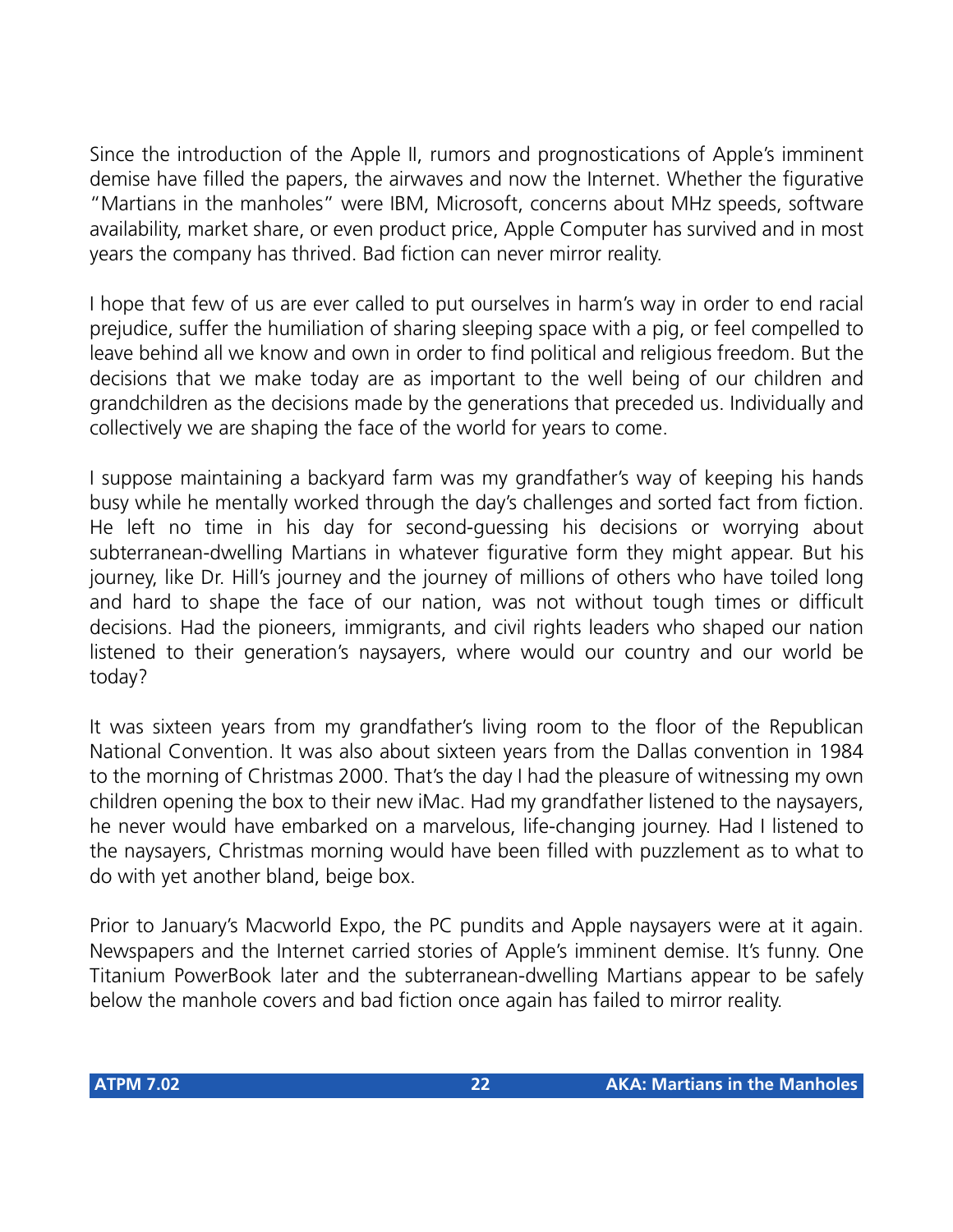Discerning fact from fiction can be a difficult task. But since the dawn of the PC era only one computer company has consistently proven to be a true product innovator and technology leader. Being a Mac user in a Windows-dominated world isn't always the easiest of challenges. But the rewards are more than worth the effort.

No great task is without its moments. I'm mindful that the rooster that would wake me to the aroma of fresh eggs on the stove is the same rooster that would chase me around the chicken house and peck at my ankles whenever I ventured inside the boundaries of the chicken wire fence. For that and a few other reasons I may never have a coop. Thankfully, my challenges are different than my grandfather's. To him the reward of seeing his children and grandchildren live free was more than worth the effort to leave his native home and journey to a new nation.

As members of the greater Mac community we share in monumental challenges. We are the émigrés from the status quo. We are the advocates for digital diversity. We must ensure that our children and our children's children continue to have a choice, and thus a voice in shaping the digital world of tomorrow. The rewards will be more than worth the effort.

This is ATPM's second issue of the new millennium and the last issue in which *Apples, Kids & Attitude* will appear. I've enjoyed the run. I'd like to leave our readers with just a few words of advice:

If you want farm fresh eggs, get them at a small local farm. But please do your ankles a favor: let the farmer enter the coop. If you see Martians lurking under manhole covers, please do the world a favor: put down the PC magazines and call Superman. If you want a supercomputer, do yourself and your children a favor: buy a Mac.

*Copyright © 2001 Robert Paul Leitao,* [rleitao@atpm.com](mailto:rleitao@atpm.com)*.*

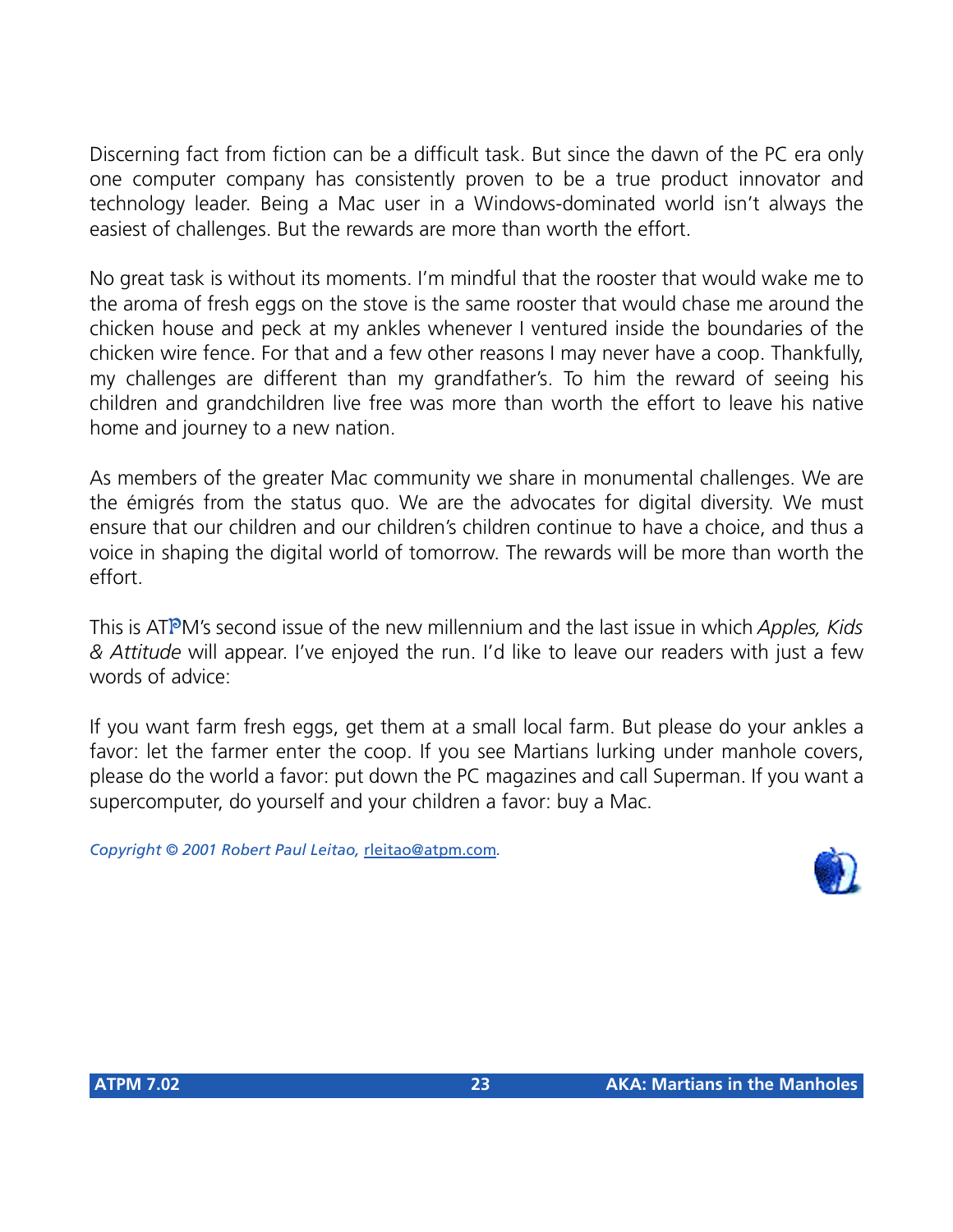## **A Tale of Two Trade Shows**

When Steve Jobs introduced [iTunes](http://www.atpm.com/7.02/itunes.shtml) at last month's Macworld Expo in San Francisco, he billed it as the impetus behind a desktop music revolution comparable to the desktop video revolution supposedly started last year by [iMovie.](http://www.atpm.com/6.06/imovie.shtml) The software he introduced has a great deal of potential for home entertainment, combining MP3 encoding, Internet radio, and CD burning (only with built in CD-RWs so far, though workarounds are springing up). In fact, it might be the perfect application for John Cusack's character in the film *High Fidelity*, whose ultimate goal in life (when he wasn't compiling "Top Five" lists) was to create the perfect pop music compilation. The comparison to iMovie, however, doesn't quite hold up.

The promise of iMovie is to allow any Mac user to easily turn their computer into a digital video studio through a combination of hardware (a digital camcorder) and software (iMovie, or, the parallel professional application, Final Cut Pro). The promise to turn a Mac into a digital audio studio began sixteen years ago, however, at another industry trade show held annually by the National Association of Music Manufacturers (NAMM). The 1985 NAMM show featured first appearances by Mark of the Unicorn, Passport Designs, and Digidesign. Among other attendees were David Oppenheim, who would later cofound Opcode; and David Ziccarelli, who would develop the first DX7 software editor, port MAX to the Macintosh while at Opcode, and found his own company, Cycling '74.

At this year's NAMM show, held about a week after Macworld a few hundred miles further south in Anaheim, Apple and Yamaha teamed up and demoed a system much closer to the iMovie model. I [foresaw this demo](http://www.atpm.com/6.08/barline.shtml) in my last Macworld column, after the August 2000 New York Expo, when I said the following:

Yamaha is presently developing the mLan (or "music LAN"), a system that transmits both digital audio and MIDI over FireWire. In another year, we may see a fully functional digital studio rig built around a small and silent G4 Cube.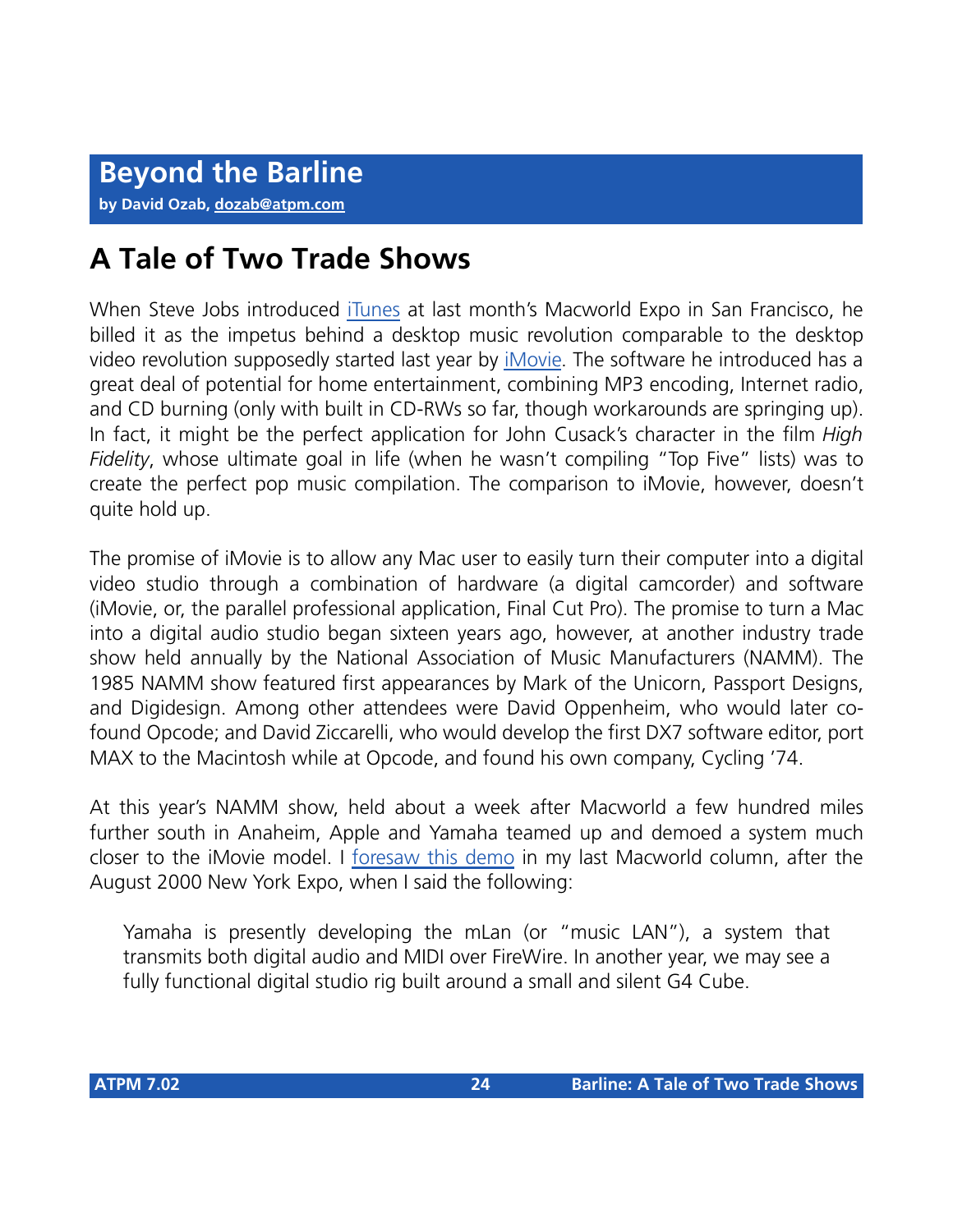I only missed out on the timing. This very setup, G4 Cube and all, was displayed at a small booth just off the show floor. This was Apple's first appearance at NAMM in several years, which is encouraging despite their rather minor presence. I wish that Apple had made as big a splash with their mLan collaboration as they did with iTunes.

## **Why FireWire?**

As far as digital video is concerned, the main distinctions between the iMac and Cube systems and the G4 desktops are power and possible dual monitor support. Apart from those differences a FireWire based video setup is identical on all Macs, allowing a range of users on a range of budgets to set up digital video studios that differ only in power between professional and consumer levels. FireWire also levels the field for laptops.

A serious digital studio, however, is limited to the G4 desktop line due to legacy issues surrounding PCI sound cards (the standard interface for hardware/software Digital Audio Workstations, or DAWs) and SCSI controllers (the standard for digital audio data transfer). USB has successfully replaced the Mac serial port for the purpose of MIDI applications, but its limited bandwidth makes it an inadequate standard for digital audio. Even USB 2.0—a protocol which greatly increases data transfer speeds—lacks the sustained throughput level of FireWire, and it is sustained throughput (i.e. a constant rate of data as opposed to intermittent bursts) that makes FireWire the ideal protocol for time-dependent data like digital video and multi-track digital audio.

## **What Should Apple Do?**

The promise to start a desktop music revolution comes sixteen years too late. Instead, Apple should do everything in its power to support the continued third-party development of hardware and software that centers around their computers in order to keep the support from musicians that they still enjoy. In part, this means continued support of PCIbased solutions through the G4 desktop (the addition of a fourth PCI slot was an important step), but it also means continued encouragement of third party FireWire developers (like Yamaha) to transform products from vaporware to hardware. mLan is much further along than it was at last year's NAMM or Audio Engineering Society conventions, but it is still in development.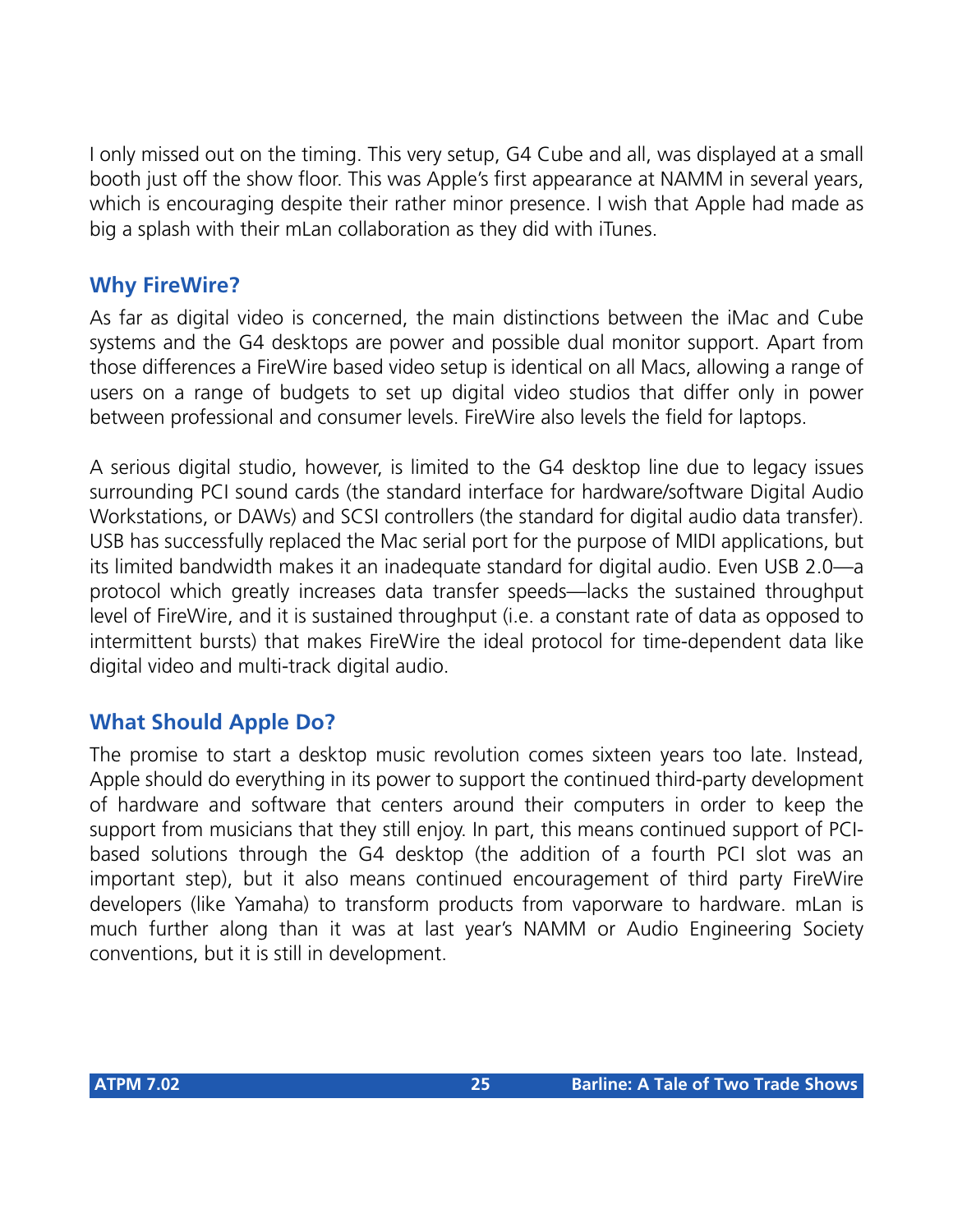Musicians are a natural market for a silent computer like the G4 Cube, but they are held back by the lack of a viable FireWire DAW. A fully functioning mLan system combined with an upgraded G4 Cube would be a very appealing professional audio system. Apple and Yamaha both know that, which is why they demoed a Cube/mLan setup at NAMM. Will the Cube survive long enough however to see the commercial release of mLan?

*Copyright © 2001 David Ozab,* [dozab@atpm.com](mailto:dozab@atpm.com)*.* [David Ozab](http://darkwing.uoregon.edu/%7Edlo) *is a Ph.D. student at the University of Oregon, where he teaches electronic music courses and assists in the day-to-day operation of The Future Music Oregon Studios.*

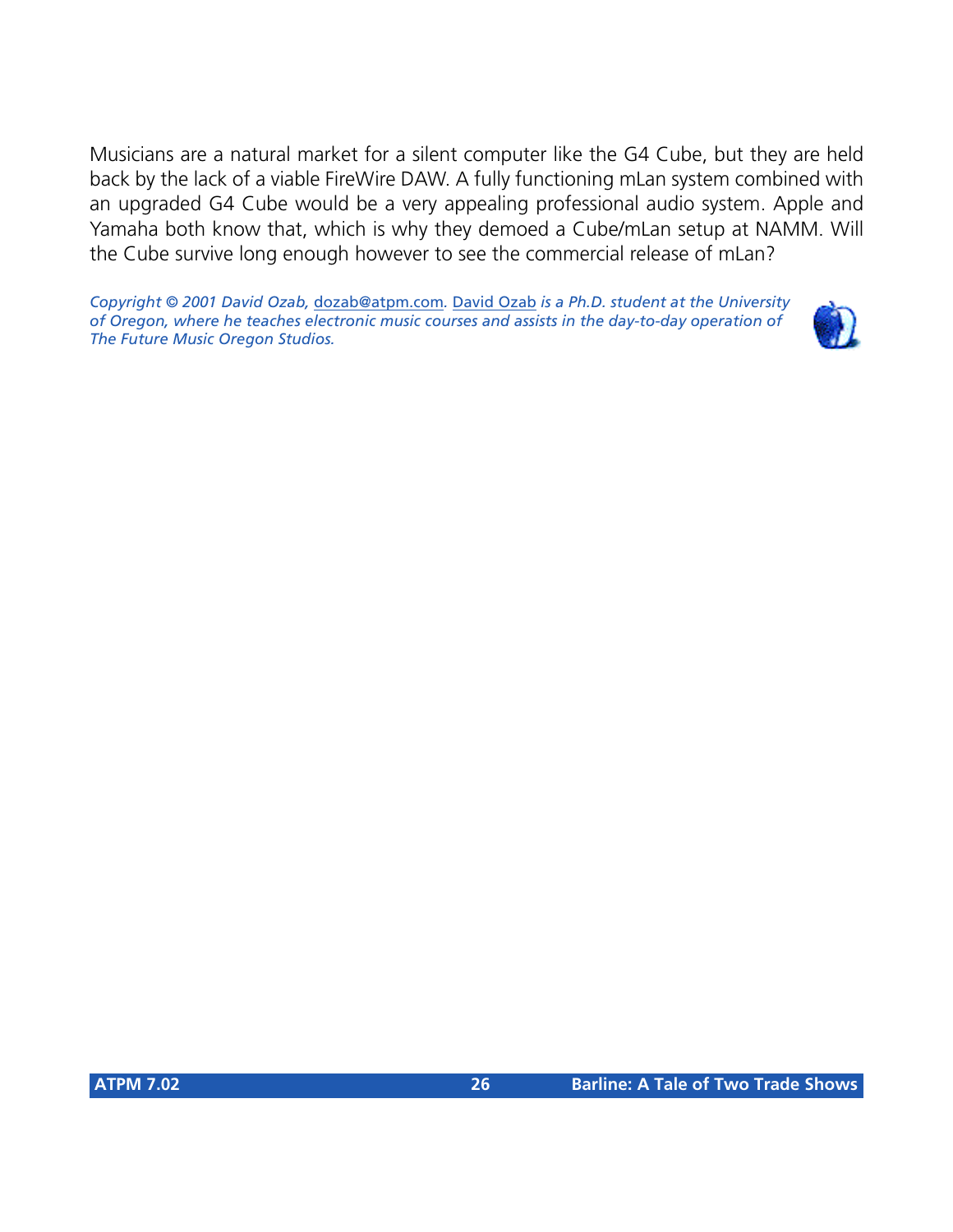**by Paul Fatula, [pfatula@atpm.com](mailto:pfatula@atpm.com)**

## **[Isys Information Architects Inc.](http://www.iarchitect.com)<sup>1</sup>**

Don't let the *i* in the URL fool you; this is decidedly not a Mac propaganda site, much as I wish it could be. It belongs to a company that specializes in "highly usable information systems," in other words, user interface design. In all likelihood, you're already familiar with their Interface Hall of Shame, which wrote a deservedly [scathing piece on QuickTime](http://www.iarchitect.com/qtime.htm) [4](http://www.iarchitect.com/qtime.htm) when it first came out. If you haven't read it, it's a must. But the site is much more than that, with an Interface Hall of Fame delivering praise to the praiseworthy. The "New Entries" section features some great screenshots, generally from Windows, of true interface stupidities.

## **[MobiusCo](http://www.mobiusco.com/index2.html)<sup>2</sup>**

OK, so the Web is overflowing with pages offering [desktop pictures.](http://www.atpm.com/mobius/) The ones on Mobius do a great job being both interesting and non-distracting, an unusual combination, in my experience. The images are complex abstract renderings, generally on the dark side and not overly colorful, which means your desktop icons will still stick out over the background, as well they should. While the images don't tend to be available in a great variety of sizes, they do come in large, and from there, your Mac can scale them to fit your monitor size.

## **[Patrick Combs' Good Thinking Site](http://www.dnai.com/%7Epcombs/)<sup>3</sup>**

This is the site of a man who deposited a \$95,093.35 junk mail check and lived to tell the tale of the madness that followed. That story alone (yes, its true) is great reading, but there's a lot more where that came from. Combs also recounts times he delivered a baby on the sidewalk, got the president to sign his sweatshirt, guested on talk shows, and lots more. If you're sitting in front of your computer bored and looking for some entertaining reading, this site is for you.

<sup>1.</sup> http://www.iarchitect.com

<sup>2.</sup> http://www.mobiusco.com/index2.html

<sup>3.</sup> http://www.dnai.com/%7Epcombs/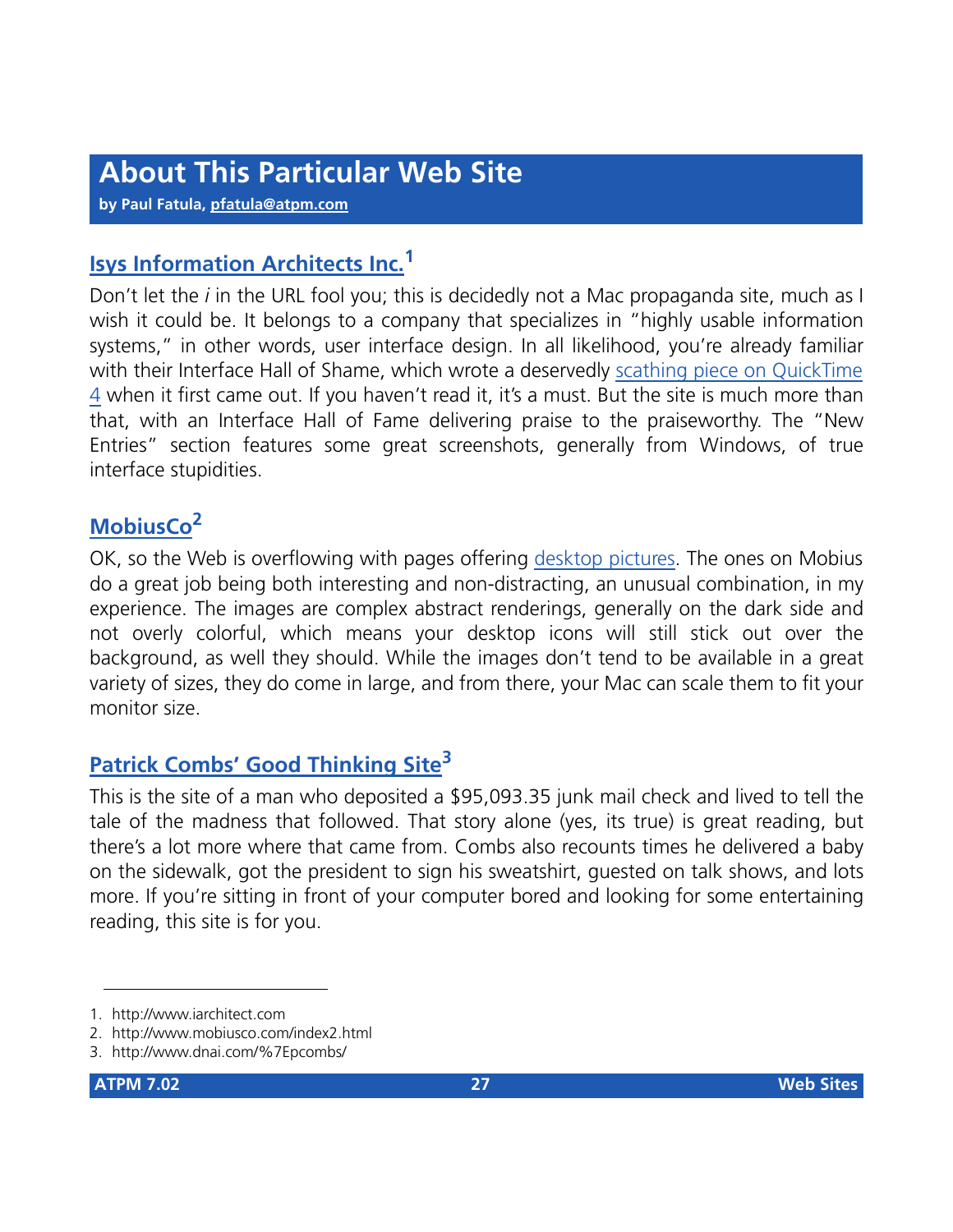## **[Privacy.Org](http://www.privacy.org)<sup>1</sup>**

This is a relatively new site, which I found out about in the latest EPIC (Electronic Privacy Information Center) E-mail Alert. Its purpose is to keep readers informed of the latest happenings in the area of (how'd you guess?) Internet privacy—and boy does it do a good job! Updated daily, the site is full of news and updates from around the world. It also provides links to off-site articles and "privacy resources" where you can learn more about protecting yourself from unscrupulous Web sites. As one would expect, the site doesn't use cookies: "We are an information resource, not an information sponge."

## **[Spammimic](http://www.spammimic.com)<sup>2</sup>**

What does spam really mean? Can you ever know for sure? [Spammimic lets you turn](http://www.atpm.com/7.02/spam.shtml) [meaning into spam, literally!](http://www.atpm.com/7.02/spam.shtml) Type in some text, hit "encode," and your very own spam message gets created. Send it off to someone and, assuming it doesn't get filtered directly into /dev/null (that's trash for everyone else), the recipient can go to spammimic and translate your spam back into a meaningful message.

*Copyright © 2001 Paul Fatula,* [pfatula@atpm.com](mailto:pfatula@atpm.com)*.*



<sup>1.</sup> http://www.privacy.org

<sup>2.</sup> http://www.spammimic.com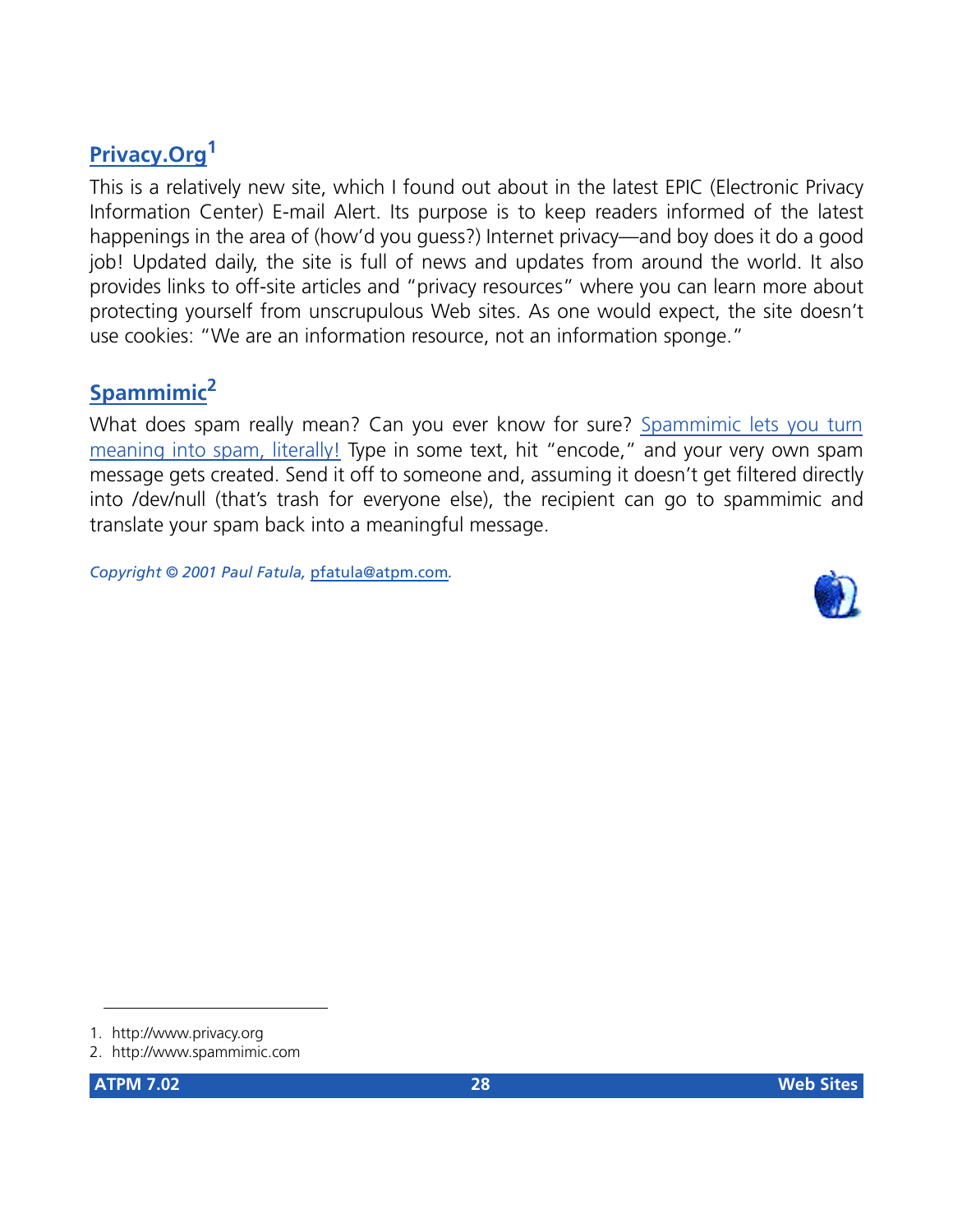## **Extras: Desktop Pictures**

## **Florida Panhandle Lighthouses**

Assistant Webmaster Lee Bennett offers [desktop pictures of lighthouses](http://www.atpm.com/7.02/lighthouses/) from the Pensacola and Apalachicola regions of the Florida panhandle, taken over Christmas weekend, 2000.

The photos were taken with a Nikon Coolpix 990. Resampling and retouching were performed with Adobe Photoshop 4.01.

## **Mobius**

#### *About The Images*

"[These images](http://www.atpm.com/7.02/mobius/) were all created in Bryce, and some contain custom 3D models I created in Ray Dream Studio. I tend to find working in a 3D environment to be a bonus in the creative process: for example, you can grab the light source and move it while three quarters of the way through the image; and you can always rotate things around to get different views, instead of in the 2D world where you'd normally have to start back at the beginning.

"One of the other benefits of working in a 3D environment is that you can create one image, and a month later open the same file, rotate the image around while zooming in on one specific spot and end up with a completely new image. My art is often inspired by something material or physical, yet most of the time I don't sit down with a set goal in mind; the images are created mostly through expression.

"For anyone getting started, the best piece of advice I can give is this: when you find that you don't like an image you've been working on, do not delete it; instead save the file and come back to it a few days or weeks later. Who knows? You may later see something in the image that you hadn't previously, or you might suddenly start brainstorming over how to finish the image."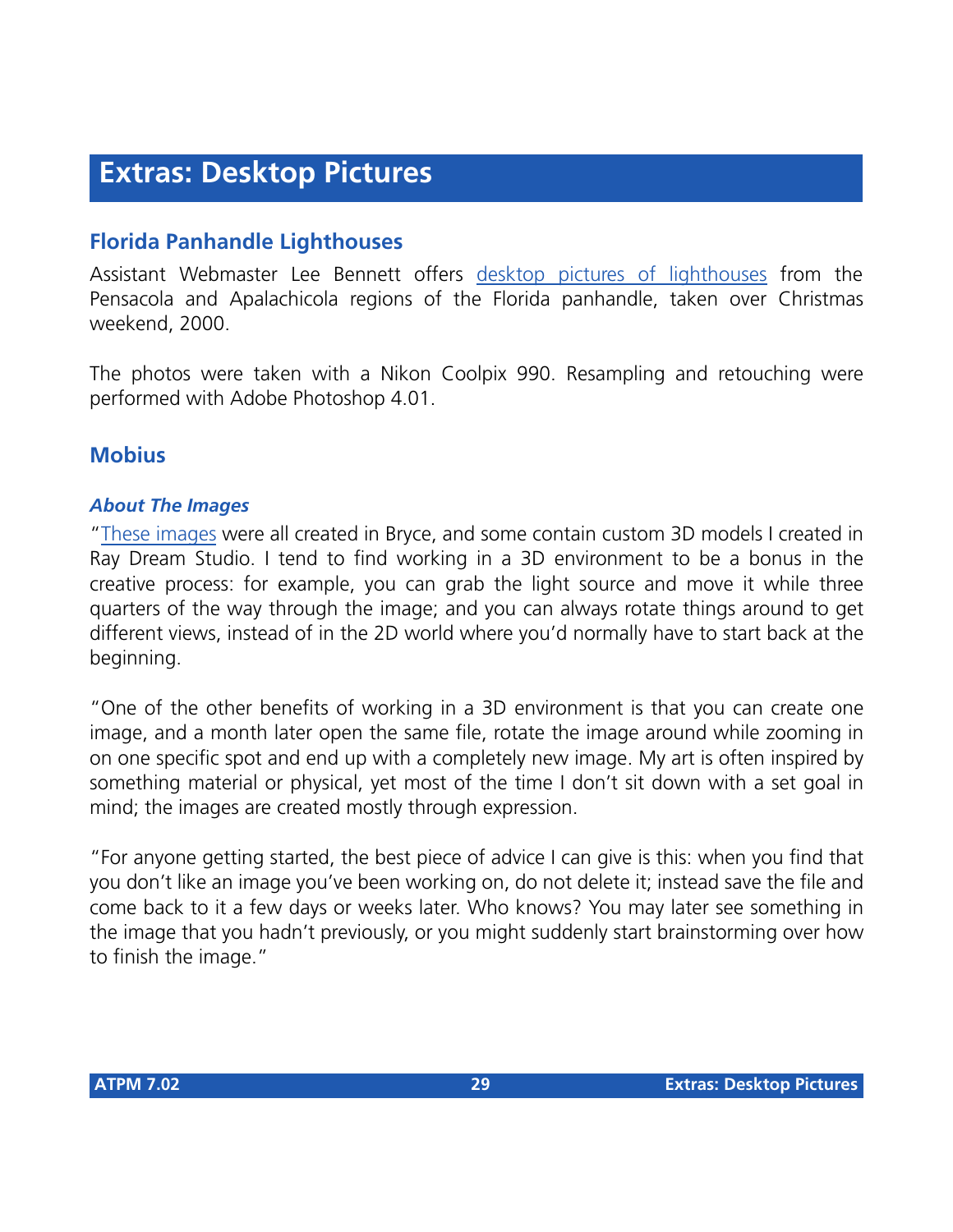#### *About MobiusCo*

"Currently [MobiusCo](http://www.mobiusco.com) comprises one person, but the company's long-term goal is to develop a team of four to five programmers and digital artists which will work on joint programming and graphic design projects, along with helping each other out with personal projects. For the time being however things are at the development stage. Most people relate MobiusCo to me, and that is how I like to keep it; this way the company name is the name that is remembered.

"Currently I am a student at Kent State University working on two degrees: one in Computer Science, and another in Graphic Design. I tend to create this kind of digital art as a way of relaxing. Just as some people play sports or drink or go for a walk, so I prefer taking a few hours to a few days out to work on these images. Eventually I plan to place poster size prints of my work up for sale so that people may be able to enjoy them on their walls or in their offices instead of just on the desktops.

"I know this does not give you much information about me as a person, but there is not much to give. To me the main interest is the work and not the person behind it. All the images are an expression of me as a person, and so I think the images can convey more about me then any words."

#### *Copyright Note*

"These images are the sole property of MobiusCo, and are distributed for private use only. Anyone who downloads an image may use that image for their own personal use and not for any commercial or monetary gain. Images may be re-distributed with prior permission from and credit given to MobiusCo, along with a link to [this Web site](http://www.mobiusco.com). If you wish to use any image for commercial use, permission shall be given upon request, depending on the intended use."

## **Previous Months' Desktop Pictures**

If you haven't seen the rest of the series, it includes: [Yellowstone National Park,](http://www.atpm.com/5.03/yellowstone.shtml) [Drops,](http://www.atpm.com/5.05/drops/) [Toronto,](http://www.atpm.com/5.07/toronto/) [Niagara Falls](http://www.atpm.com/5.08/niagara/), [Monaco,](http://www.atpm.com/5.09/monaco/) [Montréal,](http://www.atpm.com/5.10/montreal/) [Bahamas](http://www.atpm.com/5.11/bahamas/), [Clouds](http://www.atpm.com/5.12/clouds/), [Aerial](http://www.atpm.com/6.01/aerial/), [Made with Macs,](http://www.atpm.com/6.02/madewithmacs/) [Landscapes](http://www.atpm.com/6.03/landscapes/), [Northwest,](http://www.atpm.com/6.04/northwest/) [Animals](http://www.atpm.com/6.05/animals/), [Spring Flora,](http://www.atpm.com/6.06/spring-flora/) [National Parks](http://www.atpm.com/6.07/national-parks/), [Insects](http://www.atpm.com/6.08/insects/), [Konstanz](http://www.atpm.com/6.08/konstanz/), [Mark](http://www.atpm.com/6.09/montgomery/) [Montgomery's Desktop Pictures,](http://www.atpm.com/6.09/montgomery/) [Konstanz Part II,](http://www.atpm.com/6.09/konstanz) [British Columbia,](http://www.atpm.com/6.10/british-columbia/) [New York](http://www.atpm.com/6.10/new-york/), [France,](http://www.atpm.com/6.11/france/) [Northeast,](http://www.atpm.com/6.11/northeast/) [From ATPM Readers,](http://www.atpm.com/6.12/from-atpm-readers/) [New York II,](http://www.atpm.com/7.01/new-york-ii/) [Washington, D.C.](http://www.atpm.com/7.01/washington-dc/), [Lighthouses,](http://www.atpm.com/7.02/lighthouses/) and [Mobius.](http://www.atpm.com/7.02/mobius/)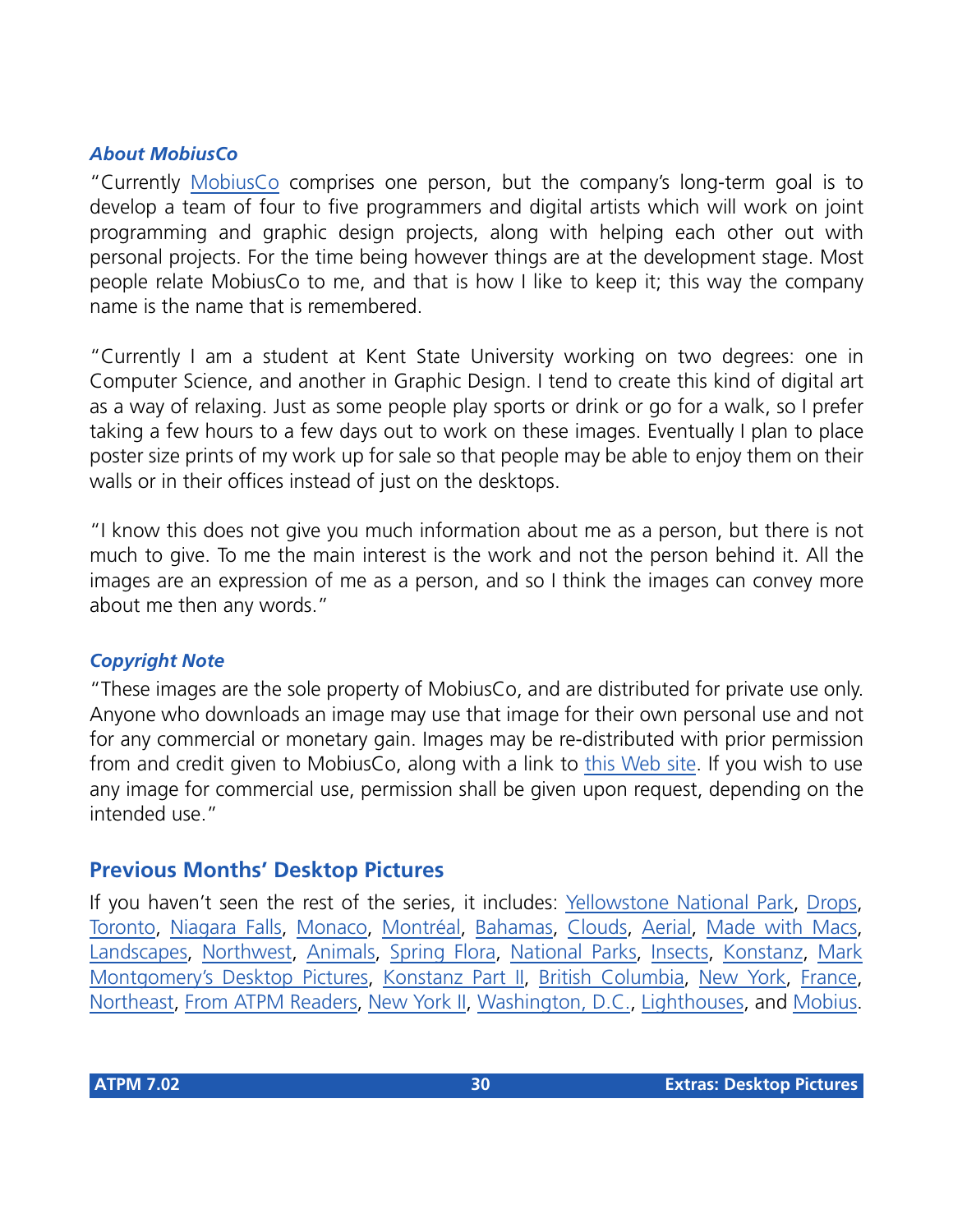## **Downloading all the Pictures at Once**

iCab and Interarchy (formerly Anarchie) can download an entire set of desktop pictures at once. In iCab, use the Download command to download "Get all files in same path." In Interarchy, use HTTP Mirror feature.

## **Contributing Your Own Desktop Pictures**

If you have a picture, whether a small series or just one fabulous or funny shot, feel free to send it to [editor@atpm.com](mailto:editor@atpm.com) and we'll publish it in next month's issue. Have a regular print but no scanner? Don't worry. E-mail us, and we tell you where to send it so we can scan it for you. Note that we cannot return the original print, so send us a copy.

## **Placing Desktop Pictures**

#### *Mac OS 8.5 and Newer*

Go to the Appearance control panel. Click on the "Desktop" tab at the top of the window. Press the "Place Picture..." button in the bottom right corner, then select the desired image. By default, it will show you the images in the "Desktop Pictures" subfolder of your "Appearance" folder in the System Folder, however you can select images from anywhere on your hard disk.

After you select the desired image file and press "Choose," a preview will appear in the Appearance window. The "Position Automatically" selection is usually fine. You can play with the settings to see if you like the others better. You will see the result in the little preview screen.

Once you are satisfied with the selection, click on "Set Desktop" in the lower right corner of the window. That's it! Should you ever want to get rid of it, just go to the desktop settings again and press "Remove Picture."

#### *Mac OS 8.0 and 8.1*

Go to the "Desktop Patterns" control panel. Click on "Desktop Pictures" in the list on the left of the window, and follow steps similar to the ones above.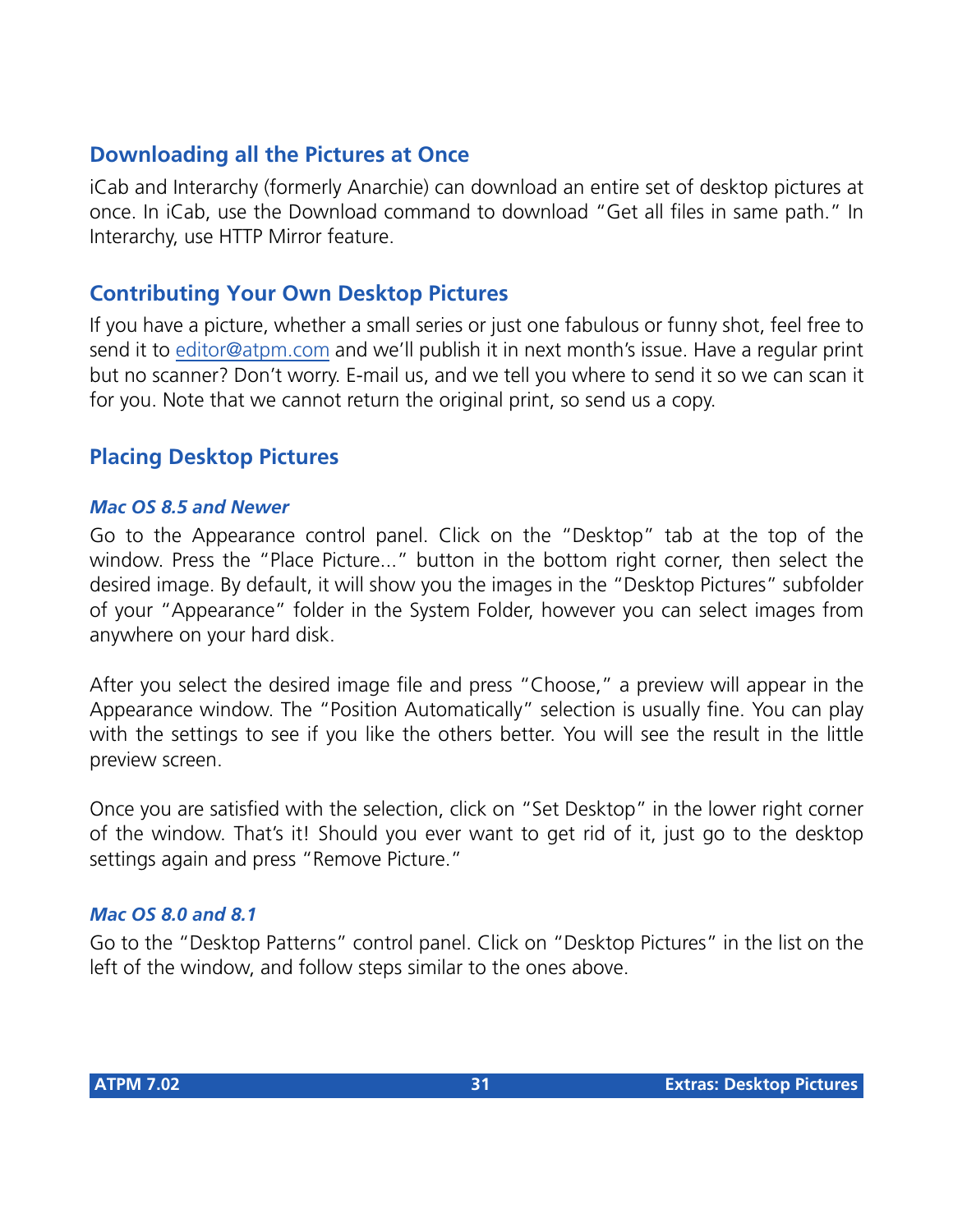#### *Random Desktop Pictures*

If you drag a folder of pictures onto the miniature desktop in the Appearance or Desktop Pictures control panel, your Mac will choose one from the folder at random when it starts up.

#### *DeskPicture*

An alternative to Mac OS's Appearance control panel is Pierce Software's DeskPicture, [reviewed](http://www.atpm.com/5.10/roundup.shtml) in issue 5.10 and available for [download](http://www.peircesw.com/DeskPicture.html).

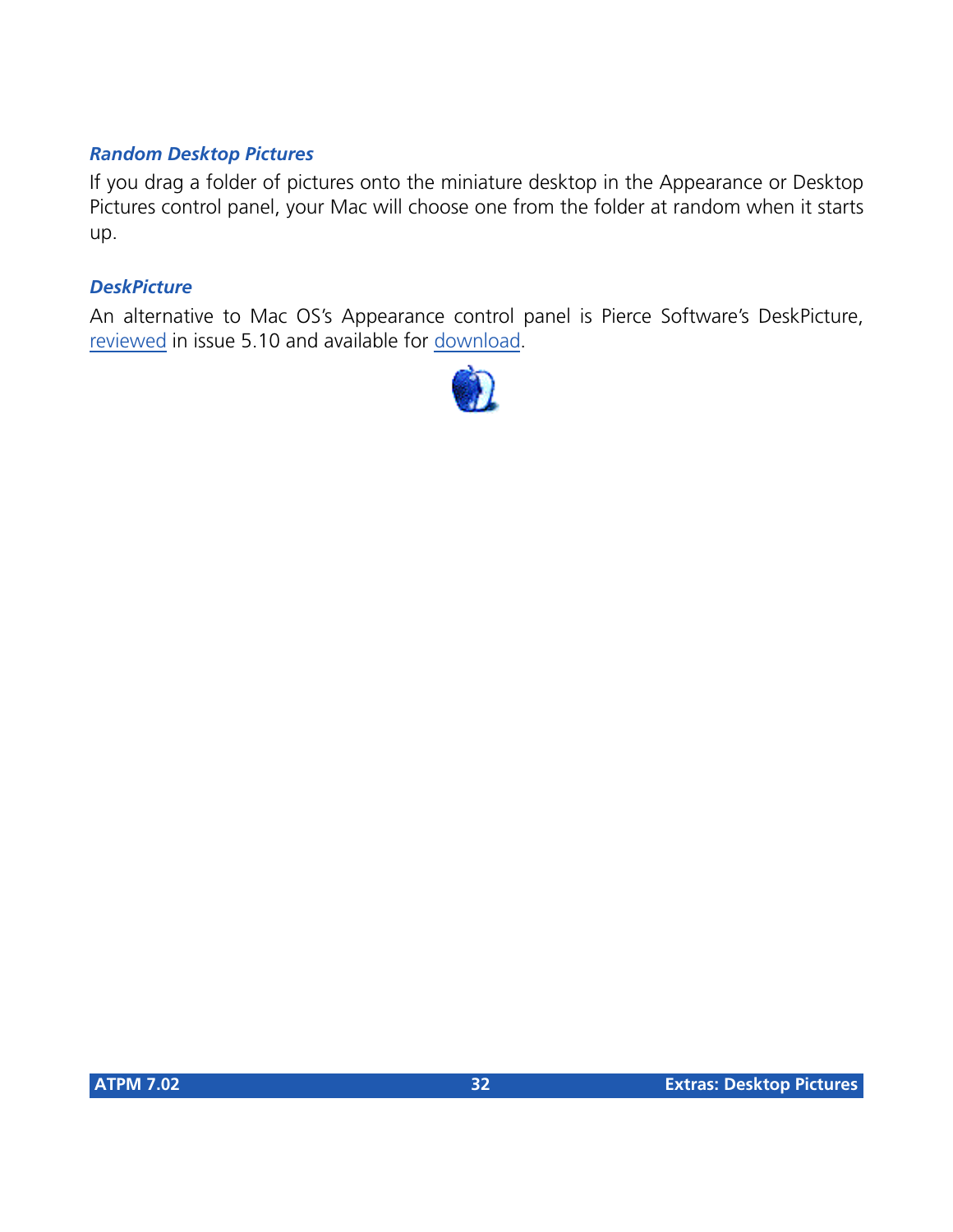## **iMovie Transition Tricks**

Yes kids, now you can do splendid special effects in iMovie and iMovie2 with Transition Magician! Amaze your friends! This offer will not be made in stores. Send no money…in fact, spend no money, because these tricks are strictly a matter of technique and no hardware or software is required.

Oh, all right. If you want to get picky, you need a DV camcorder, a Mac, and iMovie, but I figure you have those already or you'd be skimming your way to an article you can use. So since you're still reading, you'll be pleased to learn you can do a couple of neat things that even the best manuals tell you that you can't do—or at least, they don't tell you how to do them.

- Neat Thing #1: Slow Motion with iMovie
- Neat Thing #2: Beam Things Up with iMovie or iMovie2

Both these neat things use a little-known feature of the Cross Dissolve transition. The feature is that if you Cross Dissolve between identical or nearly identical clips, the identical parts don't change.

## **Slow Motion Made Easy (Or At Least Cheap)**

Yep, there's a fairly easy way to slow mo with iMovie, if you can tolerate some glaring limitations:

- maximum finished segment length is 4:00 (four seconds)
- only works for powers of 2 (you can run 1/2 speed, 1/4 speed…)
- anything more than 1/2 speed is visibly jerky

In brief, you duplicate the segment you want to slow, then do a Slow Cross-Dissolve transition between them. Since the frames are identical in both clips, the "dissolved" frame pairs are duplicated without any distortion/blending/blurring of the individual images.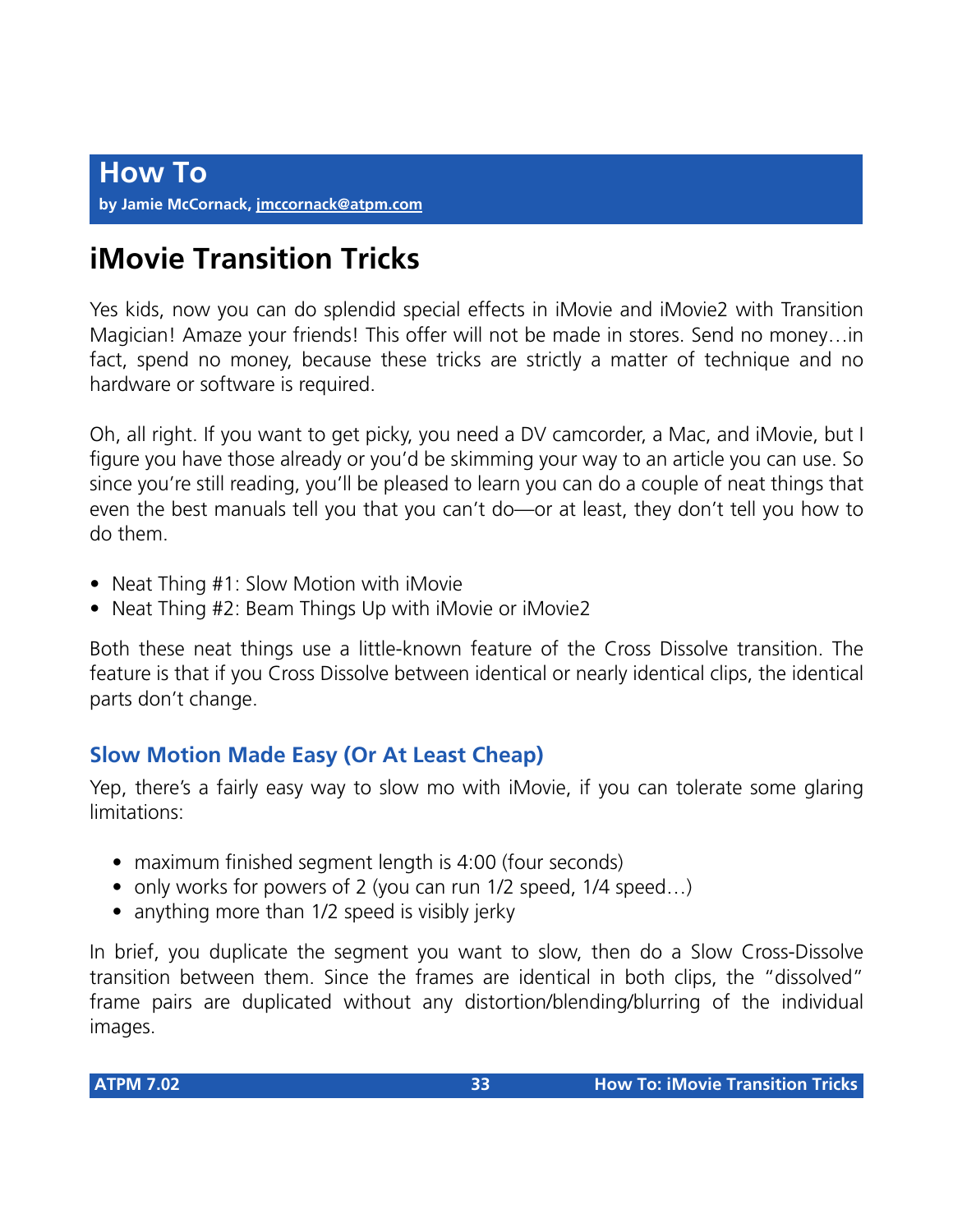In detail, you…

Okay, imagine you finally landed a triple giloolie after twenty eight years of skateboarding, and you want to extend your airtime a bit by the miracle of slow motion videography. Here's what you do.

- 1. Make two duplicates of the clip that includes the segment you want to slow. The clip can be any length, though the segment you slow can't be more than 2 seconds long. Let's presume it's a clip you've named SkateTrick.
	- Select the clip you want to duplicate. Select Copy from the Edit menu.
	- Click the cursor in a free section of the Shelf.
	- Select Paste twice in the Edit menu, and two copies will appear in the Shelf, both named SkateTrick.
	- Rename the first of these copies SkateTrickFront, and the other SkateTrickBack.
- 2. Determine exactly which part of these clips you want in slow motion, and using the scrubber bar, note to the second and frame where that segment begins and ends.

For example (uh, I'm going to presume everybody's familiar with the basics of clip editing, so I'll drop the step-by-step routine), if the clip is 06:00 long, and the segment you want to slow begins at 01:15 and ends at 03:05, write that down.

- 3. Using Split Clip at Playhead from the Edit menu, split SkateTrickFront at the end of the segment you wish to slow (03:05 in this example) and split SkateTrickBack at the beginning of the segment (01:15). You now have four clips, SkateTrickFront and SkateTrickFront/1, and SkateTrickBack and SkateTrickBack/1.
- 4. Move SkateTrickFront and SkateTrickBack/1 to the Movie Track, and discard SkateTrickFront/1 and SkateTrickBack.
- 5. Open the Transitions palette, select Cross Dissolve Slow, and set the duration slider to *twice* the length of the segment you want to slow. In this case it's 03:05–01:15 = 01:20, and 01:20  $\times$  2 = 03:10.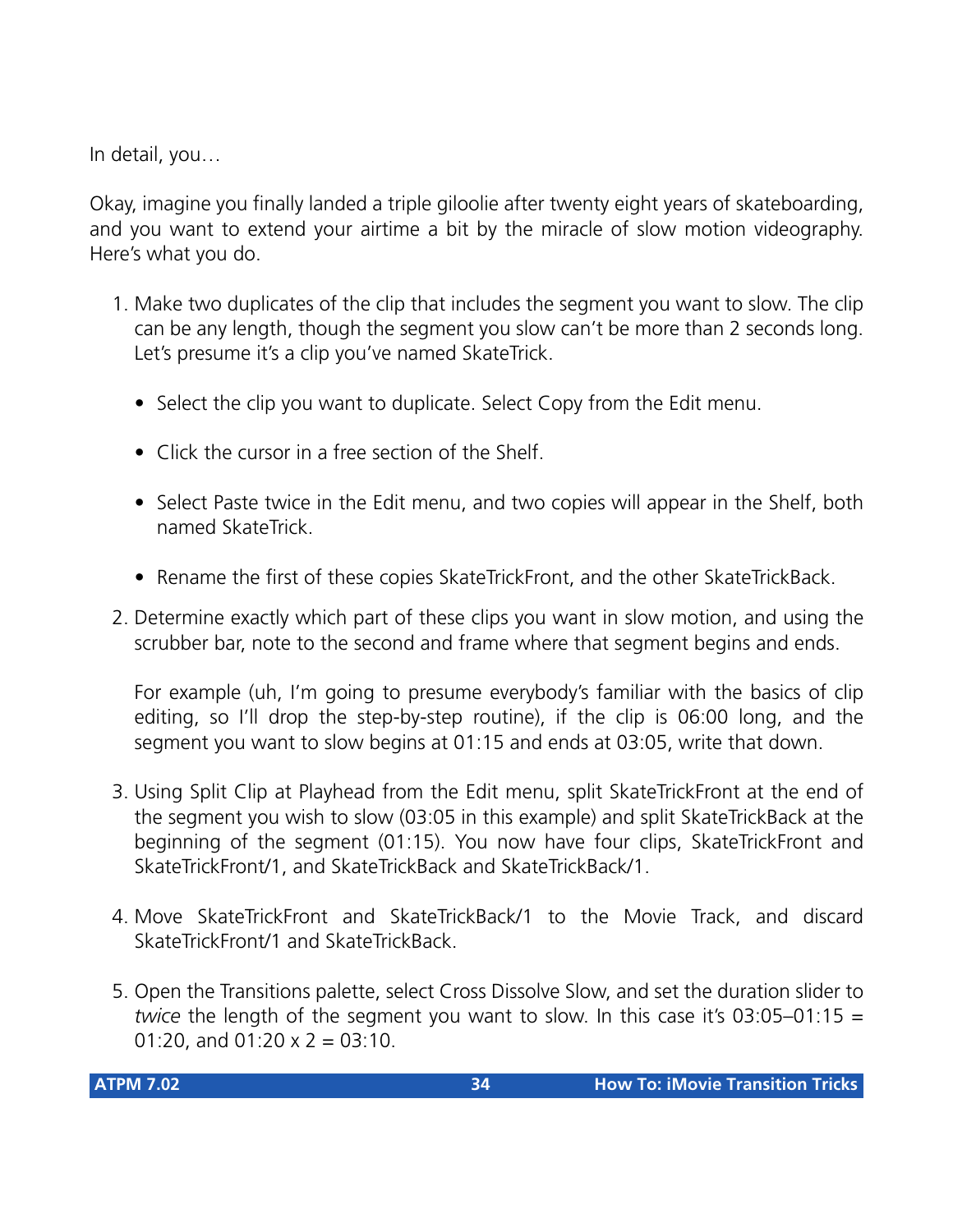Sure hope that math wasn't too fuzzy for y'all. From 01:15 to 03:05 there are 50 frames. 100 frames is 03:10.

6. Drag the Cross Dissolve Slow icon between SkateTrickFront and SkateTrickBack/1, and wait patiently.

The result is that the frames at the end of SkateTrickFront will be fit with the frames at the beginning of SkateTrickBack/1, rather like a "perfect shuffle" in a pack of cards. Each 1/ 30th of a second image is printed twice, which slows the movie to 1/2 its previous speed.

It also drops the effective frame rate to 15 frames per second, which is unnoticeable for a short segment. But hey, that's how Final Cut Pro does it too, and unless you have a video camera that will record at 60 frames per second, this is as good as it's going to get.

To do quarter-speed slow motion, export your movie back to the camera, or save it to disk as streaming DV (QuickTime Pro required), then Import it back into iMovie and do steps 1) through 6) again.

I suppose you could connect any number of four second segments together to make a longer slow-motion segment, but four seconds is usually too long. Like many other snazzy effects, slow motion should be used sparingly.

Oooh, but you won't be able to resist overusing this next one.

## **Beam Things Into Your iMovies**

I'm sure there's a proper technical term for this effect, but since the original *Star Trek* started using it about six times per episode in the 60s, it's been colloquially called a "beam."

The effect is (as if you didn't know), there's a scene on the screen, and an actor or monster or object fades into the scene. Cool, right? It was, until you saw it six thousand times. But I'm going to tell you how to do it anyway. No blue screen, no lab work, no special plug-in, no \$999 for Final Cut Pro. Just iMovie and Cross Dissolve.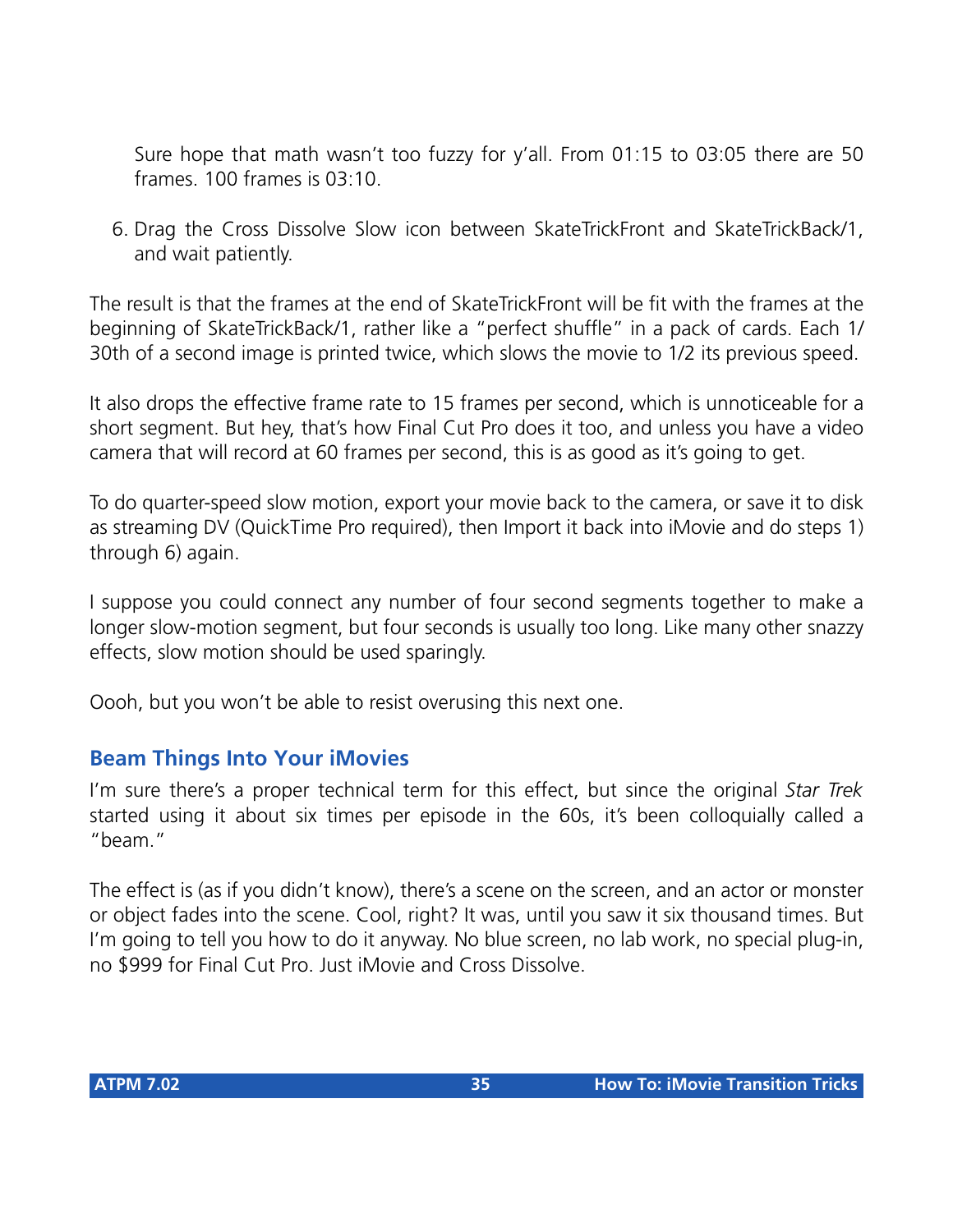Oh all right. One piece of hardware will make this a lot easier: a tripod. Otherwise, set your camcorder on a stack of library books or something, but don't bother trying this with a handheld camera unless you're trying to be terribly *avant-garde*.

The only limitation of this technique is that the person/monster/object you're beaming in has to be the only thing moving during that beam-in moment.

Hey, don't complain. When this was done on *Star Trek* (the Kirk and Spock version), the people being beamed couldn't move either. This is way better—the beamee can be in motion, which adds needed realism to an unreal effect. All it took was three decades to get it in the hands of ordinary folks.

Let's say, for example, you want your cat to materialize from thin air. I don't know why, maybe you're doing a documentary on quantum physics, but let's say that's what you want to do.

Aim your camcorder at a comfy chair and turn it to Record. Now take your unsuspecting kitty, and being sure to keep yourself out of the picture, toss it onto the chair.

Yes, I love cats— Siamese cats excluded (too much dark meat)— and most cats don't mind this sort of treatment. They tolerate unusual behavior from humans because cats don't have opposable thumbs and thus can't operate the can opener. But toss it gently, don't spike it like you just scored a touchdown in the Kittycat Superbowl. You could simply set the cat in the chair and then scamper out of the frame if you want to be a real stickler for this kindness-to-animals stuff.

Sorry, I drifted a bit. Back to our lesson.

Let the camcorder run a few more seconds and shut it off. FireWire it to your Mac and save the clip in iMovie. You have an empty chair, then a cat flying in from stage left (honest, my cat liked this part), landing on the chair, and looking at the camera with a feline what-was-*that*-all-about expression on its face.

Using Split Clip at Playhead, make a clip of the chair and no cat. Then make a clip of the cat, starting at the moment its paws first touch the chair seat. Discard the segment in the middle (the part with the cat in flight).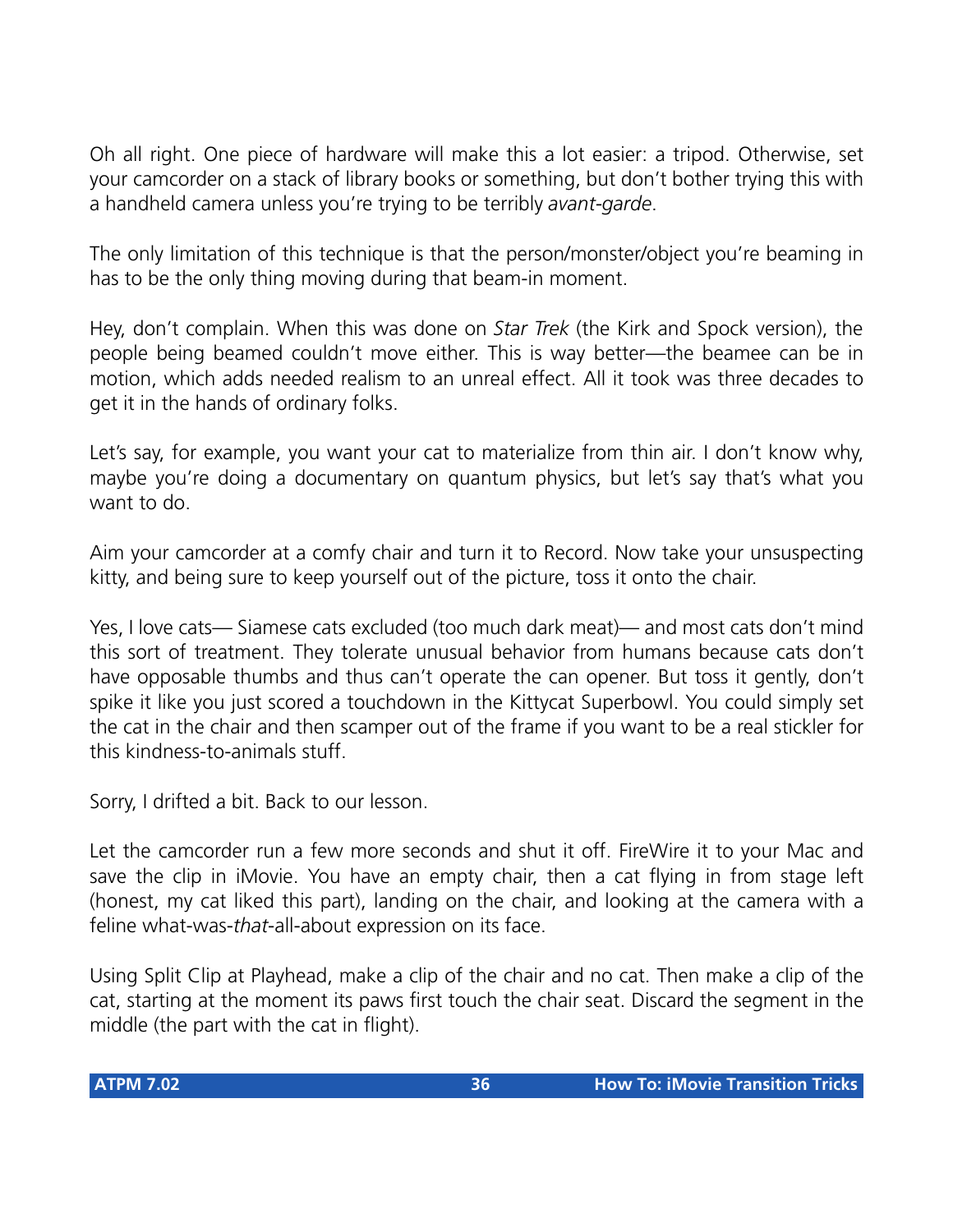Drag both clips down to the Movie Track, and connect them with a Cross Dissolve from the Transitions palette. Set the duration to a second or so—any faster than half a second is too quick to appreciate, any longer than two seconds is boring, but YMMV (your mileage may vary).

After the transition has rendered, play the movie. You'll see an empty chair, a cat fading in gradually from specter to ghost to solid, and then (depending on your cat's acting ability) looking startled by the success of the matter transmission procedure.

And like all special effects, try not to overuse it. The SPCA may be watching.

*Copyright © 2001 Jamie McCornack,* [jmccornack@atpm.com](mailto:jmccornack@atpm.com)*.*

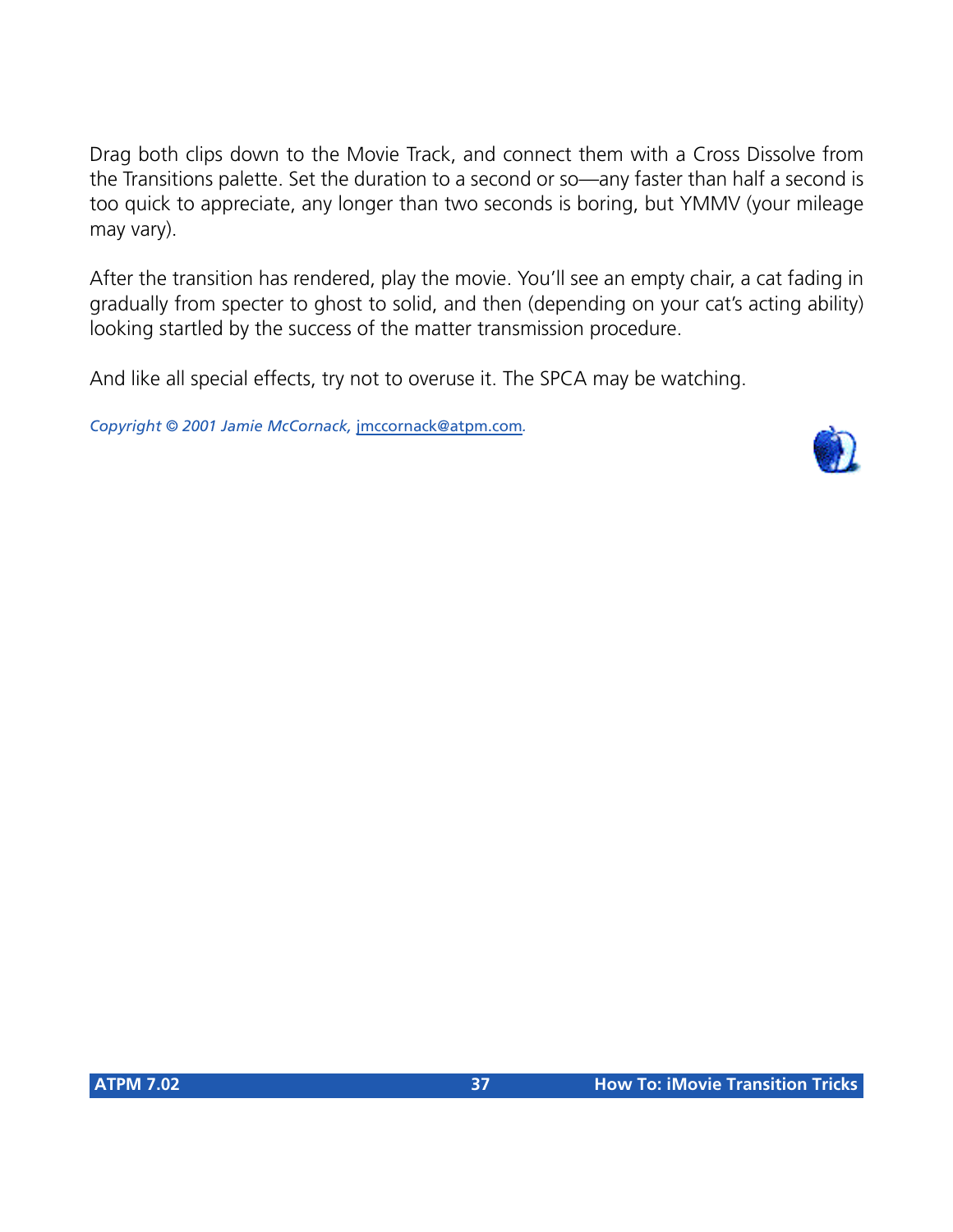**How To by Evan Trent, [etrent@atpm.com](mailto:mailto:etrent@atpm.com)**

## **Playing Compressed Sound on a Home Stereo**

#### **Question**

I know that you can convert MP3s into WAVs and AIFFs, but they are both very large formats. I am wondering whether there are any other formats that you can convert MP3s into, which are more compressed but are still playable in most home stereos.

#### **Answer**

The AIFF file format supports several compression algorithms. They are all lossy. Your choices are MACE, µLaw, and IMA. AIFF files compressed with these compressors will play back fine on any computer or home stereo. The size of the files will be significantly reduced, but their sound quality will be adversely affected. You will have to play around to see if you are willing to accept the compromise. You can compress an AIFF file using one of these algorithms with a program like SoundEdit 16 from Macromedia, or using QuickTime Player under QuickTime Pro (you will need to upgrade if you are using the free version of QuickTime).

In my opinion it makes more sense to just burn out the MP3s directly to an audio CD using Toast 4.x. This will result in a CD that is playable on a home stereo, and the sound quality will be no worse than the MP3 source file, although you will not be able to fit as many songs on the CD as if you converted and compressed the AIFF files beforehand. Toast 4.x converts MP3 to AIFF on the fly but it does not offer the option to compress the AIFF files because that is too processor intensive to do on the fly and would interrupt the CD burning process.

Compressing AIFF files beforehand is time consuming. You can use a program like Cleaner from Terran Interactive to batch convert/compress files, but otherwise you have to baby-sit the computer and do it file by file. I'm lazy and would rather have more CDs with higher quality sound that required less of my time and energy to generate, than fewer with poorer quality sound.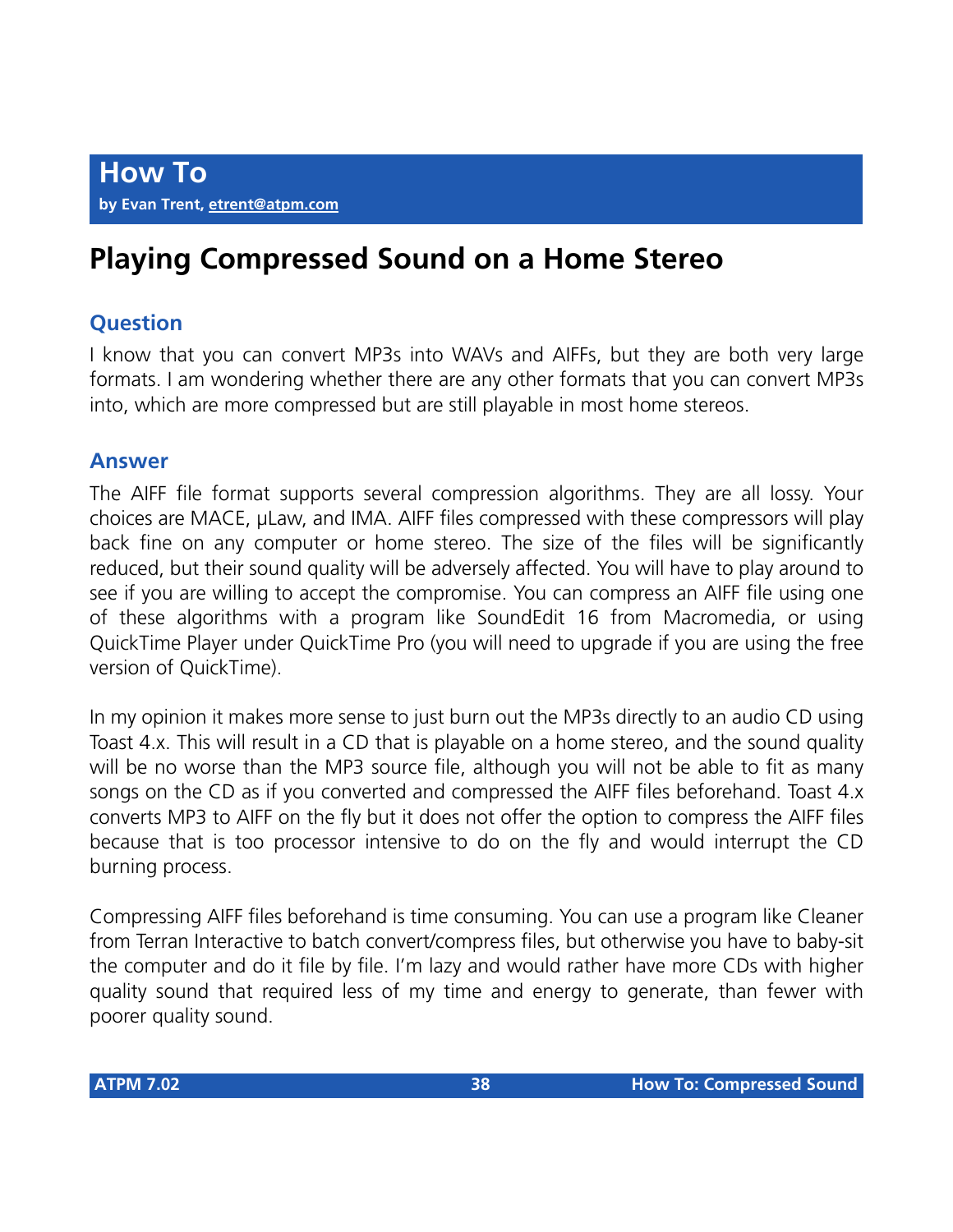A home stereo cannot play AIFF files that have been compressed using a proprietary or third party compression algorithm (or codec); it can only play AIFFs compressed using the algorithms that are part of the AIFF definition (MACE, µLaw, IMA, etc.). Files compressed using these algorithms do not need special software to be played because they do not fundamentally alter the file format; they simply tweak the dynamic range and save space in clever ways.

Proprietary algorithms (such as QDesign Music 2, which comes with QuickTime Pro, and is a remarkable compression technology) work their magic by way of far more sophisticated and successful methods, but in order to play the files you need a program that can read the new, modified, data. So using QDesign as an example, you would need to play the compressed files on a computer with QuickTime Pro (or the QDesign codec) installed, and naturally your CD player could not play a CD full of QDesign compressed AIFF files. In this sense they are no different than MP3s.

No matter what compression algorithm you use on the AIFF files in question, you are compressing the data for the second time (first time was with MP3), and that is always going to wreck the sound quality of your recording.

*Copyright © 2001 Evan Trent,* [etrent@atpm.com](mailto:etrent@atpm.com)*.*

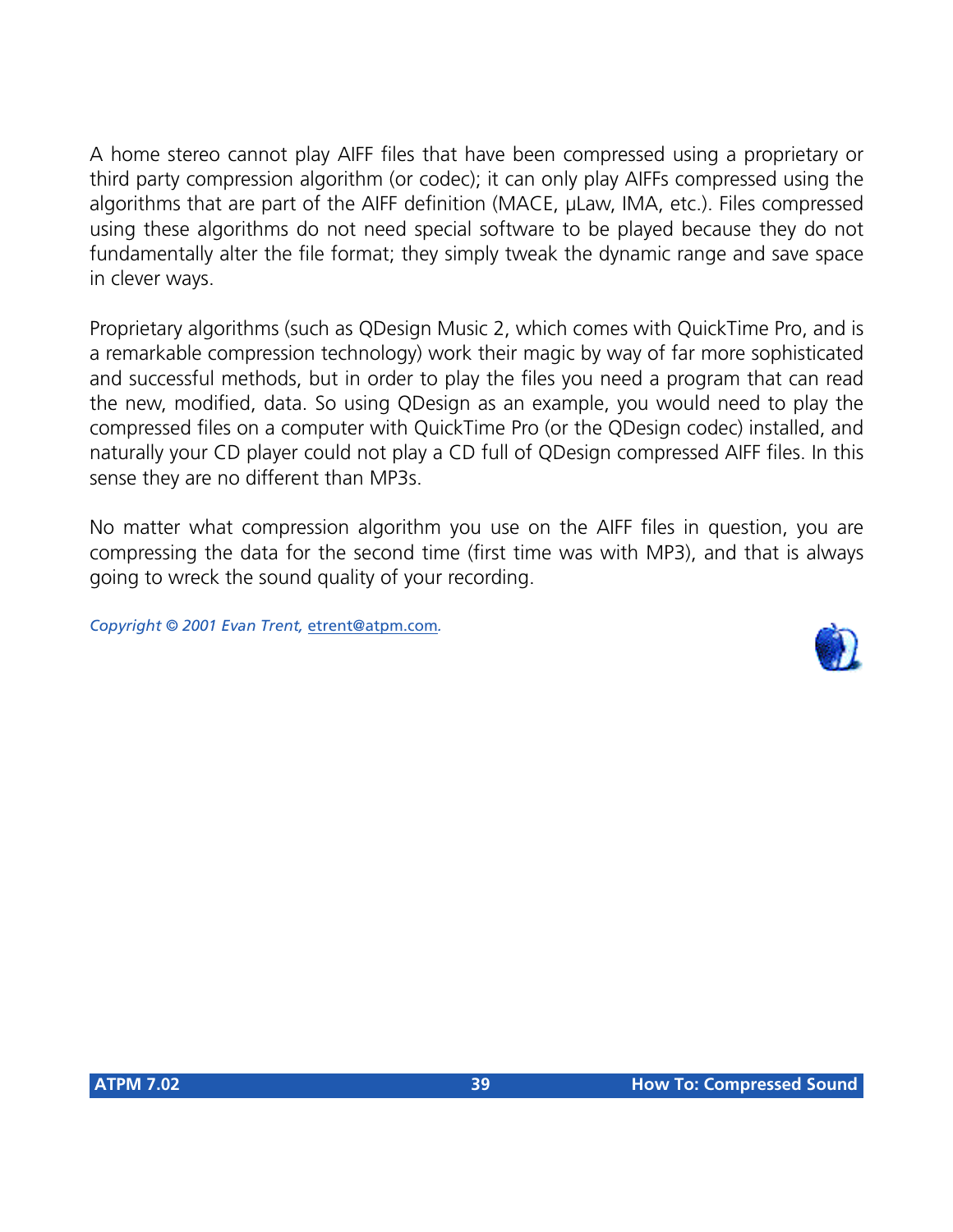## **Review: Macintosh Chess Downloads (Part I)**

**by Richard A. Fowell, [Rafowell@aol.com](mailto:Rafowell@aol.com)**

ATPM reviewed [five chess software programs](http://www.atpm.com/5.09/roundup.shtml) in the September 1999 issue. Since that review, Sigma Chess was upgraded, and Vanessa Chess was released. Since Macintosh chess software is my hobby (I own dozens of Macintosh chess programs, and maintain the [Macintosh Chess Software Index\)](http://dmoz.org/Games/Board_Games/C/Chess/Software/Macintosh/), I volunteered to write about them.

Sigma Chess 5.12 is the strongest Macintosh freeware/shareware chess program reviewed in ATPM. I've played 100-game matches between each of five programs using the excellent freeware chess umpire/database program, [ExaChess Lite 2.1.](http://www.exachess.com/) Sigma Chess beat all the others—their score against Sigma Chess was: [Crafty 14.11B](http://www.exachess.com/downloads.html#engines) (47%), [MacChess 4.0e](http://www.exachess.com/downloads.html#engines) (39%), [Screamer 1.0](http://www.exachess.com/downloads.html#engines) (25%), and [Vanessa Chess 2.01](http://www.schubert-it.de/vanessa/) (10%).

These days, chess strength should seldom be your primary decision factor in selecting a chess program. With the power of modern Macs, even Vanessa Chess is a much stronger player than most humans when set to full strength. For an opponent that is challenging, rather than unbeatable, one must usually set the computer to an "easy" level, or limit the number of moves the program looks ahead to one or two moves ("fixed depth 1" or "fixed depth 2" in computer chess argot).

Price and convenience of acquisition are important factors, and commercial programs can't touch the price of freeware/shareware programs (Vanessa Chess is \$10 shareware, the other four are freeware) or the convenience of downloading.

For those of you who find chess program strength of supreme importance, [HIARCS 7.0,](http://www.gambitsoft.com/chess/games/hiar6me.htm) available online at [Your Move Chess and Games](http://www.icdchess.com/cgi-bin/store.cgi?category=12) and [GambitSoft](http://www.gambitsoft.com/preise/preisee.htm), is by far the strongest Mac chess program.

Two other important factors are ease of use and features, which is why I'm not reviewing Crafty: Most of Crafty's features can only be accessed through a command line interface.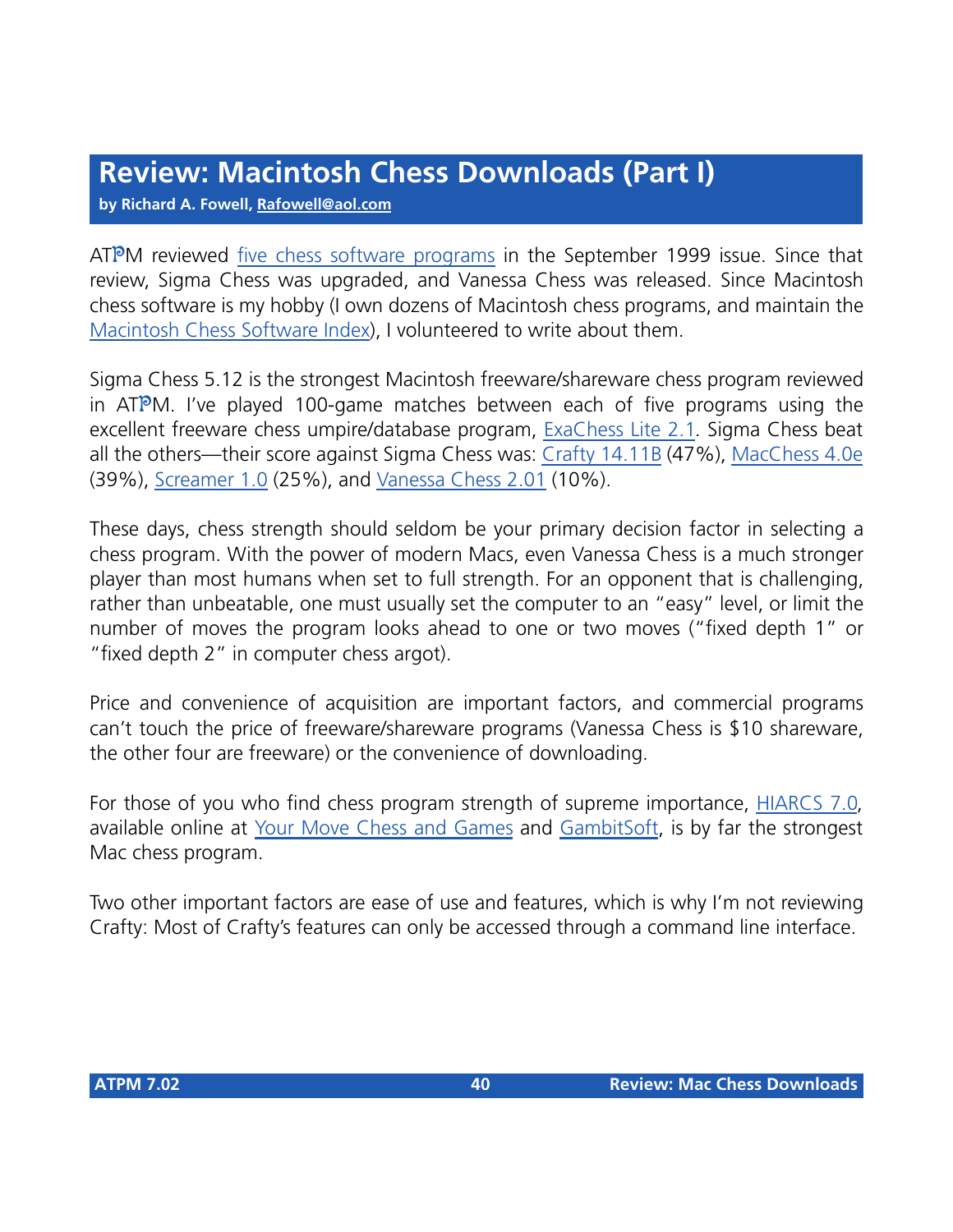## **Sigma Chess**

**Developer:** Ole K. Christensen ([product page](http://www.sigmachess.com/)) **Price:** free **Requirements:** PowerPC-based Mac with System 7.5. **Recommended:** 800x600 display with thousands of colors, 10 MB of application RAM.



Sigma Chess is the strongest, prettiest, and most full-featured freeware/ shareware GUI Mac chess program.

It has many nice things no other Mac freeware/shareware chess program includes, such as a double-clickable chess tutorial ("Rules of Chess"), an illustrated online manual, and a collection of instructive games, endgames, combinations, and chess problems. The last ATPM review rated Sigma Chess 4.02 higher than all the rest, and Sigma Chess 5.1.2 is much better than 4.0.2, with many major improvements and a host of minor improvements.

Starting with Sigma Chess 5, Sigma Chess was optimized for Power Macintosh, making it much stronger.

If the "Novice Levels" in Sigma Chess are too easy for you, Sigma Chess 5.0 now has a "Playing Strength" feature, where you can set Sigma Chess's approximate strength numerically (higher numbers are stronger), as an alternative to setting the time Sigma uses or the number of moves it looks ahead.

Sigma is the only free Macintosh program with the option of displaying the board in a 3D view using "true perspective" pieces like those in the commercial chess programs [Chessmaster 6000](http://www.chessmaster.com/features6000mac.html) and [Virtual Chess](http://www.digitalriver.com/dr/v2/ec_MAIN.Entry10?SP=10023&PN=1&V1=162817&xid=9564).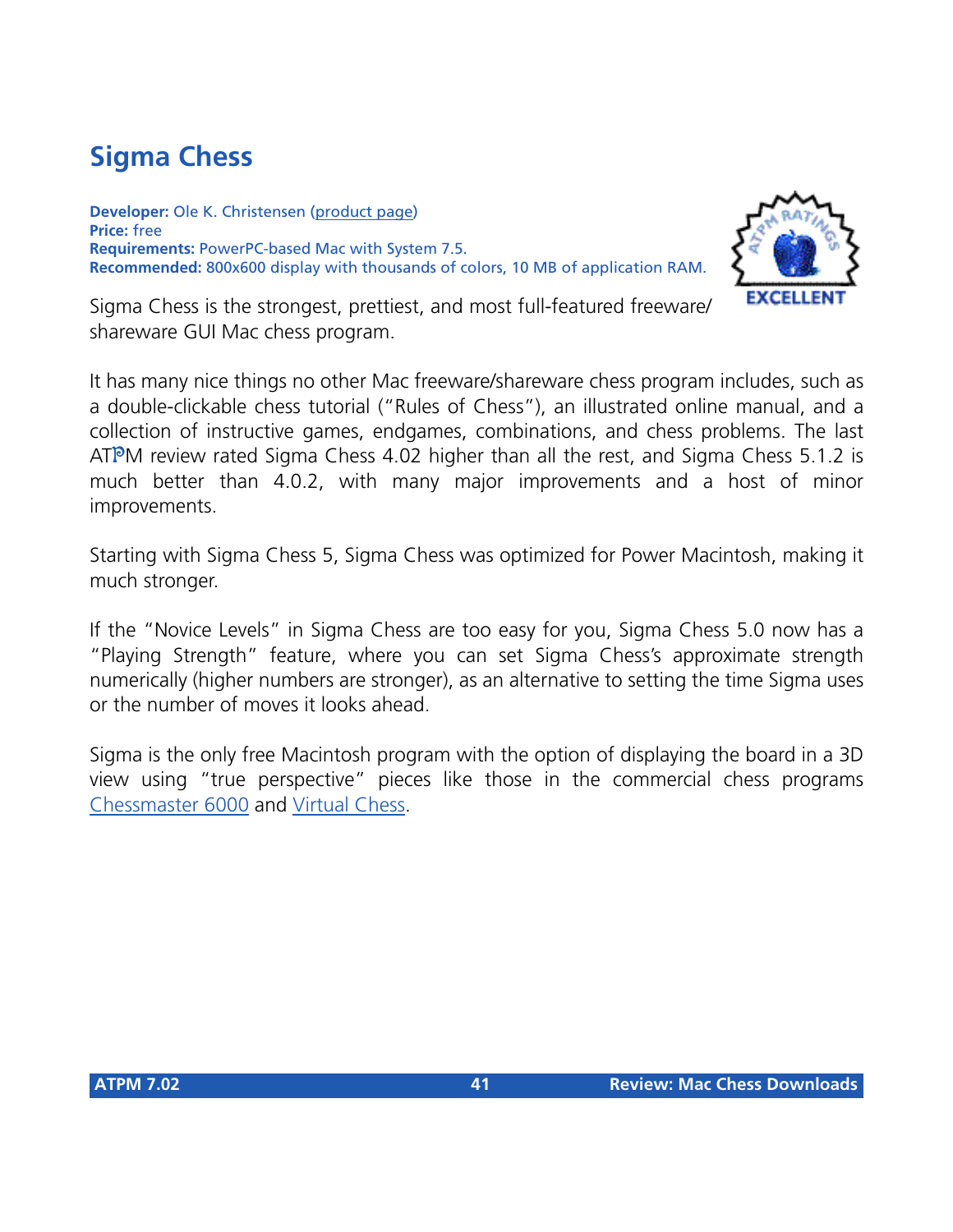The 3D display has been polished since the earlier version. The menu bar is now visible in 3D mode, the optional digital clocks are less obtrusive, and the side to move is now indicated by glowing yellow LEDs embedded in the right edge of the wood board. These changes are representative of the many improvements made throughout the program.



The Sigma Chess 2D Display

I personally prefer the 2D display, which I think is the nicest looking Macintosh chess interface available at any price. The pieces are gorgeous, and the on-screen control buttons save a lot of time otherwise spent in travelling to the menu bar. The menu selections each have color menu icons. I like these icons, but those who don't can turn them off in "Preferences." I also love the digitized sound of the felted pieces landing on the wooden board, and the "clack" of wood on wood when pieces are captured, though I usually have this turned off in "Preferences" so as not to annoy others.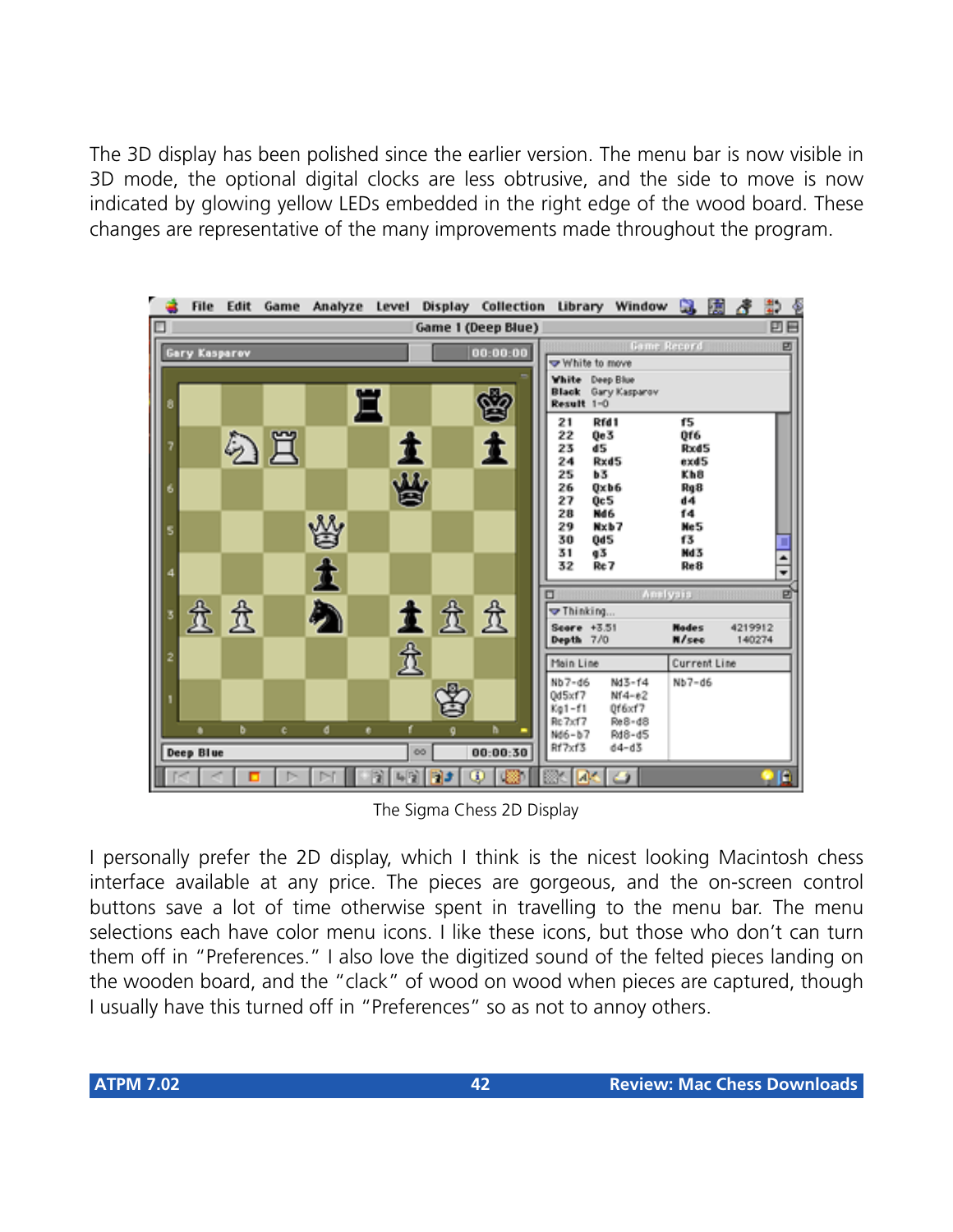For those who like chess puzzles of the "White to move and mate in 2" variety, Sigma Chess is the only Mac program whose "Mate Finder" mode is not only guaranteed to find such a mate if it exists, but which will find all such mates, if you tell it to.

Sigma Chess has scores of other features, including rating your play, annotating your games, and printing them in double-column format with diagrams and comments. If there is something you want Sigma Chess to do, you can probably find out how in the online manual.

## **Vanessa Chess**

**Developer:** Schubert-it ([product page](http://www.schubert-it.de/vanessa/)) **Price:** \$10 (shareware) **Requirements:** 200 MHz PowerPC-based Mac, Mac OS 8.6, 12 MB application RAM. **Recommended:** G4-based Mac with Mac OS 9. **Trial:** Fully-featured (30 days)



Vanessa Chess has a nice-looking interface and a reasonably complete set of features (albeit far fewer than Sigma Chess).

Three things about Vanessa chess might make it a better choice than Sigma Chess for some tasks: it can read games out loud, it is much weaker than Sigma Chess, and it can print formatted game scores with color chess diagrams.

The ability to have games read out loud is one I wished for when studying games from chess books. When playing such games on a physical board, I found my attention distracted by the need to look back and forth between the book and the board to follow the game. Almost all modern computer programs are an improvement in the sense that games stored in the computer can be viewed on-screen without needing to look away. However, some feel that the best way to study for over-the-board play is to play games out on a real board. With a program that reads chess game moves out loud, this can be done while keeping one's attention on the board. The only other downloadable program that does this is the \$10 shareware program [PGNTalk](http://www.rjen.com/Macintosh/PGNTalk.html), which doesn't play chess or print games.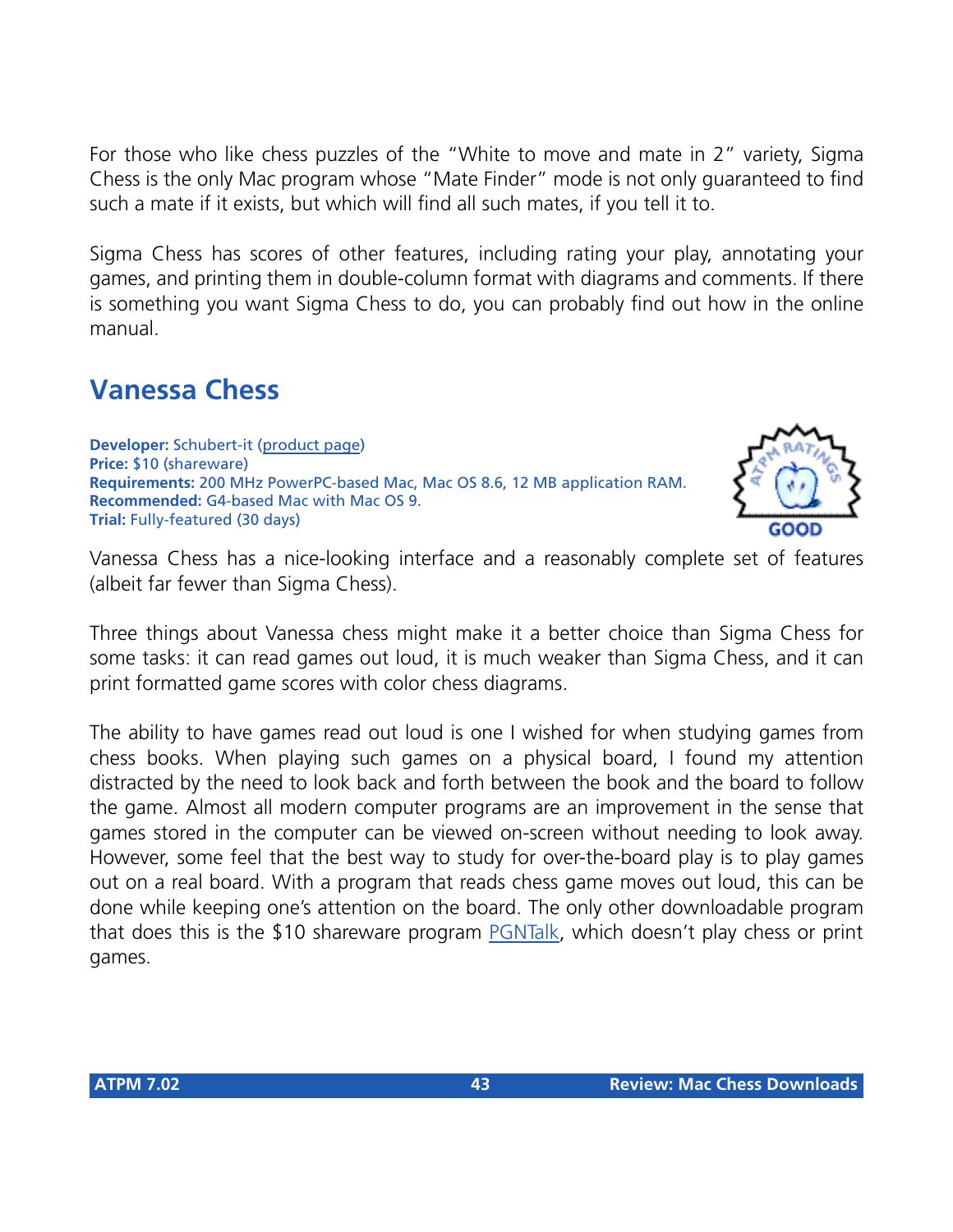The tournament results indicate that Vanessa Chess is about a tenth as strong as Sigma Chess. Paradoxically, this can be a good thing. If you find other chess programs too overwhelming, it may be easier to configure Vanessa Chess to a comfortable level. Besides the usual ability to limit the computer's thinking by setting a time limit or the number of moves it looks ahead, Vanessa Chess offers a unique "Adaptive strength" feature that is supposed to match its strength to yours, but I have not used it enough to know how well it works.



The Vanessa Chess Interface

One use of computer chess programs is printing games with diagrams and notes. Vanessa Chess and Sigma Chess Lite are the only Mac freeware/shareware chess playing programs that let you do this. Vanessa Chess is the more capable program in this regard. While Vanessa Chess does not permit printing in figurine notation (mini-icons rather than letters for pieces) like Sigma Chess, it is the only program that allows your printed game to include color chess diagrams, multiple diagram formats, and multiple annotation fonts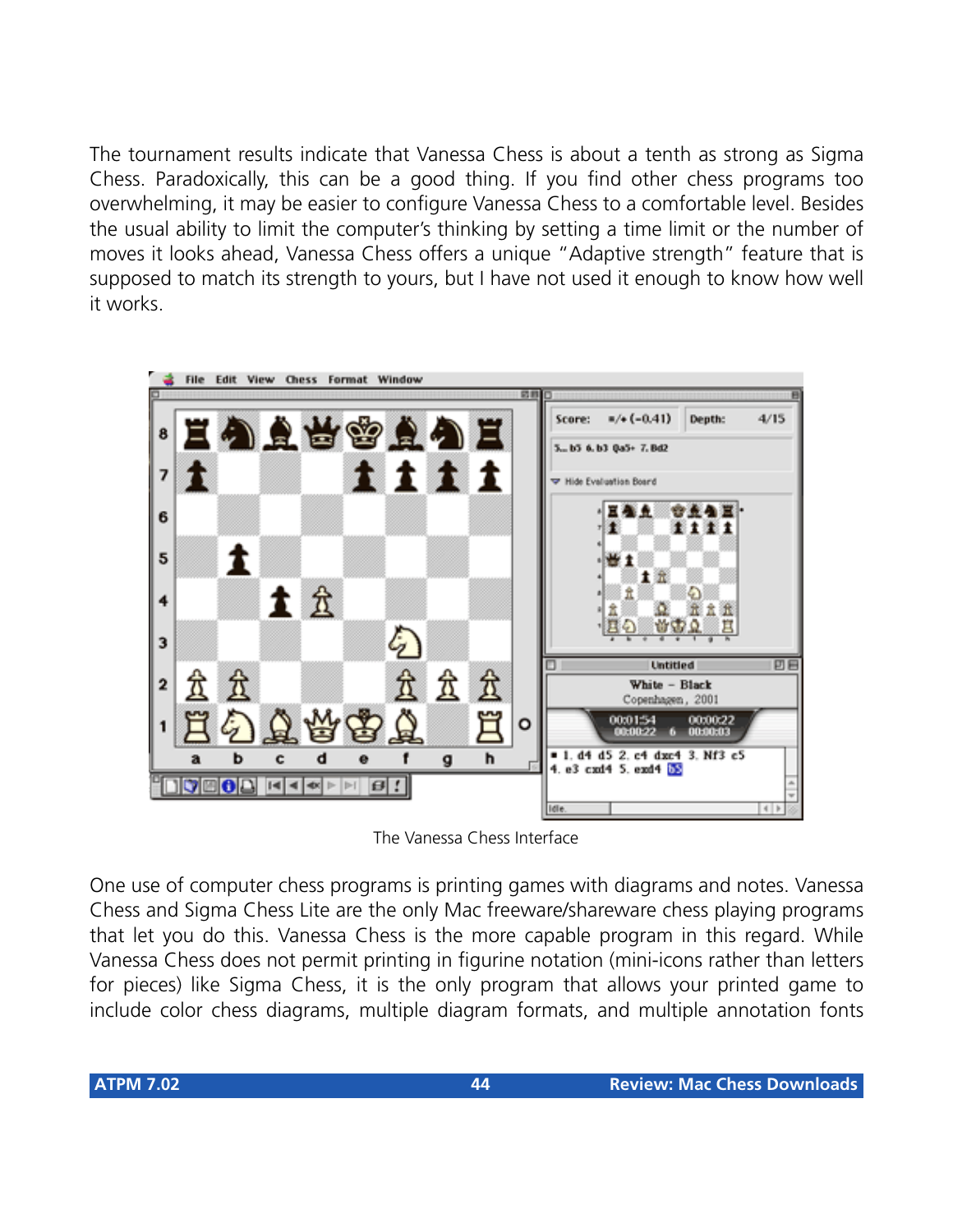and styles. If you want to print nice-looking chess output, Vanessa Chess might be worth considering for this alone.

*Copyright © 2001 Richard A. Fowell,* [Rafowell@aol.com](mailto:Rafowell@aol.com)*. Reviewing in ATPM is open to anyone. If you're interested, write to us at* [reviews@atpm.com](mailto:reviews@atpm.com)*.*

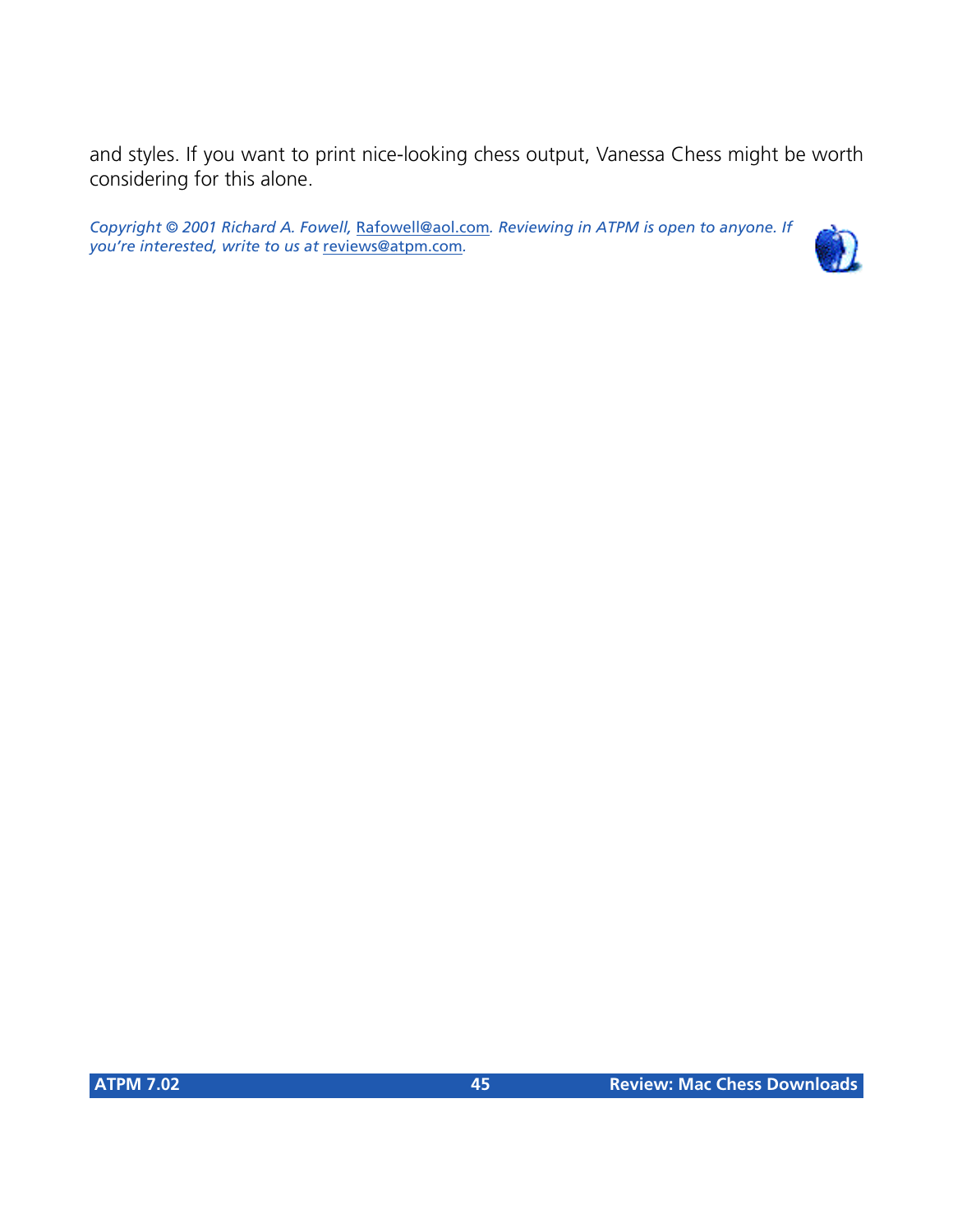**Developer:** Macsoft/Infogrames [\(product page](http://www.wizworks.com/macsoft/Driver/Driver.html)) **Price:** \$29.99 (list) **Requirements:** G3-based Mac with Mac OS 8.6, 128 MB of RAM (including virtual memory), Rage Pro or better. **Trial:** Feature-limited (only one mission), [31.7 MB](http://www.macgamefiles.com/detail.taf?item=14780)



#### **Overview**

You assume the role of an ex-race driver turned policeman who goes deep undercover to infiltrate organized crime syndicates across the country. You turn in your gun and badge for the keys to a 70s muscle car and the chance to build a reputation for fast wheels and cool nerves among the law-breaking elite. The game features a wide variety of missions, most of which are courier- or chase-oriented, following location or time objectives in a race around realistically-modeled US cities while avoiding police pursuit.

#### **Installation**

The installation process was relatively painless, with all game files deposited into a single folder. There are two game applications, one for Glide 3D cards and one for all others. You also need InputSprocket and QuickTime to play. You don't need the game CD to play, so pop in your favorite CD of driving tunes for maximum gaming enjoyment.

### **Look and Feel**

Originally released on the PlayStation a while back, the graphics suffer somewhat from the passage of time, lacking the polish of the newest generation of games. Atmospheric changes and effects (day, night, thunderstorms, etc.) are good, but I would like to see more attention paid to the car, since it's the focus of the game.

There are several cities in the game, all modeled after real-life street layouts (but squaredoff for the sake of geometry). You begin with Miami and San Francisco and unlock other cities as you progress through the game. Although you start with just one car, you'll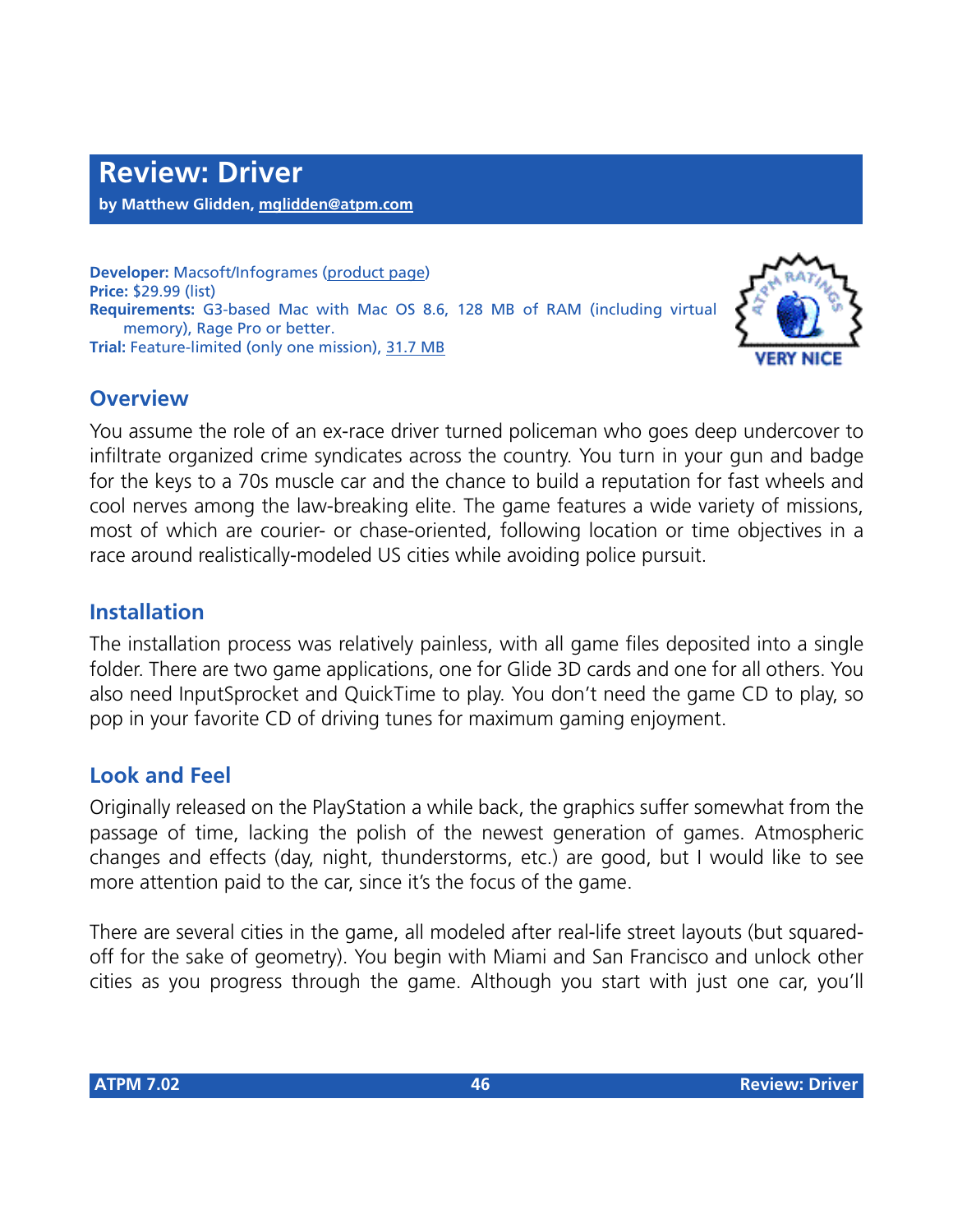receive calls from garages as you advance through the undercover missions. At the garage, pick your current car from a growing assortment. Make sure to switch to newer cars as they become available, to improve speed and handling.



Avoid police cars; they hurt!

## **Gameplay**

There are several gameplay options, including open city driving and trial runs of each basic mission type, but the game's focus is the undercover missions. You start in Miami behind the wheel of a bulky Nova look-a-like, doing courier and getaway work for the local dirtbags. The early missions are simple: drive to a location within a time limit, then to another location while eluding cops and without wrecking your car (these goals go hand-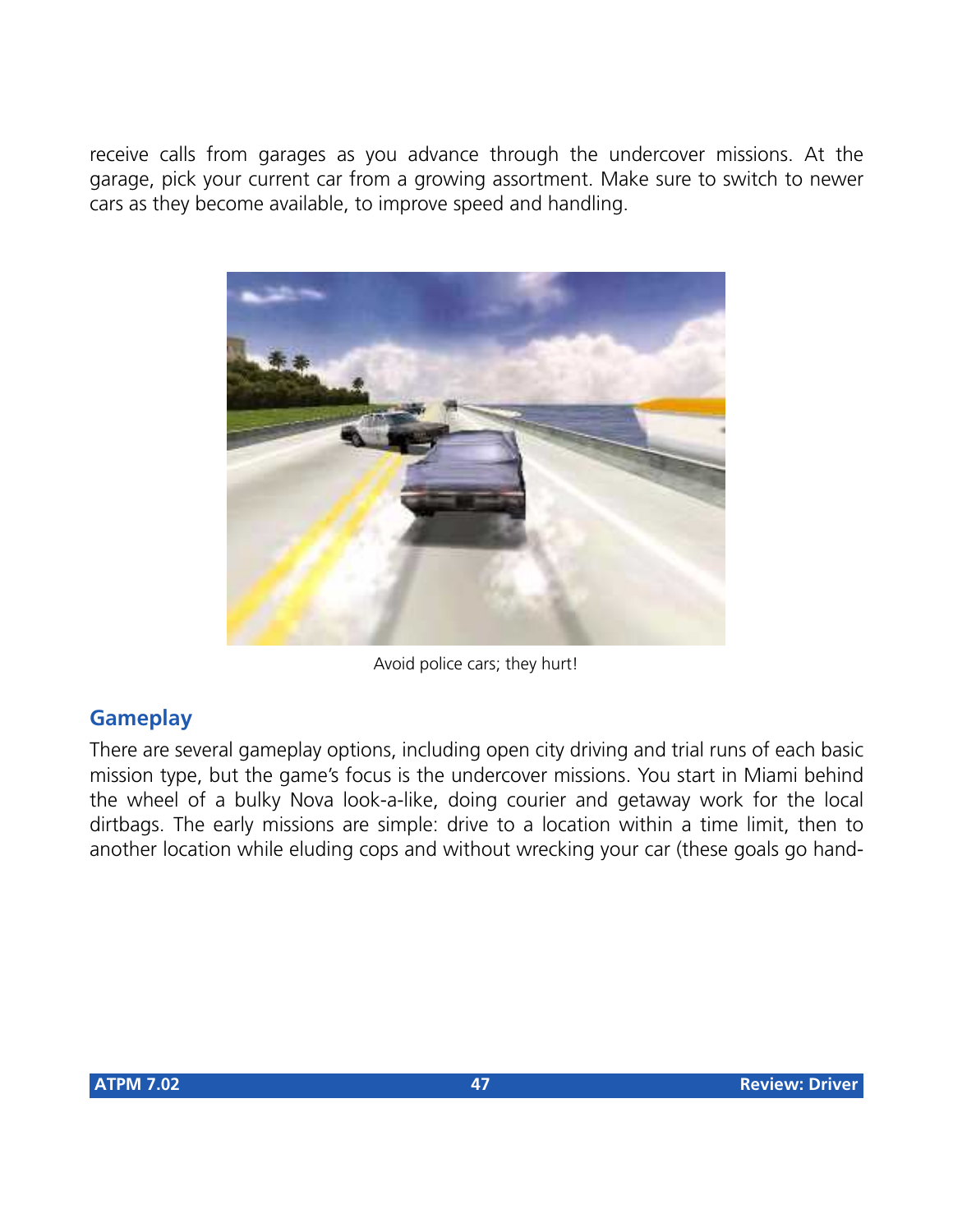in-hand, as cops are very good at wrecking your car). The missions add story elements, but you don't have decision-making power outside the available missions, so it's all about the driving.



Real gamers don't use turn signals.

During the mission itself, you drive around the city and follow on-screen directions, checking the miniature and full-city maps to locate your destination and plan your driving route. If you fail a mission, you have unlimited retries, which you'll frequently need in the higher levels. You return to your hotel after some missions (where you can save your progress), but sometimes set out immediately for follow-up missions. This can be trying on the nerves, since you may need to pass three or four challenging missions in a row before you can save your game again.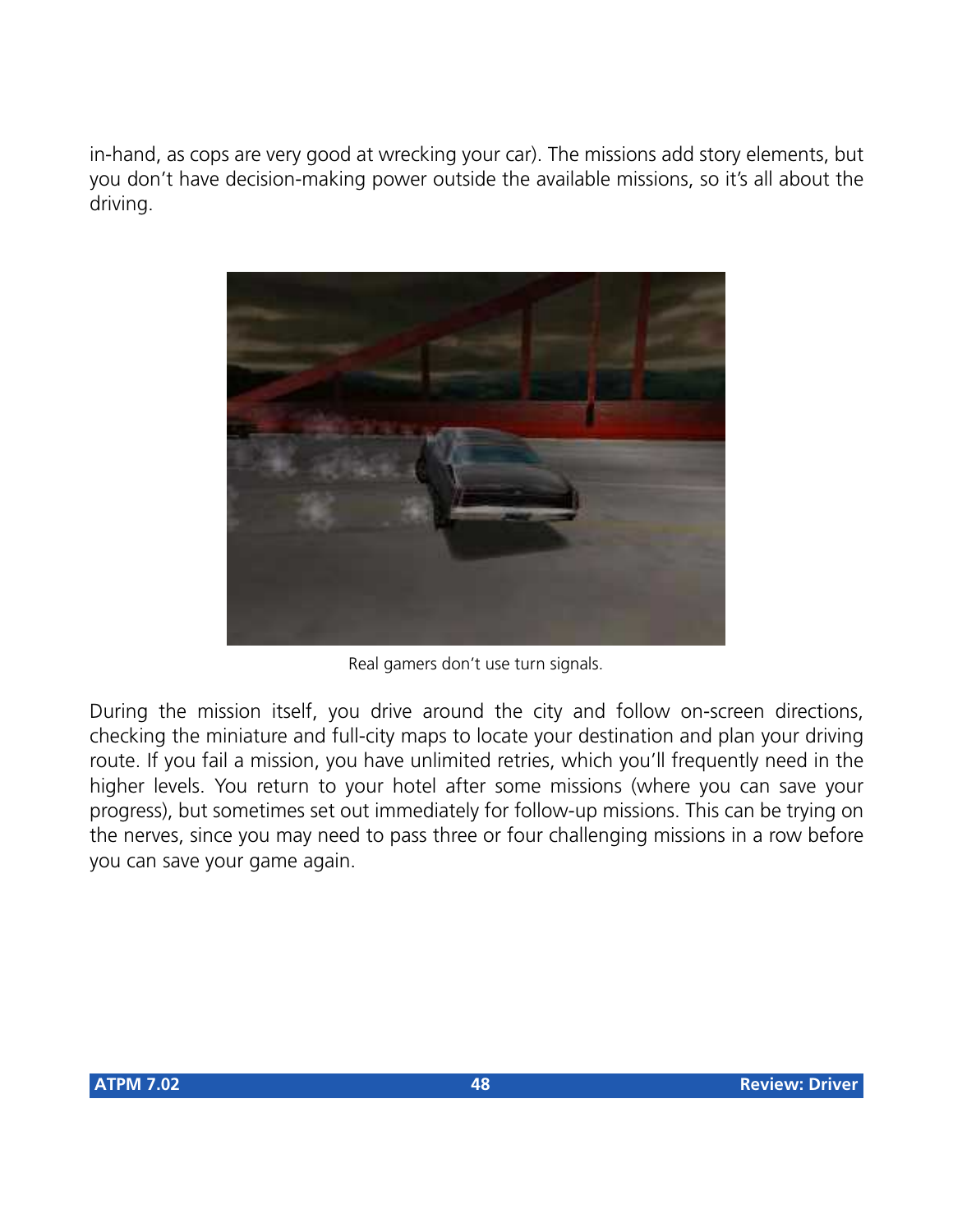Though most missions are of the "drive from A to B to C" variety, there are also several chases, car thievery, and some taxi "intimidation," where you drive like a crazy person to freak out the passenger (in other words, it's just like a real taxi ride). Each car handles differently, but they generally improve speed, acceleration, and handling as the game goes on.



Slip through oncoming traffic to shed police pursuit.

The game display is simple, defaulting to a behind-the-car view that works well (and warns you of police in close pursuit). There's also an in-car view, in case you like close-ups of your crunched hood. The Damage and Felony meters in the upper left are crucial to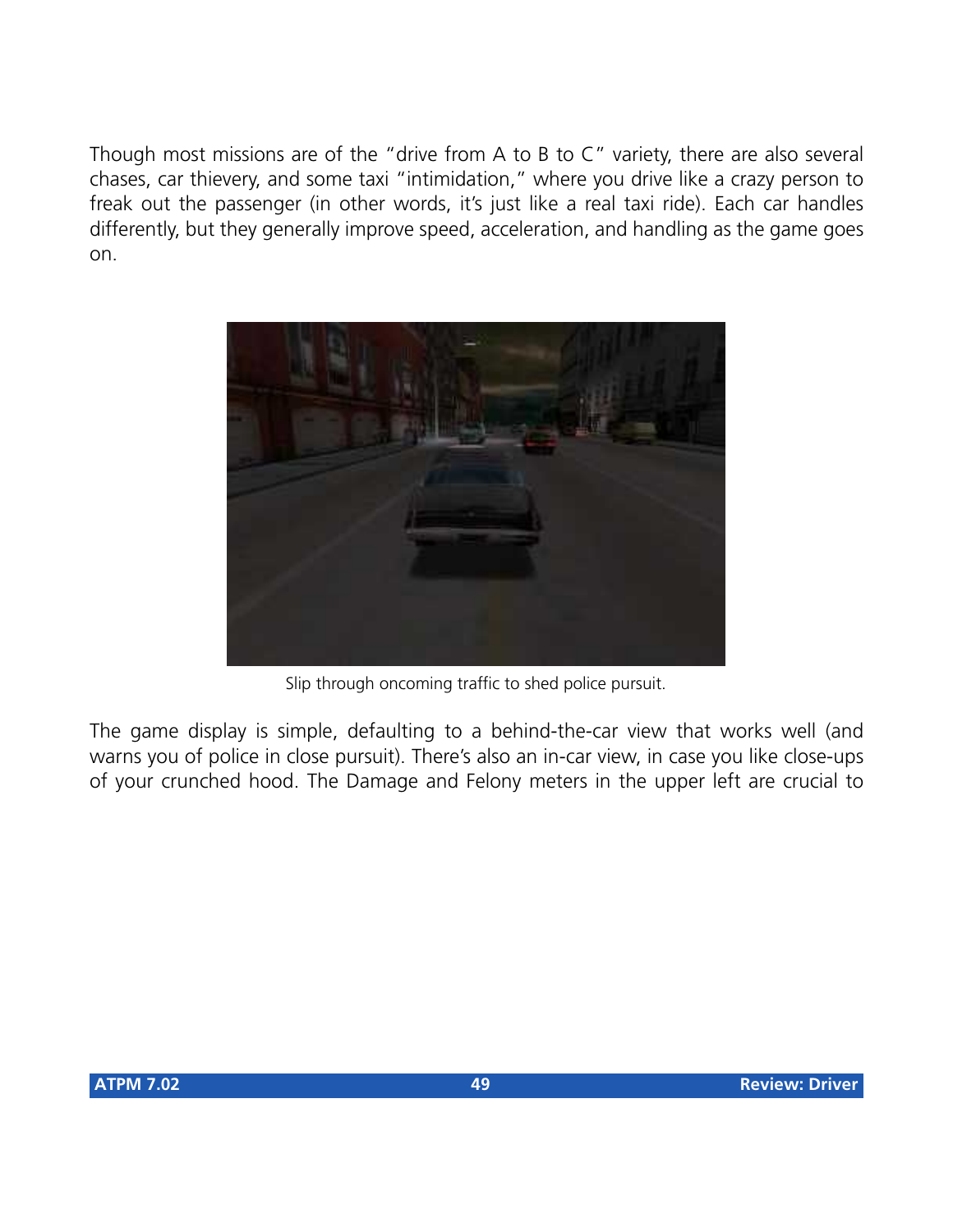game play, since your car is wrecked if you hit too many things and police cars become more plentiful and aggressive as your felonies increase (so if you speed or hit things, don't do it where the cops can see you!).



Slip between the cop cars to evade roadblocks.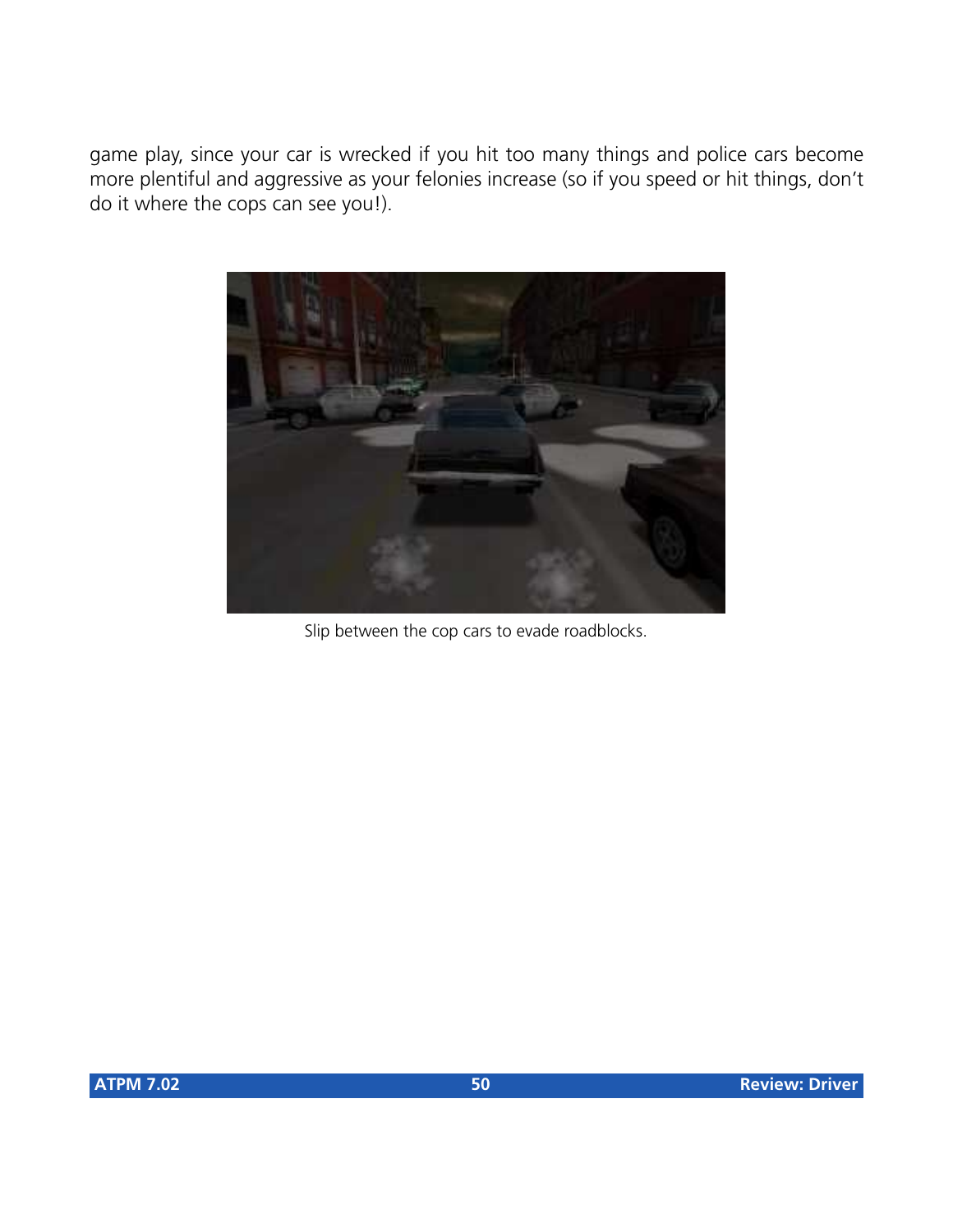The mini-map in the lower right corner shows a two-block radius around you; press Escape and you can access the complete city map, which will prove essential for the longrange destinations of later missions.



Follow the mini-map's grey arrow to your destination.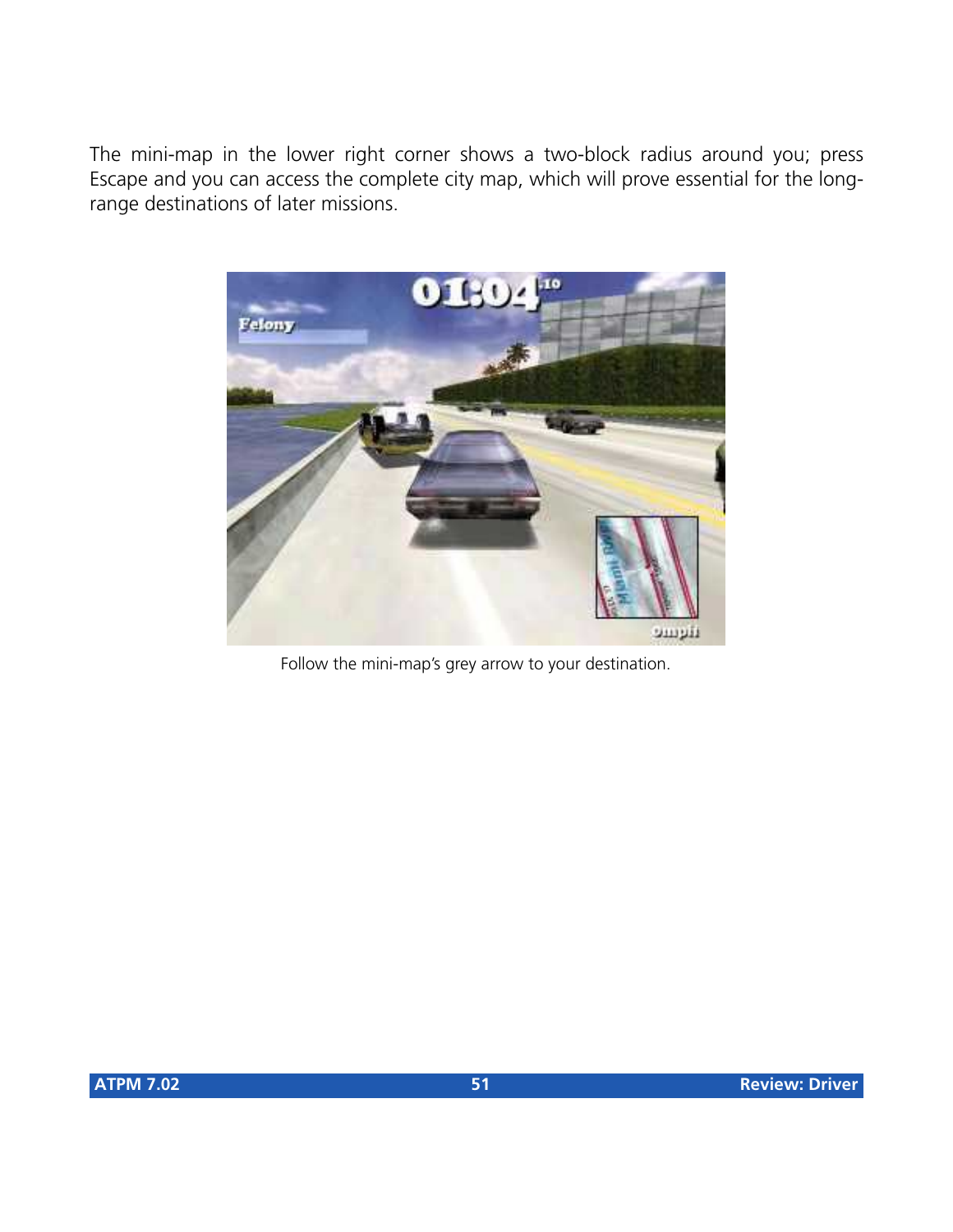Driver includes a "filmed" action replay of your mission for those who like to add that "Streets of San Francisco" feel to their driving. There are tons of replay features to fiddle with, including alternating viewpoints, stationary cameras, and so on. You can also store your replays to savor in your golden years.



Check the back window to see who's tailing you.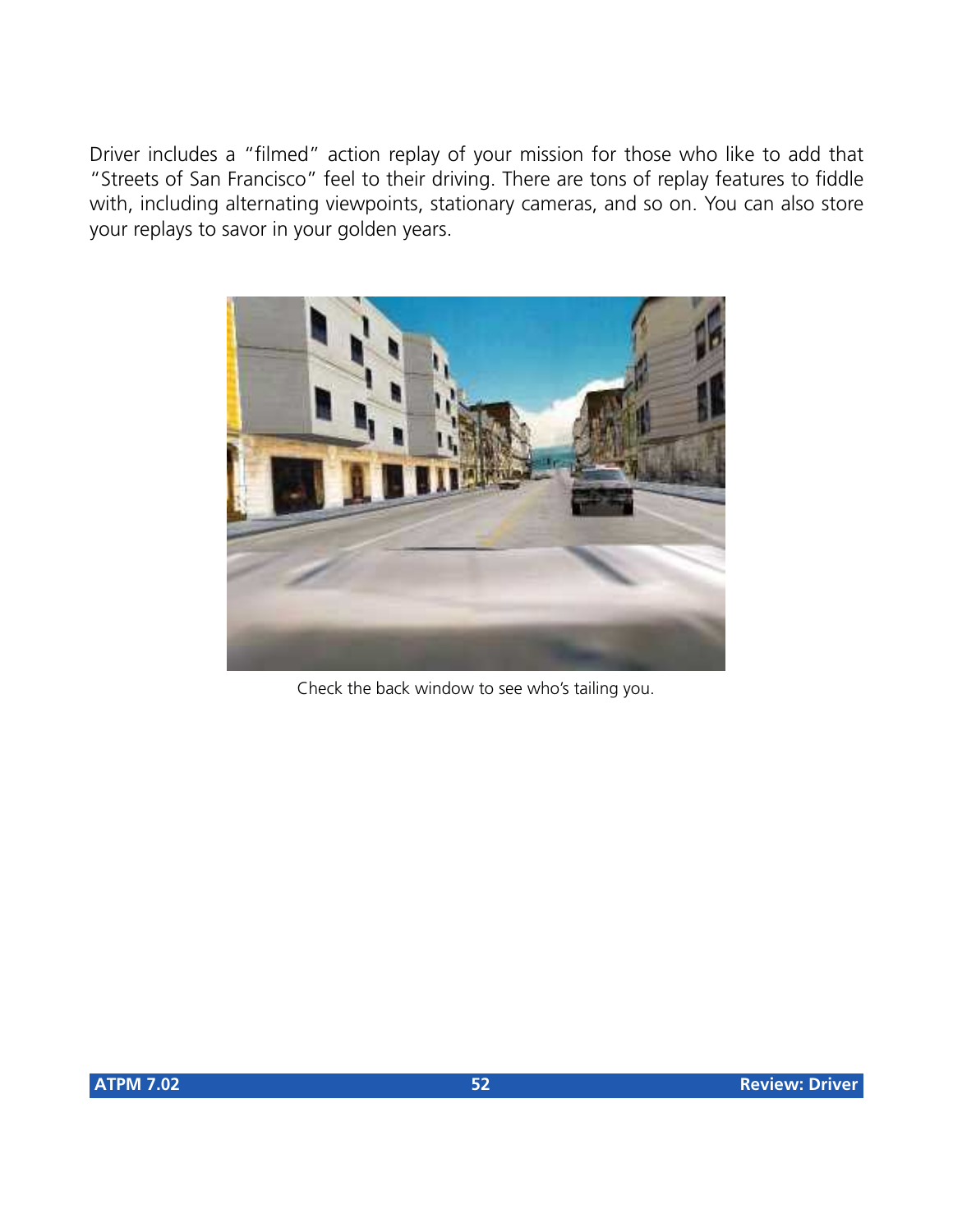#### **Play Control**

Driver's play control is simple enough to play with a keyboard, but you could certainly use a game pad or driving wheel instead. Basically, you have forward, reverse, stop, peel out, and turn (no gear shifting or part upgrades). The Escape key pauses the game and brings up the in-game option screen.



Catch air off the steep San Fran hills.

#### **Annoyances**

There are two problems I have with Driver, the first of which is Training. Undercover mode starts with a training session, which drills you on driving skills and maneuvers in a oneminute timed session. You must pass the training session before you can start to play, which gets frustrating quickly. It is useful to learn the different driving moves, but requiring that first-time players pass this first is, in my opinion, unreasonable. At least the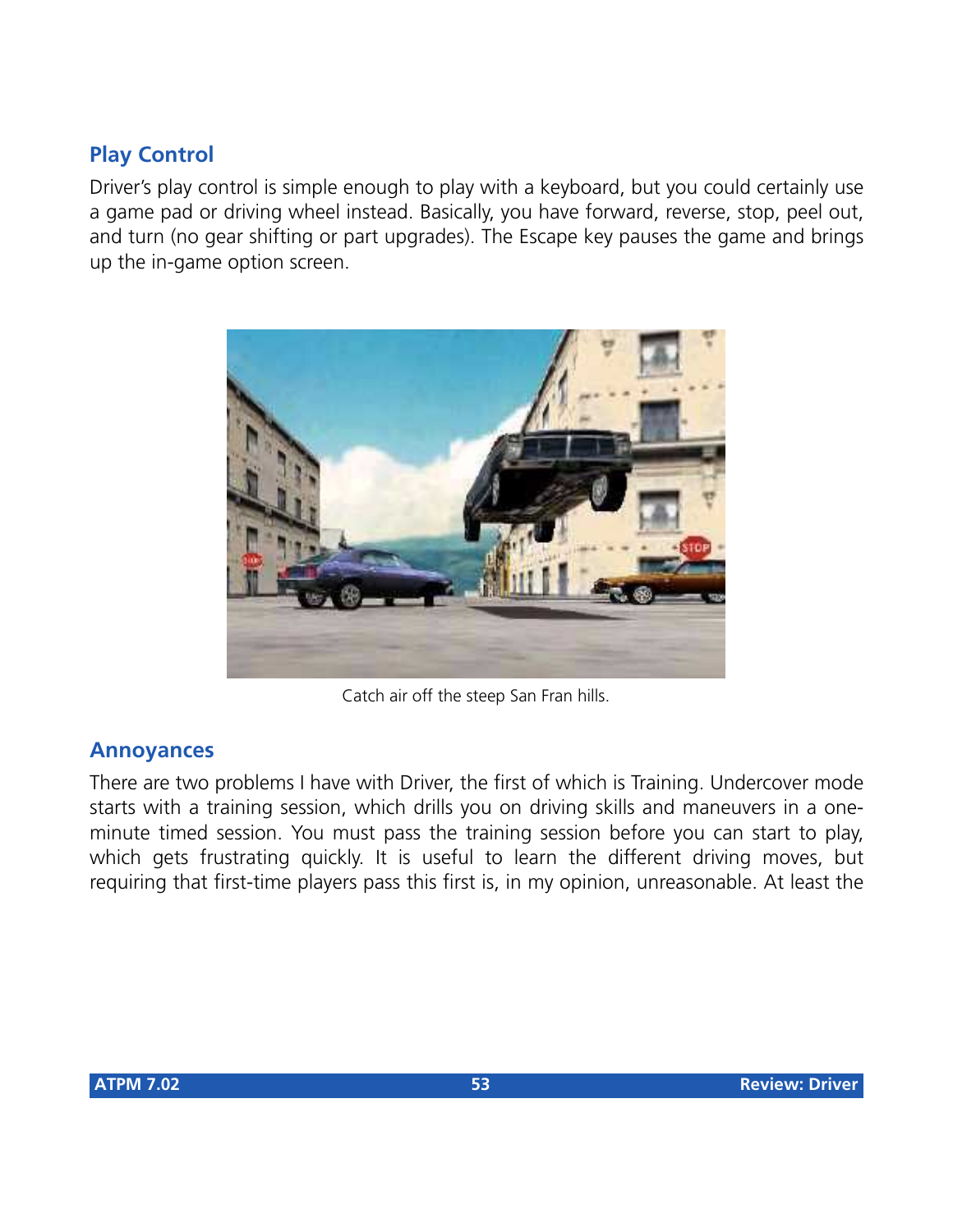PlayStation version showed you which buttons to press during the training demo—the Mac version is not that kind. For help on the training, see the Infogrames [Driver FAQ.](http://www.ina-support.com/faq/driverhints_mac.asp) If you're a first-time player, plan to spend at least an hour on training.



That annoying training mode.

My second problem is the cars' handling, which is very loose, especially considering the successful physics models of driving games like Carmageddon. I can't say I've driven any 70s muscle cars personally, but I'd give Chevy a piece of my mind if my real car slid this much. The responsiveness of the later cars improves, so I guess that's the game's way of rewarding progress. Unfortunately, the equivalent in an action game would be progressing several stages through a game before your character learned to duck. It's just a bad gameplay concept.

### **Conclusion**

Driver is a quality action racing game, although it's lost some of the showroom shine and new car smell since its original release. While it dabbles in each, this isn't the game for the diehard racer or plot enthusiast. If Racing Days R and Carmageddon had a child, this would be it: the thrill of cruising the city and dodging traffic mixed with a modicum of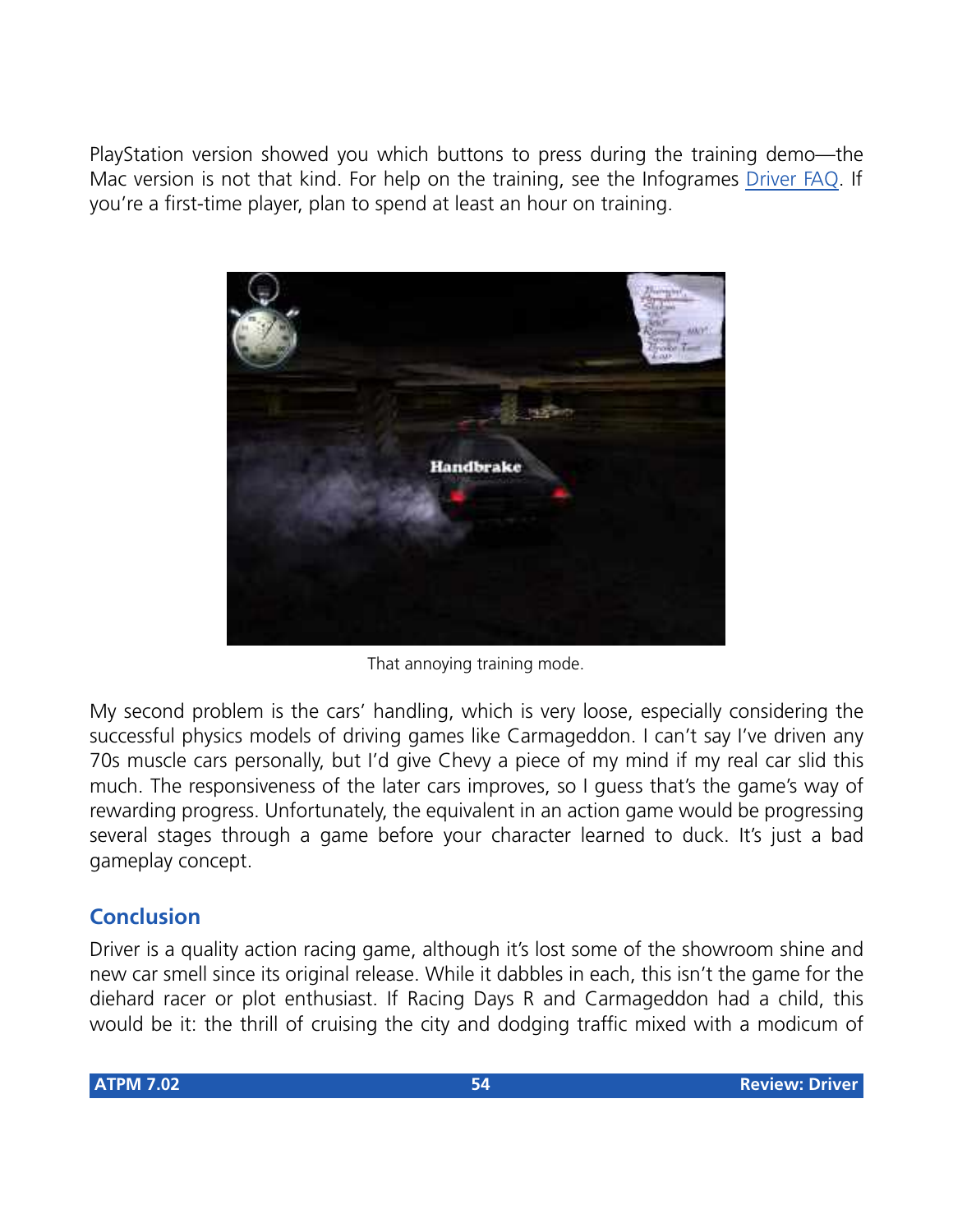real-world game design. Driver has decent replay value, as you can try out the missions you missed the first time around, and should perform well on any G3-powered, 3Denhanced Mac model.



Finish the game to unlock the Jaguar and a special city.

*Copyright © 2001 Matthew Glidden,* [mglidden@atpm.com](mailto:mglidden@atpm.com)*. Matthew Glidden is the webmaster of*  [Threemacs.com](http://www.threemacs.com)*, a guide to constructing and maintaining home and small-office Macintosh networks. He can also tango and juggle, not necessarily at the same time.*

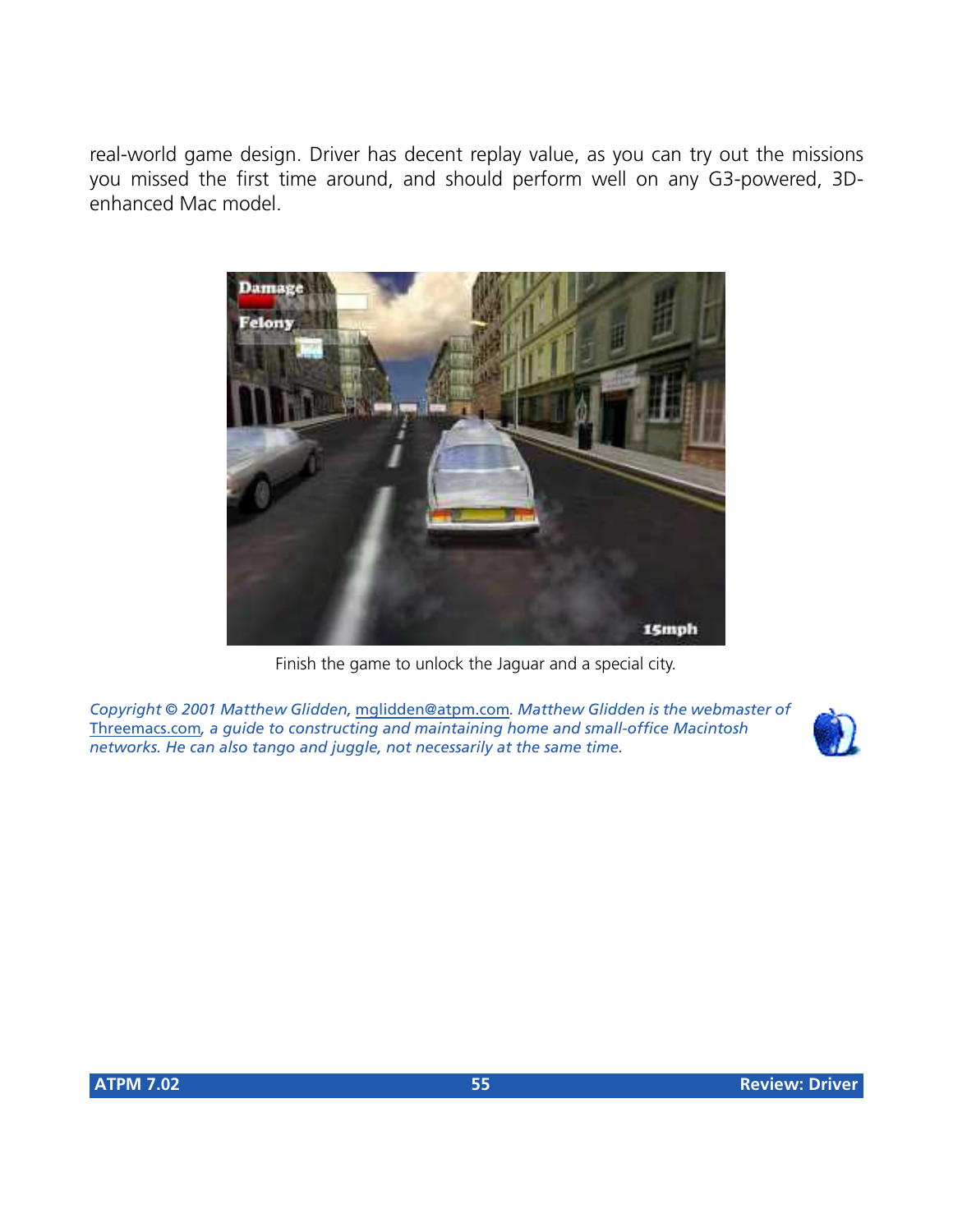# **Review: Final Jam Pro (SoundJam MP Skin)**

**by Christopher Turner, [cturner@atpm.com](mailto:cturner@atpm.com)**

**Developer:** [Rich D.](http://www.richd.com/skin/) **Price:** free **Requirements:** SoundJam MP



I have been a [SoundJam](http://www.atpm.com/6.10/soundjam.shtml) user since Casady & Greene released the product, and my favorite skin has to be [Final Jam Pro](http://www.richd.com/skin/) by the quasi-

enigmatic Rich D. Based on the user interface of Apple's professional video editing software, [Final Cut Pro,](http://www.apple.com/finalcutpro/) Final Jam Pro exhibits a purplish-gray and brushed metal interface.



The interface is simple and uncluttered. The uppermost left button closes not only the interface, but the application, which is standard across all SoundJam skins. Just beneath the title bar the skin shows the encoding rate and KHz rating for the file being played, and whether it is in stereo or mono. A timer plays in the far right just beneath the WindowShade button.

Beneath this is a visual feedback window that offers your choice of three different visual representations of the file in play, or none at all. Just clicking once inside this window shifts you from one representation to the next. Again, this is a standard function in all SoundJam skins.

Just under the visual feedback window is a slider bar for the track length of the file in play. The user can click and hold on the yellow triangle and move forward or backward in a song, or simply watch as the slider moves from left to right during song play.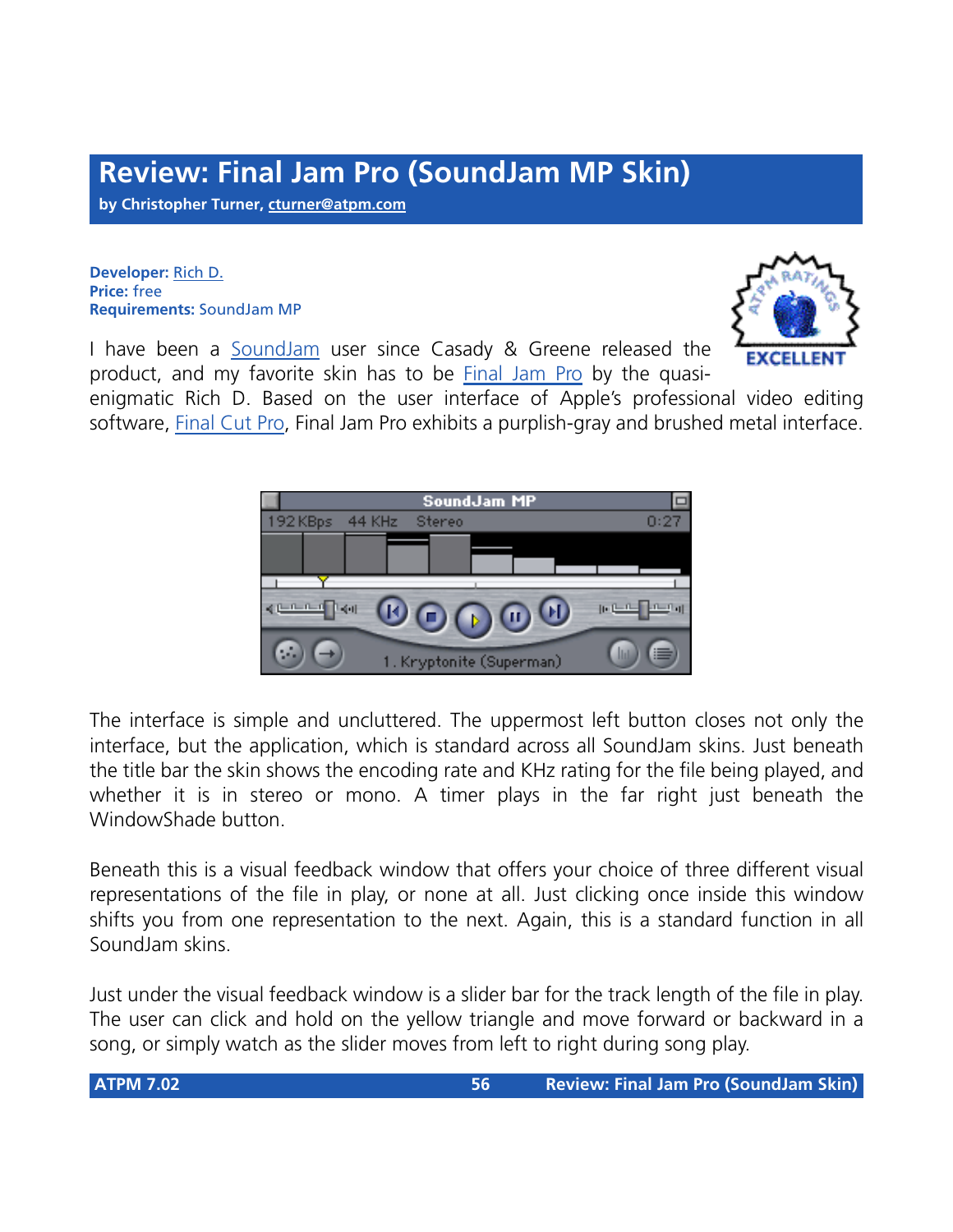The next row features the main controls: volume and balance controls are on sliders on opposite ends, with the control buttons in between the two. The play button dominates the center, with stop and back buttons to its left, and the pause and forward buttons on the right.



The bottom of the skin features any track information in the middle, including title, artist, album name, and essentially whatever else is available in the MP3's ID3 tag information. There are four more buttons here, two on either side of the track information. To the left lie the shuffle and repeat functions, in that order from left to right, and on the right-hand side are the equalizer and playlist buttons.

Like all good SoundJam skins, the Equalizer is skinned to match the main console, and Rich D. doesn't disappoint.

I have found Final Jam Pro to be relatively unobtrusive, and just the right size on screen, whether it be the 1152 x 870 resolution of my 20" monitors, or the 800 x 600 resolution of my iBook.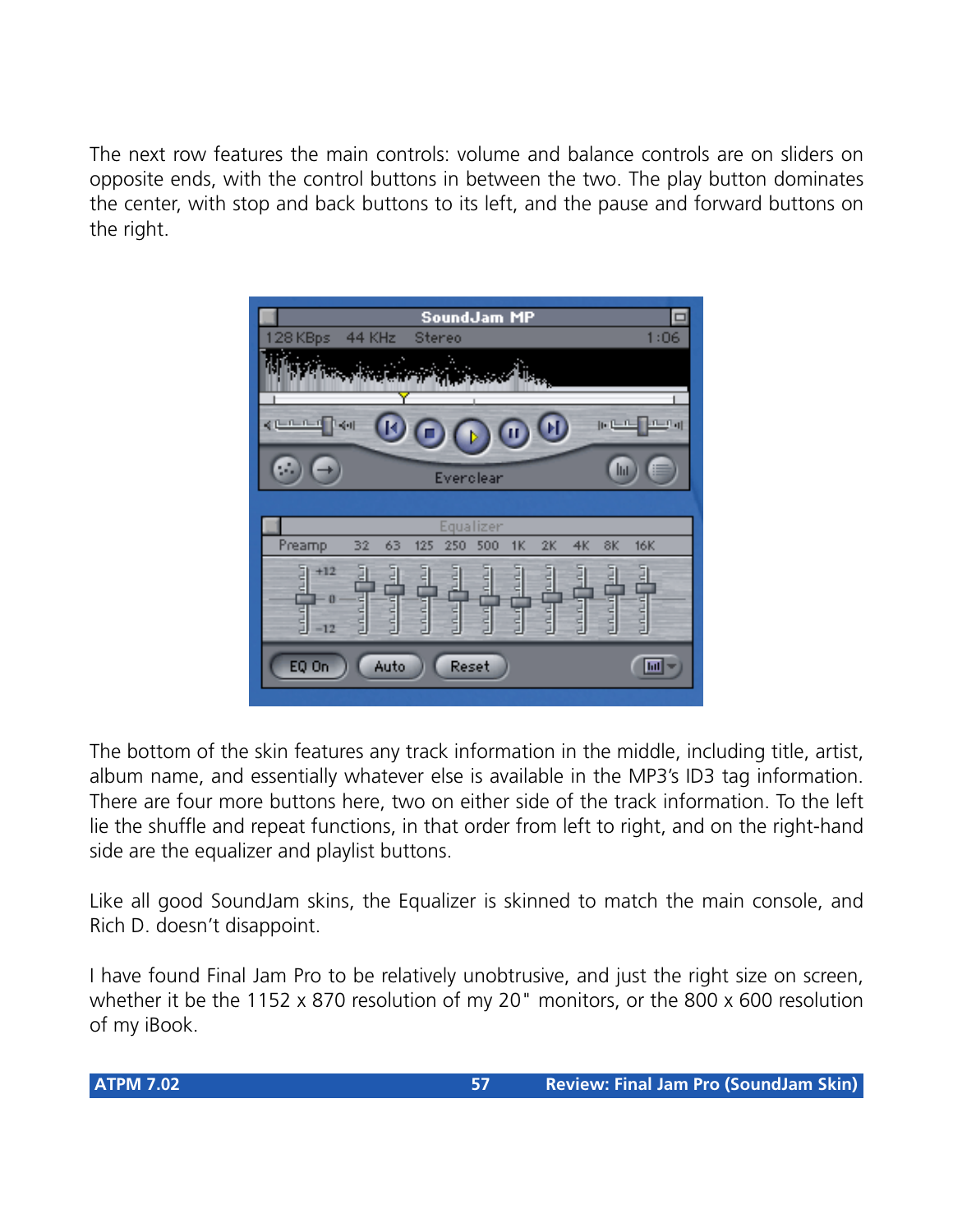My favorite part about Final Jam Pro is that when you click on the WindowShade button, it minimizes the skinned player down to a tiny bar, with all of the main controls on the bar. So you can minimize your player, pull it into a corner or anywhere you want, and still have full access to all the controls.



Clicking here…takes you to this:



Personally, I feel that Final Jam Pro is one of the best skins available for SoundJam. It is not flashy or obtrusive, but stylish—and it can be minimized to save on screen real estate while retaining full functionality. I encourage any and all SoundJam users to download Final Jam Pro for daily use.

Oh, and while you're looking at and downloading Final Jam Pro, be sure to enjoy Rich's unique brand of [humor](http://www.richd.com/poptart/).

*Copyright © 2001 Christopher Turner,* [cturner@atpm.com](mailto:cturner@atpm.com)*. Reviewing in ATPM is open to anyone. If you're interested, write to us at* [reviews@atpm.com](mailto:reviews@atpm.com)*.*

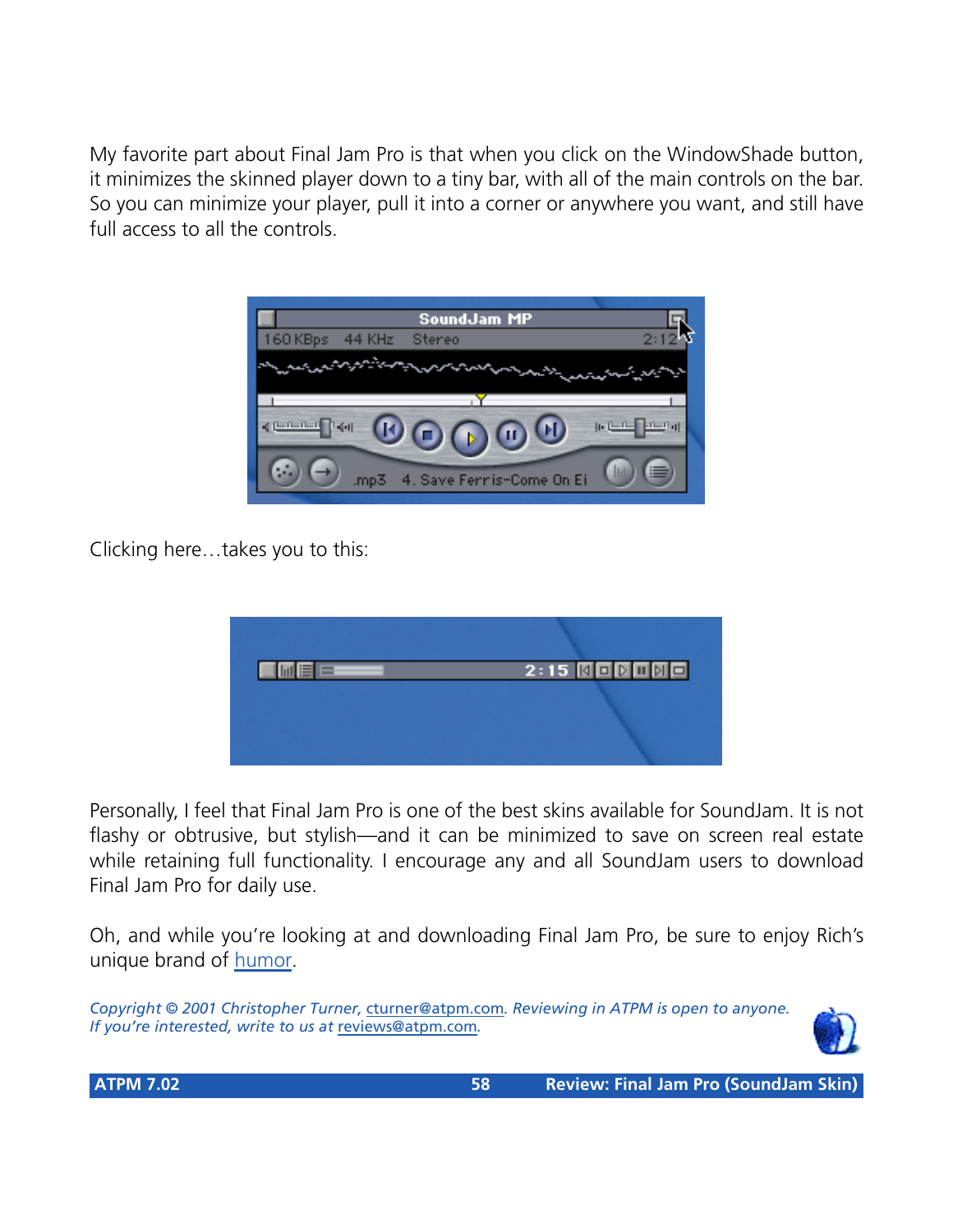**by Gregory Tetrault, [gtetrault@atpm.com](mailto:gtetrault@atpm.com)**

**Developer:** MacSoft ([product page\)](http://www.wizworks.com/macsoft/jeopardy/jeopardy.html) **Price:** \$29.99 (list) **Requirements:** PowerPC-based Mac at 132 MHz, Mac OS 8.1, QuickTime 4.1.2, 56 MB application RAM, 800x600 display, 45 MB disk space. **Recommended:** 560 MB disk space (for full installation) or 270 MB disk space (for everything except movies). **Trial:** None



#### **Overview**

Jeopardy! faithfully reproduces the television game show experience on your Macintosh. One to three persons can play by sharing the keyboard. The game supplies computer opponents, if necessary. Network play is not supported.

#### **Installation**

A CD contains the Jeopardy! installer. Standard installation places the application and some data files on the hard drive you designate. Custom installation lets you install all components except the movies. Full installation installs all components. The full installation is not necessary unless you have a slow CD-ROM drive.

#### **Look and Feel and Sound**

Jeopardy! looks and feels like the television game show. It uses the voice of announcer Johnny Gilbert and has video and audio clips of the TV host, Alex Trebek. Jeopardy! also uses the same video and sound effects as the TV show. The sound quality is excellent. Video quality is fair. Keyboard keys (spacebar, control, and shift) act as your "buzzer buttons." You use the mouse to select answers from the board. Live players must type questions; your computer opponents speak them.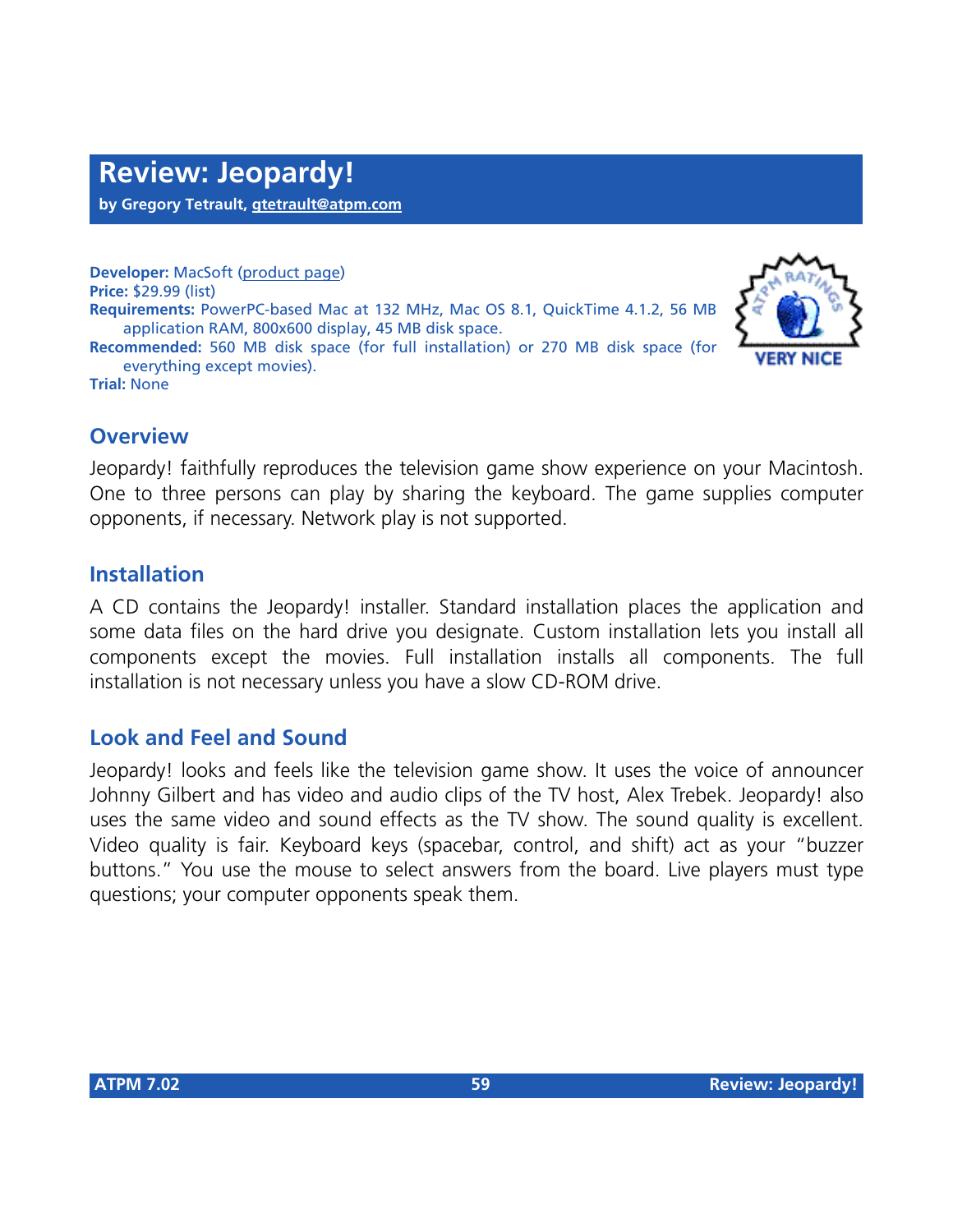### **Game Play**

The game starts with a menu screen and a voice talking you through the options. You can set the time allowed to buzz-in after the answer is read (2 to 8 seconds), the time allowed to type a response (5, 10, or 20 seconds), spelling tolerance (a slider from "loose" to "strict"), skill level of computer opponents ("easy" to "hard"), and whether the computer opponents exhibit adaptive behavior and get tougher if a human opponent takes the lead.



Main Menu Options

Once you choose your options, you are treated to the TV-style introduction. The voice of Johnny Gilbert announces the game and the categories for Jeopardy. Play is similar to the TV show, except that you must type your responses. The game automatically starts your typed responses with the initial question (e.g., What is…). You only type the rest of the question, and you omit articles and the final question mark. You cannot press your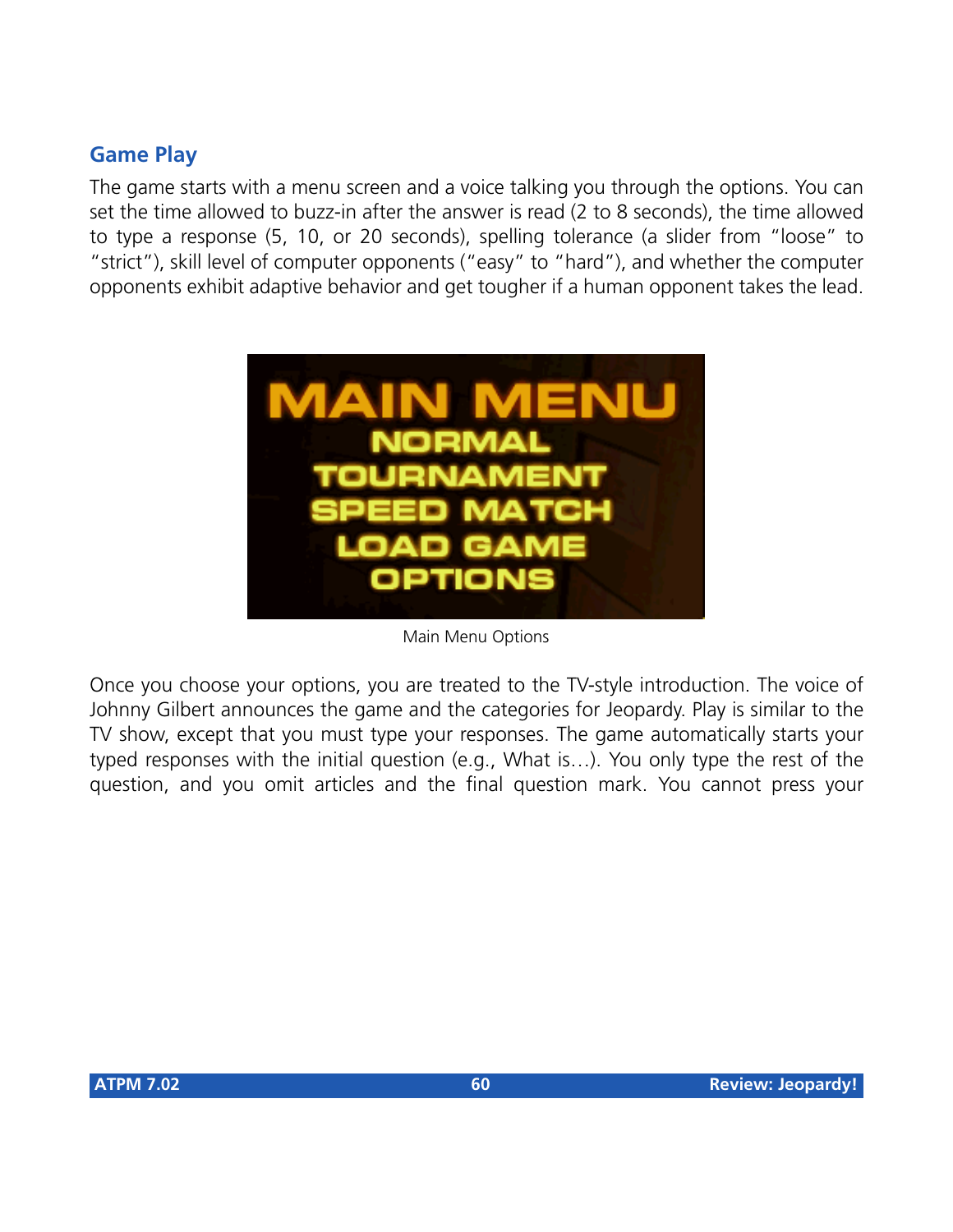"buzzer" until the answer is read and the lights turn on at the top and bottom of the game board. Unlike the TV show, there is no time limit for each round. When you respond correctly, you can take as much time as you wish to choose the next answer.



Game Play

Game play options include normal, tournament, and speed match. For a tournament, you play two games against the same opponents. The player with the highest two game dollar total goes on to the "Tournament of Champions" against two advanced level computer opponents. You have no opponents in the misnamed Speed Match game. You play a single Double Jeopardy board and try to answer all the questions. There is no time limit. You may pass on any question without losing points. The object is to get the highest dollar score for a Solo Game.

You can interrupt game play by pressing the Escape key. This brings up a menu of options. You can save the current game, go back to the main menu to begin a new game, quit Jeopardy!, and set the screen detail level and whether videos will be shown.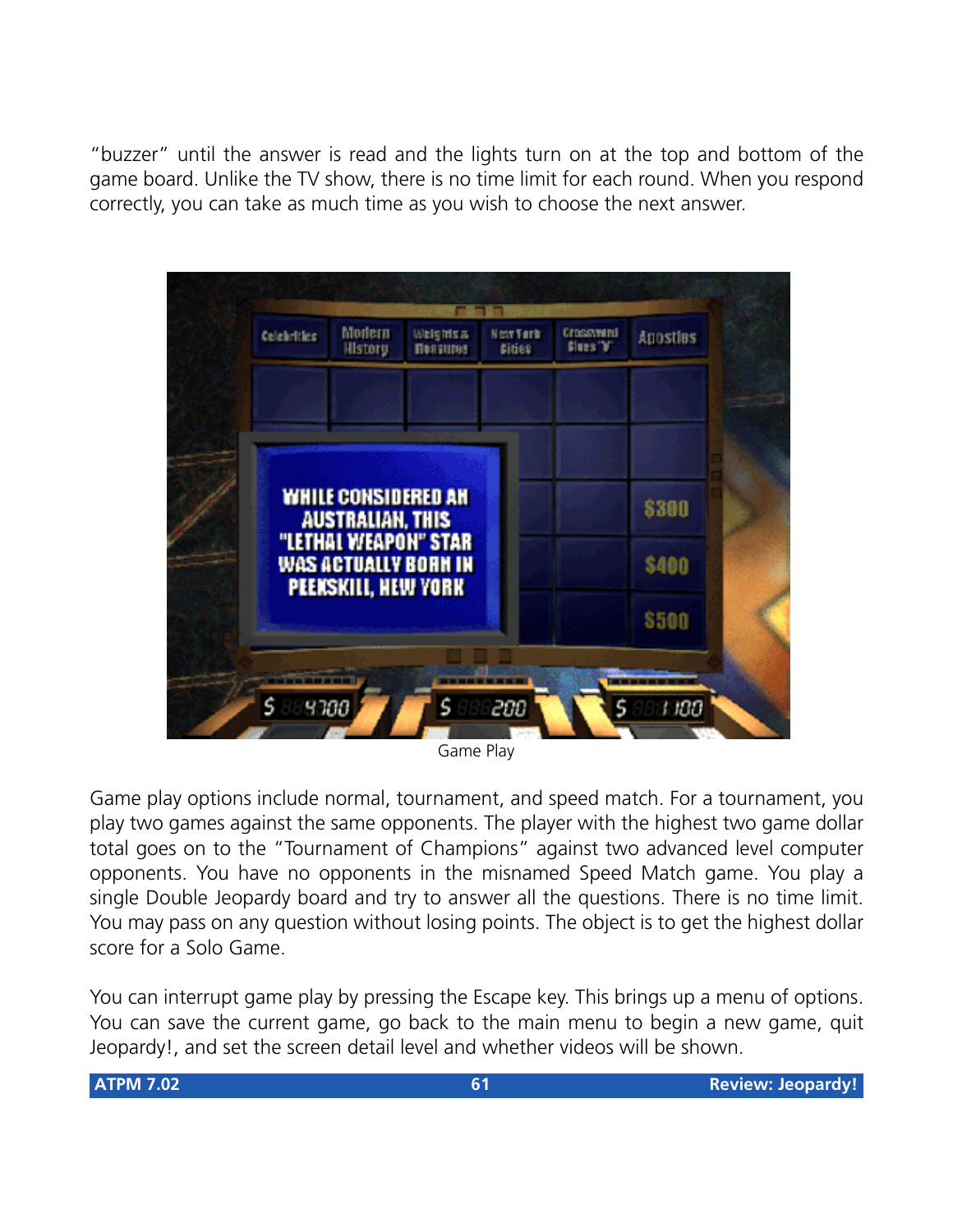### **Instructions and Help**

Jeopardy! comes with a 24-page manual in the CD jewel case. It adequately describes installation and game play. There is no online help other than the announcer.

#### **Bugs, Omissions, and Annoyances**

Jeopardy! always leaves my computer in a slightly unstable state. Changing monitor resolutions after quitting Jeopardy! caused problems with my desktop layout. I have a high frequency of soft crashes after playing Jeopardy!

Jeopardy! went into an infinite loop when I was asked to be more specific in a response. I could not delete or backspace over my original response, and pressing return repeatedly resulted in Alex Trebek asking me to be more specific.

Jeopardy! sometimes does not accept correct responses. For example, two different answers required the question "Who is Jules Verne?" However, "Jules Verne" was scored as an incorrect response both times. The name is probably misspelled in Jeopardy!'s database. Similar problems affected other responses where minor differences were incorrectly scored.

The most annoying omission is the inability to override an incorrect decision. Another omission is the inability to add more categories and questions. The game has over 3,500 questions, but each game uses 61. That means you can have fewer than 60 games with completely unique questions. Hasbro Interactive released Jeopardy! Second Edition for Windows and PlayStation, but this is a full game purchase. I do not know if this edition will be released for Macintosh. I would like to see a Jeopardy! game version that supports expansion modules.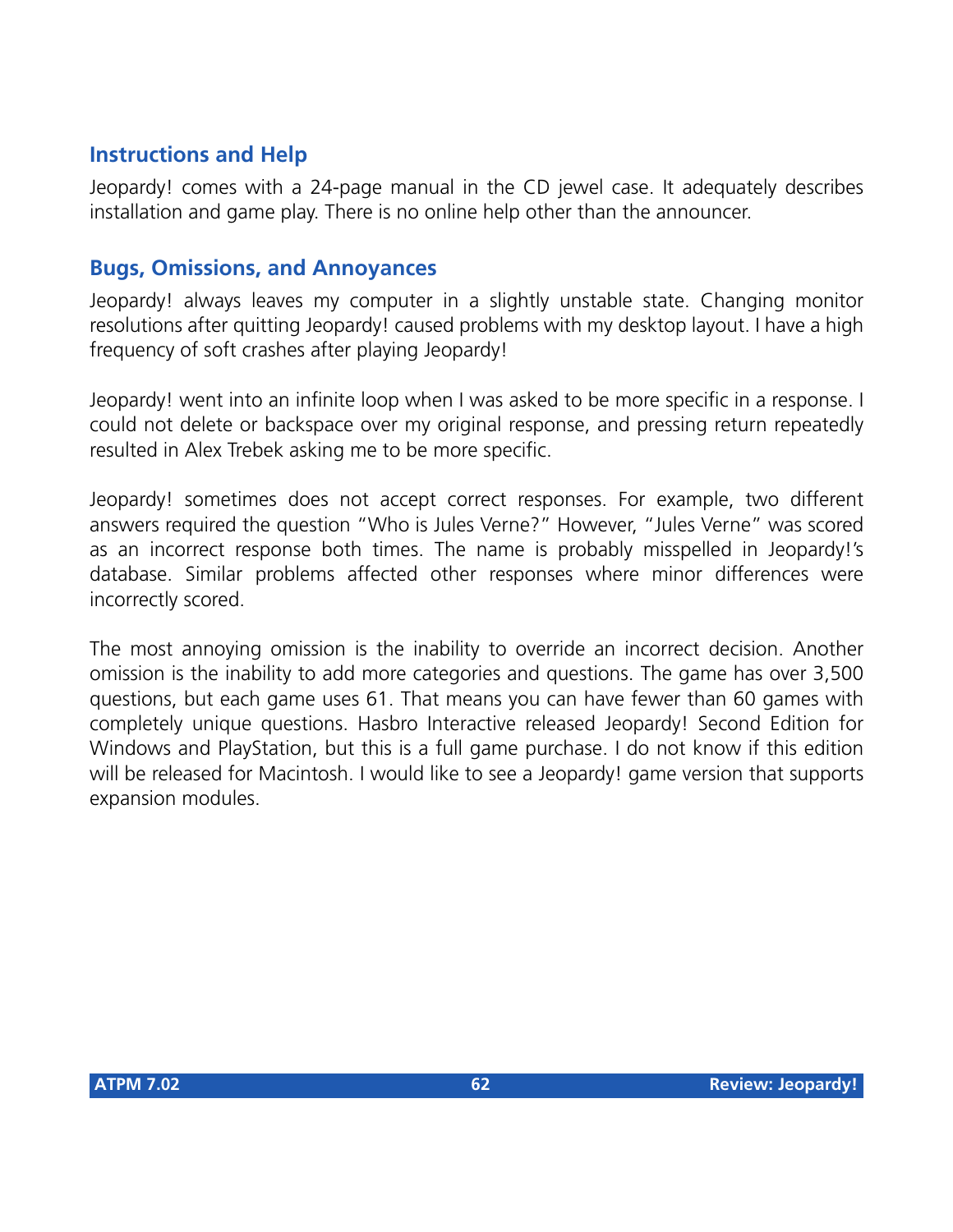Other minor omissions include the inability to bypass or speed-up the TV-style introduction and the inability to choose different opponents. (You can change the overall abilities of the computer opponents, but the two opponents remain the same.)

| <b>Insurancies</b> |               |                                 | TTD           |                      |                                        |                            |
|--------------------|---------------|---------------------------------|---------------|----------------------|----------------------------------------|----------------------------|
| <b>Rentalized</b>  | <b>Manufe</b> | <b>Gramed</b><br><b>Carcina</b> | <b>States</b> | 韓国%<br><b>Mortes</b> | <b>The Annual</b>                      | <b>Contract Contract C</b> |
| \$100              | \$100         | \$100                           | \$100         | \$100                | <b><i><u>DIGITIES</u></i></b><br>\$100 |                            |
| \$200              | \$200         | \$200                           | <b>\$200</b>  | \$201                | \$200                                  |                            |
| \$300              | \$300         | \$300                           | \$300         | \$300                | \$300                                  |                            |
| \$400              | \$400         | \$400                           | \$400         | \$400                | \$400                                  |                            |
| \$500              | \$500         | \$500                           | \$500         | \$500                | \$500                                  |                            |
|                    |               |                                 |               |                      |                                        |                            |

Side Offset View

The Macintosh version does not include the "Pre-Show" audition that evaluates players and adjusts the initial level of play. I do not consider this a significant omission.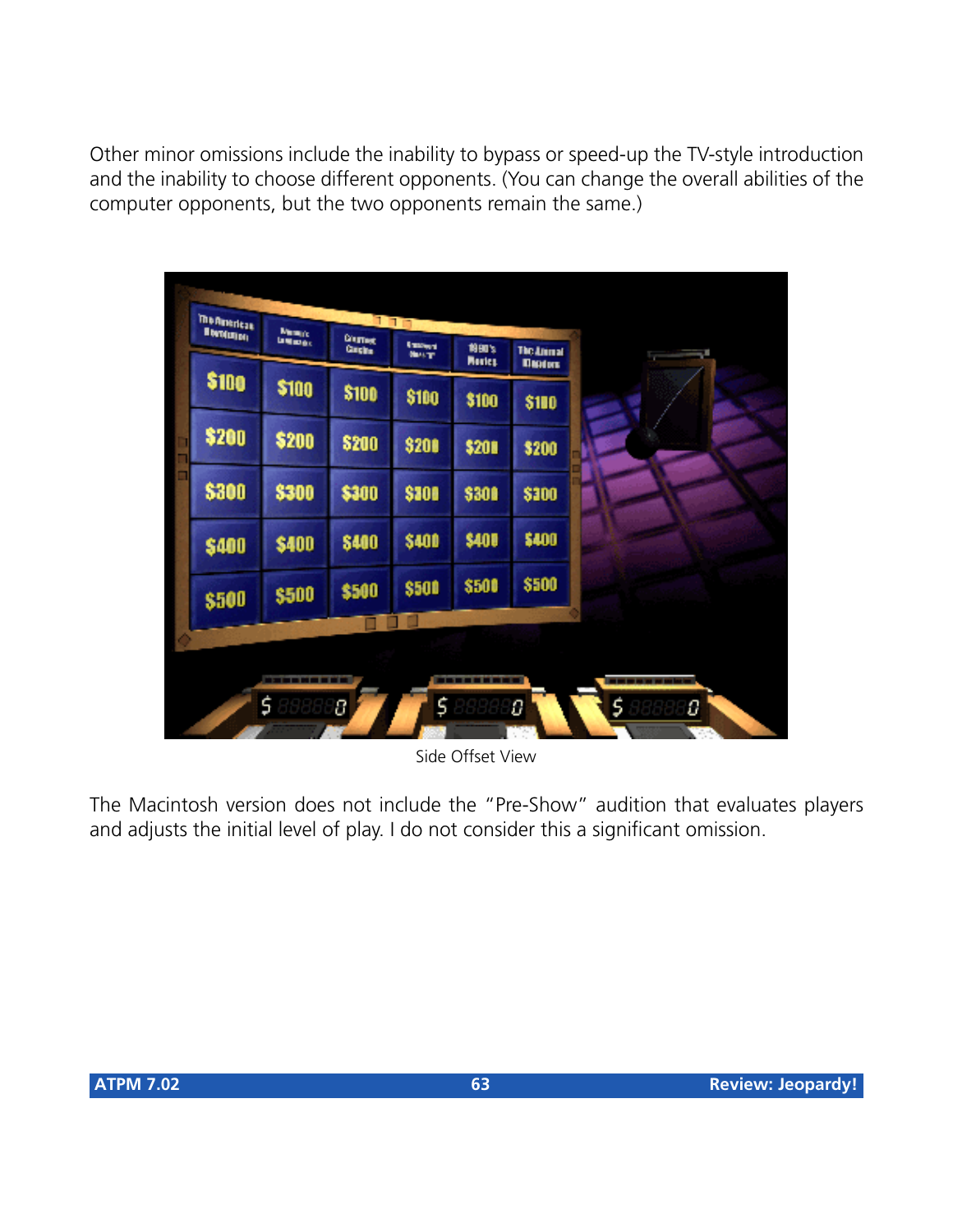A minor annoyance is the continual switching between three different game board views (see "Game Play" and "Side Offset View" above and "Full Screen View" below). After each question, the view switches. It is too easy to inadvertently click on the wrong game board selection when the view changes.

|  |                                   |                      | ooo                       |                                          |                                |                                     |        |
|--|-----------------------------------|----------------------|---------------------------|------------------------------------------|--------------------------------|-------------------------------------|--------|
|  | The American<br><b>Revolution</b> | Women's<br>Landmarks | Gourmet<br><b>Cuisine</b> | <b>Grossword</b><br>Clues <sup>-IT</sup> | <b>1990's</b><br><b>Movies</b> | <b>The Animal</b><br><b>Kingdom</b> |        |
|  | <b>\$100</b>                      | \$100                | <b>\$100</b>              |                                          | \$100                          | \$100                               |        |
|  | <b>\$200</b>                      | \$200                | <b>\$200</b>              | <b>\$200</b>                             | \$200                          | <b>\$200</b>                        | π<br>□ |
|  | \$300                             | \$300                | \$300                     | \$300                                    | \$300                          | \$300                               | □      |
|  | <b>\$400</b>                      | \$400                | <b>\$400</b>              | <b>\$400</b>                             | <b>\$400</b>                   | <b>\$400</b>                        |        |
|  | \$500                             | \$500                | \$500                     | \$500                                    | <b>\$500</b>                   | <b>\$500</b>                        |        |
|  |                                   |                      |                           |                                          |                                |                                     |        |

Full Screen View

## **Opinion**

In spite of the minor problems listed above, I enjoy playing Jeopardy!. I played so often while writing this review that I have encountered some questions three times. The game is still challenging for me when set to highest difficulty with adaptive AI (artificial intelligence).

*Copyright © 2001 Gregory Tetrault,* [gtetrault@atpm.com](mailto:gtetrault@atpm.com)*. Reviewing in ATPM is open to anyone. If you're interested, write to us at* [reviews@atpm.com](mailto:reviews@atpm.com)*.*

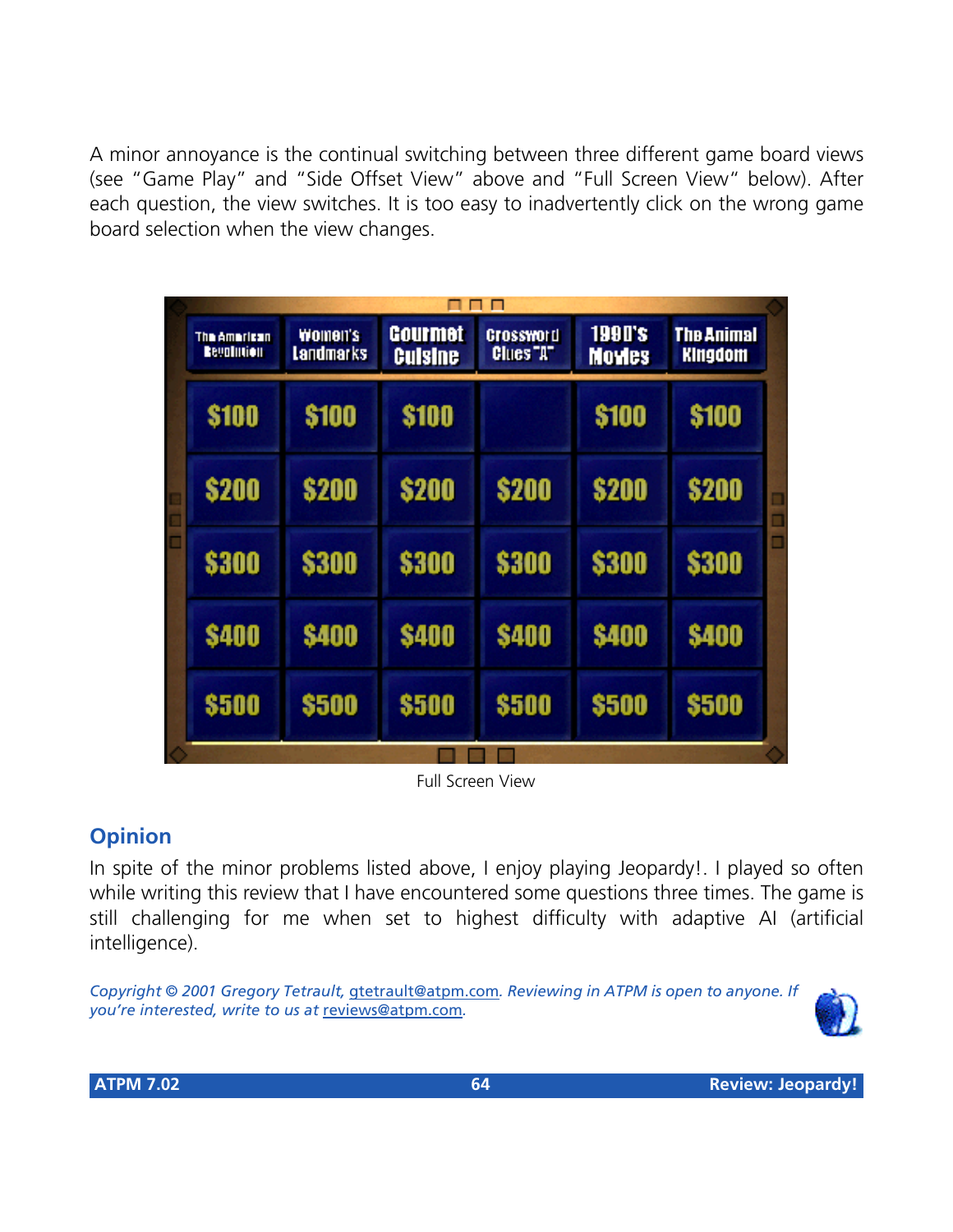**Developer:** Apple Computer ([product page\)](http://www.apple.com/itunes/) **Price:** free **Requirements:** "All Apple systems released in August 1998 or later" (iMac and later), Mac OS 9.0.4. **Recommended:** Mac OS 9.1, internal Apple CD-RW drive required to create custom CDs.

The MP3 "craze" has not died down like some have predicted. On the contrary, MP3s are starting to infiltrate the mass market, with (for example) CD players that can play MP3 files directly from CD-Rs. Both the MP3 hardware and software markets are healthy on the Mac, with about six players to choose from on the hardware side and more than fifty MP3-related programs available for download.

Apple admitted at Macworld San Francisco that they missed the boat on this trend, and they've decided to catch up with a vengeance. At the Expo, Steve Jobs introduced both [new machines](http://www.apple.com/powermac/) that feature CD-RW instead of DVD-ROM drives (and the combination "SuperDrive" in the high-end G4 tower) and a new Apple MP3 player named, in the tradition of iMovie, "iTunes." AppleInsider had already partly spoiled the surprise by rumoring the advent of "iMusic." Well, not quite, guys! Some of the rumors were right though—more about that later. David Ozab further examines the [musical implications](http://www.atpm.com/7.02/barline.shtml) for Apple.

## **The Interface**

There are many things worth noticing about iTunes, but two immediately take center stage. The first is the price. iTunes is free; all you have to do is download it from Apple's [iTunes Web site.](http://www.apple.com/itunes/) The second is its sleek interface, wrapped into a brushed metal look we first encountered with Sherlock 2 and the QuickTime 4 player. This time though, the brushed metal look seems to be much more appreciated, probably for three reasons. First, we've gotten used to non-standard interfaces (called "faces" or "skins") from other MP3 players. Second, we've had more time to get used to the Sherlock 2/QT look, so it's not quite as shocking anymore. The third and most important reason is that Apple succeeded

**VERY NICE**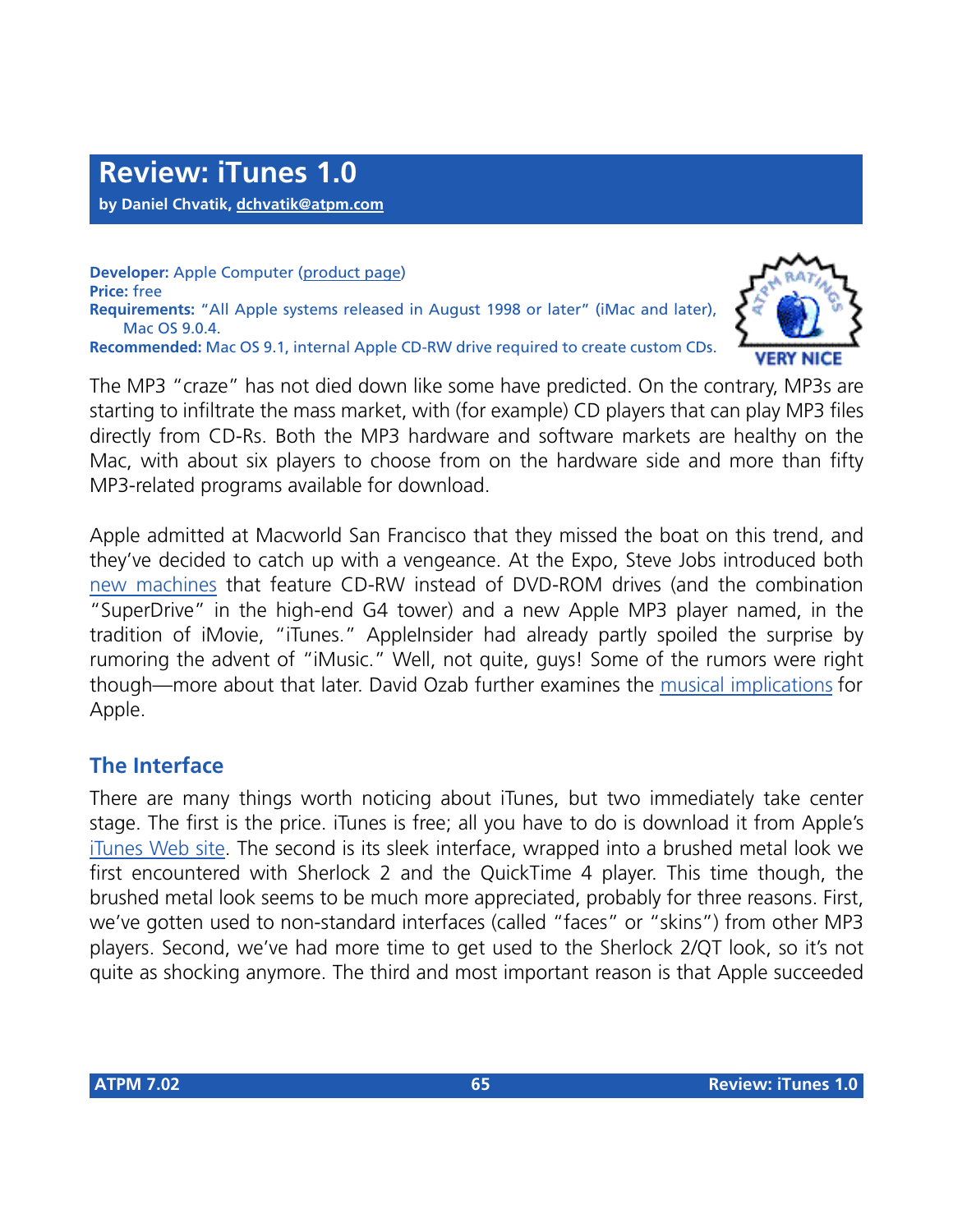this time by combining beauty with functionality in the interface. The iTunes interface wastes less space and puts all the important components within the reach of a mouse click.



Browse the Library

Unlike most other players, iTunes provides all its functionality in a single window without cluttering it too much. How? By operating in different "modes" and changing between them transparently. The image above shows iTunes in its most "complex" mode for browsing, which you can reach by clicking on the eye above "Browse" in the top right of the window. Clicking the eye again exits the mode. The browse mode puts your entire MP3 collection at your fingertips. The operation of this three-pane view is quite intuitive. By applying constraints on the top, you can alter the list of songs displayed on the bottom. You can look for songs by any combination of genre (this can be turned off to simplify the view), artist name, and album title. Alternatively, you can simply enter any text snippet from the song's information into the text box above "Search." So, for example, you can find all songs from a specific Britney Spears album, or find all songs whose information contain the text "baby." Unfortunately, you cannot combine the two methods of finding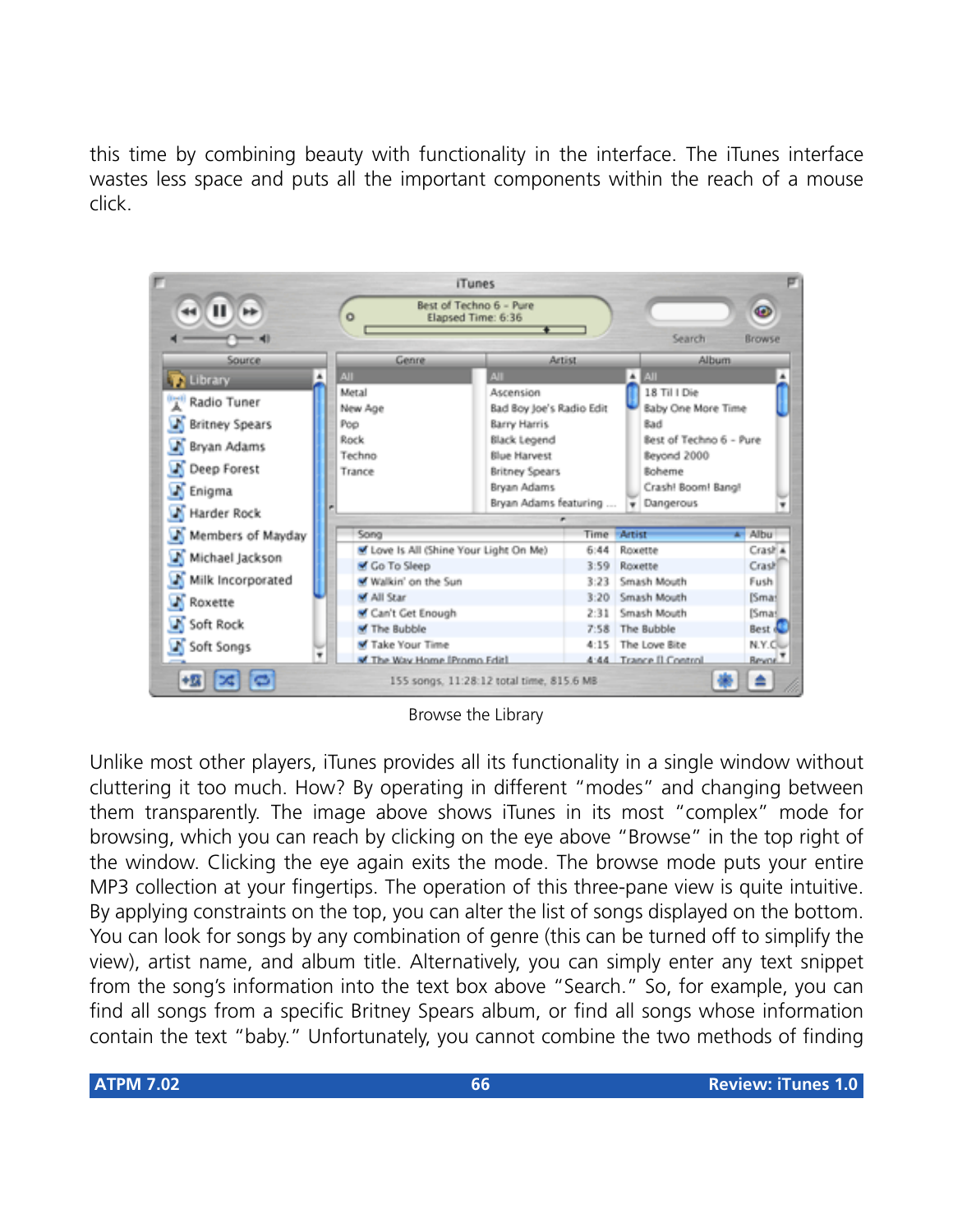songs. Once you have the desired list of songs on the bottom, you can create a new playlist from them. There are different ways to do that, such as dragging and dropping them onto a new playlist or selecting the songs you want by shift- or command-clicking and then choosing "New Playlist from Selection" from the File menu.

The library is special in that it contains all songs that iTunes knows about. When you add a song to another playlist from the Finder, it is also automatically added to the library. Upon installation, iTunes also offers to search your hard disk for existing MP3s and put them at your disposal in the library (note, this process may take a while). Also, you can only enter the browse mode when the library is selected on the left under "Source." It may be noteworthy that the iTunes library can only hold 32,000 songs, though that should be plenty of room for most uses.

Playlists are an important part of using iTunes. While you can get along without them, they allow you to save your favorite combinations of songs. You create a new playlist as described above, by selecting "New Playlist" from the menu, or by clicking on the new playlist icon at the bottom left of the window. Once created, the name of the playlist is selected so that you can give it a descriptive name. I decided to create a playlist for each of the artists whose CDs I have in my library. While I can select them in the Browse mode, the playlist is just a bit faster.

If you select any of the playlists, you will notice that you automatically exit the browse mode. The eye on the top right is replaced by a funky new button above "Burn CD." This new mode allows you to burn CDs (that is, if you have one of the new Macs with built-in CD-RW drives). Apple has "promised" to add functionality for older drives in the future, but so far no others are officially supported. We don't have any of the new Macs (yet), so I couldn't test the burning. In theory, though, it's quite simple: Create your playlist, arrange songs in the order you want to have them on the CD, and press the Burn CD button. That's it. The iTunes preferences let you specify some extra settings like the time gap between songs (two seconds by default). Unfortunately, you cannot set the gaps individually; rather, the setting applies to all songs on the CD equally.

There's a lot more, but at this point I'll just give you a short tour of the remaining interface elements: the top left contains the previous, play/pause and next buttons, as well as a volume slider. Those are pretty self-explanatory. In the top middle, you find the information panel.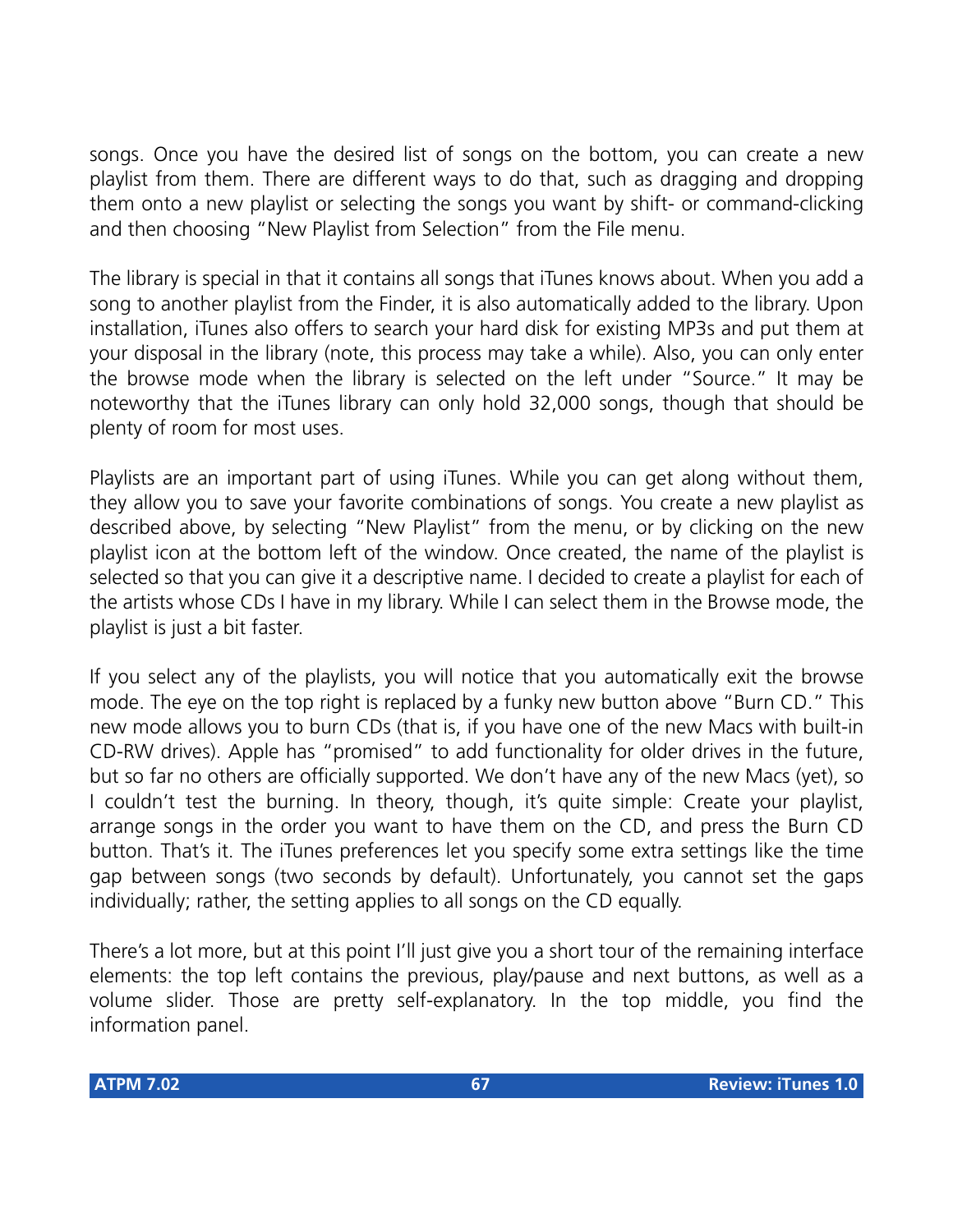By clicking on the left triangle, you can switch it between different display modes. The first display gives general information such as elapsed time (or remaining or total time, when you click on it) and a progress bar that shows you where you are in the song and allows you to drag it to another location within the song. It also shows the artist, song title, and album name in a rotating fashion. The second display gives you a graphical frequency analysis, which isn't really useful, but is nevertheless neat. When you're encoding a CD (more on that later), a third display is available that shows the encoding progress and speed. I assume there is also a display for burning, but again, I couldn't test that.

The top right contains the search box, which allows you to show only a subset of the songs in the playlist or library by filtering out songs that do not contain the string in the text box. And last is the mode button that we already explained.

The bottom left contains a group of three icons for creating a new playlist, toggling shuffle (random play) on and off, and setting the repeat mode (off, repeat one, repeat all). The bottom middle contains a summary of the current playlist or library with the number of songs, total play time, and hard disk space used by those songs. The bottom right contains the visuals button (more later) and the CD eject button.

Most of the action takes place in the middle. On the left, in the "sources" list, are the library, playlists, and CDs you may have in the computer (you can play those back as well, of course), and the Radio Tuner. You *cannot* rearrange the playlists; they remain sorted alphabetically. Instead, if you drag one playlist onto another, you copy over the songs from the first to the second list.

Finally there is the list of all songs in the playlist, containing all the usual information. The little check box next to each song lets you temporarily "turn off" the song to skip it during playback. As you would expect, you can resize the columns, rearrange them and change the sorting order by clicking the small triangle in the column once it is selected. You can change which columns are displayed by selecting "View Options" from the Edit menu. It is important to notice that all these settings are specific to each playlist. There is, as far as I know, no way to set them for all playlists. So if you have twenty playlists and want to remove the Comments field on them all, you'll have to do it by hand for each of them. By the way, new playlists seem to take on the settings of the library list when they are created.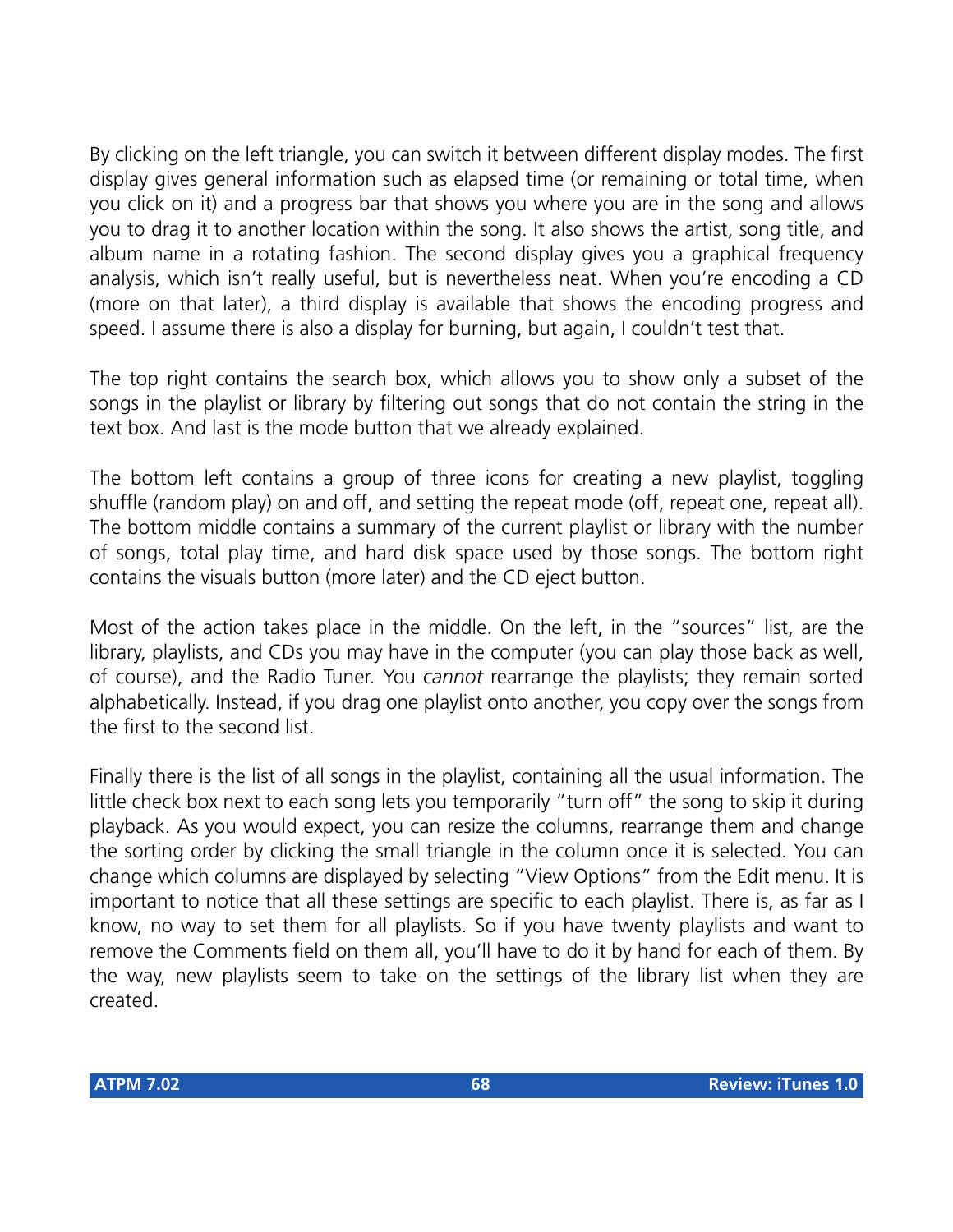Overall, the interface is quite intuitive and easy to use for both newcomers and pros. Most of the interface functionality is mirrored in the menus and has keyboard shortcuts.

If you don't want the whole list to take up your entire screen, you can minimize the window by clicking the minimize button. The window can be resized to your liking even when minimized.



Small Window With Graphic Display



The Smallest iTunes Window

### **Functionality**

So far, so good. It looks pretty and is easy to use. What can it do? In this regard, iTunes is also at the head of the pack. It can play CDs and MP3s (and also some other formats like AIFF and WAV, although it isn't quite clear at this point which formats besides MP3 it supports—it seems that there is some basic integration with QuickTime and that it does or will support every format QuickTime can play back. It can burn CDs. That is a first for the Mac, although [SoundJam MP Plus](http://www.atpm.com/6.10/soundjam.shtml) has tight integration with Toast for CD burning.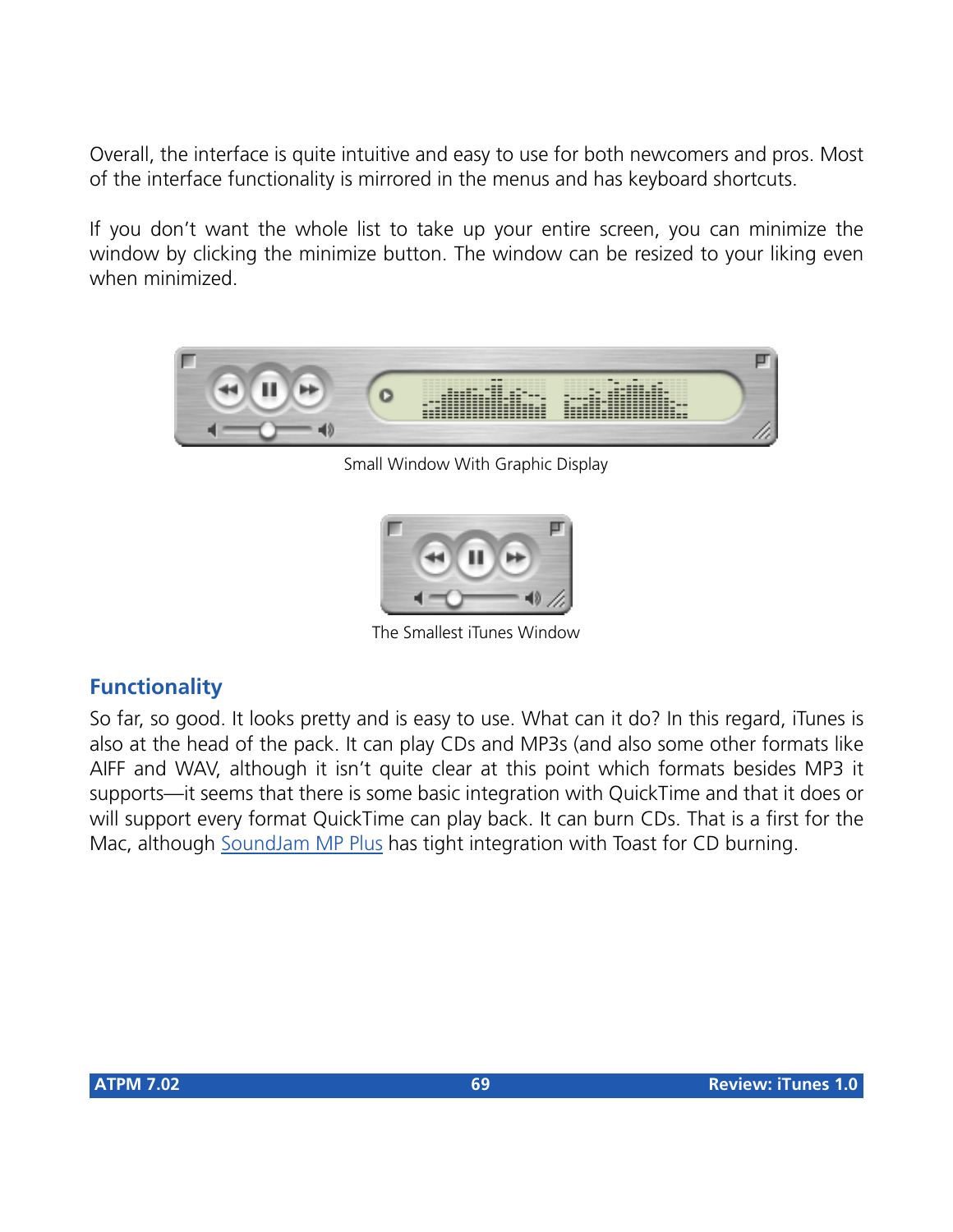Of course, you have to get MP3s from somewhere. iTunes does not support Napster, likely in order to stay away from legal trouble. It does have a "radio tuner" that lets you listen to MP3 radio stations over the Net, but it does not let you record the music—again likely for legal reasons. What it does instead is let you encode MP3s.

|                       |    | <b>iTunes</b>                                          |         |                 | m           |
|-----------------------|----|--------------------------------------------------------|---------|-----------------|-------------|
| ⊭<br>۸U               | ō  | Importing "Speed Demon"<br>Time remaining: 0:06 (6.5x) | $\circ$ | Search          | 2<br>Import |
| Source                |    | <b>A</b> Song                                          | Time    | Artist          | Album       |
| Library               | 10 | W Bad                                                  | 4:07    | Michael Jackson | Bad         |
|                       |    | M The Way You Make Me Feel                             | 4:59    | Michael Jackson | Bad         |
| Radio Tuner           | 30 | Speed Demon                                            | 4:01    | Michael Jackson | Bad         |
| Bad                   | 4  | V Liberian Girl                                        | 3:53    | Michael Jackson | <b>Bad</b>  |
| <b>Britney Spears</b> | 5  | M Just Good Friends                                    | 4:08    | Michael Jackson | Bad         |
|                       | 6  | M Another Part Of Me                                   | 3:54    | Michael Jackson | Bad         |
| Bryan Adams           | 7  | Man In The Mirror                                      | 5:19    | Michael Jackson | Bad         |
| Enigma                | 8  | St I Just Can't Stop Loving You                        | 4:25    | Michael Jackson | Bad         |
|                       | 9  | Oirty Diana                                            | 4:52    | Michael Jackson | Bad         |
| Members of Mayday     | 10 | Smooth Criminal                                        | 4:19    | Michael Jackson | Bad         |
| T.<br>Michael Jackson | 11 | M Leave Me Alone                                       | 4:38    | Michael Jackson | Bad         |
| Milk Incorporated     |    |                                                        |         |                 |             |
| Rage Against The Mach |    |                                                        |         |                 |             |
| W<br>Roxette          |    |                                                        |         |                 |             |
| Trance [] Control     |    |                                                        |         |                 |             |
| Various Techno        |    |                                                        |         |                 |             |
|                       |    | 11 songs, 48:35 total time, 491.2 MB                   |         |                 |             |

Encoding Songs

Encoding is simple. You insert a CD, and it appears in the source list. You select the CD, and the mode button changes again, this time to "Import." Clicking the button imports the CD to your library in the iTunes folder of your Documents folder, though you can change the library location in the preferences. Preferences also let you change the encoding quality and even let you use an AIFF or WAV encoder instead if you really want that. You can also set iTunes to import every music CD that is inserted and to eject it automatically once the encoding is finished. Encoding is fast, taking advantage of the Velocity Engine on G4s. On my 450 MHz G4, I got top speeds of 7.3x.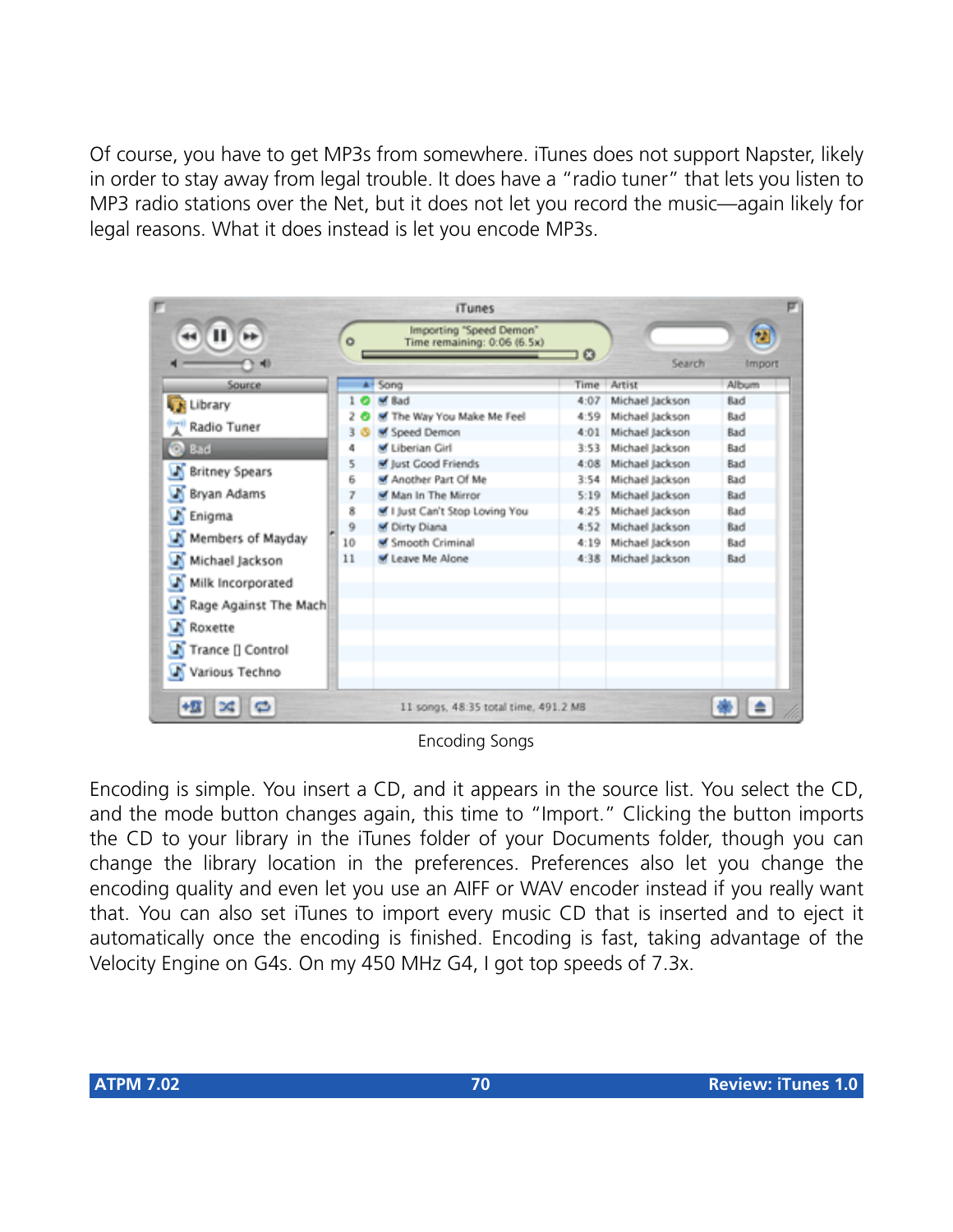The encoder is very similar to SoundJam's, and there's a reason: according to rumors, Apple bought SoundJam and its top programmer from Casady & Greene. Neither Apple nor C&G officially said anything about this, but the similarities are striking, down to similar dialog boxes and internal structure between the programs. Still, C&G continues to sell SoundJam, and it appears that this will not change any time soon. My personal theory is that Apple licensed parts of SoundJam technology to speed the development of their own program. According to a recent [MDJ](http://www.macjournals.com) report, iTunes was written by Dave Heller and Jef Robbin (of SoundJam fame) and Apple licensed the code from them.

The SoundJam heritage also shows in the radio tuner, which uses the inferior (in my opinion) Kerbango servers from 3COM. They are frequently down, have limited choice, and often your favorite server just disappears after some time. You also need to reload the list of servers every time you exit the program.



Visuals Turn Me On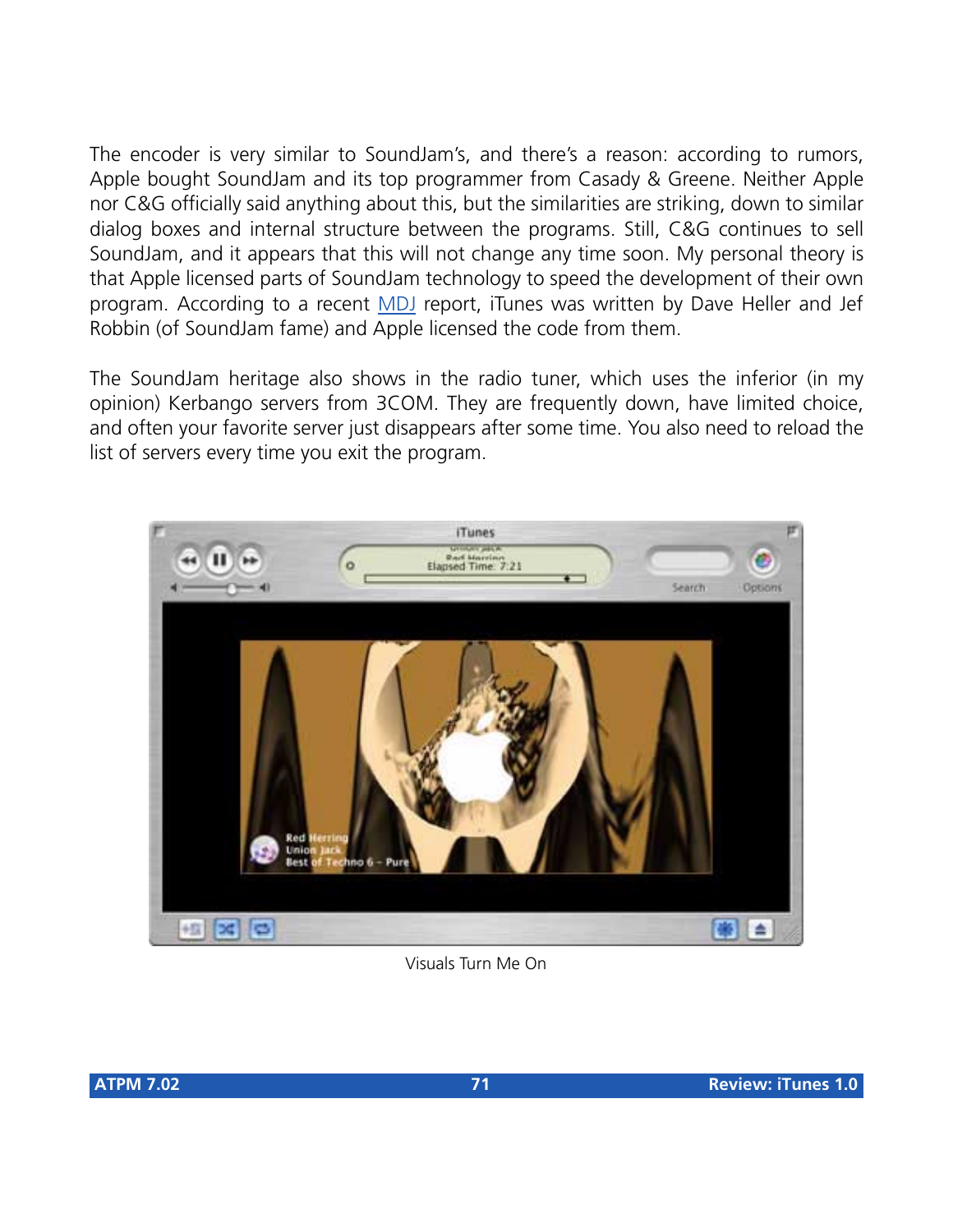Many hard-core MP3 fans will be disappointed by the lack of skins in iTunes, but at least they can be assured to have "visual plug-ins." These popular little programs create amazing graphics that change in time with the music. iTunes only contains one (built-in) plug-in at this point, which appears to be the famous G-Force plug-in from SoundJam. iTunes appears to be extendable with more plug-ins, but it seems that reusing SoundJam plug-ins does not work directly.

Visuals can be turned on from the main window or the Visuals menu and come in four sizes: small, medium, large, and full-screen. The last is not really a new size, but rather changes your screen resolution and removes the rest of the interface so you can enjoy the visuals at full size. The Apple logo and song information fade away after a few seconds.

When I said that iTunes gets by with only one window, that was only partially true. The View Options and Preferences have their own dialogs, and you can open playlists in new windows. While you can edit song information (ID3 tags) directly in the playlist and library, some items are only available in the information dialog. Like SoundJam, the dialog lets you edit multiple files at once, for example, if you want to change the genre of multiple files simultaneously.

And of course, iTunes supports CDDB lookup and submissions (by the way, the company is now called "Gracenote" and no longer CDDB). The Advanced menu has a feature for MP3 conversion of older files. It seems like that function can even be used to downsample existing MP3s, for example for use in portable MP3 players. File menu has a command to reveal the sound file for the selected song in the Finder, although you should rarely need that. Like SoundJam, the song information lets you make individual songs louder or quieter, and lets you cut away part of the beginning and end, if desired.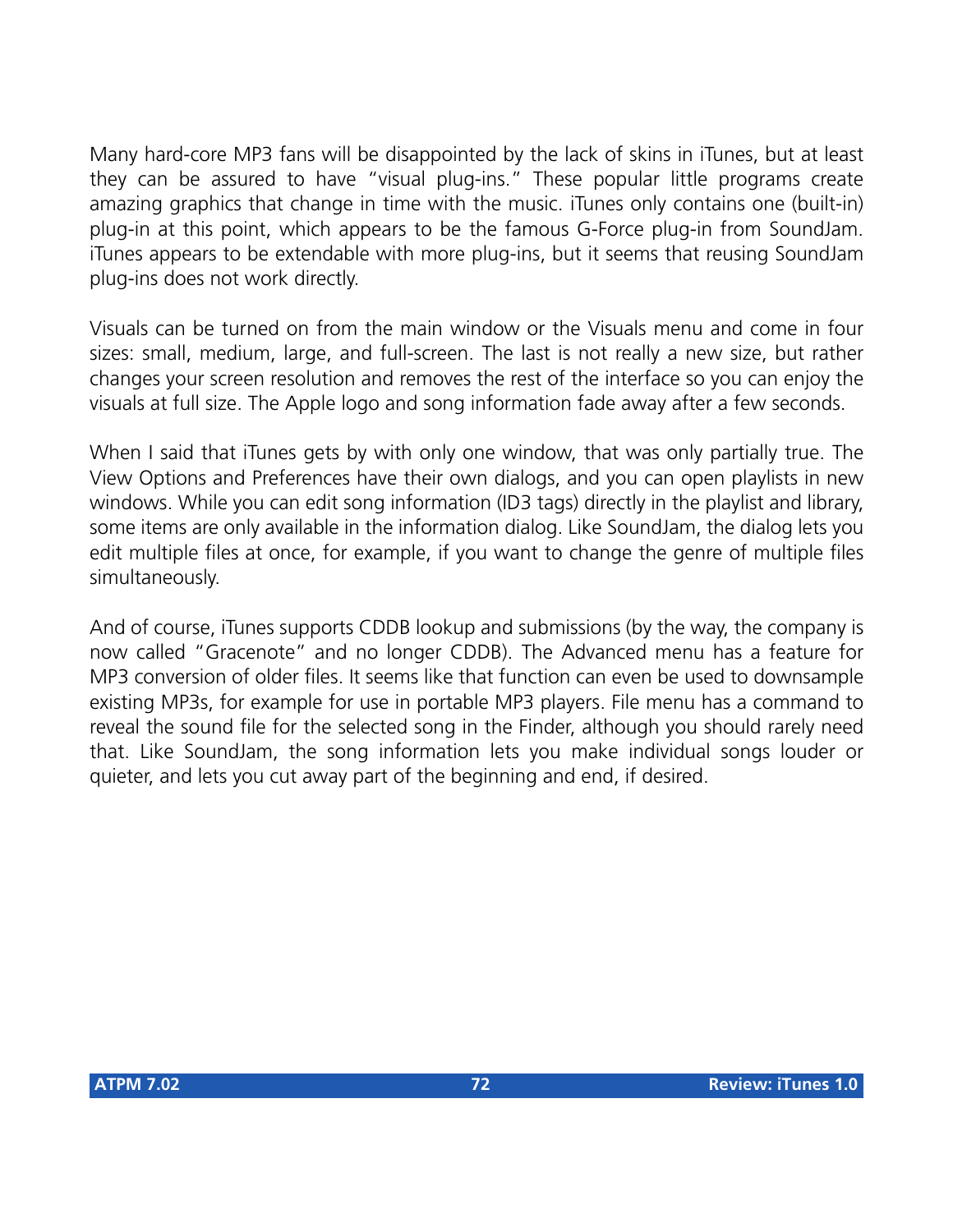Support for hardware MP3 players cannot be missing in Apple's new "digital hub" strategy, and therefore iTunes supports the following MP3 players: Nakamichi SoundSpace 2, Nomad II & II MG, Nomad Jukebox, Nike psa[play 60 & 120, and Rio 500, 600 & 800. They appear just like a CD or playlist would. Copying files over is just like moving songs to a new playlist. It pretty much works like SoundJam yet again in that regard.

|                                | Daniel's Player (Internal)                   |      |          |           |        |         |  |
|--------------------------------|----------------------------------------------|------|----------|-----------|--------|---------|--|
|                                | Copying "Beyond 303<br>$\boldsymbol{\Omega}$ |      |          |           | Search | Options |  |
| Song                           |                                              | Time |          | Size Date |        |         |  |
| Workout Music (11 tracks)      |                                              |      |          |           |        |         |  |
| The Way Home [Promo Edit]      |                                              | 4:44 | 4.4 MB   | 10        |        |         |  |
| Dream of Trance                |                                              | 4:02 | 3.7 MB   | 10        |        |         |  |
| Fragment Of Time [Radio Edit]. |                                              | 3:00 | 2.8 MB   | 10        |        |         |  |
| Fuzzy Logic The Second Level   |                                              | 5:04 | 4.7 MB   | 10        |        |         |  |
| Inside [Aggressive House Mix]  |                                              | 3:24 | 3.2 MB   | 10        |        |         |  |
| The Sign of Life [Adrenaline F |                                              | 3:55 | 3.6 MB   | 10        |        |         |  |
| We Are No Strangers            |                                              | 4:32 | 4.2 MB   | 10        |        |         |  |
| This is my HOUSE               |                                              | 4:11 | 3.9 MB   | 10        |        |         |  |
| Addicted - PROMO [2000-0       |                                              | 5:42 | 5.3 MB   | 10        |        |         |  |
| Another Beat [trance]]control  |                                              | 3:33 | 3.3 MB   | 10        |        |         |  |
| Atomic Dance Explosion IPa     |                                              | 2:00 | $2.8$ MR | $\Box$    |        |         |  |
| Free: 21.9 MB (64 MB total)    |                                              |      |          |           |        |         |  |
|                                | 11 songs, 45:07 total time, 41.3 MB          |      |          |           |        |         |  |

Uploading to Rio 500

Despite all this functionality, some items are missing. Skins for one—although in this case, they wouldn't really fit. Little specials like Karaoke and alarm clock are also gone. But what I miss most dearly is a graphical equalizer that allows you to change settings from Pop to Classical or use a custom setting to change the bass or treble. Gone also are the ability to have hierarchical folder structures in the playlists. That's a regression, in my mind, although it allows the interface to be cleaner. Also, unlike SoundJam, there is no broadcasting ability over the Net.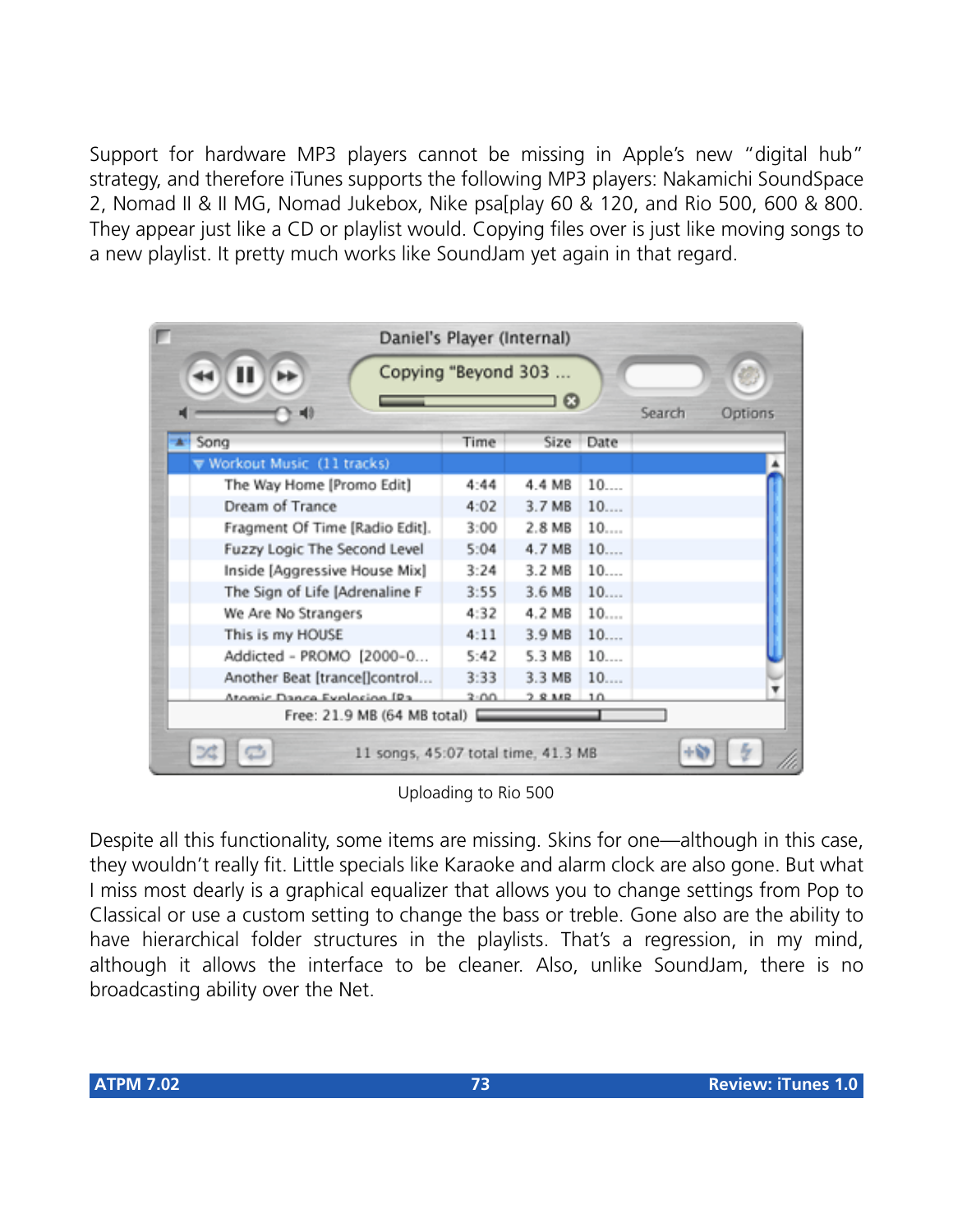# **The Nitty Gritty**

While I think iTunes is a great program, some things about it bother me. For one, it's slow, especially once you add a lot of songs. Just try clicking on your playlists back and forth. It takes over a second to load a short list. The redraw is so slow that you can actually see it. This is not a big problem if you just listen to music, but if you want to actively manage your playlists, it can be quite annoying.

Also, iTunes is really bad for those with files that have improper ID3 tags (e.g., if you get music from Napster). The whole organizational system of iTunes relies on proper tags, and will break down if your files don't have the proper information. This is not a problem for those who get their music from encoding CDs while they have an Internet connection to look up the information.

Something that may be confusing to some people is the distinction between playlist and library. When you remove a file from the playlist, it is still in the library (and on your disk). If you remove it from the library, though, it disappears from the other lists as well and possibly from the hard disk (it will ask you whether you want to delete the file from the disk).

iTunes did a pretty good job following files on my hard disk, until this morning. I moved some files around to see if it would still find them. Previously it would find them, even if I moved them to another disk. However, today it didn't. Instead, it asked whether I could locate them for the program. Ok, no problem. I found the file and selected it. Again, iTunes still could not find that file even though I just showed it exactly where the file was. This kind of a bug shouldn't occur. I had to remove the file from the library and add it again from the Finder. In the weeks that I tested the program, I found several smaller bugs like that.

There are also inconsistencies in the user interface. While the playlists support "typeahead," the ability to type the first few letters of an item's name to select it from the list, this stops working inside the three filter panes in the Browser mode. The shuffle (random) mode is quite badly done. While it remembers the list of random songs in the past, and so allows you to step back through it in the reverse order, it often randomizes songs in the same order, so if you start over playing the list, you will get the songs in the same "random" order over and over again. Worse, it doesn't randomize the order linearly,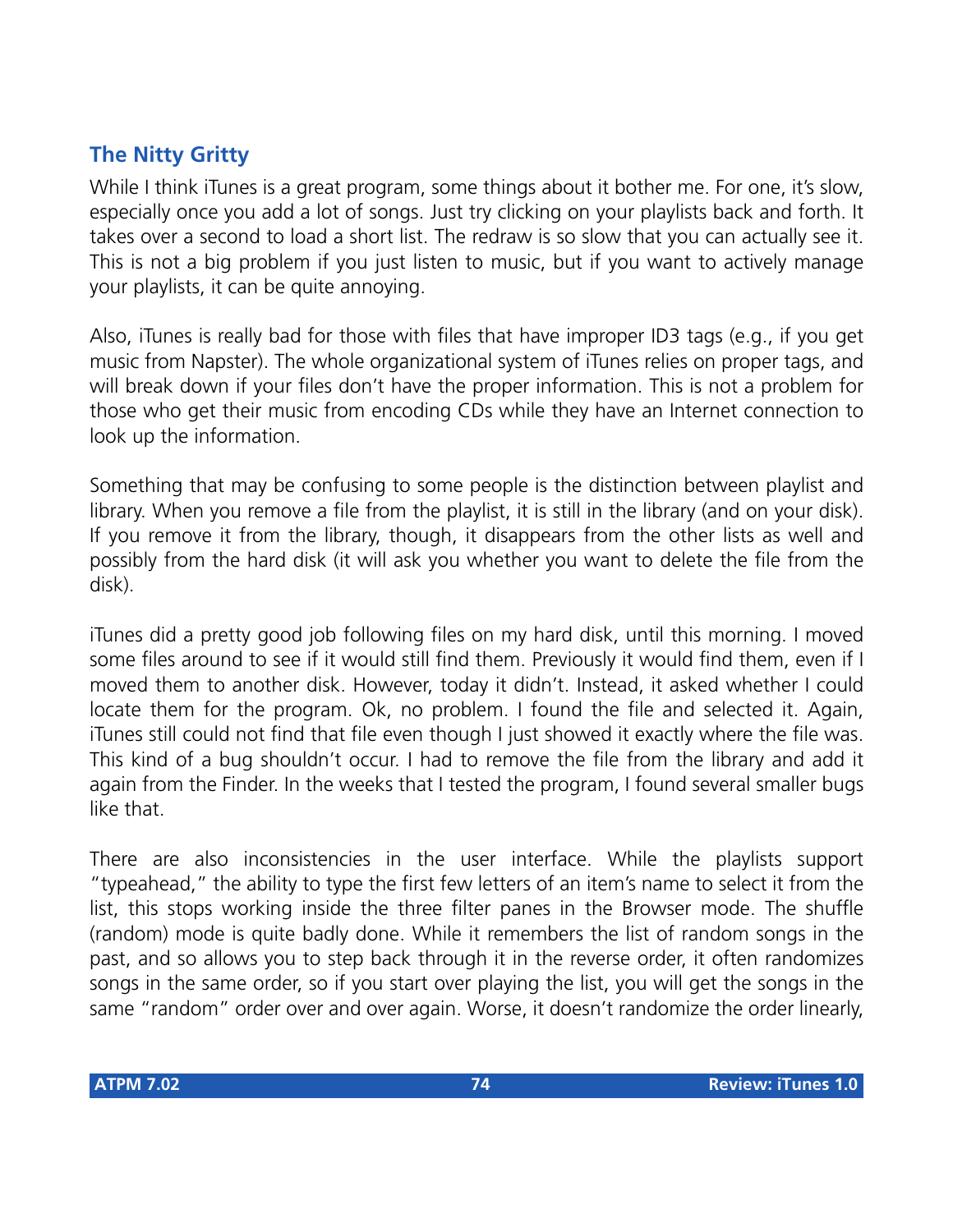so you may end up hearing a song three or more times before it finally gets to a song it hasn't played at all before. Also, iTunes does *not* support AppleScript or Balloon help. Amazing how Apple ignores its own technologies.

So far, iTunes is only available in US English. According to Apple, "[v]ersions of iTunes for International English, Japanese, French, German, Italian, Spanish and Dutch will be available February 2001 followed shortly by Brazilian Portuguese, French Canadian, Norwegian, Danish, Finnish, Chinese, Swedish and Korean versions." Apple also promised CD-R plug-ins for CD burning, and hopefully visual plug-ins will follow. A [hack](http://www.macfixit.com/ultimate/Forum21/HTML/000037.html) was posted that allowed burning on external "Yamaha 4260" drives, but was pulled as far as I know. iTunes requires OS 9.0.4, although [another hack](http://g.wallaceiii.tripod.com/Stumpp.html) was posted that allows it to run on OS 8.6. We haven't tried it, so proceed at your own risk!

Also, Apple claims you need an iMac or later to run iTunes, but we have tested it successfully on platinum G3s down to older Power Macs. So if in doubt, just download it and see if it runs.

[One more hack](http://www.resexcellence.com/hack_html_01/01�24�01.shtml) allows the options in iTunes to work with a single click, even when in the background. Apple has also posted a [firmware update](http://asu.info.apple.com/swupdates.nsf/artnum/n11914) for iMacs with DVD-ROM and the Cube, improving the "audio extraction performance."

Also, according to Apple, iTunes does not currently work on OS X, but future versions will.

# **Conclusion**

With [275,000 downloads](http://www.apple.com/pr/library/2001/jan/16itunes.html) in the first week alone, iTunes is poised for success. It will soon come with every new Mac that leaves Apple's factory walls. I would have thought that this would be a death blow for the other MP3 programs. Yet the weeks after iTunes' release witnessed the release of *[Unsanity Echo](http://www.unsanity.com/echo.html)*, yet another spiffy new MP3 player for the Mac with an amazing feature set for \$19.79 (although the program operates in unlimited trial forever). And Subband released their AMP Radio as [MacAMP 2.0](http://www.subband.com/macamp/), with many new functions, and a powerful broadcasting feature. Its price tag is \$15. We'll have to see how these programs do.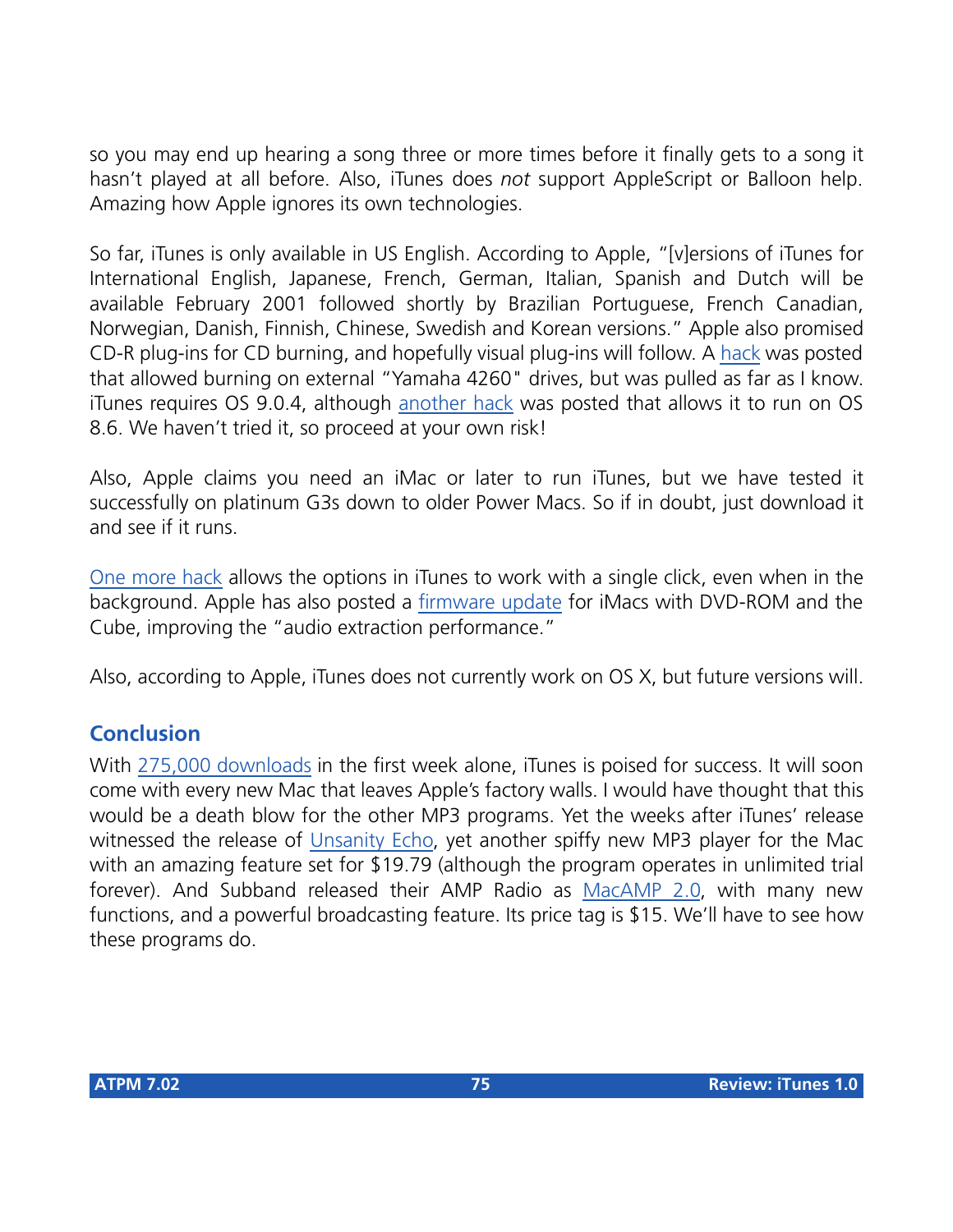iTunes is a great program; I now use it almost exclusively. It works with my CDs, my MP3s, and my MP3 players, and soon, when I get my new Mac, I'll also be able to burn music CDs with little effort. Sure, it has no skins, no broadcasting, no Karaoke, and no alarm clock. But these are features I never really used anyway. For me, it's close to perfect.

But it's not for everyone. For many, the limited feature set compared to SoundJam is a regression. It is slow, maybe too slow for some. Not everyone will like the interface. There are no visuals and no support for other CD-R drives yet. It requires (unless you hack it) Mac OS 9. I decided to give it "just" a Very Nice because I think these problems could have been addressed, and they make it less than perfect for many users. Also, the bar has been raised by Audion 2, SoundJam MP Pro, and many of the newer programs. It isn't enough to put a subset of the functionality into a smarter interface. There will be a market (albeit smaller) for all the other programs. But iTunes 1.0 will win the hearts of many people new to digital music, and has laid a wonderful foundation for the next version.

# **Related Reviews**

- [iTunes on MP3.com](http://software.mp3.com/software/individual/3322.html)
- [iTunes on Business Week](http://www.businessweek.com/bwdaily/dnflash/jan2001/nf20010124_897.htm)

*Copyright © 2001 Daniel Chvatik,* [dchvatik@atpm.com](mailto:dchvatik@atpm.com)*. Reviewing in ATPM is open to anyone. If you're interested, write to us at* [reviews@atpm.com](mailto:reviews@atpm.com)*.*

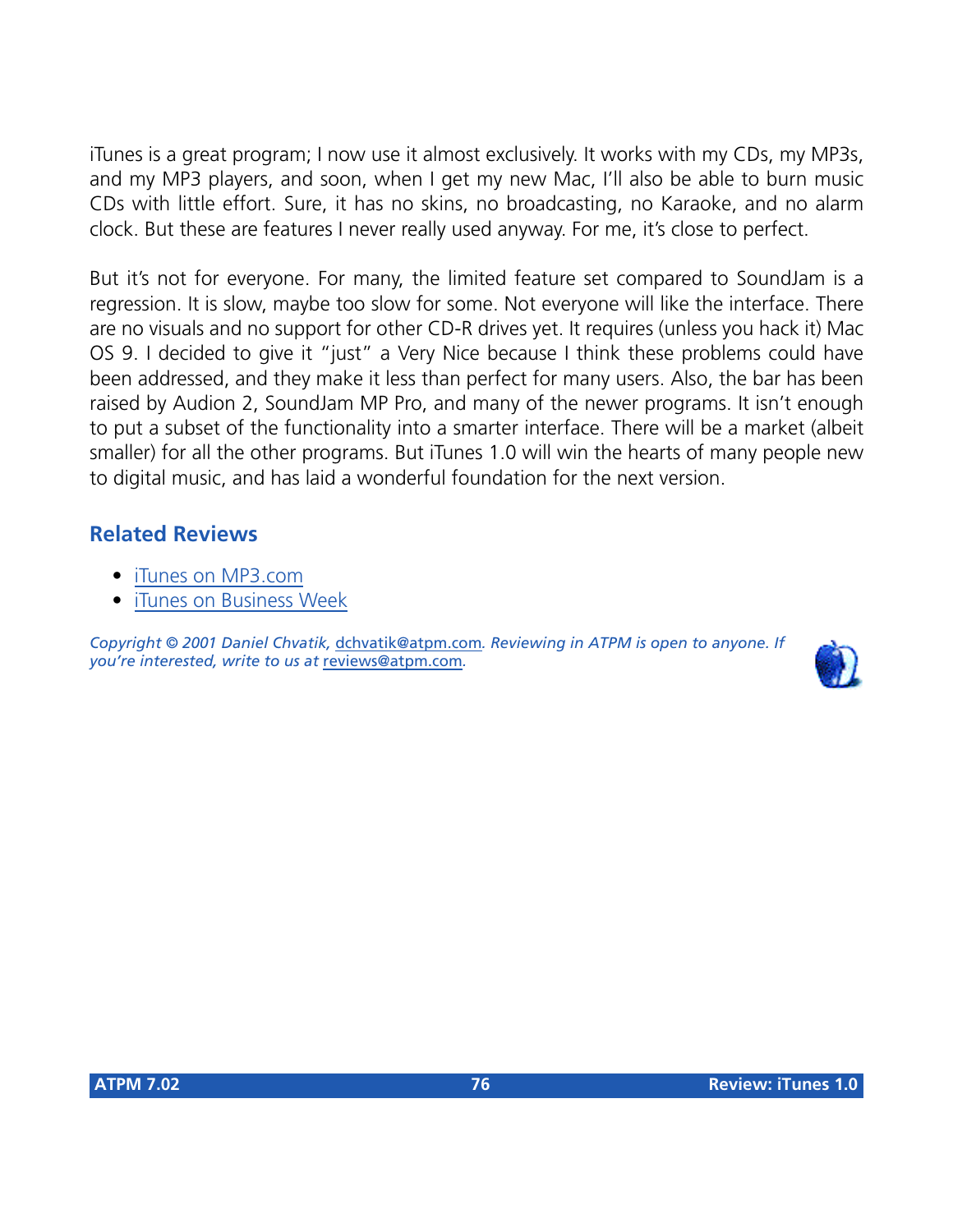**Developer:** MacSoft ([product page\)](http://www.wizorks.com/macsoft/link_2000/links_2K.html) **Price:** \$49.99 (list) **Requirements:** 120 MHz Mac with, Mac OS 8.5, 128 MB RAM. **Trial:** None.



I'll be honest—I don't like playing golf. I've never seen the point of hitting a small white ball around a grassy area, finding said ball, and repeating the process till the ball ends up in the hole. Personally, if I'm trying to sink a ball into a hole, I'll go out and play pool.

That being said, I've always enjoyed computer golf games. I don't know why, I just do. Growing up, I played a whole bunch of the Electronic Arts games on my Sega Genesis and had an older copy of Links on my old LC III. I'm not sure, but I may have had an old golf game on my Apple IIe. When I heard that Links 2000 was available for the Mac, I knew it was something I wanted to try.

# **Gameplay**

Coming from somebody who has played these games for a while, it seems like we may have exhausted all the ways to actually play computer golf—aim the cursor, click to start the swing, click to end the backswing (and set the swing power), and click to hit the ball (and set the shot accuracy). Links LS adds to this a little, but its additions are not entirely successful.

The easy mode eliminates the final click, allowing new users to concern themselves only with shot power. Also, this mode adjusts the power of the swing based on where you have aimed the shot instead of making the user decide on the power of the swing. All in all, it is a good way for beginners to learn the game.

The PowerStroke option, Links LS' new advanced swing, is less successful than the other swing options. You must click to start your swing, move the mouse to the right for your backswing, to the left for the downswing, and click to strike the ball. Also, the angle and speed of your mouse movement affect the way that the ball travels. Anybody who tries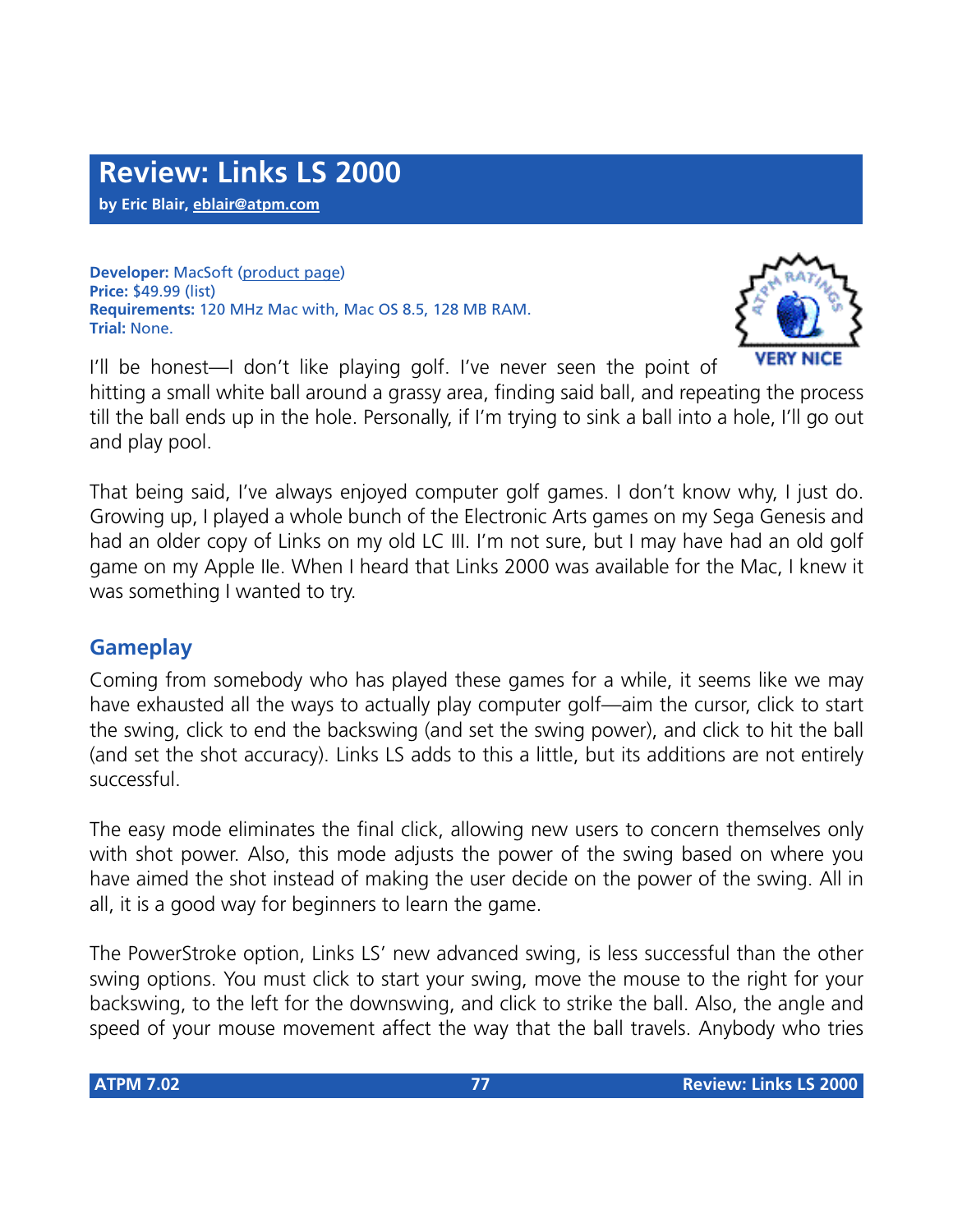this motion will discover the inherent limitations of using a mouse to play golf. If you tend to sweep the mouse in an arc-like motion, as I do, this will screw up your shot. If I concentrate, I can overcome this to move the mouse in a consistently straight line. This comes at the expense of speed, which means my shots aren't as powerful and do not travel as far. Finally, my mouse occassionally sticks when moved quickly in different directions. My mouse is somewhat old and probably ready for a replacement, but I have heard that there may be similar problems with optical mice when moved rapidly.



Teeing it up on one of Hawaii's beautiful courses. Life is good.

As you would expect, Links LS 2000 lets you modify your shot to simulate most of the options golfers have when they are on the course: chip, draw, putt, adjusting the stance, etc.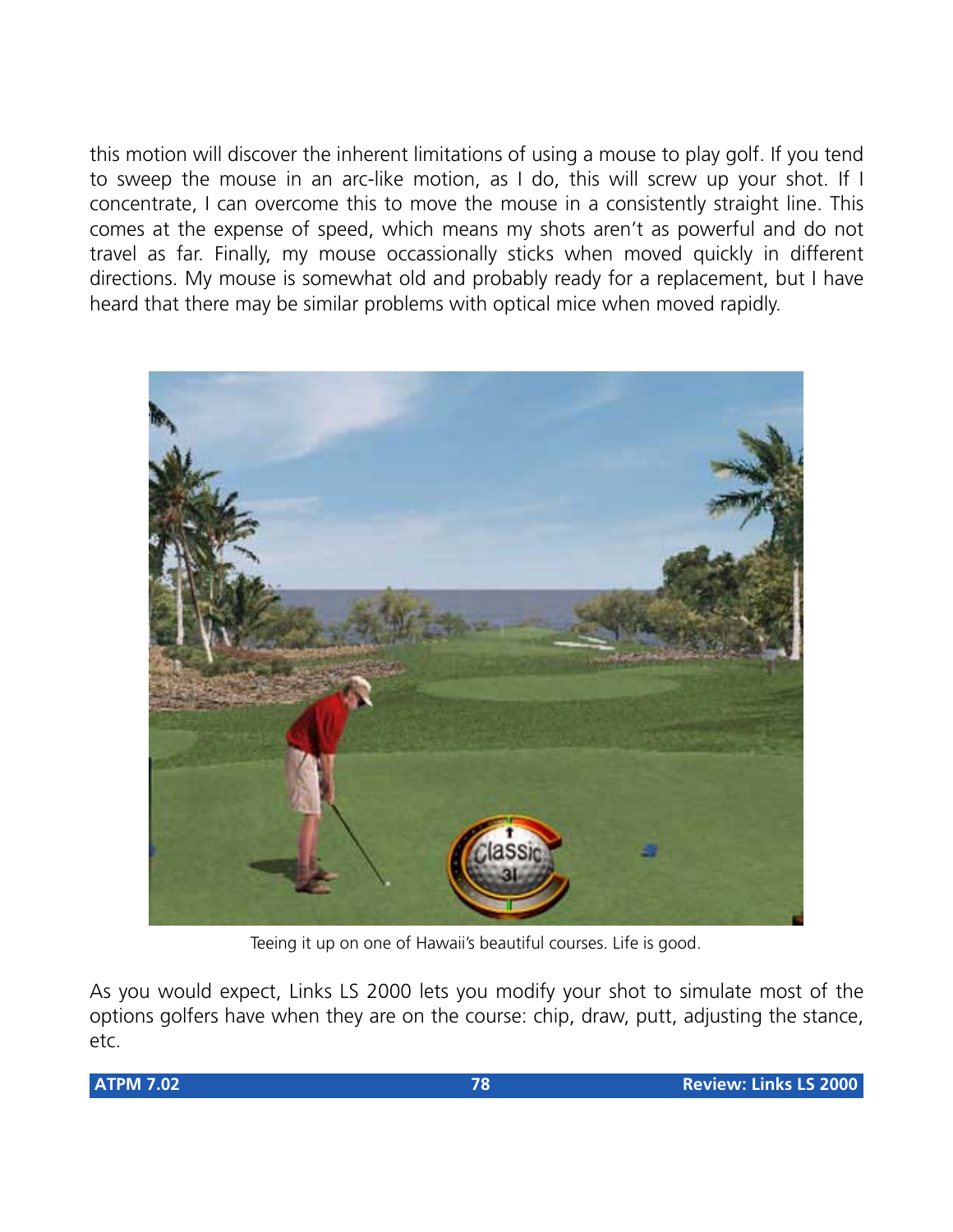I have one other complaint about the game play, though: the game seems to register some mouse clicks late while swinging the club.

# **Options**

With all the game play options offered by Links LS 2000, you could play for a long time without reusing the same options twice.

For starters, you will probably want to create your own player. Yeah, its nice to pretend to be a real professional golfer, like Links LS 2000's Arnold Palmer or Fuzzy Zoeller, but it's somehow more satisfying to see your name sharing a score card with the same gentlemen. For creating players, you choose your skill level, clubs, shot type, and the look of your golfer. This look consists of your shirt color and one of 12 animations—Arnie, Fuzzy, five generic men, and five generic women.

Then you have the option of six famous courses—three at St. Andrews, the Covered Bridge course in Indiana, and the Mauna Kea and Hapuna courses in Hawaii. As with golf in the real world, you have the option of playing a full eighteen holes, the front nine, or the back nine, although some games require you to play the full eighteen. I can say that the courses are well done and that the art work will not disappoint.

Of course, almost no game would be complete without having different types of game play. Out of the box, Links LS 2000 contains 35 different game styles, or Modes of Play (MOP). These MOPs fit into one of four categories: stroke based, skins based, match/ Nassau based, and wolf based. Stroke based is the standard game, where score is relative to par. Skins based is a more high-stake game with dollar value assigned to each hole. The winner of the hole gets the money for the hole. Match/Nassau based games are decided by the number of holes each golfer wins. Wolf based is similar to skins based game, except that there is a wolf assigned for each hole and the wolf gets a bonus for winning the hole. You can also create your own MOPs should you feel a desire to create your own game of golf.

Finally, you can choose how you are going to play—a single game by yourself, a tournament in a tour, or a multiplayer game. The tournaments in a tour are called Virtual Tournaments—you play a four-day, 72-hole game against computer opponents of similar skill level. For multiplayer games, you have three options—you can sit down at the computer with some friends and pass the mouse when it's time to shoot, you can play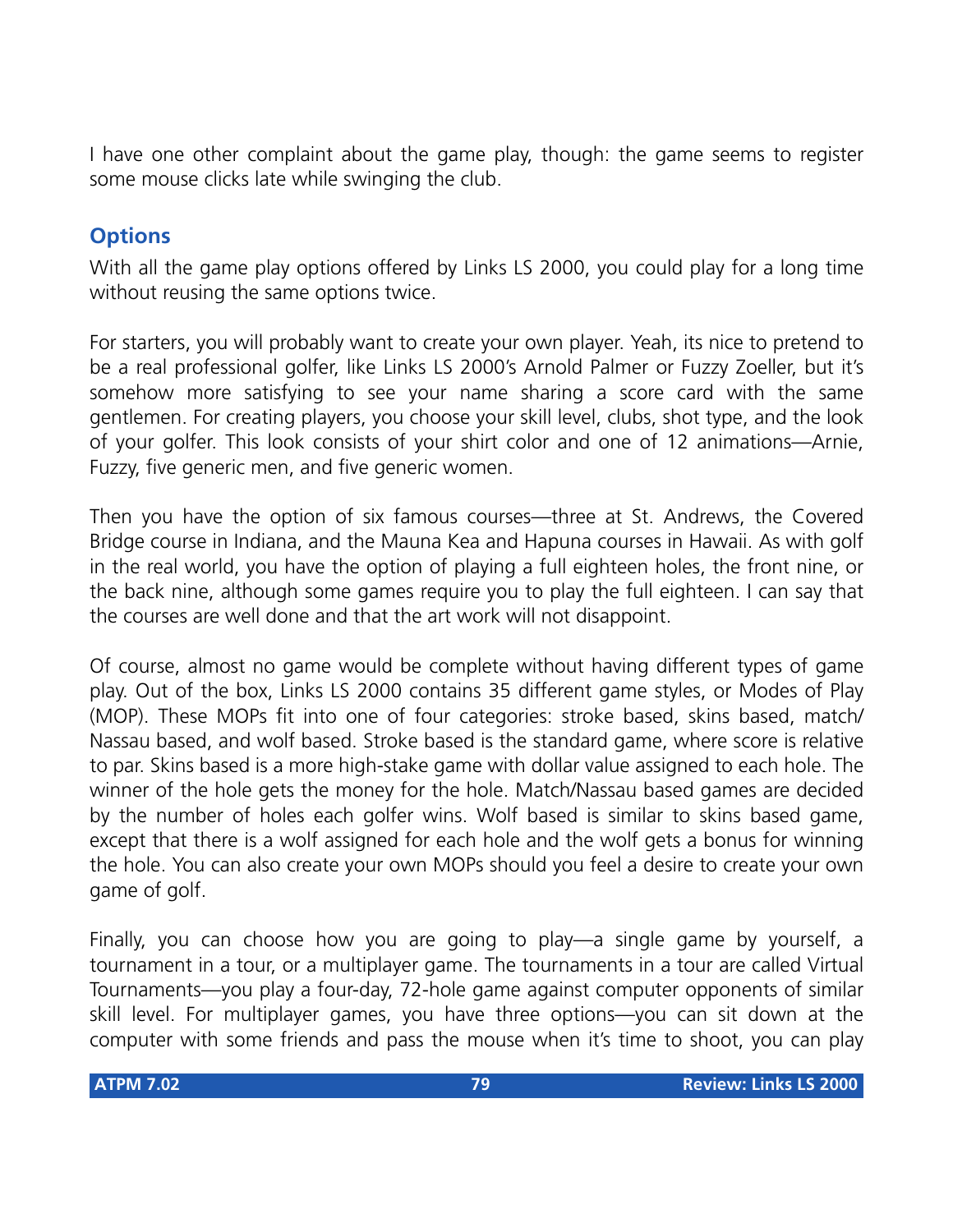online through the GameRanger service, or you can record your round and send it to a friend who can play the same course and conditions to compare the final scores. From my point of view, it seems like Links LS 2000 covers all contingencies if you are trying to set up a game with friends.



Arnold Palmer sets up for his shot.

#### **Extras**

Links LS 2000 comes on three CDs. The first two CDs contain the files necessary for basic game play. The third CD is a multimedia CD—it contains ten movies covering the golf courses, Fuzzy Zoeller, the Wolf Challenge, and some other related subjects. While not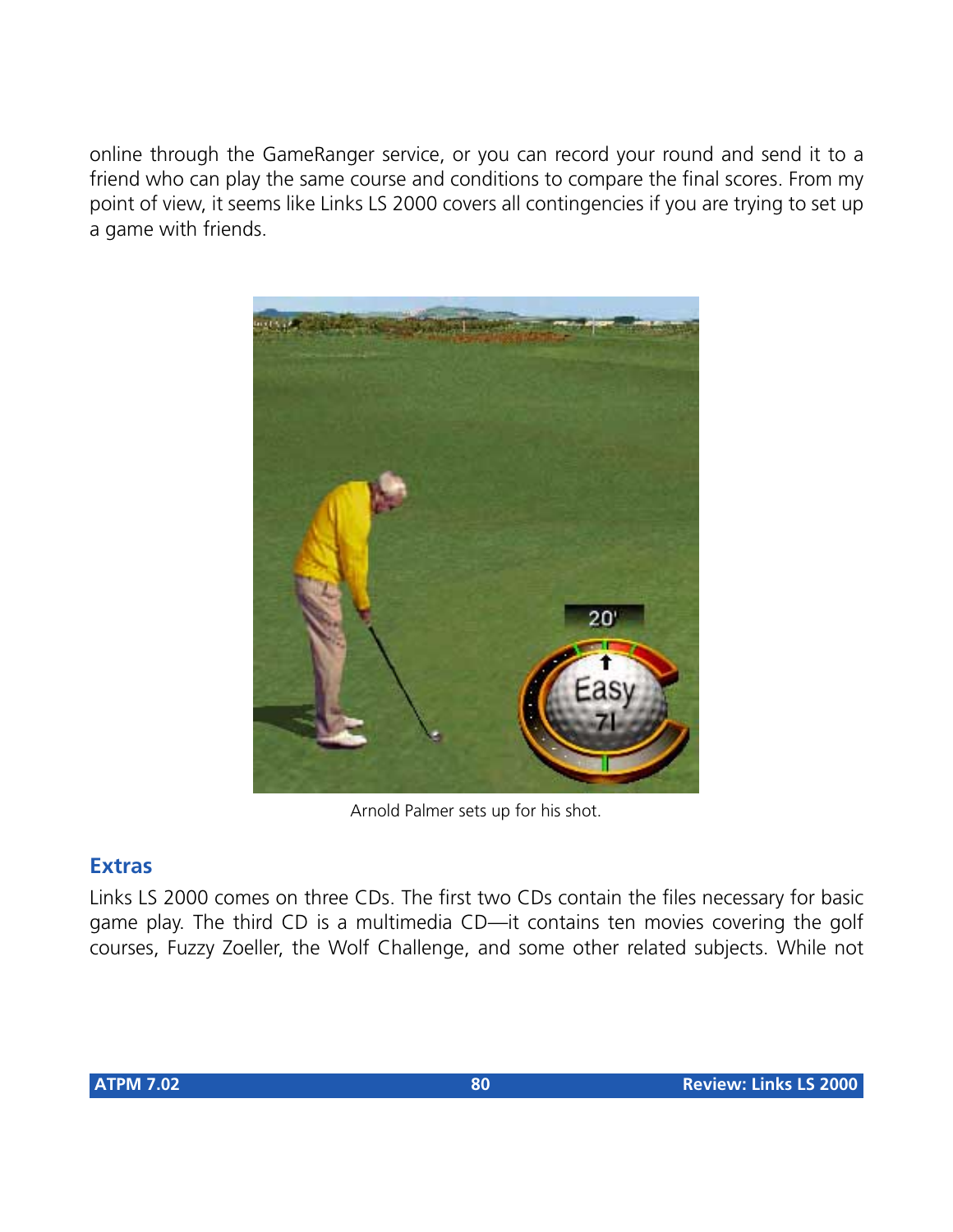necessary for game play, these movies could prove interesting for somebody who wants to know more about the golf world. I am somewhat disappointed that there isn't an Arnold Palmer feature, though. Personally, I would rather hear about Arnie than Fuzzy.



Lining up for the birdie put.

# **Conclusion**

Excluding Tiger Woods, Links LS 2000 packs just about everything you could want in a golf game onto its three CDs. Although I think it would be difficult for a gamer to pick Links and be entertained for hours on end, it could be just what you're looking for if you're trying to squeeze in a round but just can't get out to the course. There are some elements of the game that can't survive the transition to the computer, but Links LS 2000 does a decent job of capturing the feel of the game.

*Copyright © 2001 Eric Blair,* [eblair@atpm.com](mailto:eblair@atpm.com)*. Reviewing in ATPM is open to anyone. If you're interested, write to us at* [reviews@atpm.com](mailto:reviews@atpm.com)*.*

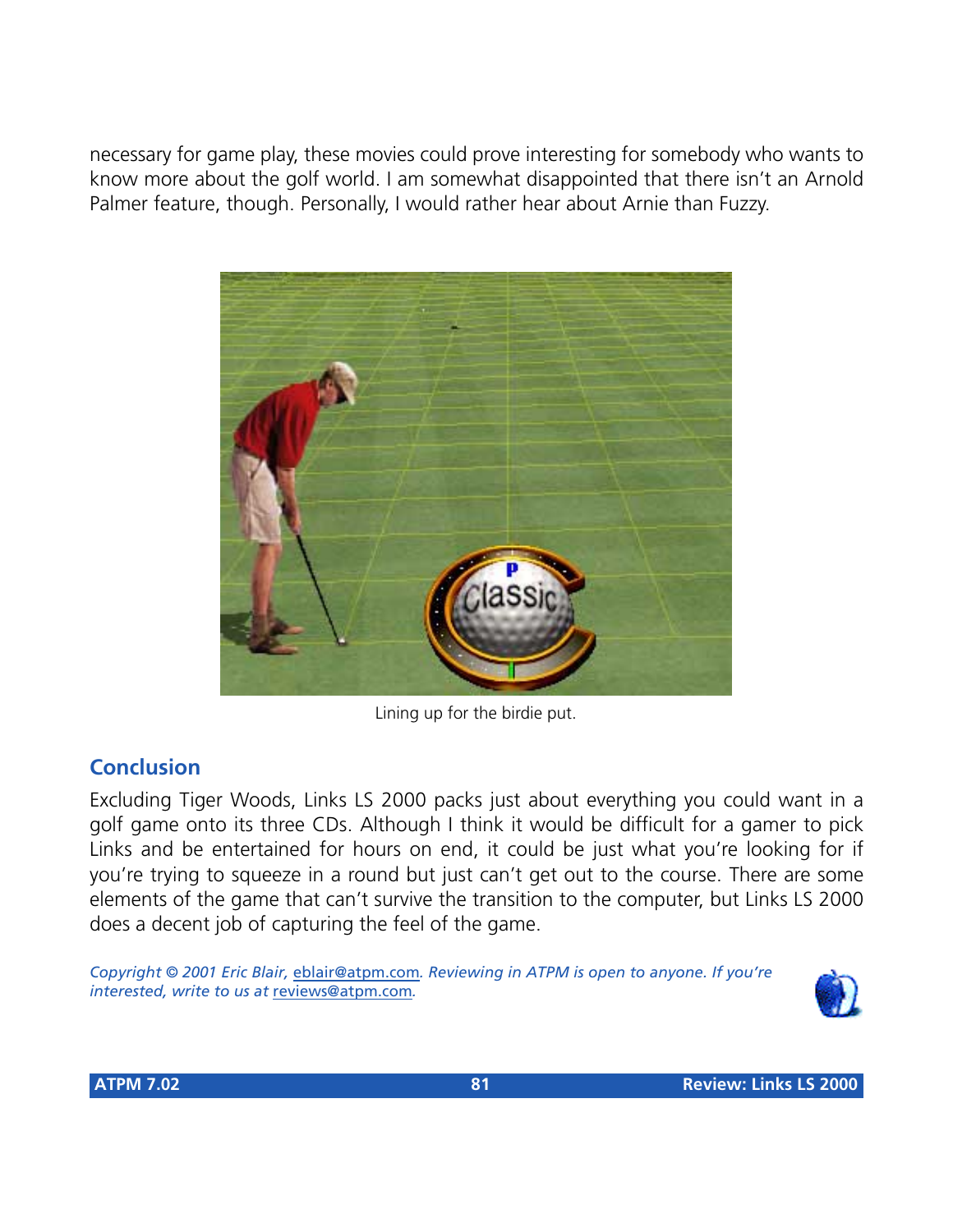**by David Ozab, [dozab@atpm.com](mailto:dozab@atpm.com)**

**Developer:** QPS, Inc. ([product page](http://www.qps-inc.com/cgi-bin/display?tm=fire_drive_8&dir=products)) **Price:** \$269 **Requirements:** Mac with FireWire, Mac OS 8.6. **Trial:** None



The release of the Blue and White Power Mac G3 in January 1999 marked the first time that Apple shipped a professional desktop computer without a standard SCSI port. Instead, it had two USB ports (introduced five months earlier on the original iMac) and two brand new FireWire ports. Apple promised that FireWire would become the industry standard for high speed data transfer, and, in particular, streaming audio and video.

When I purchased my G3 (in April 1999) I knew that I would eventually buy a CD burner as well. I could have ordered the computer with a SCSI drive and SCSI port, but decided instead to wait out my options. Recently, I made my decision, and purchased a Que! Fire CD-RW drive.



# **Say Que!**

QPS Inc. had been a pioneer in USB CD-RW drives with their original Que! drive. Though rated at 4x2x24, this drive, and all other USB drives, were unable to burn audio at faster than 2x. Since higher burn speeds result in higher quality audio, USB (at least Apple's implementation) turned out to be inadequate for audio CD burning, which, as a musician, was my principal reason for buying a CD burner. FireWire, though, has a much higher bandwidth than USB and seemed a perfect solution for both CD duplication and external

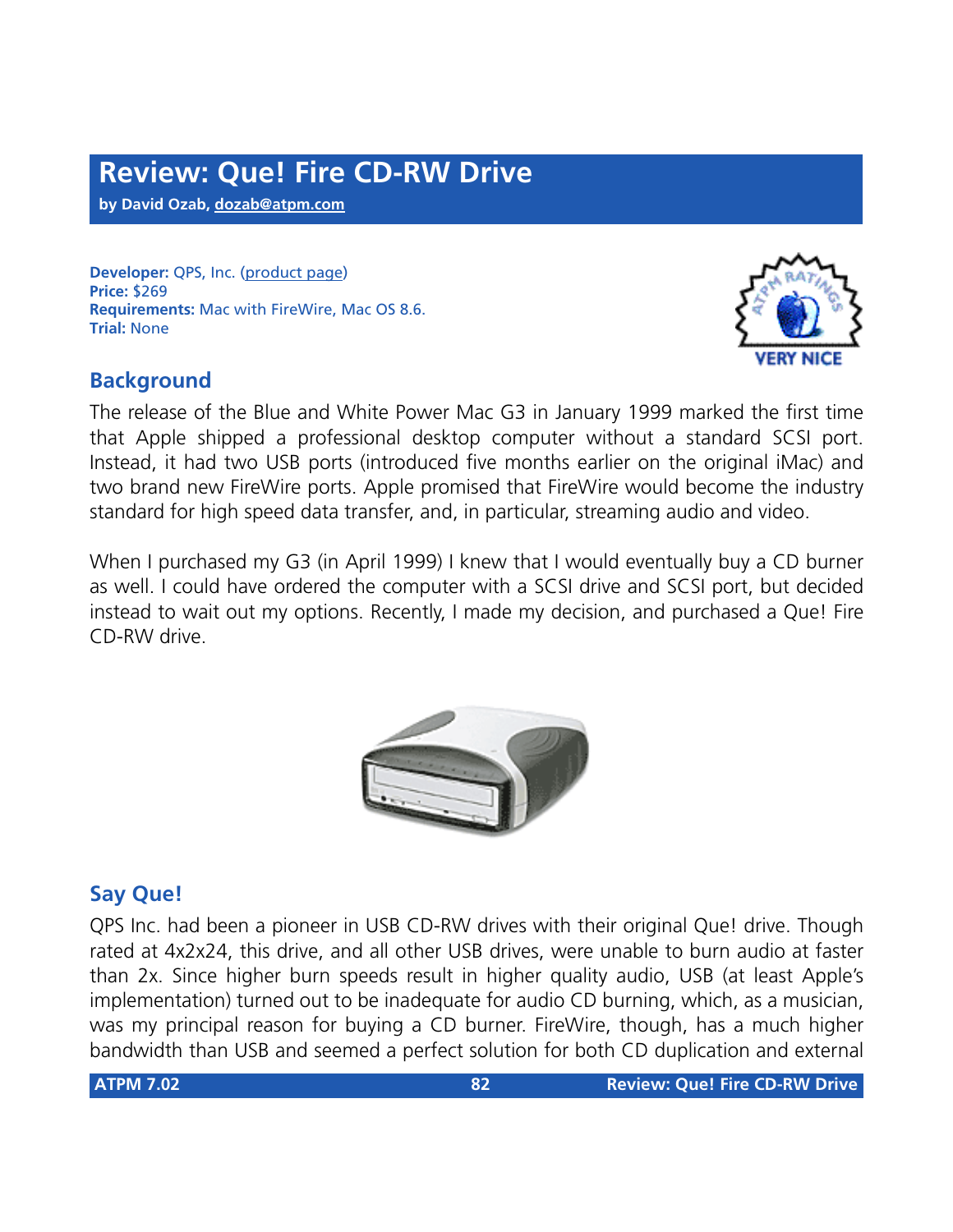storage (I'll discuss my choice of an external hard drive next month). I priced various models, and found a great deal through [Outpost.com](http://www.linksynergy.com/fs-bin/stat?id=N00D3BtDeo0&offerid=2161&type=3) (one of our sponsors) on the Que! Fire 8x4x32 CD-RW drive.

# **Packaging**

Usually, I don't think much about packaging, but QPS does a superior job with their merchandise. Upon opening the box, I found a stylish soft black case with "Que! Drive" emblazoned in gold. Inside the case, the drive, cables and included media were neatly packaged. I'm not sure that I'll ever need a carrying case for my Que! drive, but it's a nice touch.

# **Hardware Installation**

This is where the advantage of FireWire (and its slower companion, USB) over SCSI becomes obvious. Installation is so simple. One cable (with power supply adaptor) plugs in your power strip and the other connects to the FireWire port. Power it up, and it's time to install software.

#### **Software Installation**

This part is almost as easy. The Que! drive ships with a software CD featuring Adaptec Toast. As long as the correct Apple FireWire drivers are in the extension folder (at least version 2.2), installing Toast also configures the drive and installs the correct extensions. I did say "almost as easy" and here's the catch. After rebooting, go to Extensions Manager, disable Toast USB Support, and reboot again. My drive had some problems at first, which I solved by disabling the unnecessary USB extension.

#### **Ready to Burn**

First, I tested the drive as an audio burner. Using the inexpensive generic CD-R included, I burned a data file at 8x with no problems. Then, using another cheap disc (which I would never recommend), I burned an audio file at 8x. The drive and the interface had no problems with the extra demands of audio either. Note that I only did this as a test. For real-world use, I recommend good quality blanks (blue is good, gold is a bit better) and a 4x burn. Though quality does increase with burn speed, some older CD players (and most car stereo systems) can't read discs burned at faster than 4x.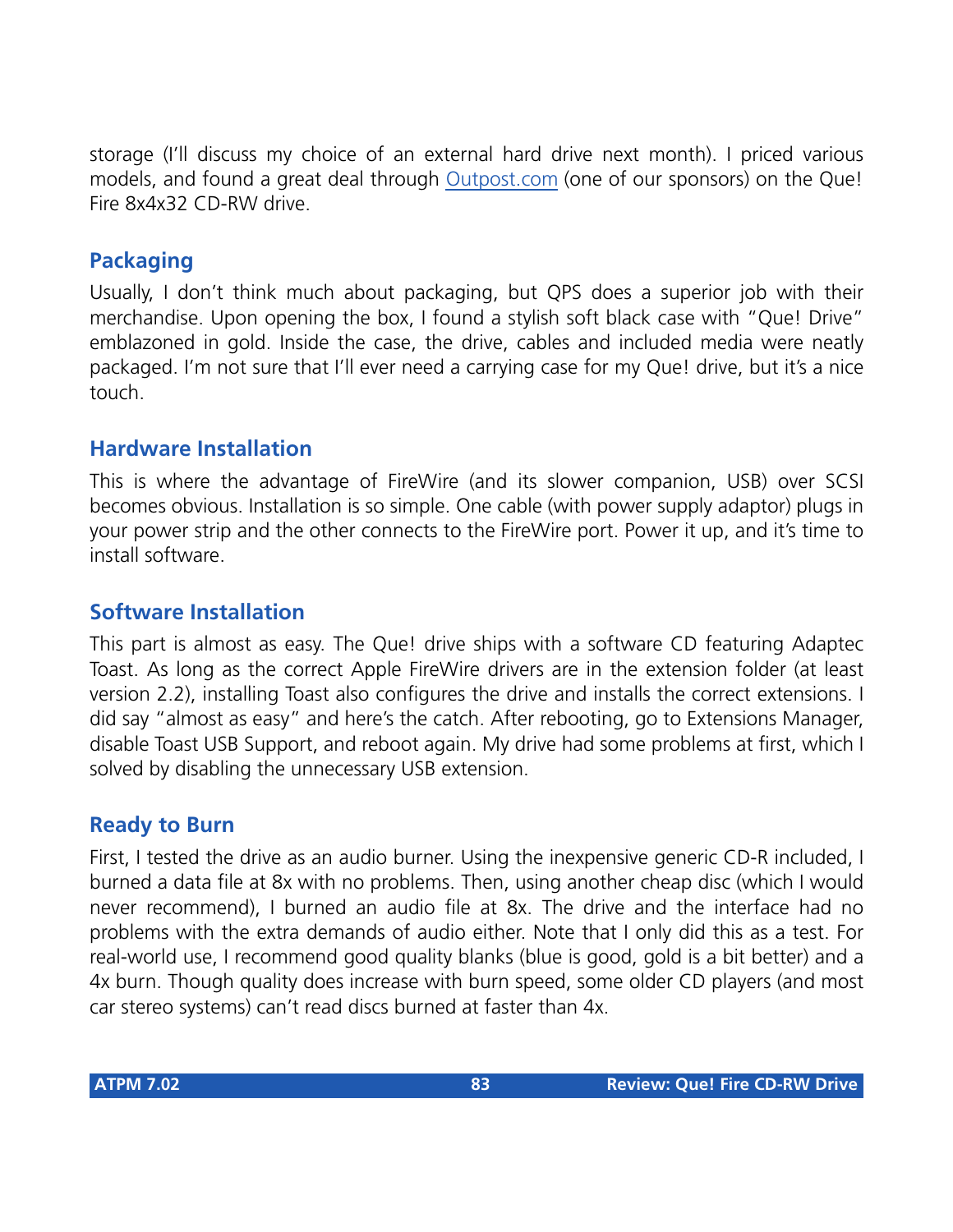Then, I tested the drive with rewritable media. Here's where high quality discs seem to make a big difference. Using the included disc (Mr. Platinum 650MB), I was unable to burn successfully above 2x. I was able to run 4x in simulation mode, however, which suggest the problem was with the disc, and not the burner. Subsequently, I ran the same test with an Imation CD-RW, and was able to burn data successfully at 4x. I'm not sure whether it's the interface or the burner itself that's picky, but save yourself some time and trouble and buy good media (this is sound advice in general).

# **Final Thought**

The Que! Fire drive is easy to set up, and easy to use, and when I had problems (the extension conflict I mentioned above) technical support was very helpful. One strange side note, though. My internal drive was unable to play DVDs for a few weeks. This problem appeared mysteriously after I installed the Que! drive, and disappeared just as mysteriously when I updated to Mac OS 9.1. I'm not sure if it was a conflict or just a coincidence.

#### **Addendum**

On some systems (including mine) Toast will either malfunction or break completely under Mac OS 9.1. A definite cause is yet to be determined.

*Copyright © 2001 David Ozab,* [dozab@atpm.com](mailto:dozab@atpm.com)*.* [David Ozab](http://darkwing.uoregon.edu/%7Edlo) *is a Ph.D. student at the University of Oregon, where he teaches electronic music courses and assists in the day-to-day operation of The Future Music Oregon Studios.*

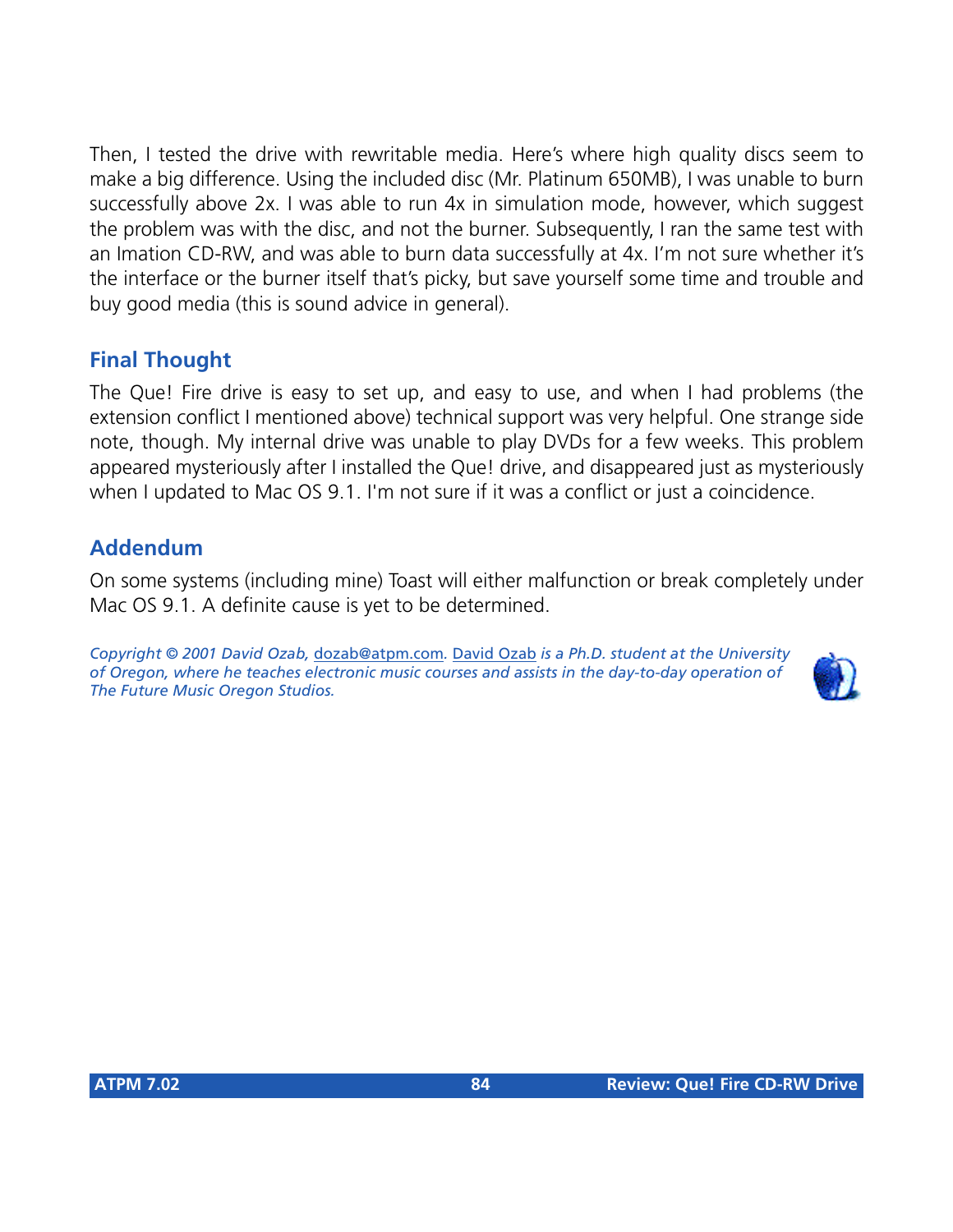**by David Ross, [david@digitalpeninsula.com](mailto:david@digitalpeninsula.com)**

**Developer:** Iomega ([product page](http://www.iomega.com/zipcd/products/externalcdrw.html)) **Price:** \$279–299 **Requirements:** G3-based Mac with USB, Mac OS 8.6. **Recommended:** 680 MB hard disk space (for CD duplication).



The Iomega ZipCD 650 USB looks good, is easy to use, produces excellent results, and its technical support is speedy and efficient. Yet I wish I'd never bought it.

#### **Installation**

Buying, installing, and using it is easy. This 4x4x6 CD-RW cost £180 UK pounds inclusive of local taxes (although inexpensive, you should note that the pre-tax UK price of £155 equates to around \$30 less than the price quoted here). I was able to order online over a weekend with delivery on Tuesday.

The drive itself is a one-color-fits-all purple which may not integrate 100% with my blueberry iMac but hey, I'm after functionality, not fashion. And at the price paid, I was also willing to overlook the rather flimsy CD tray.

Setup and installation were easy. With a funky jazz track in the background, an Australian woman talks you through a simple process designed for new users that enables you to learn about the software, view the hardware installation guide, and view the user manual, as well as install the software. Unless you particularly like the music or have a thing for antipodean accents, the seasoned Mac hack should just double-click and install.

At this point, it has to be said that I started casting an envious eye over the extras that come for use on a PC. Still, no point in fretting. I've used Macs long enough to get used to the limited range of software available on peripherals.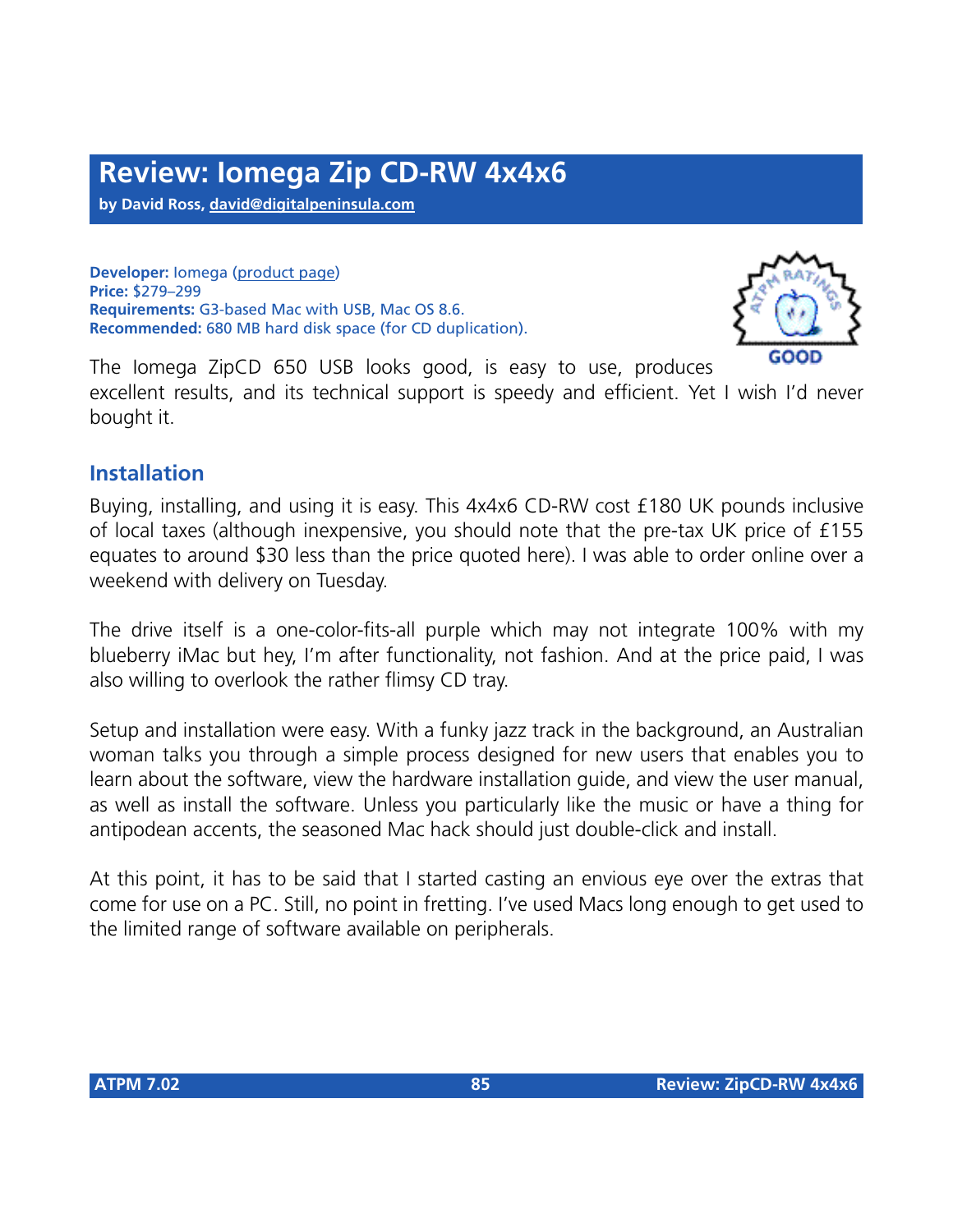# **Burning CDs**

The ZipCD contains Toast 4.0, and although I'd never used a CD-RW before, I found it easy to set up and understand. If I faced any problems, there was always a comforting PDF manual on hand to refer to.

The Toast interface appears mid-screen with what at first I took to be firefighter's helmet but which, on further inspection, turned out to be a couple of slices popping out of a toaster on a platter. Instructions couldn't be clearer. The intuitive interface and the application of drag-and-drop means that most Mac users should have no difficulty in making sure this particular piece of Toast lands butter side up. There is a drop down menu for the Toast functions—files and folders, audio CD, and disc copy. Below that is a recorder status box that lets you know if Toast can detect the drive's presence or not. So far so good. Time to try it out as I gingerly selected the (default) files and folders function for text data.

| 回目<br>Adaptec Toast"                                                                                     |
|----------------------------------------------------------------------------------------------------------|
| 4.1.2<br><b>Files &amp; Folders</b><br><b>D</b><br>Data: (Drop files and folders here)<br>Data           |
| Total: -<br><b>CD Recorder</b><br>lomegs ZipCD 650 USB<br>Search<br>$USB = 0$<br>Write CD<br>Check Speed |
|                                                                                                          |

Within minutes, I was burning my first CD with nothing more than a cursory glance at the manual. I'd heard horror stories about the time it takes to burn a CD so I started off with a 50 MB text folder to get the feel of things. Having dragged and dropped, I chose Simulation Mode from the Recorder menu—a handy little function which, as you would expect from the title, simulates a recording in real time. If all goes well, there should be no Toaster coasters when it comes to the real thing.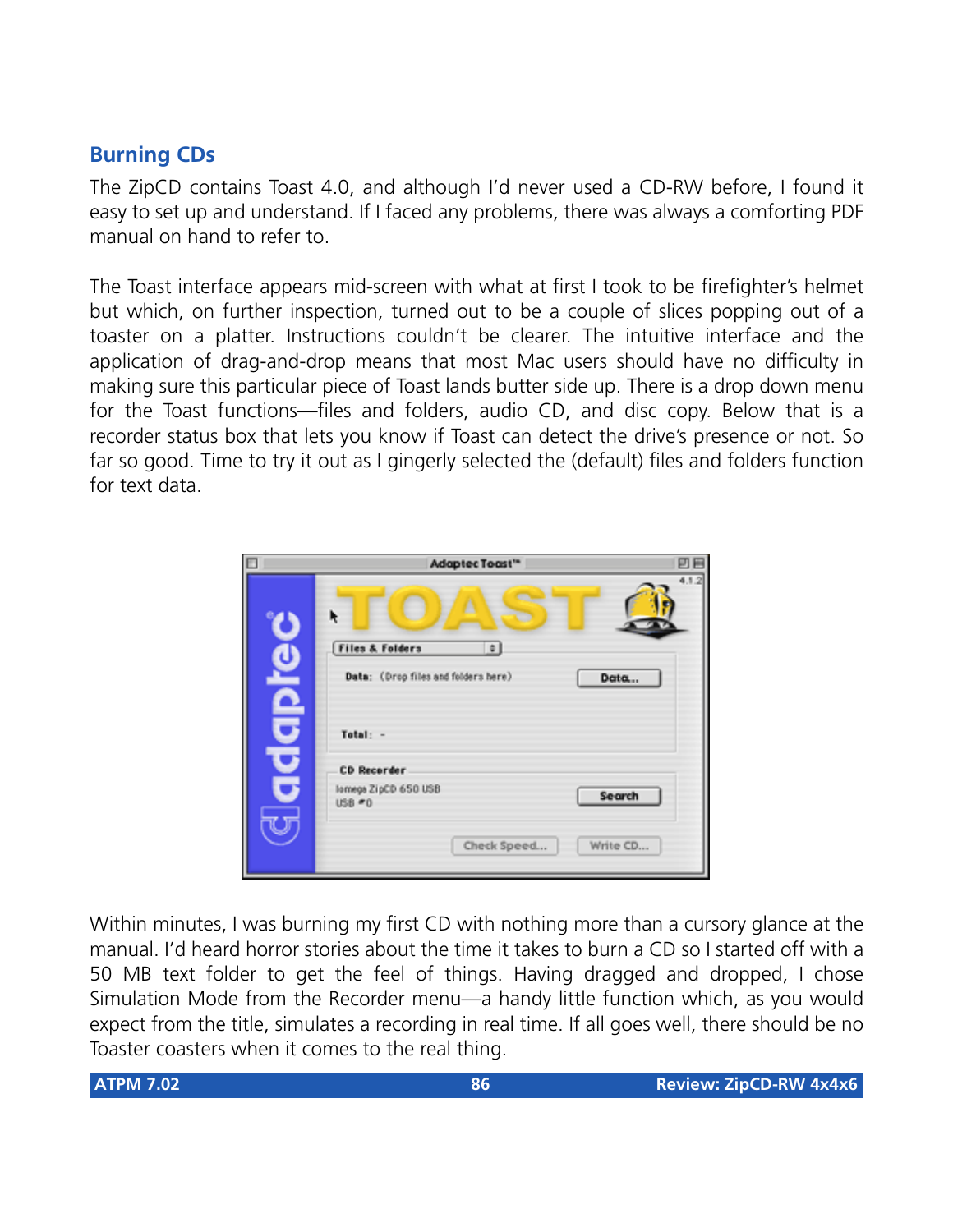Moving on to creating an actual CD, there is one item that needs to be foremost in your mind. After choosing Write CD you will be given the options of Write Session or Write Disk. Session allows you to use the unused segment of a CD-R at a later date. With a CD-RW, the same option allows you to update or add new material without having to erase the original. This, of course, assumes you have enough space left on the disk. You can check this by going to Disc Info under the Recorder menu.

Choosing Write Disk on a CD-R means that, once the disk is written, it can't be used again. With a CD-RW, you can use the disk again if you've chosen this option, but you will have to erase the existing contents first. If you are absolutely certain that you won't need to use a particular disk again, choose Write Disk; otherwise play safe and go with Write Session.

I was pleasantly surprised that in under five minutes, my CD was ready. Having also read tales about CDs that would only work on the machine that created them, I forsook my G3 iMac 350 (Mac OS 9.0.4) and tested the CD on my old Power Mac 5500/225 (Mac OS 8.1).

Everything was perfect, even down to the custom folder icon on the desktop. Until now, my backup process involved e-mailing between my two machines. No more. By copying to the desktop and replacing the old folder on the Power Mac when prompted, I had acquired an instant update. Just what I wanted a CD-RW for.

Having tested the water and found my feet getting enjoyably wet, it was now time for total immersion—-some serious backup. Time to store every piece of data I needed for work, every little thing that I needed which wasn't on an installation disk, and, importantly, every download on my computer that had taken more than 15 minutes. You may laugh, but this is an important issue to those of us on this side of the big pond. ISPs think nothing of cutting off Net access after a maximum of two hours, and often much less than that. An effective backup means an end to howls of anger when a download approaches 95% just as a Finder message tells me I've been disconnected.

At 4x, a full 650MB disk should be ready in just under 20 minutes—and it was. One thing to watch out for here—after writing the disk, Toast will ask if you want to verify it. If you don't eject within a few seconds, verification takes place automatically, adding more time to the process. And of course, the more you've written, the longer the verification process—up to 12 minutes on a full disk.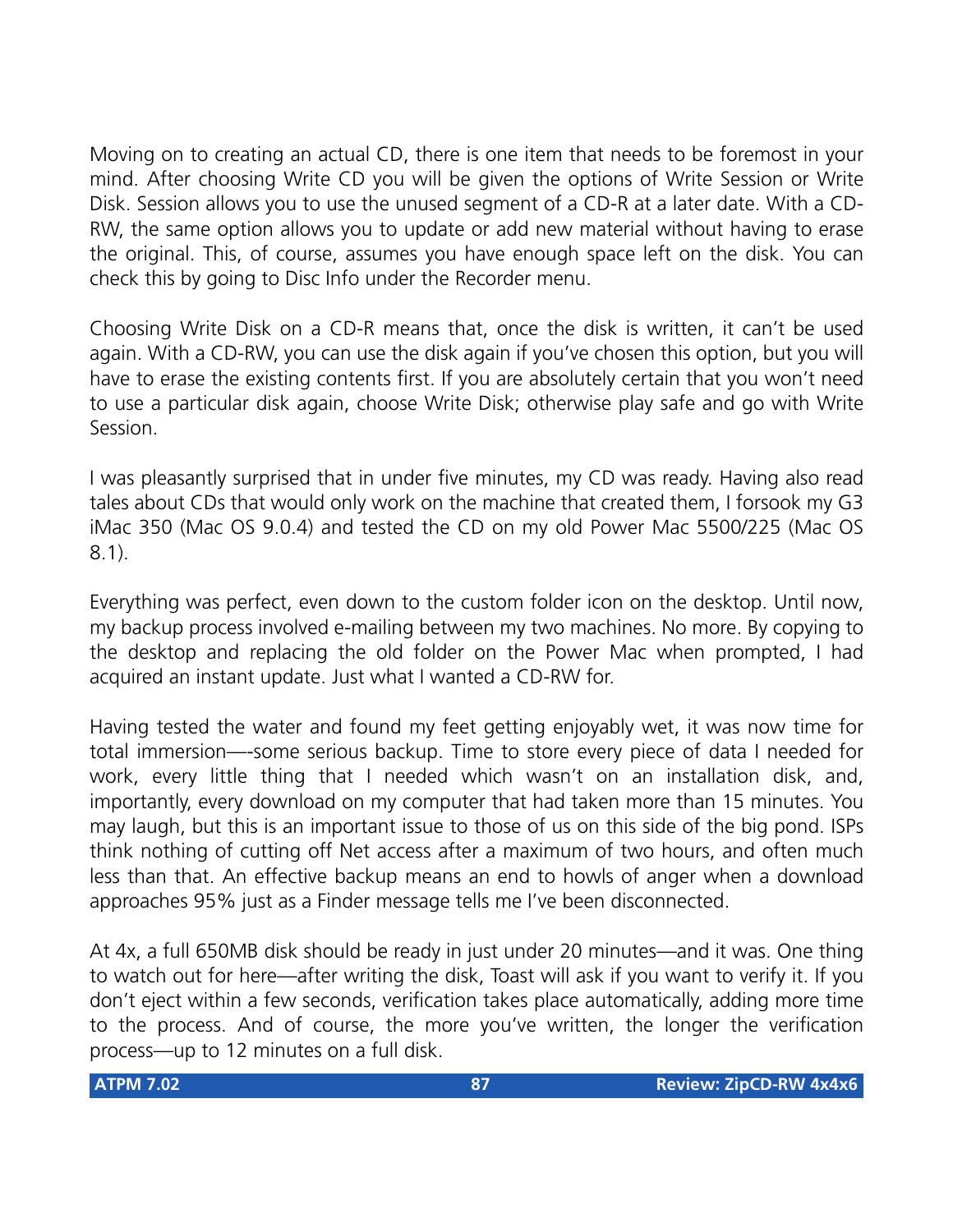Time is relative. As a newcomer to CD writing, I was happy to let the verification process ride, though I'm not sure what options would be left if it failed to verify. (Presumably, the ability to wipe the disk so that it is reusable. Either Toast is unclear about this or I have missed something.)

Now some people might think 20 minutes is a long time, but I was happy to get a break from my desk, stretch my legs, make a coffee, and read the newspaper while the CD burned (fairly) quietly in the background.

#### **Then the Trouble Began**

I was just thinking about what to do next—test the audio CD function, perhaps try to copy an audio CD, or maybe try out the optional audio play facility—when the I got the first inklings that something was up. While busy in AppleWorks, I started receiving error messages, number -110, an odd address or out of range error. I was a bit perplexed by this but, as nothing shut down, I foolishly carried on as normal.

Next came the online freezes, first in IE 5, then with Netscape 4.74, and finally with Netscape 6. Reasoning it couldn't be all three browsers that were awry, and not wanting to believe my lovely new drive could be causing problems, I started going through my folders, discarding old items, demos past their trial date, preferences for long-dead software, that kind of thing. I even gave my mouse a long-awaited and much-needed clean.

But things just got worse.

Memory error messages started creeping in for no good reason. Then came the crashes, the inability to reboot, and spookiest of all, a Mac which had been put to sleep overnight was now awake before me in the morning. Given that the year is 2001 and I'm called Dave, I was tempted to start calling it HAL!

The next step was to start reading up on Forums. I visited all the usual suspects, learning as much as I could about possible problems with CD-RWs. This prompted me to update to Toast 4.1.2 and start again.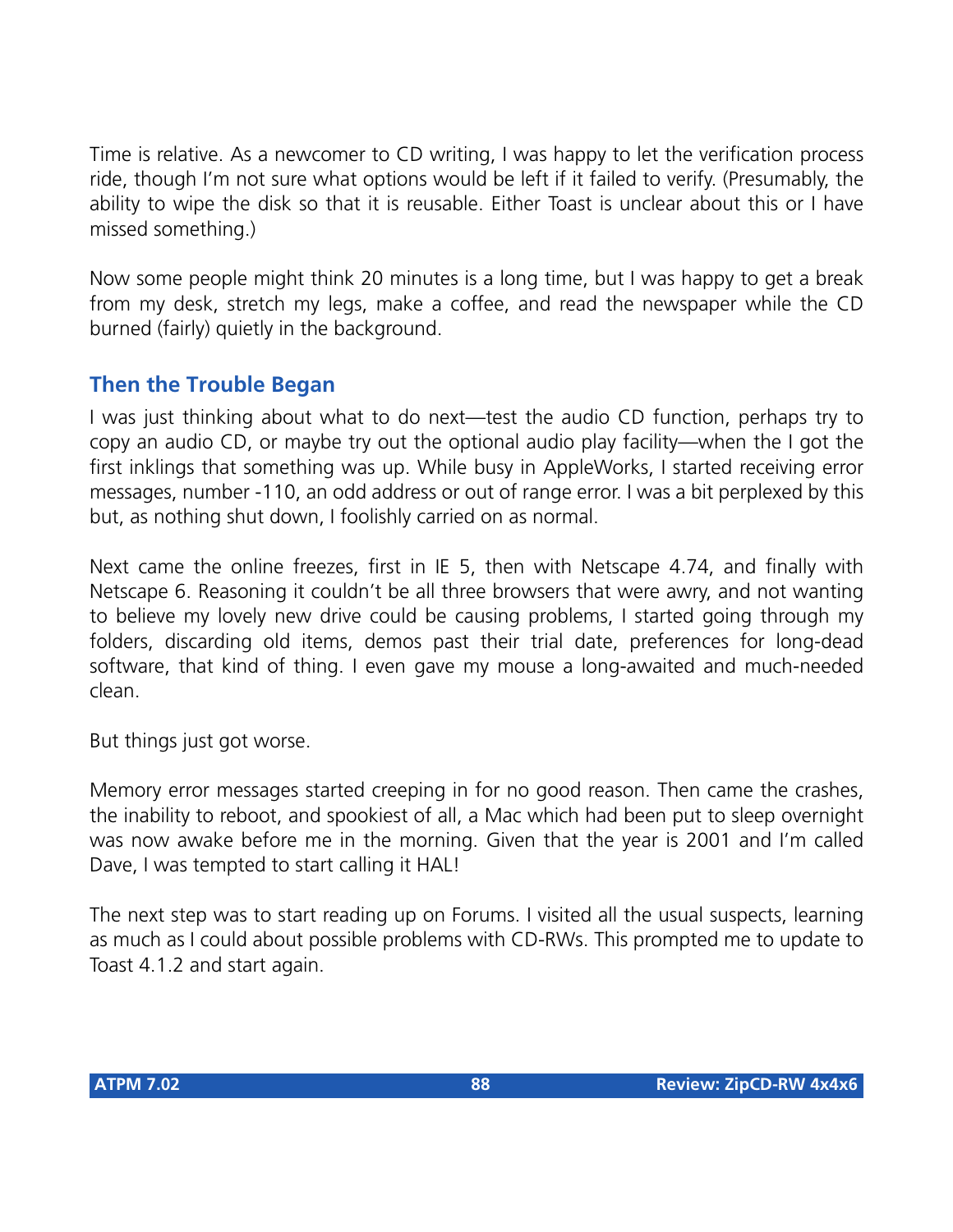I've got to stress here that at no time did the drive itself give me any grief. It burned away happily, and my backup has never been so secure. Both CD-R and CD-RW functions worked fine. I've had no problems with using my disks on PCs. And how anyone can complain about speed when a 650 MB disk can be filled in under 20 minutes is beyond me. Though with the associated problems, I still haven't used the audio CD facility.

Still the freezes and crashes persisted. So now it was off to Iomega's Web site for some tech help. Their assistance was first class. Online help is available Monday through Friday, and unlike some other online services, it's accessed quickly. There are even a couple of icons to let you know their operative is reading/researching or typing, a boon to anyone who's ever been left hanging in the ether wondering where their online support has got to.

And, also unusual, they know their Macs. The response I normally get from online support is "a Macintosh? Uh, hold on…yeah, I think we've got somebody knows about them…um, err, doesn't appear to be around at the moment," or words to that effect.

At Iomega, by typing in your OS as well as the product *before* you speak to a helpline assistant, you are guaranteed to get someone familiar with Mac OS broadly, if not with particular systems or machines. Iomega also leaves you with a screen page transcript of your session, and will e-mail you a copy for future reference.

The advice I got was sound. Basically, some idiot (me) was using his CD-RW with a USB hub rather than plugging directly into the iMac. Problem solved? Not really.

Online support is one thing, but as I'm in the UK, I'm running eight hours ahead of PST, so it was the following morning before I tried to fix things. Still the same. Sudden quits, including several while writing this article, Disk First Aid forever claiming to repairing the hard drive during restarts, freezes on start-up. TechTool Pro telling me my system's fine. And by now it was a weekend so it was back to Iomega, this time by e-mail.

Again a prompt response, from their European HQ, suggesting, for the first time, that there may be an extensions conflict, in which case the offending item is the software rather than the drive. A phone call to their London office was less productive, more or less claiming that this kind of thing was to be expected and that it was other manufacturers faults that their products weren't compliant with Iomega's drive!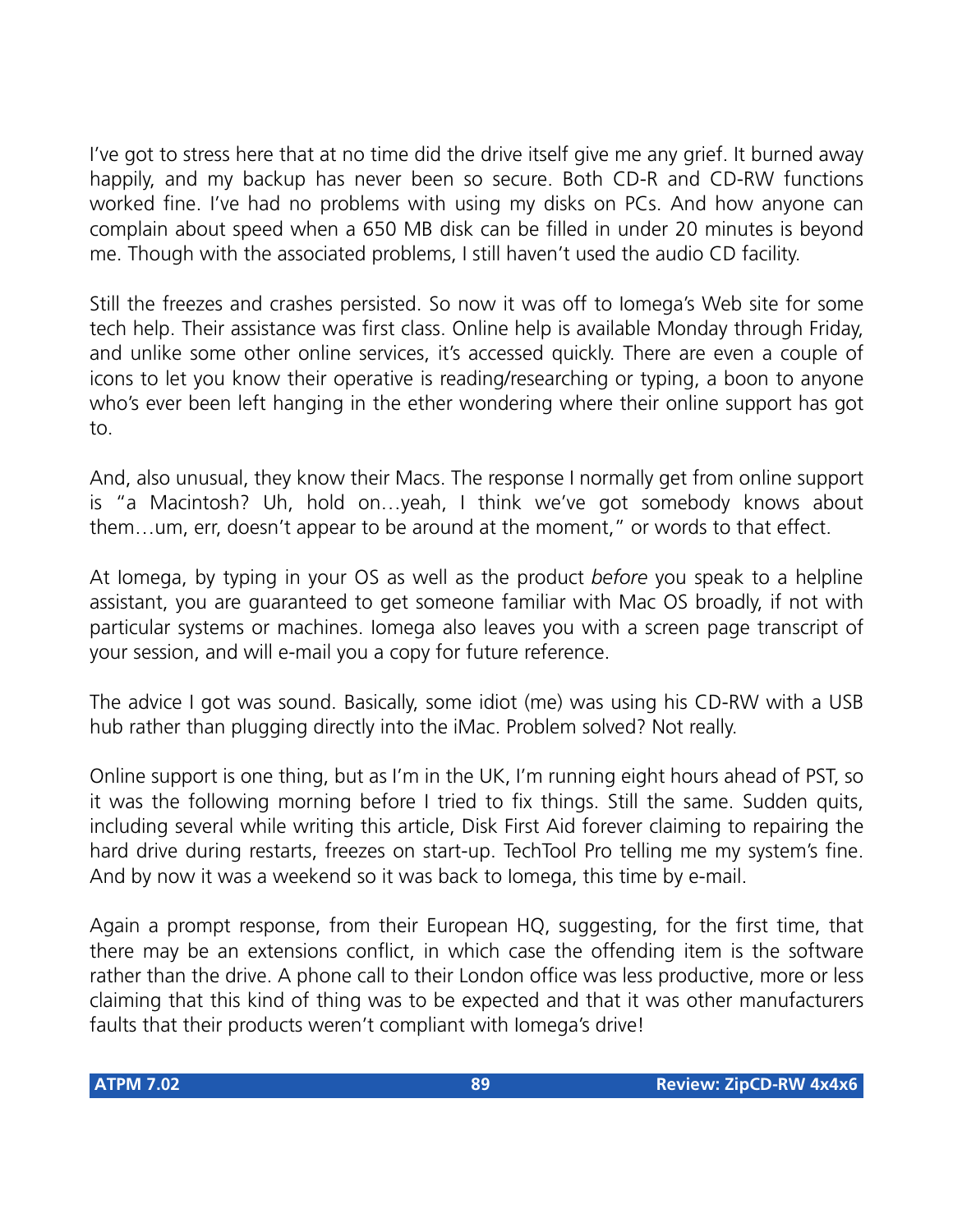Perhaps I'm being incredibly naive, but I don't expect to have to change a scanner and printer that have served me well (and in any case are under a year old) when I buy I new piece of hardware. Especially when the hardware claims to be fully compliant with my machine, OS, and other peripherals.

The upshot of this advice was: only plug in the drive when you want to use it, do the same with other peripherals, or disable extensions for other peripherals until the source of the conflict is identified. Since the great claim for USB is its ability to be hot pluggable, the idea of constantly plugging, unplugging, and restarting forever and a day until a possible extensions conflict can be found is a distinctly unappetizing one.

And, since the drive itself works perfectly well, it can't be sent back. Even if it could, there is no guarantee that the same thing wouldn't happen again. And if it is a software problem? Well, what then? Toast seems to be pretty standard for the Mac, and I've got the latest update installed. I've already tried reinstalling the original software and the results are the same.

Much as I prefer to have a life as well, it looks as if I'll have to go through the monotonous procedure of checking extensions or creating a duplicate set of extensions for work with the ZipCD drive only. Either way, it's not an ideal solution.

# **Conclusion**

Steve Jobs' confession that Apple missed out with CD-RW drives is welcome, and their inclusion on new Macs is welcome if long overdue. But it doesn't solve the problem for those of us who either don't want to or can't afford to buy new. My iMac is less than a year old, and I'd hoped to be running it for some time yet.

So, in the final analysis, my experience of the Iomega USB ZipCD drive is: great little machine, looks good, functions well, not a single coaster to its name, and the price represents value for money. But the price of wreaking havoc with a machine which had worked perfectly beforehand and the time spent in seeking support and making alterations to my system is far too high for this particular consumer.

*Copyright © 2001 David Ross,* [david@digitalpeninsula.com](mailto:david@digitalpeninsula.com)*. Reviewing in ATPM is open to anyone. If you're interested, write to us at* [reviews@atpm.com](mailto:reviews@atpm.com)*.*

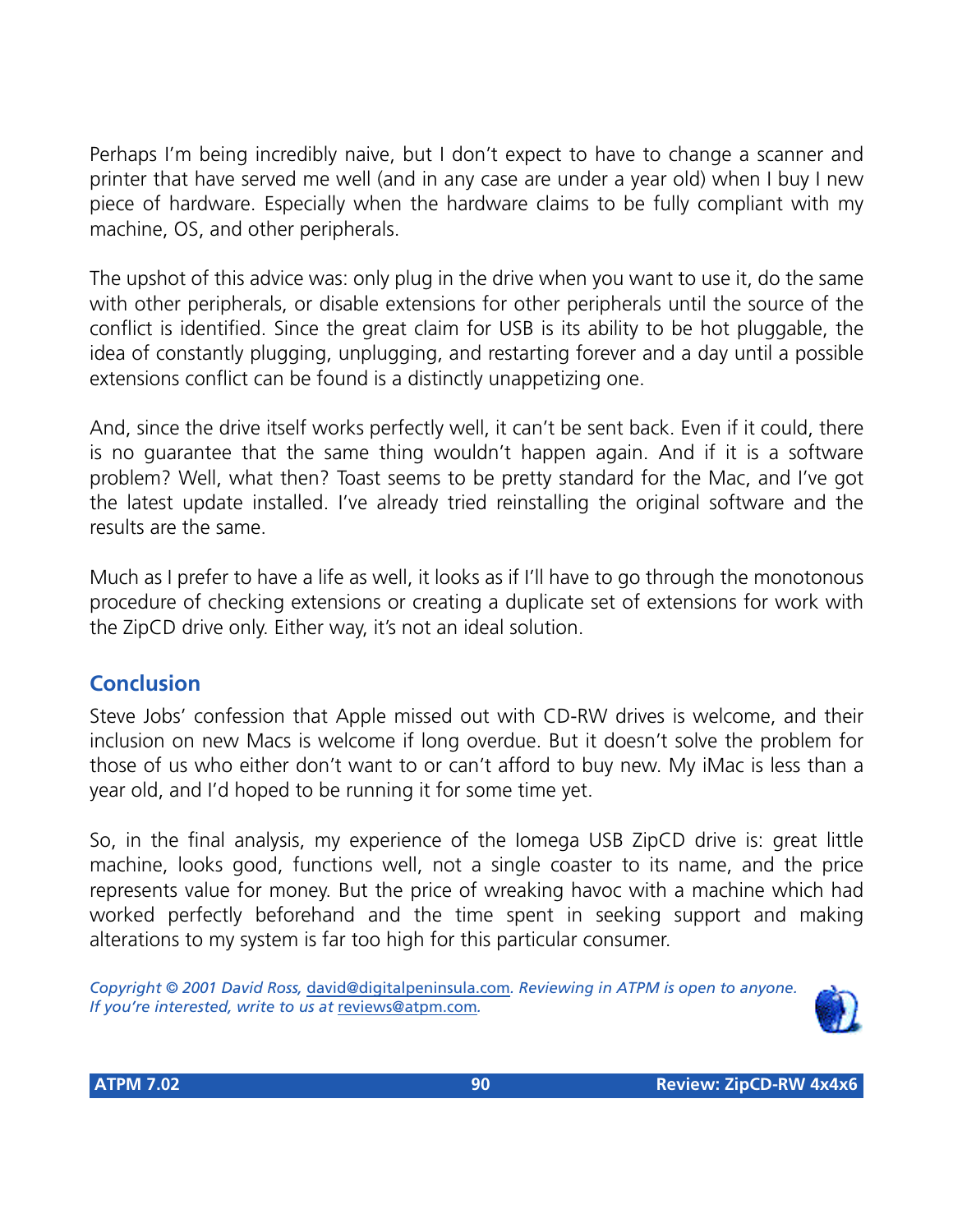# **FAQ: Frequently Asked Questions**

# **What Is ATPM?**

*About This Particular Macintosh* (ATPM) is, among other things, a monthly Internet magazine or "e-zine." ATPM was created to celebrate the personal computing experience. For us this means the most personal of all personal computers—the Apple Macintosh. About This Particular Macintosh is intended to be about your Macintosh, our Macintoshes, and the creative, personal ideas and experiences of everyone who uses a Mac. We hope that we will continue to be faithful to our mission.

# **Are You Looking for New Staff Members?**

We currently need several **Contributing Editors**, an **Interviews Manager**, a **Copy Editor**, and a **Publicity Manager**. Please [contact us](mailto:editor@atpm.com) if you're interested.

#### **How Can I Subscribe to ATPM?**

Visit the [subscriptions page](http://www.atpm.com/subscribe) or send an e-mail to [subscriptions@atpm.com](mailto:subscriptions@atpm.com) with the word help in the subject line. Instructions for subscribing and unsubscribing will be returned, shortly.

#### **Which Format Is Best for Me?**



The **Online Webzine** edition is for people who want to view ATPM in their Web browser, while connected to the Internet. It provides sharp text, lots of navigation options, and live links to ATPM back issues and other Web pages. You can use Sherlock to [search](http://www.atpm.com/search) all of the online issues at once.



The **Offline Webzine** is a HTML version of ATPM that is formatted for viewing offline and made available in a StuffIt archive to reduce file size. The graphics, content, and navigation elements are the same as with the Online Webzine, but

you can view it without being connected to the Internet. It requires a Web browser.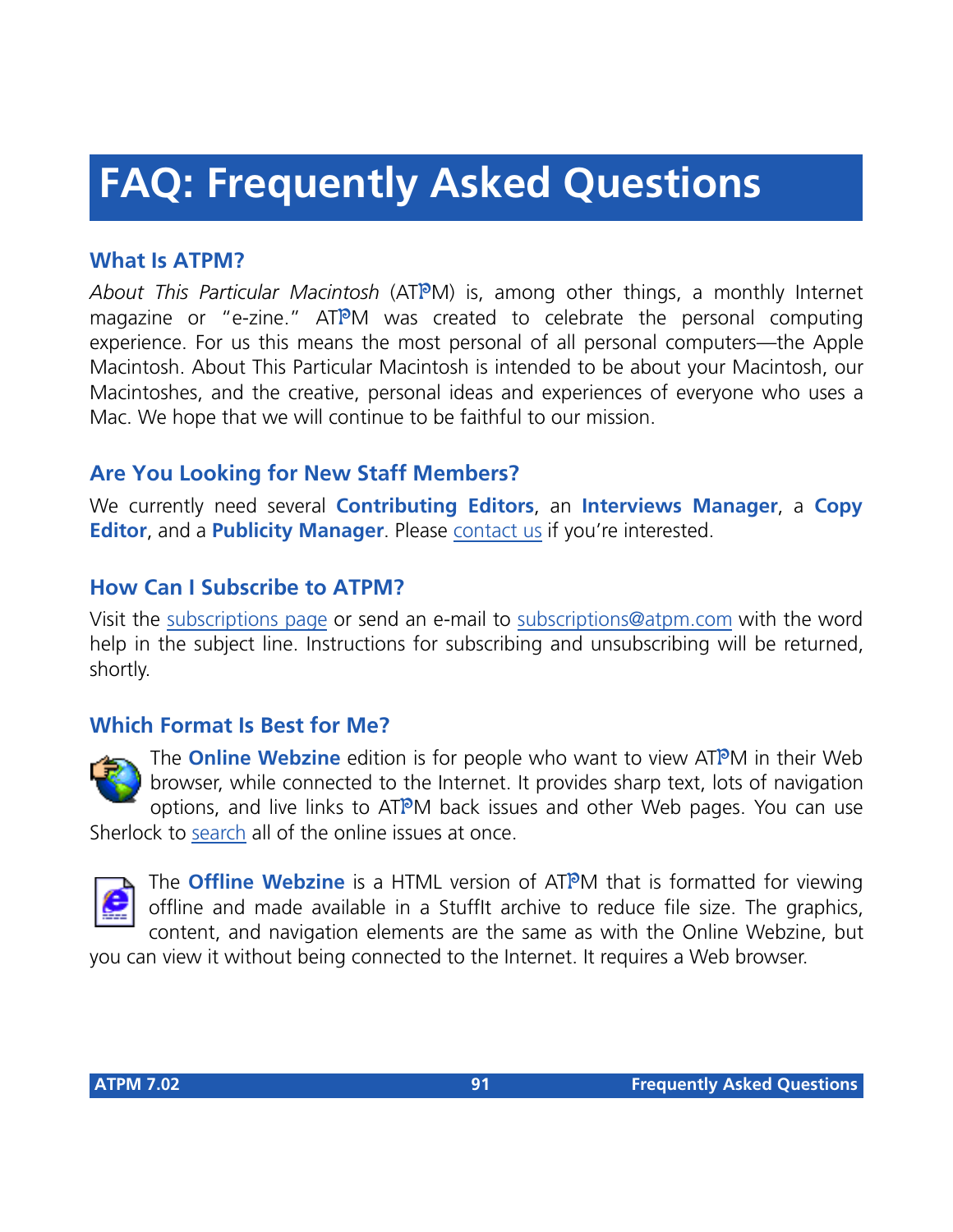

The **Print PDF** edition is saved in Adobe Acrobat format. It has a two-column layout with smaller text and higher-resolution graphics that are optimized for printing. It may be viewed online in a browser, or downloaded and viewed in

Adobe's free Acrobat Reader on Macintosh or Windows. PDFs may be magnified to any size and searched with ease.



The **Screen PDF** edition is also saved in Adobe Acrobat format. It's a one-column layout with larger text that's optimized for reading on-screen. It may be viewed online in a browser, or downloaded and viewed in Adobe's free Acrobat Reader on

Macintosh or Windows. PDFs may be magnified to any size and searched with ease.

# **What Are Some Tips for Viewing PDFs?**

- You can [download](http://www.adobe.com/prodindex/acrobat/readstep.html) Adobe Acrobat Reader for free. If you have a Power Macintosh, Acrobat Reader 4 has better quality and performance. ATPM is also compatible with Acrobat Reader 3, for those with 680x0 Macs.
- You can zoom the PDF to full window width and scroll through articles simply by single-clicking anywhere in the article text (except underlined links).
- You can quickly navigate between articles using the bookmarks pane at the left of the main viewing window.
- For best results on small screens, be sure to hide the bookmarks pane; that way you'll be able to see the entire page width at 100%.
- Try turning Font Smoothing on and off in Acrobat Reader's preferences to see which setting you prefer.
- All blue-underlined links are clickable. Links to external Web sites are reproduced in footnotes at the bottoms of pages, in case you are reading from a printed copy.
- You can hold down option while hovering over a link to see where it will lead.
- For best results, turn off Acrobat's "Fit to Page" option before printing.

# **Why Are Some Links Double-Underlined?**

In the PDF editions of ATPM, links that are double-underlined lead to other pages in the same PDF. Links that are single-underlined will open in your Web browser.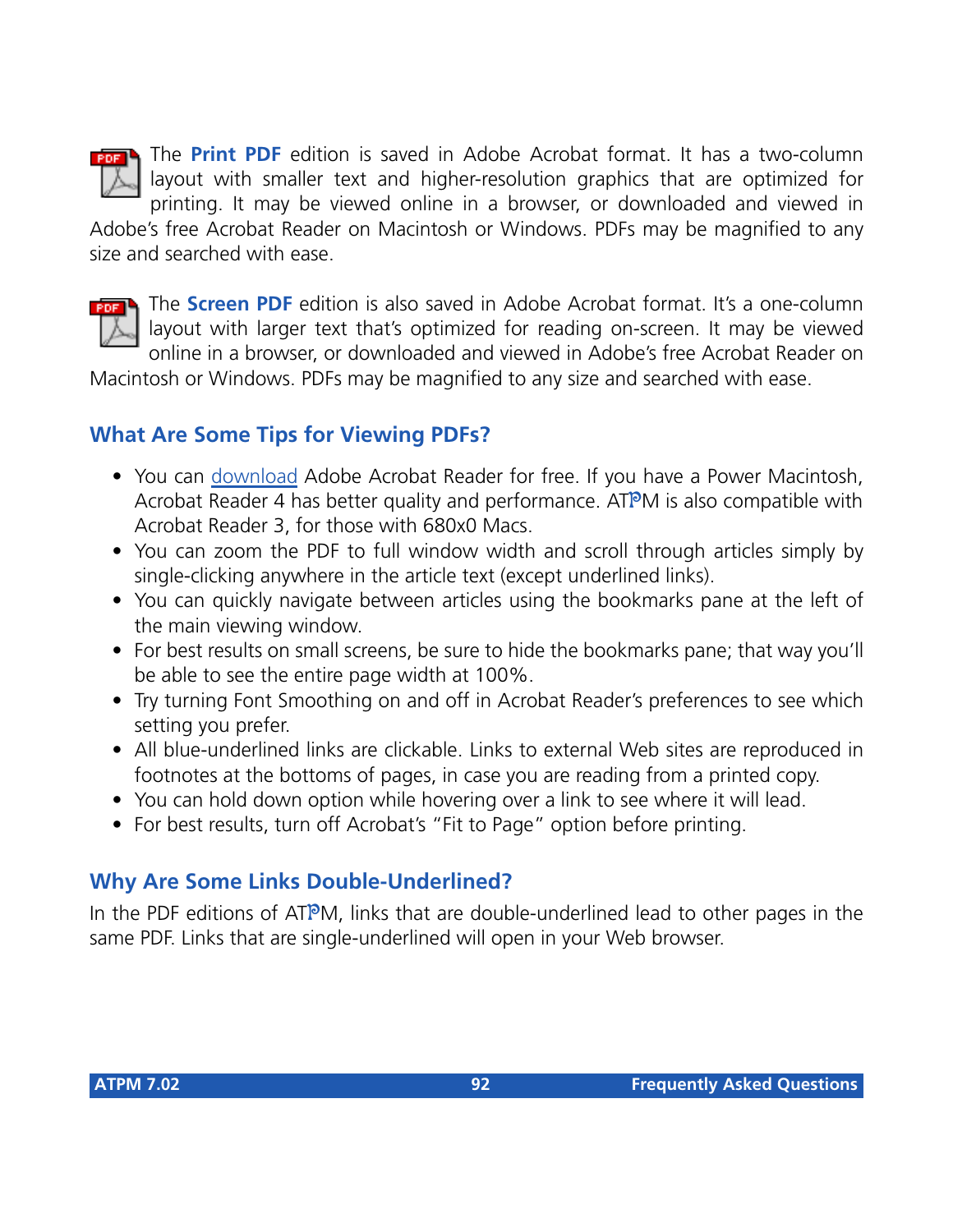# **What If I Get Errors Decoding ATPM?**

ATPM and MacFixIt readers have reported problems decoding MacBinary files using early versions of Stufflt Expander 5.x. If you encounter problems decoding ATPM, we recommend upgrading to [StuffIt Expander 5.1.4 or later](http://www.aladdinsys.com/expander/index.html).

#### **How Can I Submit Cover Art?**

We enjoy the opportunity to display new, original cover art every month. We're also very proud of the people who have come forward to offer us cover art for each issue. If you're a Macintosh artist and interested in preparing a cover for ATPM, please e-mail us. The way the process works is pretty simple. As soon as we have a topic or theme for the upcoming issue we let you know about it. Then, it's up to you. We do not pay for cover art but we are an international publication with a broad readership and we give appropriate credit alongside your work. There's space for an e-mail address and a Web page URL, too. Write to [editor@atpm.com](mailto:editor@atpm.com) for more information.

#### **How Can I Send a Letter to the Editor?**

Got a comment about an article that you read in  $ATPM$ ? Is there something you'd like us to write about in a future issue? We'd love to hear from you. Send your e-mail to [editor@atpm.com.](mailto:editor@atpm.com) We often publish the e-mail that comes our way.

#### **Do You Answer Technical Support Questions?**

Of course. Email our Help Department at [help@atpm.com](mailto:help@atpm.com).

#### **How Can I Contribute to ATPM?**

There are several sections of ATPM to which readers frequently contribute:

#### *Segments: Slices from the Macintosh Life*

This is one of our most successful spaces and one of our favorite places. We think of it as kind of the ATPM "guest room." This is where we will publish that sentimental Macintosh story that you promised yourself you would one day write. It's that special place in ATPM that's specifically designated for your stories. We'd really like to hear from you. Several Segments contributors have gone on to become ATPM columnists. Send your stuff to [editor@atpm.com.](mailto:editor@atpm.com)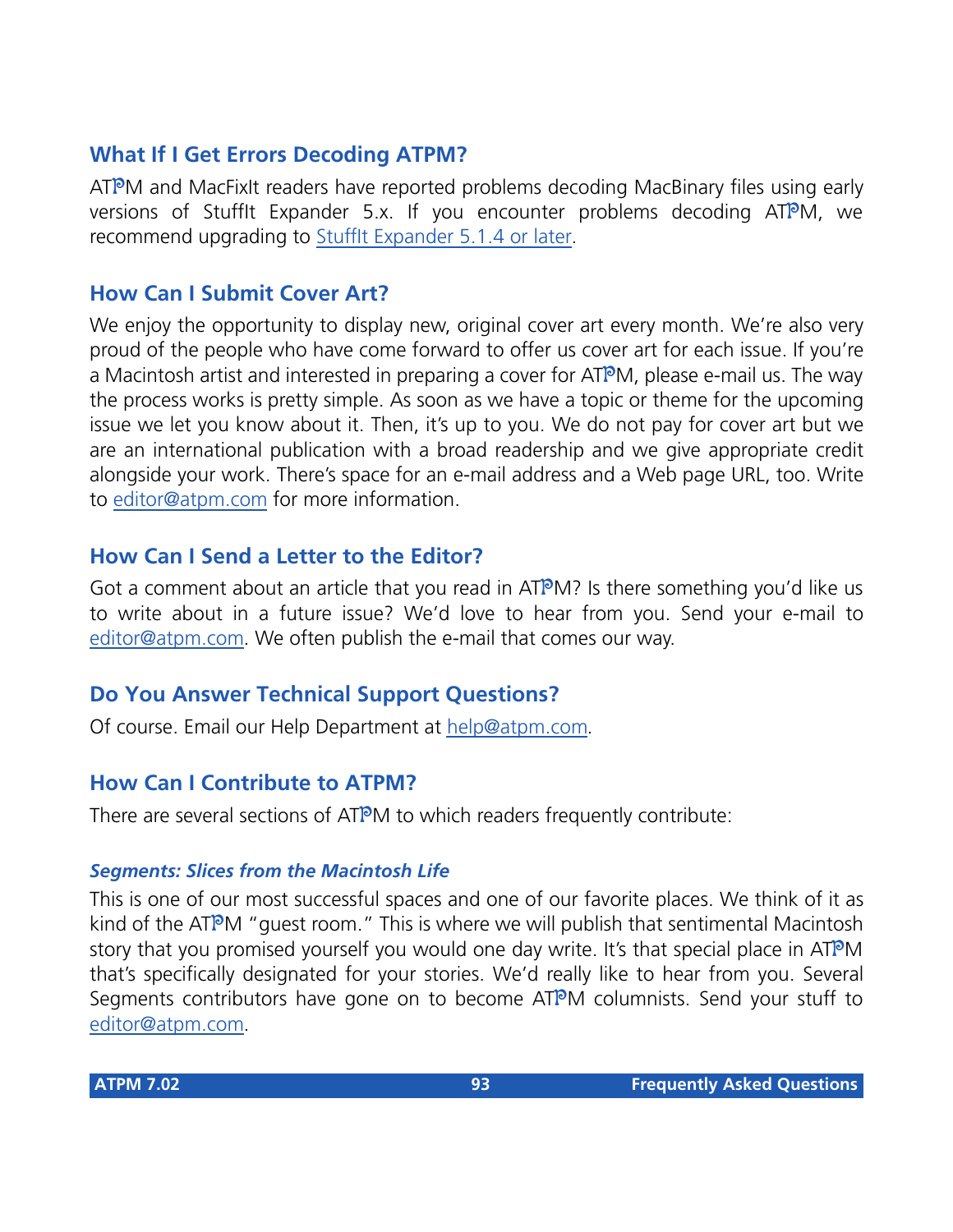#### *Hardware and Software Reviews*

ATPM publishes hardware and software reviews. However, we do things in a rather unique way. Techno-jargon can be useful to engineers but is not always a help to most Mac users. We like reviews that inform our readers about how a particular piece of hardware or software will help their Macintosh lives. We want them to know what works, how it may help them in their work, and how enthusiastic they are about recommending it to others. If you have a new piece of hardware or software that you'd like to review, contact our reviews editor at [reviews@atpm.com](mailto:reviews@atpm.com) for more information.

#### *Shareware Reviews*

Most of us have been there; we find that special piece of shareware that significantly improves the quality our Macintosh life and we wonder why the entire world hasn't heard about it. Now here's the chance to tell them! Simply let us know by writing up a short review for our shareware section. Send your reviews to [reviews@atpm.com](mailto:reviews@atpm.com).

#### **Which Products Have You Reviewed?**

Check our [reviews index](http://www.atpm.com/reviews) for the complete list.

#### **What is Your Rating Scale?**

ATPM uses the following ratings (in order from best to worst): Excellent, Very Nice, Good, Okay, Rotten.

#### **Will You Review My Product?**

If you or your company has a product that you'd like to see reviewed, send a copy our way. We're always looking for interesting pieces of software to try out. Contact [reviews@atpm.com](mailto:reviews@atpm.com) for shipping information.

#### **Can I Sponsor ATPM?**

About This Particular Macintosh is free, and we intend to keep it this way. Our editors and staff are volunteers with "real" jobs who believe in the Macintosh way of computing. We don't make a profit, nor do we plan to. As such, we rely on advertisers to help us pay for our Web site and other expenses. Please consider supporting ATPM by advertising in our issues and on our web site. Contact<advertise@atpm.com>for more information.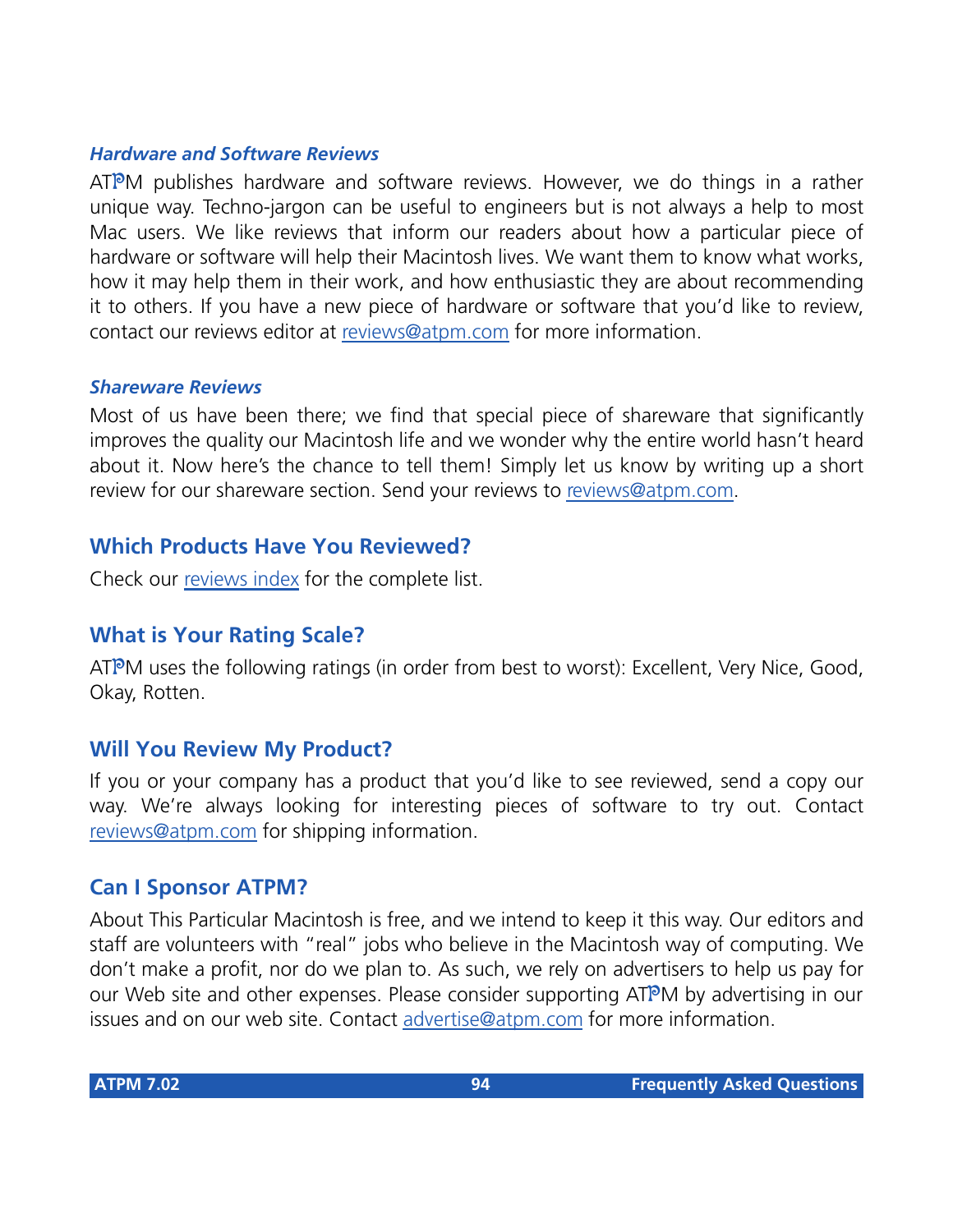#### **Where Can I Find Back Issues of ATPM?**

[Back issues](http://www.atpm.com/Back/) of ATPM, dating since April 1995, are available in DOCMaker stand-alone format. In addition, all issues since ATPM 2.05 (May 1996) are available in HTML format. You can [search](http://www.atpm.com/search) all of our back issues.

#### **What If My Question Isn't Answered Above?**

We hope by now that you've found what you're looking for (We can't imagine there's something else about ATPM that you'd like to know.). But just in case you've read this far (We appreciate your tenacity.) and still haven't found that little piece of information about ATPM that you came here to find, please feel free to e-mail us at (You guessed it.) [editor@atpm.com.](mailto:editor@atpm.com)